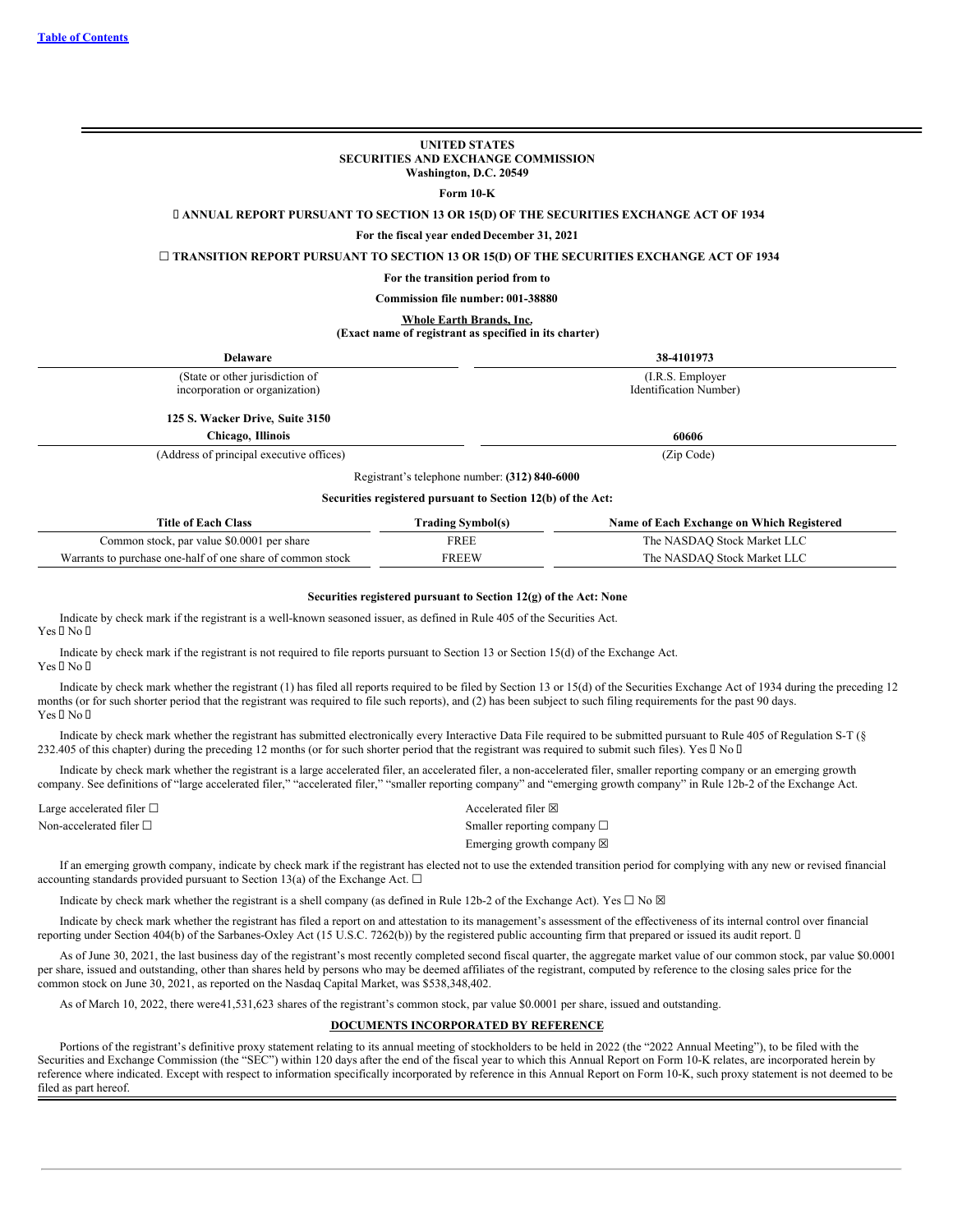# **TABLE OF CONTENTS**

|                 |                                                                                                              | Page           |
|-----------------|--------------------------------------------------------------------------------------------------------------|----------------|
|                 | <b>PART I</b>                                                                                                |                |
| Item 1.         | <b>Business</b>                                                                                              | T              |
| Item 1A.        | <b>Risk Factors</b>                                                                                          | $\overline{2}$ |
| Item 1B.        | <b>Unresolved Staff Comments</b>                                                                             | 23             |
| Item 2.         | Properties                                                                                                   | 23             |
| Item 3.         | <b>Legal Proceedings</b>                                                                                     | 23             |
| Item 4.         | Mine Safety Disclosures                                                                                      | 23             |
|                 | <b>PART II</b>                                                                                               |                |
| Item 5.         | Market for Registrant's Common Equity, Related Stockholder Matters and Issuer Purchases of Equity Securities | 24             |
| Item 6.         | Reserved                                                                                                     | 25             |
| Item 7.         | Management's Discussion and Analysis of Financial Condition and Results of Operations                        | 26             |
| Item 7A.        | Quantitative and Qualitative Disclosures About Market Risk                                                   | 39             |
| Item 8.         | Financial Statements and Supplementary Data                                                                  | 41             |
| Item 9.         | Changes in and Disagreements with Accountants on Accounting and Financial Disclosure                         | 84             |
| Item 9A.        | <b>Controls and Procedures</b>                                                                               | 84             |
| Item 9B.        | Other Information                                                                                            | 85             |
|                 | <b>PART III</b>                                                                                              |                |
| Item 10.        | Directors, Executive Officers and Corporate Governance                                                       | 85             |
| Item 11.        | <b>Executive Compensation</b>                                                                                | 85             |
| Item 12.        | Security Ownership of Certain Beneficial Owners and Management and Related Stockholder Matters               | 85             |
| Item 13.        | Certain Relationships and Related Transactions, and Director Independence                                    | 85             |
| <u>Item 14.</u> | Principal Accounting Fees and Services                                                                       | 85             |
|                 | Part IV                                                                                                      |                |
| Item 15.        | Exhibits, Financial Statement Schedules                                                                      | 86             |
| Item 16.        | Form 10-K Summary                                                                                            | 89             |
|                 | <b>Signatures</b>                                                                                            | 90             |

Unless otherwise stated in this report, or the context otherwise requires, references to "Whole Earth Brands," the "Company," "we," or "our" refer to (i) Merisant Company (collectively with its subsidiaries, "Merisant") and Mafco Worldwide LLC (collectively with its subsidiaries and affiliates, "Mafco Worldwide," and together with Merisant, "Merisant and MAFCO") ("Predecessor") for the period from January 1, 2020 through June 25, 2020 and the year ended December 31, 2019 (each referred to herein as a "Predecessor Period") prior to the consummation of the indirect acquisition of Merisant and MAFCO (the "Business Combination"), and (ii) Whole Earth Brands, Inc. and its subsidiaries (the "Successor") for the period from June 26, 2020 through December 31, 2020 and the year ended December 31, 2021 (the "Successor Period") after the consummation of the Business Combination. Certain figures have been rounded for ease of presentation and may not sum due to rounding.

i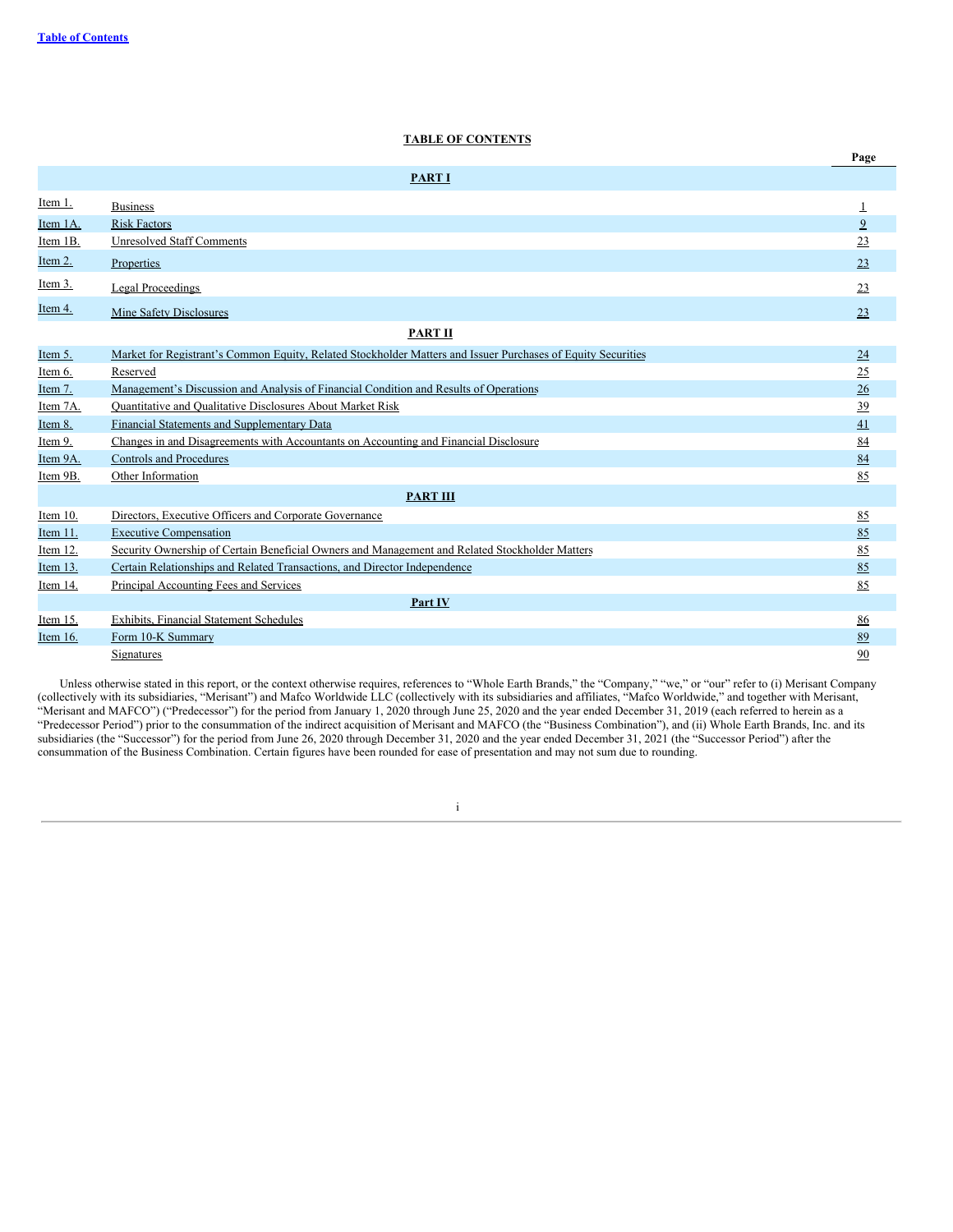## **CAUTIONARY NOTE REGARDING FORWARD-LOOKING STATEMENTS**

This Annual Report on Form 10-K contains "forward-looking" statements within the meaning of Section 27A of the Securities Act of 1933, as amended (the "Securities Act") and Section 21E of the Exchange Act (the "Exchange Act") concerning us and other matters. These statements may discuss goals, intentions and expectations as to future plans, trends, events, results of operations or financial condition, or otherwise, based on current beliefs of management, as well as assumptions made by, and information currently available to, management.

Forward-looking statements may be accompanied by words such as "achieve," "aim," "anticipate," "believe," "can," "could," "could," "drive," "estimate," "expect," "forecast," "future," "grow," "improve," "increase," "intend," "may," "outlook," "plan," "possible," "potential," "predict," "project," "should," "target," "will," "would," or similar words, phrases or expressions. These forward-looking statements are subject to risks, uncertainties and other factors, many of which are outside of our control, which could cause actual results to differ materially from the results contemplated by the forward-looking statements. Factors that could cause actual results to differ materially from those in the forward-looking statements include, but are not limited to, our ability to achieve or maintain profitability; the extent of the impact of the COVID-19 pandemic, including the duration, spread, severity, and any recurrence of the COVID-19 pandemic, the duration and scope of related government orders and restrictions, the impact on our employees, and the extent of the impact of the COVID-19 pandemic on overall demand for our products; local, regional, national, and international economic conditions that have deteriorated as a result of the COVID-19 pandemic including the risks of a global recession or a recession in one or more of our key markets, and the impact they may have on us and our customers and management's assessment of that impact; the projected financial information, anticipated growth rate, and market opportunity of our Branded CPG and Flavors & Ingredients business segments; the ability to maintain the listing of our securities on Nasdaq; the potential liquidity and trading of our public securities; our expected capital requirements and the availability of additional financing; our ability to attract or retain highly qualified personnel, including in accounting and finance roles; extensive and evolving government regulations that impact the way we operate; the effect of the reclassification and treatment of warrants pursuant to ASC Topic 815-40; the impact of the COVID-19 pandemic on our suppliers, including disruptions and inefficiencies in the supply chain; factors relating to the business, operations and financial performance of our Branded CPG and Flavors & Ingredients segments; our success in integrating the various operating companies constituting Merisant and MAFCO; our ability to integrate Wholesome and Swerve (as defined herein) and achieve the anticipated benefits of the transactions in a timely manner or at all; the ongoing conflict in Ukraine and related economic disruptions and new governmental regulations on our business, including but not limited to the potential impact on our sales, operations and supply chain; adverse changes in the global or regional general business, political and economic conditions, including the impact of continuing uncertainty and instability in certain countries, that could materially affect our global markets and the potential adverse economic impact and related uncertainty caused by these items; our ability to continue to use, maintain, enforce, protect and defend owned and licensed intellectual property, including the Whole Earth® brand; and such other factors as discussed throughout, including in Part I, Item 1A. Risk Factors and Part II, Item 7. Management's Discussion and Analysis of Financial Condition and Results of Operations, of this Annual Report on Form 10-K.

<span id="page-2-0"></span>Although we believe that the expectations reflected in the forward-looking statements are reasonable, our information may be incomplete or limited, and we cannot guarantee future results. Except as required by law, we assume no obligation to update or revise these forward-looking statements for any reason, even if new information becomes available in the future.

ii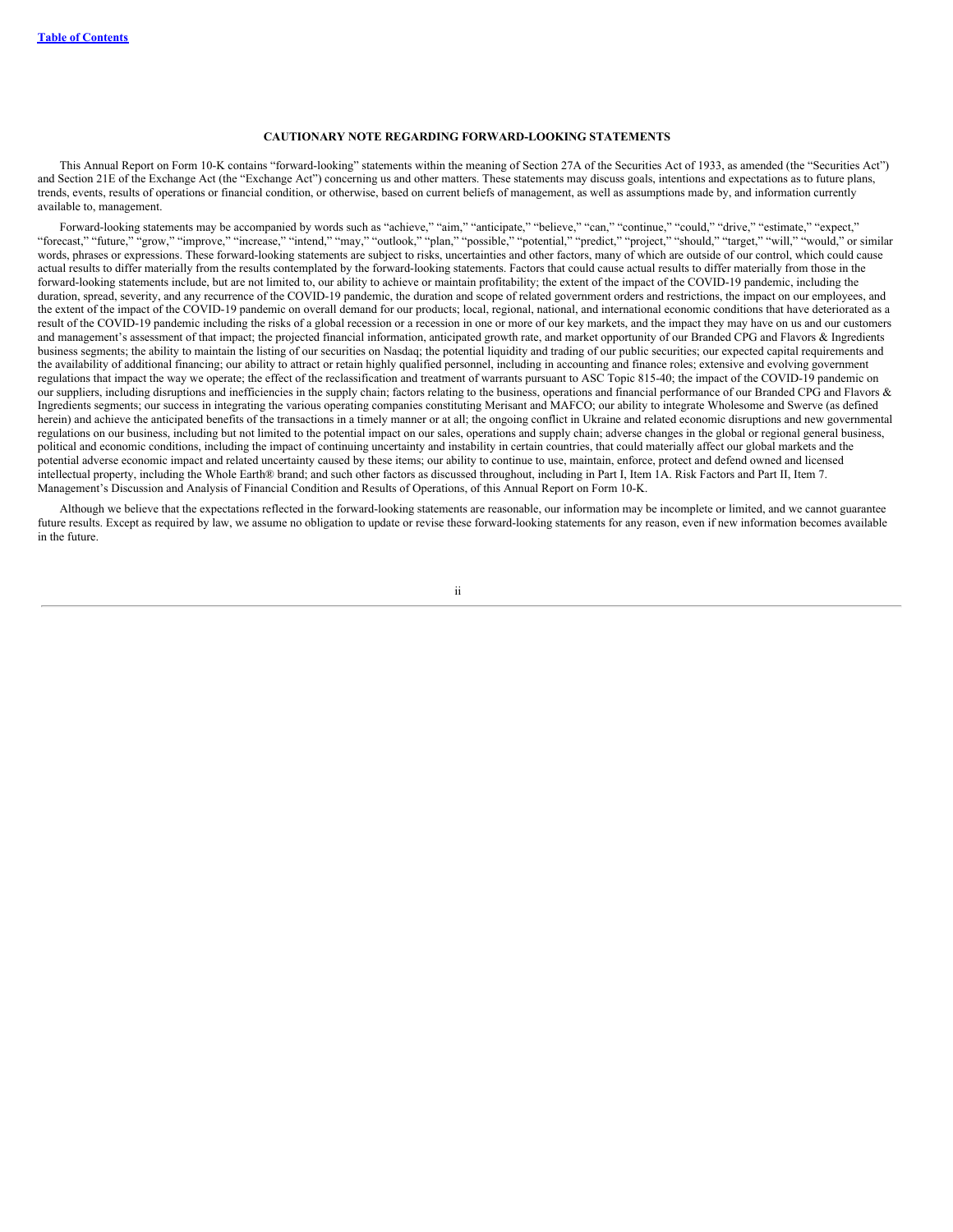### **PART I**

## <span id="page-3-0"></span>**Item 1. Business.**

#### **Overview**

We are a global food company enabling healthier lifestyles and providing access to high-quality plant-based sweeteners, flavor enhancers and other foods through our diverse portfolio of trusted brands and delicious products. We operate a proven platform organized into two reportable segments, Branded CPG and Flavors & Ingredients. Our portfolio consists of three main product groups: sweeteners, adjacencies and ingredients.

We were originally formed on August 16, 2018, as Act II Global Acquisition Corp., a Cayman Islands exempted company formed as a blank check company ("Act II"), and consummated our initial public offering ("IPO") in April 2019. On June 24, 2020, we domesticated into a Delaware corporation and changed our name from "Act II Global Acquisition Corp." to "Whole Earth Brands, Inc." On June 25, 2020, we consummated the Business Combination, and in connection therewith, became (i) a successor issuer to Act II by operation of Rule 12g-3(a) promulgated under the Exchange Act; and (ii) the ultimate parent of Merisant and MAFCO. Any data presented in this "Business" section with respect to the year ended December 31, 2020, is presented on a combined basis for the Predecessor and Successor periods. See Part II, Item 7. Management's Discussion and Analysis of Financial Condition and Results of Operations, of this Annual Report on Form 10-K.

We have continued to pursue our growth strategy, and on November 10, 2020, we executed and closed a definitive Equity Purchase Agreement (the "Swerve Purchase Agreement") with RF Development, LLC ("RF Development"), Swerve, L.L.C. ("Swerve LLC"), and Swerve IP, L.L.C. ("Swerve IP" and together with Swerve LLC, "Swerve"). Swerve is a manufacturer and marketer of a portfolio of zero sugar, keto-friendly, and plant-based sweeteners and grain free, gluten free, and low/no sugar baking mixes. We purchased all of the issued and outstanding equity interests of both Swerve LLC and Swerve IP from RF Development, and both Swerve LLC and Swerve IP became whollyowned subsidiaries of Whole Earth Brands. The transaction was structured to simultaneously sign and close, was not subject to any closing conditions, and closed on November 10, 2020.

On December 17, 2020, we entered into a stock purchase agreement (the "Wholesome Purchase Agreement") with WSO Investments, Inc. ("WSO Investments" and together with its subsidiaries "Wholesome"), WSO Holdings, LP ("WSO Partnership"), Edwards Billington and Son, Limited ("EBS"), WSO Holdings, LLC ("WSO LLC," and together with WSO Partnership and EBS, the "WSO Sellers"), and WSO Partnership, in its capacity as representative for the WSO Sellers. WSO Investments is the direct parent of its wholly-owned subsidiary Wholesome Sweeteners, Incorporated, which was formed to import, market, distribute, and sell organic sugars, unrefined specialty sugars, and related products. The transaction closed on February 5, 2021.

### **Our Business Segments**

The table below describes the percentage of our total annual revenue attributable to each of our segments over each of the three years ended December 31, 2021, 2020 and 2019. For additional financial information relating to our reportable business segments, please refer to Note 18 in our audited consolidated and combined financial statements for the year ended December 31, 2021, included in this Annual Report on Form 10-K ("2021 Audited Financial Statements").

|                       | 2021               | 2020         | 2019        |
|-----------------------|--------------------|--------------|-------------|
| <b>Branded CPG</b>    | 79 %               | $64^{\circ}$ | 61 %        |
| Flavors & Ingredients | ີ<br>$\angle 1$ /0 | 36 %         | <b>39 %</b> |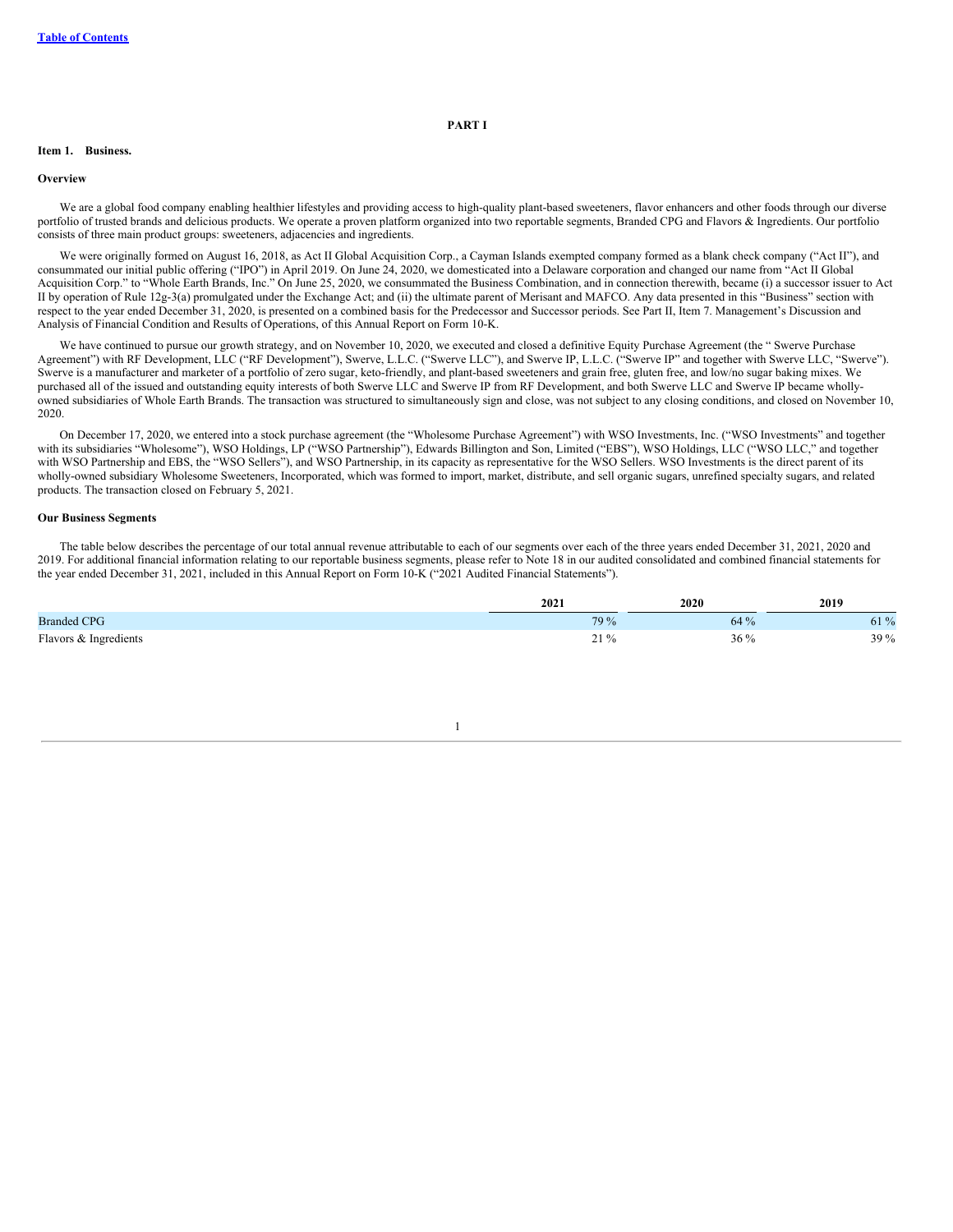#### *Branded CPG*

Branded CPG, comprised of our Merisant division of operating companies, Wholesome and Swerve, is a global CPG business focused on building a branded portfolio oriented toward serving consumers seeking better-for-you sweeteners across the zero calorie, plant-based, organic, non GMO, and Fair Trade spaces in zero/low calorie sweeteners, honey, agave and baking mix segments. Our Branded CPG products are sold under both our global flagship brands as well as local and private label brands. Our global flagship brands include Whole Earth®, Pure Via®, Wholesome®, Swerve®, Canderel®, Equal® and existing branded adjacencies. Our Branded CPG segment offers a variety of sweetener formulations under each brand to address local consumer preferences and price points. The key ingredients utilized in these products include stevia leaf extract, monk fruit extract, organic sugar, erythritol, allulose, aspartame, sucralose and saccharin, all of which are sourced through our global supply chain.

Since the introduction of the original Canderel® and Equal® products in 1979 and 1982, respectively, we have offered consumers high quality alternatives to sugar for daily use. As the global health crisis related to sugar consumption continues to grow, consumers remain focused on finding substitutes for tabletop sugar and sugar-laden products. In recent years, we have met consumer demand by introducing new plant-based sweeteners made from stevia leaf extract, monk fruit extract, allulose and naturally derived sugar alcohols under the Whole Earth® and Pure Via® brands (as well as under the Canderel® and Equal® brands) and introduced low- or no-sugar alternatives to traditionally sugarladen products such as chocolate, jams, granola, and cereal bars. These initiatives have further established us as a leader in the "better for you" movement away from sugar. Our sweetener products are sold under a variety of forms to satisfy consumers growing usage across diverse consumption occasions. Those forms include sweetener packets, mini tablets, pouches, jars, and liquid bottles. We distribute our products via the retail, food service and e-commerce channels. We do not make or sell ingredients.

We have expanded our product offerings in recent years into adjacent consumer packaged goods such as jams and chocolate under our well-known CPG brands. We also invest in innovation to develop new product offerings to distribute under our various brands, providing differentiation from our competitors and exciting new products for customers. In addition, our adjacent branded packaged goods such as jams and chocolate are sold in chocolate bars, dried chocolate powder, and jam jars.

*Whole Earth®*: Whole Earth® is a global brand of plant-based, zero/low-calorie sweeteners primarily marketed in North America, Australia and New Zealand and sold through a variety of channels including grocery, supermarket, drugstores, mass, club, food-service, and e-commerce. Key Whole Earth® sweetener formulations include ingredients such as stevia leaf extract, monk fruit extract, erythritol, and allulose.

*Pure Via®*: Pure Via® is a global brand of plant-based, low-calorie sweeteners that is primarily marketed in Western Europe and North America. Pure Via®-branded products are sold through a variety of channels including grocery, drugstores, mass, club, food-service, and e-commerce. Key Pure Via® sweetener formulations include stevia leaf extract, erythritol and xylitol.

*Wholesome*®: Wholesome® is a U.S. leader in organic, fair-trade certified sweeteners, including sugar, honey, agave nectar, molasses, allulose and other natural sweetener products. We acquired this brand in February 2021.

*Swerve®*: Swerve® is a portfolio of zero sugar, keto-friendly, and plant-based sweeteners and grain free, gluten free, and low/no sugar baking mixes and is marketed in North America. Swerve® products contain no artificial ingredients, preservatives or flavors and are also non-GMO certified. Swerve® sweetener formulations include erythritol. We acquired this brand in November 2020.

Canderel®: Canderel® is a global brand of low-calorie sweeteners that is primarily marketed in Europe, the Middle East and Africa and, according to AC Nielsen retail data, is the leading sugar-free sweetener in many of its key markets, including France, Belgium, the United Kingdom, and South Africa. Canderel®-branded products are sold through a variety of sales channels including grocery, supermarket, drugstore, mass, clubs, food-service, and e-commerce. Key Canderel® sweetener formulations include aspartame, sucralose, and stevia leaf extract.

*Equal®*: Equal® is a global brand of low-calorie sweeteners that is primarily marketed in North America, Asia Pacific, South Africa and Latin America and, according to AC Nielsen retail data, is the leading sugar-free sweetener in many key markets including Australia, New Zealand and Thailand, and is a top-five sugar-free sweetener in the United States. Equal®-branded products are sold through a variety of sales channels including grocery, supermarket, drugstores, mass, club, food-service, and e-commerce. Key Equal® sweetener formulations include aspartame, saccharin, sucralose, and stevia leaf extract.

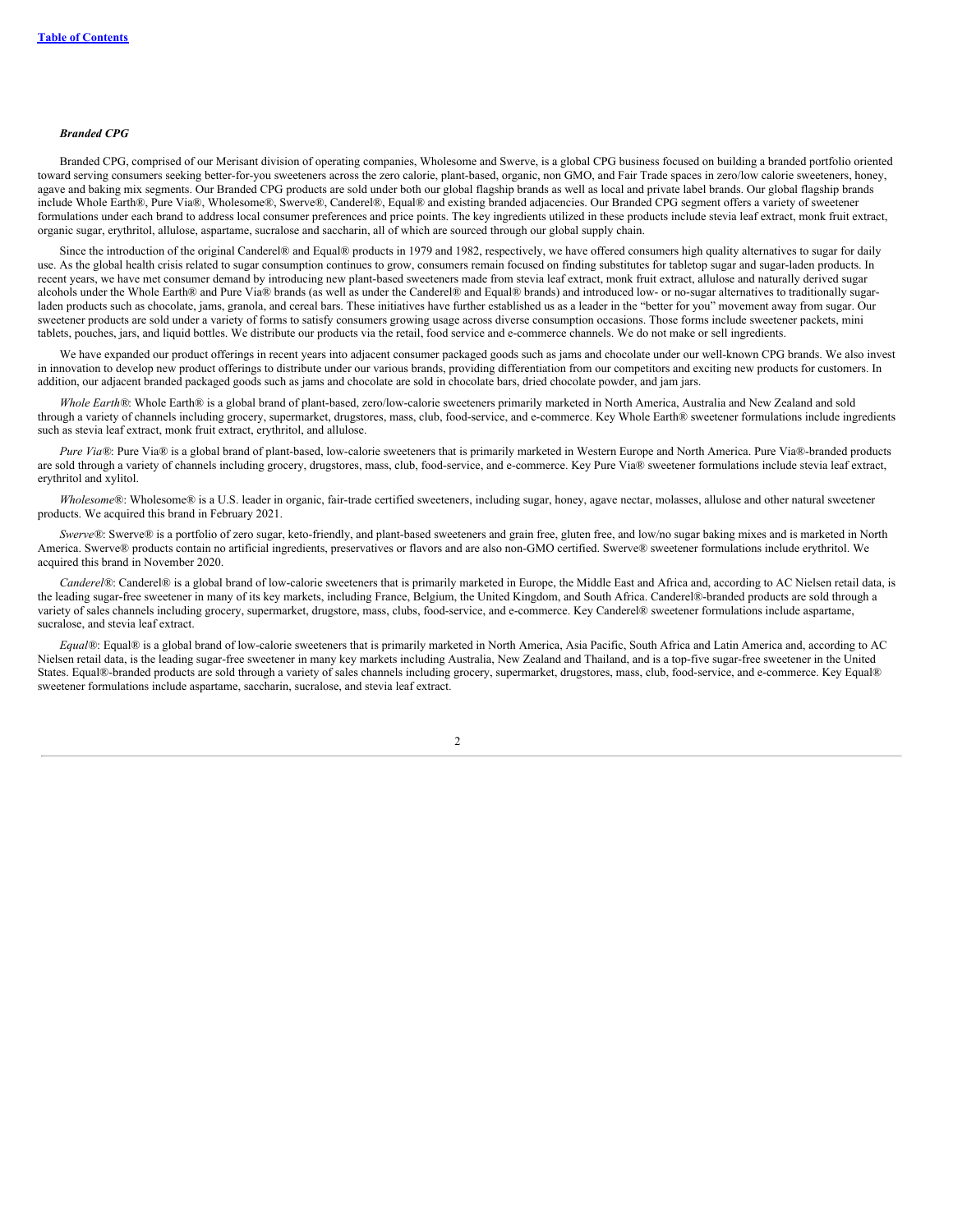#### *Branded Adjacencies*

We also utilize our global flagship brands to sell branded products in adjacent packaged food categories. In order to address the growing shift in demand for sugar alternatives, we have introduced new products in the chocolate, jams, and cereal bars categories under our well-known tabletop sweetener brands. These products benefit from strong brand recognition in selected geographies and the ability for customers to easily identify them as low-sugar alternatives when making purchasing decisions.

### *Other Brands and Products*

In addition to our flagship brands of tabletop sweeteners and branded adjacency products, we also utilize several local brands in specific countries. We believe that these locally-targeted brands have better brand awareness in those countries than our international flagship brands, providing a differentiated product offering in those markets.

#### *Flavors & Ingredients*

Flavors & Ingredients, comprised of our Mafco Worldwide division of operating companies, is a global, business-to-business focused operation with a long history as a trusted supplier of essential, functional ingredients to some of the CPG industry's largest and most demanding customers. Our products provide a variety of solutions to its customers, including flavoring enhancement, flavor / aftertaste masking, moisturizing, product mouthfeel modification and skin soothing characteristics. Our Flavors & Ingredients segment operates as our licorice-derived products business.

Founded in 1850, Mafco Worldwide has been the leading global manufacturer and supplier of licorice derivative and extract products, primarily serving beverage, confectionary, cosmetic, food, nutritional, pharmaceutical, personal care and tobacco end markets. Mafco Worldwide's ability to reliably deliver a consistent, highly customized, superior product has been at the core of its longevity and long-term customer relationships.

As of December 31, 2021, we sell over 200 customer-specific licorice products, consistently meeting demanding taste, chemical, physical, microbiological and regulatory specifications and standards. Our ability to deliver this breadth of products is due to our extensive knowledge and experience with the raw material sourcing and manufacturing processes. This is further supported by our industry-leading supply security and availability, which consists of best-in-class supply chain capabilities, long-standing relationships with key raw material suppliers, and maintenance of substantial raw material reserve inventory around the world.

Our Flavors & Ingredients products are sold across two types of end product: Derivative Products and Extract Products.

Derivative Products are functional ingredients based on a unique compound found only in licorice root, glycyrrhizic acid, which are used in a variety of food, beverage, pharmaceutical, personal care, cosmetic, and nutritional products around the world. In food, beverage and pharmaceutical products, licorice derivatives are used to provide flavor, mask undesirable tastes and extend and intensify sweetness and other flavors. In personal care and cosmetics products, licorice derivatives are used to moisturize, soothe topical skin conditions, and brighten and smooth skin. We sell derivative products both in a line of proprietary compound flavors under the Magnasweet® brand as well as in their pure isolated form.

Magnasweet® and our latest, Magna-Branded products are our proprietary line of functional taste modulators, which have highly-enhanced characteristics and specific uses compared to the pure derivatives themselves. The backbone ingredient in Magnasweet® and Magna-Branded products are our pure licorice derivatives, as well as proprietary blends of flavoring and other food ingredients. All Magnasweet® and Magna-Branded product ingredients are GRAS ("Generally Recognized As Safe") by the U.S. Food and Drug Administration ("FDA") and/or the Flavor and Extract Manufacturers Association ("FEMA"), and are regulated by the FDA under 21 CFR 184.1408. The base licorice derived component compounds are generally classified as "natural" in Mafco Worldwide's largest end markets and are also categorized as Non-GMO and Non-Allergenic, thereby they are a "clean label" ingredient. There are currently several lines of pure Magnasweet® products and nine lines of Magna-Branded products.

Extract Products are a concentrated form of the water extracted solids from the raw licorice root which are converted into powder, semi-fluid or blocks, depending on the customer's requirements and are used in a variety of tobacco, alcohol and confectionary products around the world. In tobacco products, licorice extracts are used as flavor enhancing and moistening agents in the manufacture of American Blend® cigarettes, moist snuff, and chewing and pipe tobacco. In confectionary products, licorice extract is used as flavoring for licorice confections.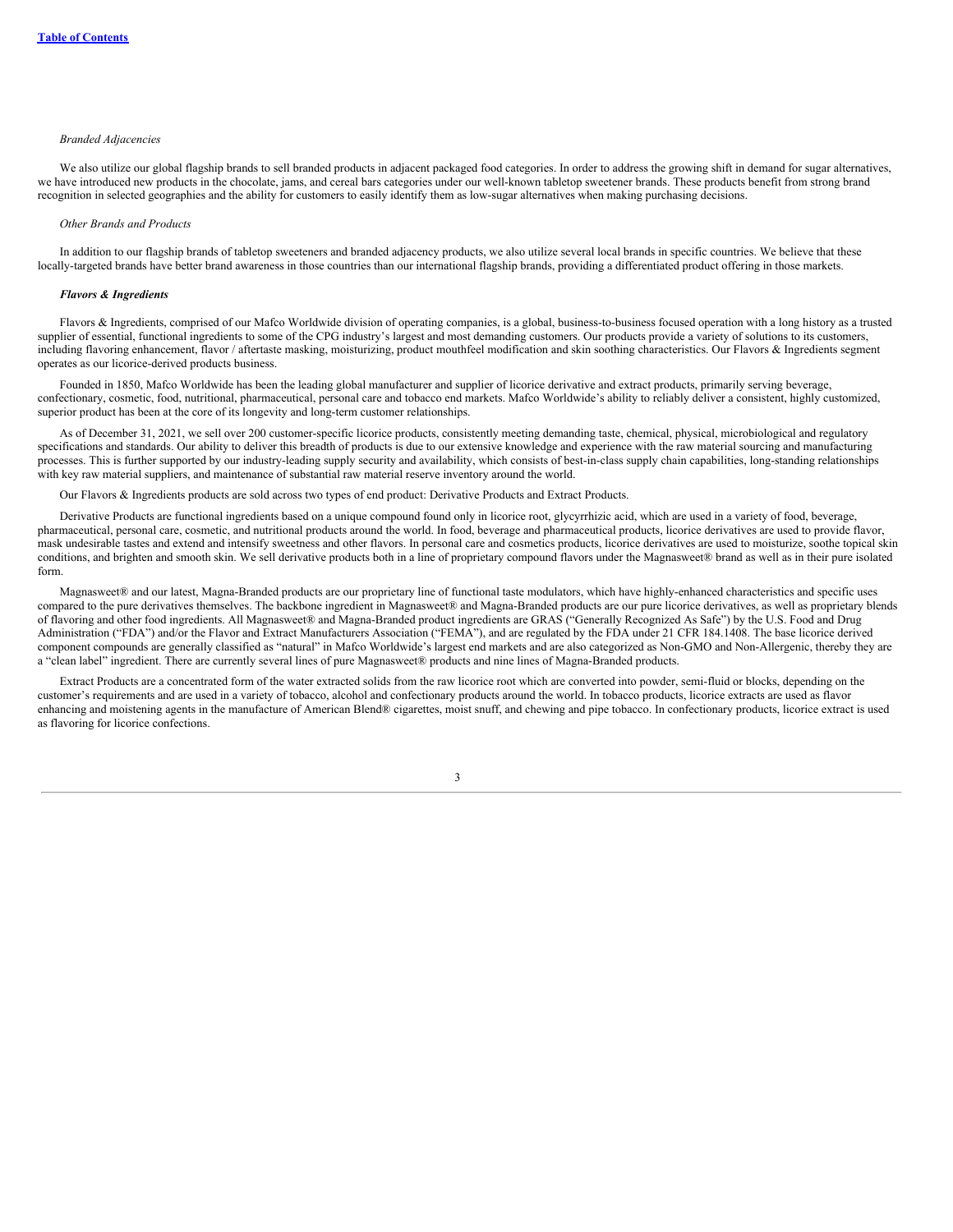#### **Growth Strategies**

Our platform can be leveraged to support new product development, distribution gains in North America, further geographic expansion and to pursue mergers and acquisitions ("M&A") activity. We will seek to expand our branded products platform through investment opportunities in the natural alternatives and clean label categories across the global consumer products industry. Over time, we will look to become a portfolio of brands that Open a World of Goodness™ to consumers and their families.

Recent product launches across various geographical markets have been well-received by consumers, and we believe that sales of new products will continue to have a positive impact on revenue going forward. We are able to adapt to changing market conditions, and our management team has identified opportunities for continued research and development, and expansion of product offerings as consumer preferences shift towards natural products.

We believe that there is a large opportunity for growth in North America and that we have benefited from contacts and relationships, increasing distribution in the natural retailer channel, innovation and reinvestment of cash flow. These efforts are intended to drive retailer support and engagement with club stores and regional grocers to help increase distribution of our new products.

Additionally, we continue to pursue continued growth in developing economies and gaining entrance into new geographies. Sugar-related health problems are becoming a critical concern to governments and populations in developing economies as diabetes and obesity rates rise. Our management team believes that the need for solutions, together with rising incomes in these geographies, represent macro tailwinds driving local consumers to seek alternatives to sugar. Positive consumption and awareness trends are driving sweetener penetration rates and expanding the category in these countries. Moreover, consumer affinity for developed economy brands such as Equal® and Canderel® position them as premier products. We focus on accelerating brand-building, innovation and marketplace execution in geographies where Equal® and Canderel® are considered premier brands.

In the Latin America and Asia Pacific regions, adoption of our original products was strong in 2021. In addition, we expect to have significant new opportunities for growth in India and China. We believe that we are under-penetrated in these two large markets and that our management team can help drive increased distribution.

Furthermore, our management team and board of directors have significant experience in executing and integrating M&A transactions and view targeted tuck-in M&A as a core part of our value creation strategy. Our directors and officers maintain a robust list of potentially actionable acquisition opportunities across end markets to build scale, strengthen market position, enter new geographies globally, and expand into new product verticals. These potential targets cover both the Branded CPG and Flavors & Ingredients segments and include companies in a variety of sizes and geographies.

#### **Marketing and Distribution Channels**

#### *Branded CPG*

Recent marketing focus has been on identifying global and local consumer preferences, utilizing research & development ("R&D") to co-develop a new pipeline of products, and driving brand-building initiatives by leveraging digital, television, and in-store campaigns. In addition to in-house resources, we utilize agencies and experts in the areas of advertising, brand-building, packaging, and in-store promotion / merchandising.

We distribute Branded CPG products in the United States and internationally through a variety of distribution channels including supermarket, grocery, drugstore, mass, club, food-service, e-commerce, and through distributors and brokers. This distribution strategy enables our products to reach a wide variety of customer types at multiple points of sale and consumption. In addition, we are able to leverage our existing distribution channels and relationships to sell incremental products to those customers.

We sell our CPG products principally across six geographic regions: North America, Europe, India, Middle East and Africa ("IMEA"), Asia Pacific, and Latin America.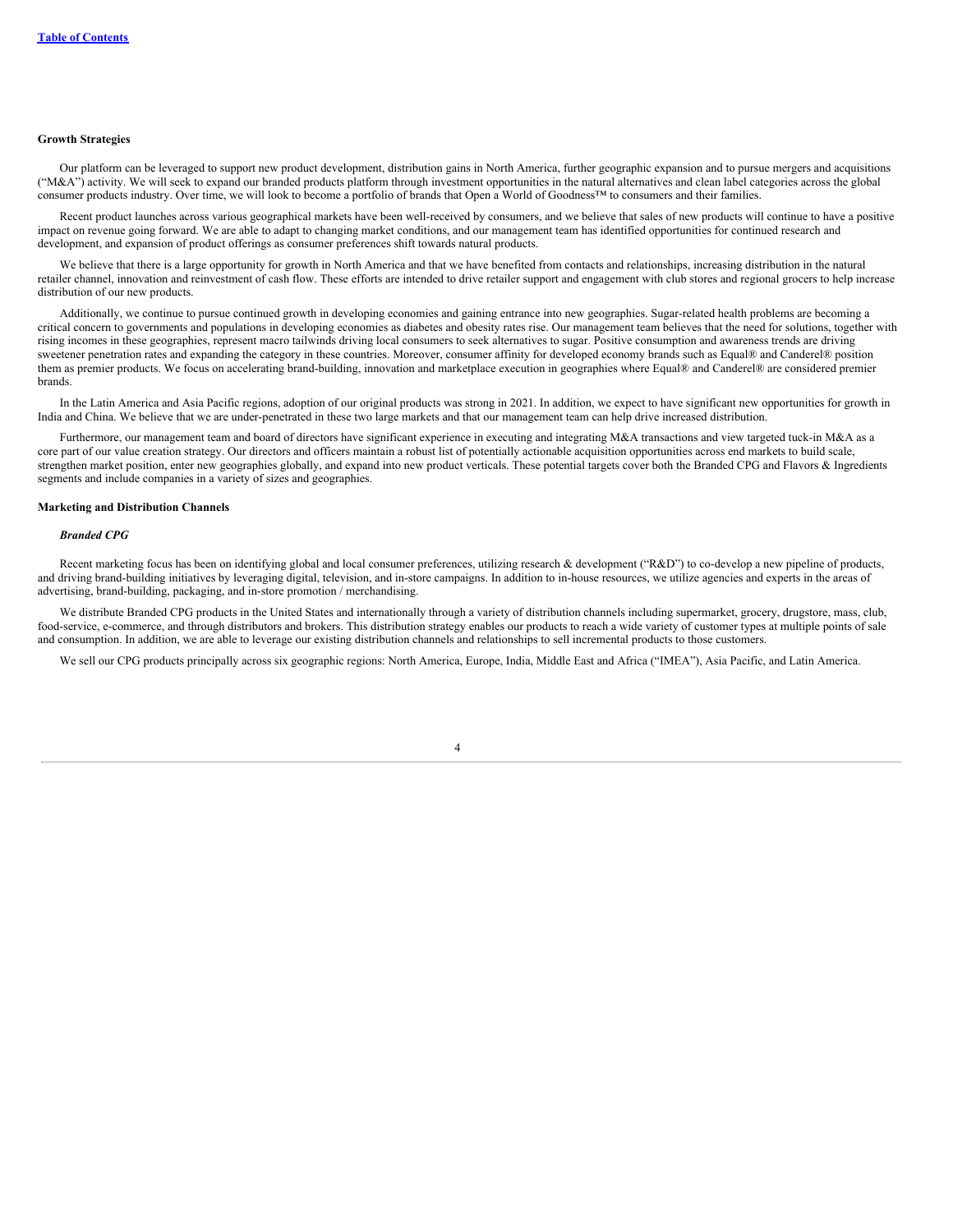### *Flavors & Ingredients*

All Flavors & Ingredients sales in the United States are made through our offices located in Mount Laurel, New Jersey and Richmond, Virginia, with technical support from our Flavors & Ingredients R&D department. Outside the United States, we sell our Flavors & Ingredients products from our Mount Laurel, New Jersey and Richmond, Virginia offices, through our French and Chinese subsidiaries and through exclusive agents as well as independent distributors.

Marketing activity is conducted through our website, digital marketing strategy, tradeshows, R&D newsletters, and email campaigns to effectively reach the individuals who will make purchase to product development decisions at our customers at the R&D, procurement, and the executive levels.

#### **Suppliers, Raw Materials and Procurement**

#### *Branded CPG*

The primary raw materials used in our Branded CPG manufacturing processes are stevia leaf extract, monk fruit extract, erythritol, allulose, aspartame, sucralose, saccharin, organic sugar, organic honey, and bulking agents. Packaging material used in the manufacturing process includes paper, shipping boxes, glass jars, and cartons. Key ingredients are procured and available on a global scale. These ingredients are contracted forward, with additional supply available in all key markets.

We believe we maintain excellent relationships with our Branded CPG suppliers and are not reliant on any one vendor for critical supply.

#### *Flavors & Ingredients*

The licorice root used to produce the products sold by our Flavors & Ingredients segment originates in the Middle East and Central Asia in countries such as Afghanistan, the Peoples' Republic of China, Pakistan, Iraq, Azerbaijan, Kazakhstan, Turkmenistan, Uzbekistan, Tajikistan, Georgia, Armenia, Russia and Turkey. Our strategy of maintaining strong relationships across multiple markets and suppliers allows us to seamlessly source our licorice raw material requirements in the event supply from any one area or supplier becomes temporarily unavailable or uneconomical.

We have an exclusive supply contract to purchase the output of licorice extract and certain licorice derivatives from a manufacturer with facilities in Uzbekistan. For the year ended December 31, 2021, our purchases from this supplier totaled approximately \$15.6 million, representing 41.8% of our licorice raw materials purchases for the year. In addition to a stable source of licorice raw materials, we strive to maintain sufficient licorice raw material inventory and open purchase contracts to meet normal production needs for two years to overcome the natural variability in wild collected licorice root quality from various regions and crop cycles and ensure against temporary disruptions in supply.

Our licorice manufacturing and raw material sourcing process is also uniquely flexible in that we are able to use multiple types of commercially available licorice raw materials including roots, intermediate licorice extracts and licorice derivatives produced by third parties. This manufacturing and raw material sourcing flexibility enables us to maximize the value of our raw material purchases and inventory investments and to respond quickly to new business opportunities by utilizing intermediate raw materials.

### **International Operations**

We are a global company with sales in over 100 countries, and our principal markets outside the U.S. are in Europe, Asia, the Middle East, Africa and Latin America. Management has identified significant opportunities for increasing the customer base via geographic expansion, distribution gains and product innovation. Our geographic diversity allows us to draw on the skills of a worldwide workforce, provides greater stability to our operations, allows us to drive economies of scale, provides sales streams that may help offset economic trends that are specific to individual economies and offers us an opportunity to access new markets for products. Our management team has strong global relationships with many customers and channels, including grocery, club stores, distributors and food service operators across a number of key geographies that accelerates new product placement and will help us expand our presence in currently under-penetrated markets, such as India and China. In addition, we believe that our future growth depends in part on our ability to continue developing products and sales models that successfully target high-growth markets.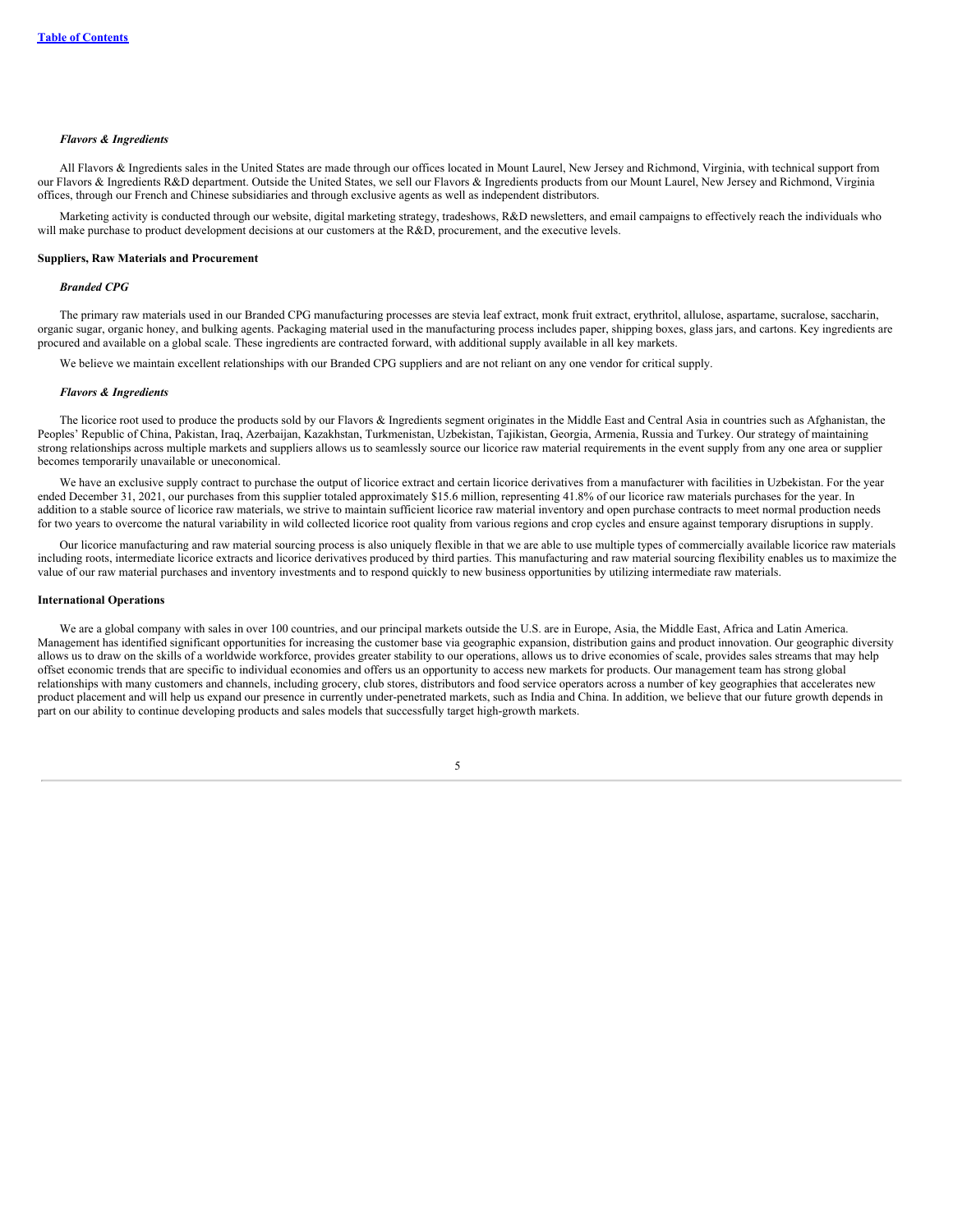In 2021, we generated approximately 65% of our revenue in North America, approximately 19% of our revenue in Europe, approximately 10% of our revenue in Asia Pacific, approximately 3% of our revenue in IMEA and approximately 3% of our revenue in Latin America. In 2021, one customer accounted for more than 10% of our total sales, representing a total of 10.6% of total sales. No single unaffiliated customer accounted for more than 10% of total sales in 2020.

The manner in which our products and services are sold outside the U.S. differs by business and by region. Most of our sales in non-U.S. markets are made by our subsidiaries located outside the U.S., though we also sell directly from the U.S. into non-U.S. markets through various representatives and distributors and, in some cases, directly. In countries with low sales volumes, we generally sell through representatives and distributors.

Information about the effects of foreign currency fluctuations on our business is set forth in "Management's Discussion and Analysis of Financial Condition and Results of Operations." For a discussion of risks related to our non-U.S. operations and foreign currency exchange, please refer to the section entitled "Risk Factors - Risks Related to Our Business."

#### **Research & Development**

We have dedicated R&D teams employed at each of our reportable business segments. R&D efforts are divided across geographies and focus on a number of areas including new product launches, formulation development, and product expansion opportunities. Our R&D capabilities include supporting existing and potential customers on projects with our products, education on proper use of the products through demonstrations, newsletters, and tradeshows, application development and new product development.

### **Intellectual Property**

Our ability to create, obtain and protect intellectual property ("IP") is important to the success of our business and our ability to compete. We create IP in our operations globally, and we work to protect and enforce our IP rights. We consider our trademarks valuable assets, including well-known trademarks such as Whole Earth®, Wholesome®, Swerve®, Equal®, Canderel®, Pure Via® and Magnasweet®.

In addition, we integrate licensed third-party technology and IP into certain aspects of our products.

Although certain third-party proprietary IP rights are important to our success, we do not believe we are materially dependent on any particular third-party patent, license, or group.

#### **Competition**

We believe that we are a leader in many of our served markets. Although our businesses generally operate in highly competitive markets, our competitive position cannot be determined accurately in the aggregate or by segment, since none of our competitors offer all of the same product and service lines and serve all of the same markets as we do. Because of the range of the products and services we sell and the variety of markets we serve, we encounter a wide variety of competitors, including well-established regional competitors and competitors who are more specialized than we are in particular markets.

Key competitive factors vary among our businesses and product and service lines, but include the specific factors noted above with respect to each segment and typically also include price, quality, performance, delivery speed, applications expertise, distribution channel access, service and support, technology and innovation, breadth of product, service and brand name recognition.

We believe that the principal competitive factors in distributing tabletop sweeteners are product taste, consumer brand recognition, ingredient preference, and price. The lowcalorie tabletop sweetener market is currently well served at a variety of price points by a number of well-established competitors. We believe that the entrance of a new competitor using existing sweetening ingredients would find it challenging to overcome a highly loyal consumer base, established relationships with worldwide trade and distribution networks, the expense of brand building and lack of product differentiation. As such, we have experienced very little brand competition within the alternative sweetener market globally.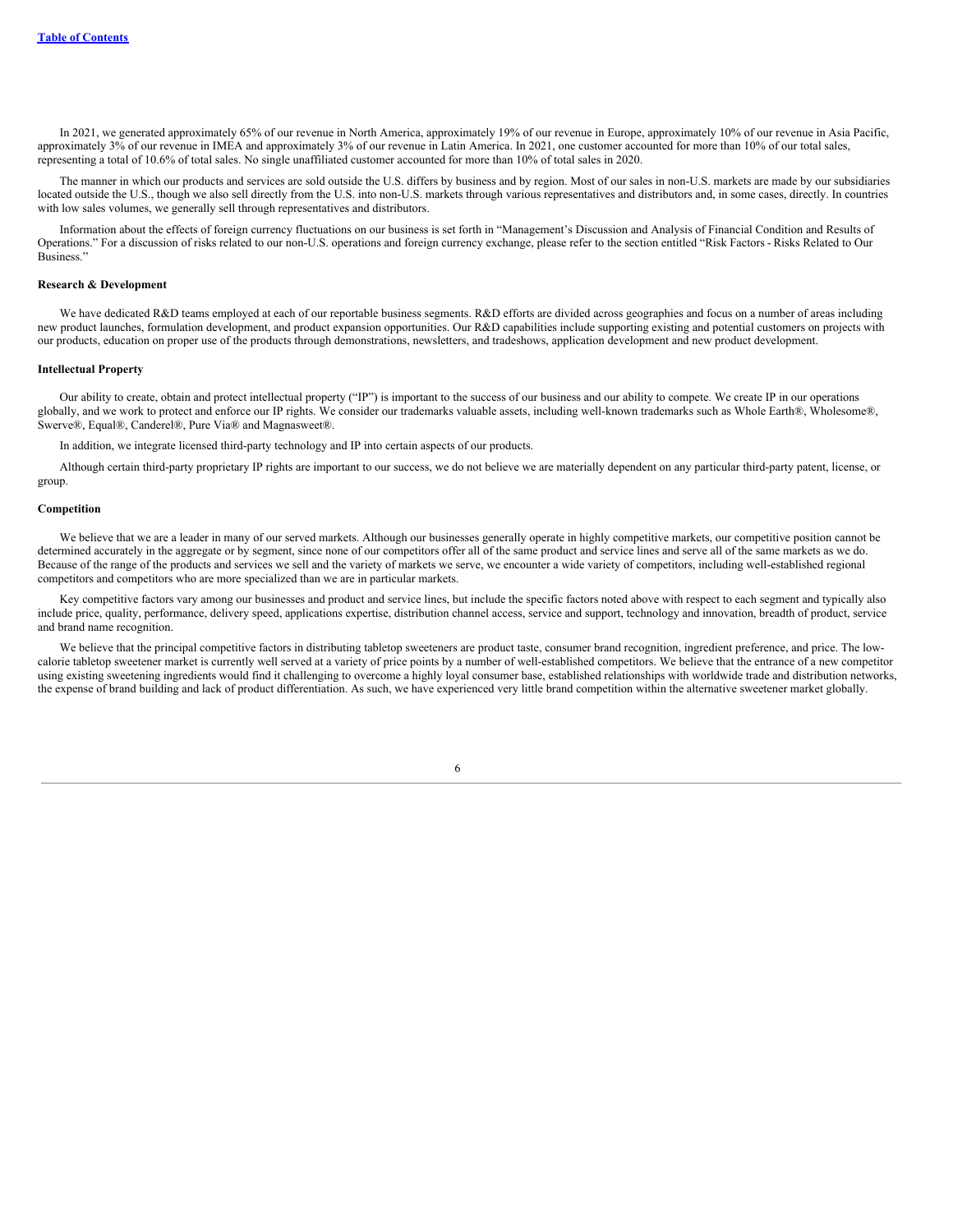The functional ingredients market typically consists of ingredients that account for a small amount of the customer's cost of sales, but are vitally important to functionality. Within this market, the principal competitive factors for the licorice category include supply security and availability, product quality, proprietary formulations, price, and technical support. Our Flavors & Ingredients segment is uniquely positioned given its global footprint, best-in-class supply chain capabilities, proprietary manufacturing processes, and regulatory approved customer formulations that reliably provide customers with critical ingredients for their products. Our Flavors & Ingredients segment competes globally for certain derivative products against divisions of larger flavor houses and chemical companies and we compete in local markets with a number of small, private, typically countryfocused manufacturers, brokers, and distributors.

### **Regulation and Compliance**

As a food and ingredient manufacturer, we operate in compliance with the requirements of the FDA and other regional food manufacturing guidelines. Our products comply with the U.S. Federal Food, Drug and Cosmetic Act of 1938 and the rules and regulations promulgated thereunder, state unfair competition and deceptive trade practices statutes, Food Allergen Labeling and Consumer Protection Act of 2004, the Organic Foods Production Act, and all comparable state and international laws and each of their applicable implementing regulations.

Licorice extract and certain pure licorice derivatives used as additives are GRAS for use in food by the FDA. Global approval for the use of licorice extract and derivatives for food consumption varies depending upon the country. Pure licorice derivatives have been successfully utilized in approved pharmaceutical and cosmetics products around the world. Pure licorice derivatives are also approved for use under the EU Cosmetic Directive and by the U.S. Cosmetic Ingredient Review Board.

Our Flavors & Ingredients international manufacturing facilities are currently Global Food Safety Initiative ("GFSI")-certified and are registered with the FDA. Each manufacturing facility is monitored using coordinated quality departments located in the U.S., France and China to ensure that all product shipped is in compliance with quality and regulatory requirements. In addition to food manufacturing regulations, we operate in compliance with OSHA requirements and with applicable federal, state, local and international environmental laws and regulations. Safety training programs are maintained at each facility to educate employees on food safety and workplace safety requirements.

The Family Smoking Prevention and Tobacco Control Act of 2009 ("TCA") gave the FDA comprehensive authority to regulate the manufacturing, marketing and sale of tobacco products in the U.S. The TCA requires tobacco companies to disclose the contents of tobacco products and any changes to their products, and requires FDA review and approval of all new tobacco products. Among its broad powers, the FDA may order changes in cigarettes and other existing tobacco products to meet new product standards based on medical, scientific and other technological evidence as appropriate for the protection of the public health. We work with our tobacco customers to ensure compliance with applicable FDA standards and regulations.

### **Human Capital Resources**

Whole Earth Brands is a global company, with approximately 745 employees operating in over 15 countries. Our employees are engaged in a number of key functions, including operations, sales, R&D and administration. Approximately 36% of our employees are based in North America and approximately 64% of our employees are based outside of North America. The vast majority of our employees work full-time, with approximately 59% working at global production facilities and others working at office locations or R&D facilities.

Our employees create our success, and below are some of the human capital components that enable our employees.

#### *Mission, Vision and Values*

At Whole Earth Brands, our vision is to help people enjoy life's everyday moments and the celebrations that bring us together. As part of our quest to make this vision a reality, we collectively work as a team to execute on our mission of enabling healthier lifestyles and providing access to high-quality plant-based sweeteners, flavor enhancers and other foods through our diverse portfolio of trusted brands and delicious products. All of this work is supported by a talented, dedicated team, energized by our vision, and united in our core values of accountability, agility, passion, and integrity.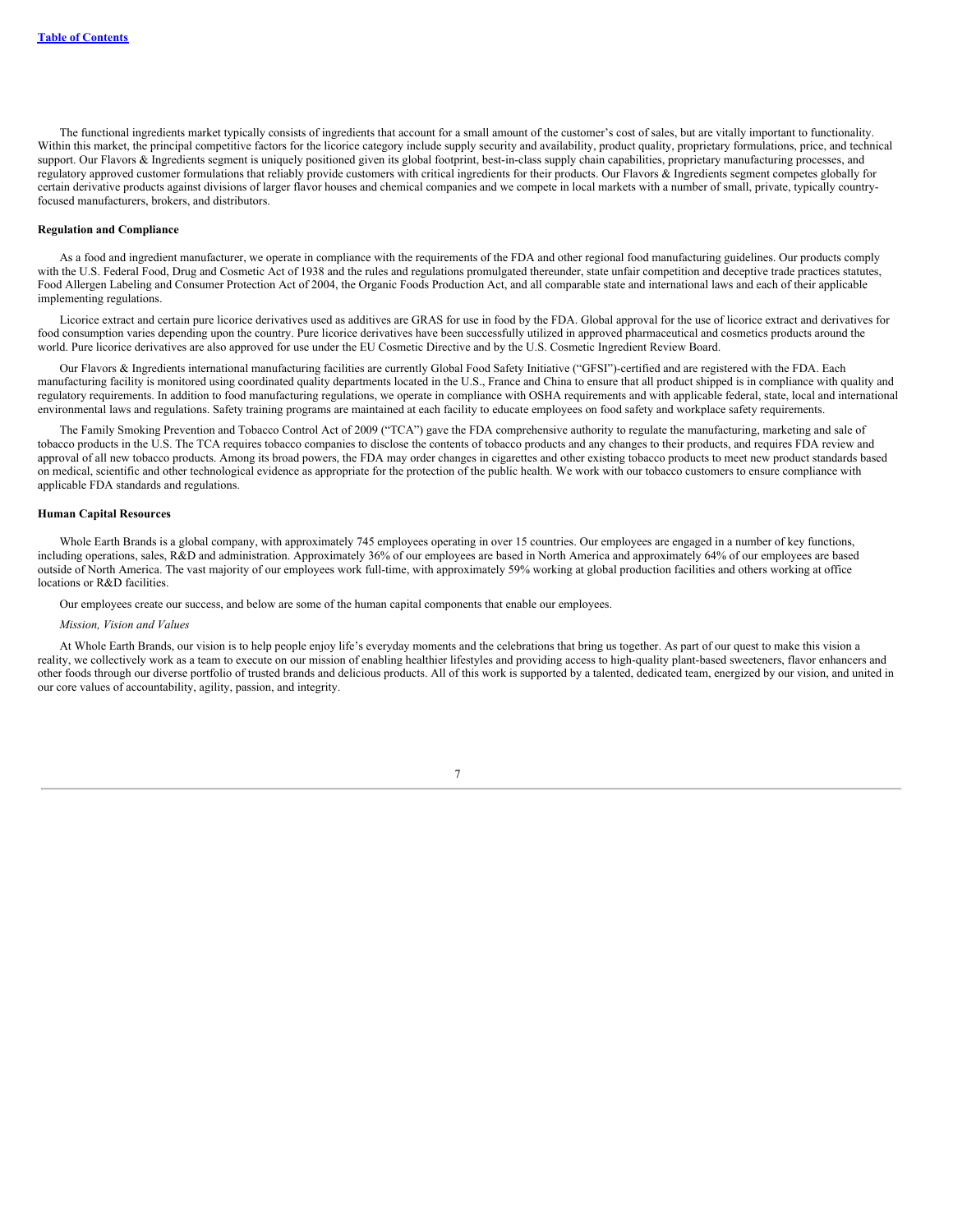#### *Diversity, Equity and Inclusion*

We believe that everyone should be welcomed, encouraged, and respected at Whole Earth Brands. By living our core values every day, we create an environment where the diverse backgrounds and experiences of our employees enable us to thrive. Globally, approximately 53% of our employees are men and approximately 47% of our employees are women.

#### *Employee Health and Safety*

The safety and well-being of our employees is of utmost importance. We train our employees on workplace safety, including how to follow our written safety standards and procedures, the law pertaining to workplace safety, and how to watch for and report anything potentially harmful.

In response to the emergence of COVID-19, we enacted safety and sanitation measures to help protect the safety and well-being of our employees and their families, including remote work for the majority of our employees, and enhanced sanitation, masks, temperature checks and other protective equipment protocols and social distancing measures for our front-line employees.

Currently, we are in the process of implementing a global employee assistance program, to ensure that Whole Earth Brands employees in every country in which we operate will have access to free support and resources for topics related to their health and well-being.

#### *Total Rewards*

The health, satisfaction and security of our employees and their families are important to us, as well as having the ability to attract and retain a workforce with the skills critical to our business operations. We provide a total rewards package that offers valuable and market competitive compensation and benefit plans. These programs reflect our commitment to attracting and retaining top talent, and keeping our employees and their families healthy and secure. Our compensation philosophy is to pay for performance, and we do so through a mix of base salary, short-term and long-term incentives, all tied to business performance.

Given our diverse employee base with needs that are unique to each individual, we offer benefits that can be selected by each employee to best meet his or her needs. Our benefits vary by region, but generally include medical, dental and vision insurance, retirement savings accounts, disability insurance and other voluntary benefits. We also offer time-off benefits which are equally important to the well-being of our employees including vacation time, sick leave, company paid holidays, and parental leave. We have also introduced a hybrid work model for office based employees to assist with balancing work and personal life.

#### **Environmental, Social and Governance**

Our Environmental, Social and Governance ("ESG") initiatives center on three pillars; producing sustainably, supporting thriving workers and communities, and enabling healthier lifestyles. We are currently developing measurable targets and a baseline to strategically address the key ESG issues identified through our materiality assessment process.

#### **Corporate Information**

Our principal executive offices are located at 125 S. Wacker Drive, Suite 3150, Chicago, IL 60606, and our telephone number is (312) 840-6000. We maintain a website at www.wholeearthbrands.com. The information contained on our website is not intended to form a part of, or be incorporated by reference into, this Annual Report on Form 10-K.

### **Available Information**

<span id="page-10-0"></span>Access to all of our SEC filings, including our Annual Report on Form 10-K, quarterly reports on Form 10-Q, current reports on Form 8-K, and amendments to those reports filed or furnished pursuant to Section 13(a) or 15(d) of the Exchange Act, is provided, free of charge, on our website (https://www.wholeearthbrands.com) as soon as reasonably practicable after such reports are electronically filed with, or furnished to, the SEC. Additionally, the SEC maintains an internet site (www.sec.gov) that contains reports, proxy and information statements, and other information regarding issuers that file electronically with the SEC.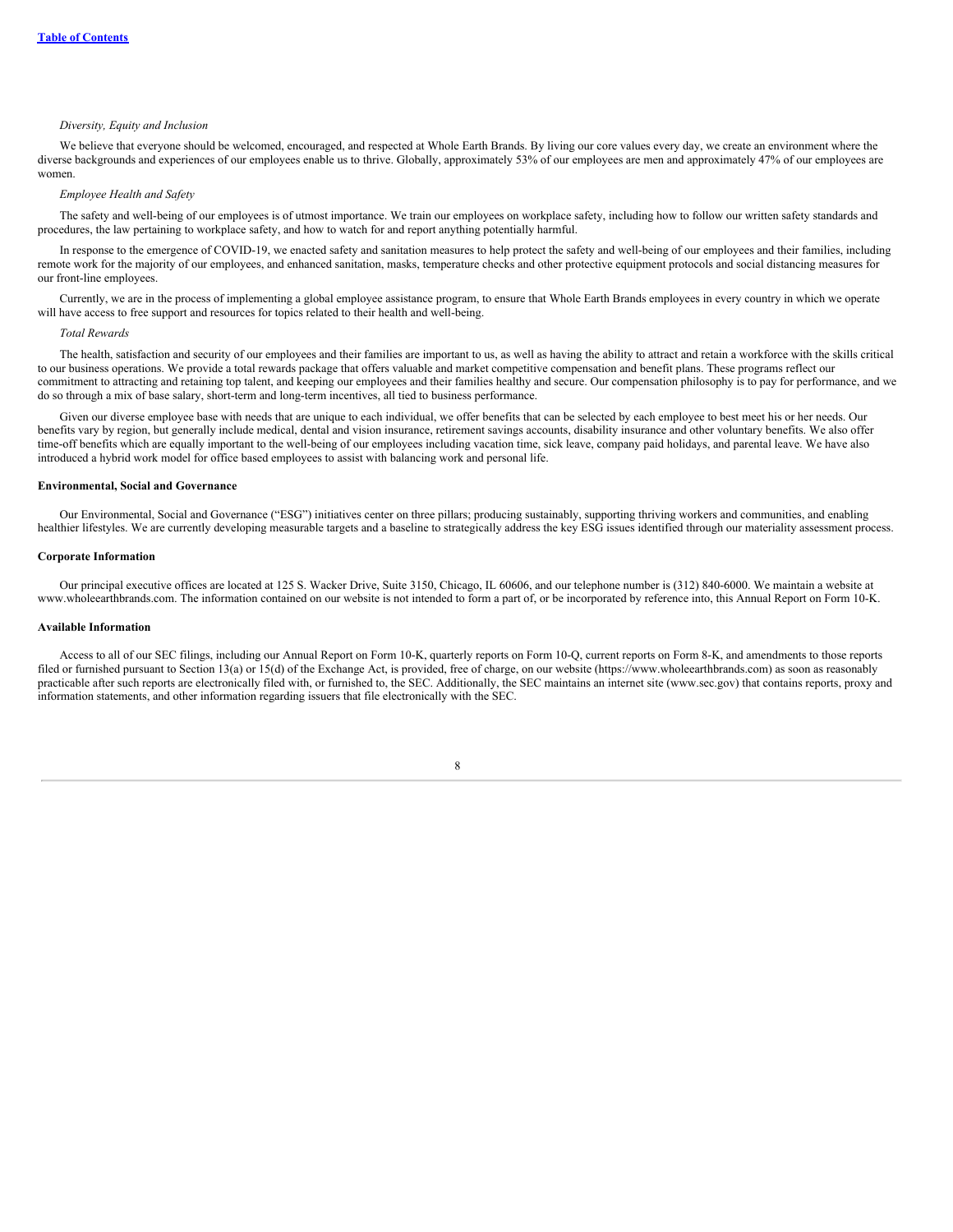### **Item 1A. Risk Factors.**

You should consider carefully all of the following risk factors and all the other information contained in this report, including the financial statements. If any of the following risks occur, our business, financial condition or results of operations may be materially and adversely affected. In that event, the trading price of our securities could decline, and you could lose all or part of your investment. The risk factors described below are not necessarily exhaustive and you are encouraged to perform your own investigation with *respect to us and our business.*

### **Risks Related to Our Branded Consumer Packaged Goods (CPG) Segment**

#### Rapid growth of natural sweetener products may not be sustainable and launches of new products may not be successful.

The rapid net sales growth experienced in our natural sweetener category may not be sustainable long term and could moderate in the coming years or quarters. In addition, adoption of the Whole Earth®, Pure Via® and Swerve® brands may be slower or cost more than has been historically experienced. New sweeteners may be introduced into the market which could impact net sales growth and our competitors with substantially greater resources than us may be more responsive to changes within the industry and be better equipped to introduce new products more quickly.

### We must expend resources to maintain consumer awareness of our brands, build brand loyalty and generate interest in our products. Our marketing strategies and *channels will evolve and our programs may or may not be successful.*

We believe that our consumer-packaged goods are broadly known and followed in the United States and many other countries in which we operate. In order to remain competitive and expand and keep shelf placement for our products, we may need to increase our marketing and advertising spending to maintain and increase consumer awareness, protect and grow our existing market share or promote new products, which could affect our operating results. Substantial advertising and promotional expenditures may be required to maintain or improve our brand's market position or to introduce new products to the market, and participants in our industry are increasingly engaging with nontraditional media, including consumer outreach through social media and web-based channels, which may not prove successful. An increase in our marketing and advertising efforts may not maintain our current reputation, or lead to increased brand awareness. In addition, we consistently evaluate our product lines to determine whether or not to discontinue certain products. Discontinuing product lines may increase our profitability but could reduce our sales and hurt our brands, and a reduction in sales of certain products could result in a reduction in sales of other products. The discontinuation of product lines may have an adverse effect on our business, financial condition and results of operations.

### *Health-related allegations could damage consumer confidence in our products.*

Periodically, claims are made regarding the safety of artificial sweeteners consumption. Past claims include allegations that artificial sweeteners lead to various health problems. Although we believe that we have been successful in presenting scientific evidence to dispute these claims and restore consumer confidence in the face of each of these claims, there can be no assurance that we will be similarly successful if health-related allegations are made in the future. If consumers lose confidence in the safety of our products, regardless of the accuracy or supportability of such claims, our sales and margins would be negatively impacted. Furthermore, actions by the FDA and other federal, state or local agencies or governments domestically or abroad may impact the acceptability of or access to certain sweeteners. For example, the FDA could ban or recall certain sweeteners for safety reasons.

#### *Product liability claims or product recalls could adversely af ect our business reputation.*

The sale of food products for human consumption involves the risk of injury to consumers. Such hazards could result from:

- tampering by unauthorized third parties;
- product contamination;
- the presence of foreign objects, substances, chemicals and other agents; or
- residues introduced during the manufacturing, packaging, storage, handling or transportation phases.

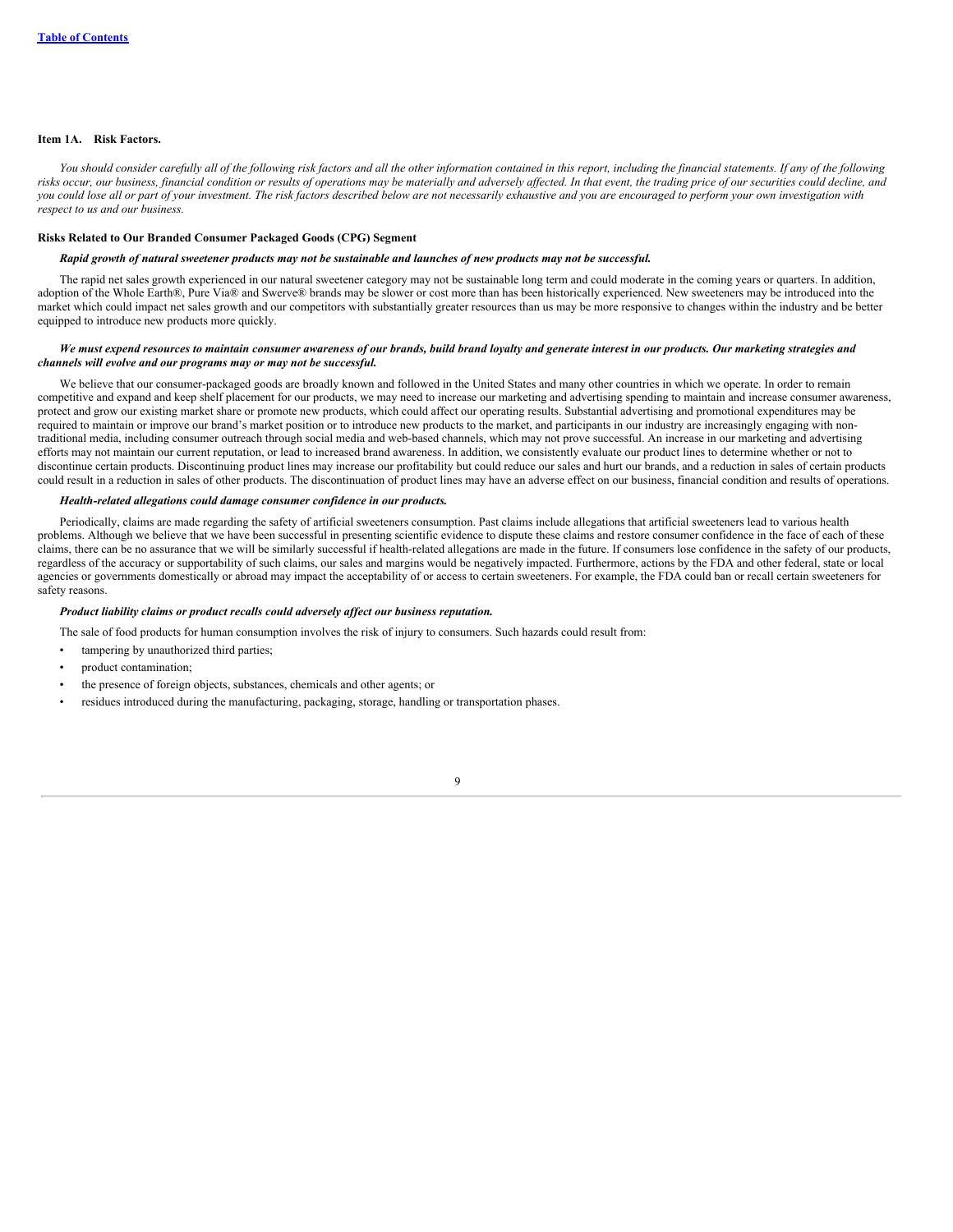Some of the products we sell are produced for us by third parties and such third parties may not have adequate quality control standards to ensure that such products are not adulterated, misbranded, contaminated or otherwise defective. Any of the above circumstances could necessitate a voluntary or mandatory recall, a need to change a product's labeling or other consumer safety concerns. Any widespread product recall, whether voluntary or mandatory, may result in significant loss due to the costs of a recall, related legal claims, including claims arising from bodily injury or illness caused by our products, the destruction of product inventory, lost sales due to product unavailability, or unfavorable change in customer sentiment of our products. In addition, we license our brands for use on products produced and marketed by third parties, for which we receive royalties. We, as well as the manufacturers of aspartame, may be subject to claims made by consumers as a result of products manufactured by these third parties which are marketed under our brand names.

Consumption of adulterated products may cause serious health-related illnesses and we may be subject to claims or lawsuits relating to such matters. Even an inadvertent shipment of adulterated products is a violation of law and may lead to an increased risk of exposure to product liability claims, product recalls and increased scrutiny by federal and state regulatory agencies. Such claims or liabilities may not be covered by our insurance or by any rights of indemnity or contribution which we may have against third parties. In addition, even if a product liability claim is not successful or is not fully pursued, the negative publicity surrounding any assertion that our products caused illness or injury could have a material adverse effect on our reputation with existing and potential consumers and on our brand image, all of which could negatively impact our earnings and cash flows.

#### Our Branded CPG segment may be adversely affected by concentration in our manufacturer, supplier and distributor base.

We currently rely upon external manufacturers in the U.S., as well as internal manufacturing in the Czech Republic and Decatur, Alabama, a number of key tollers, external manufacturers, packaging suppliers, ingredient suppliers, and 3PL (logistics) vendors globally. There are a limited number of manufacturing service suppliers, ingredient and packaging suppliers with the capability and capacity to meet our strict product requirements effectively. Failure by our external manufacturers, internal plants, ingredients or packaging suppliers to manufacture, or supply, as applicable, or our logistics vendors to transport our products, in accordance with our agreements with each supplier could result in inventory shortages. Our manufacturer, supplier, and distributor base may be adversely affected by factors beyond our control. Higher prices for natural gas, propane, electricity and fuel may also increase our ingredient, production and delivery costs. Inventory practices and redundant sourcing contingencies have been established in the event of protracted product supply interruptions; however, regulatory, manufacturing, and replenishment lead times for contingent sources could extend beyond safety stock coverage, which would have a negative impact on earnings and cash flows and impair our ability to operate our business.

Additionally, we use exclusive distributors in certain jurisdictions for our products. Our Branded CPG segment would suffer disruption if these distributors were to fail to perform their expected services or to effectively represent us, which could adversely affect our business.

#### **Risks Related to Our Flavors & Ingredients Segment**

### Our business is dependent on sales to the worldwide tobacco industry, and negative developments and trends within the tobacco industry could have a material adverse *ef ect on our business, financial condition and results of operations.*

In 2021, approximately 39.1% of our Flavors & Ingredients sales and 8.3% of our consolidated net revenues were to the worldwide tobacco industry for use as tobacco flavor enhancing and moistening agents in the manufacture of American blend cigarettes, moist snuff, chewing tobacco and pipe tobacco. Changing public attitudes toward tobacco products, an increased emphasis on the public health aspects of tobacco product consumption, increases in excise and other taxes on tobacco products and an expansion of tobacco regulations in a number of countries have contributed significantly to a worldwide decline in consumption. Negative developments and trends within the tobacco industry could have a material adverse effect on our Flavors & Ingredients business, financial condition and results of operations.

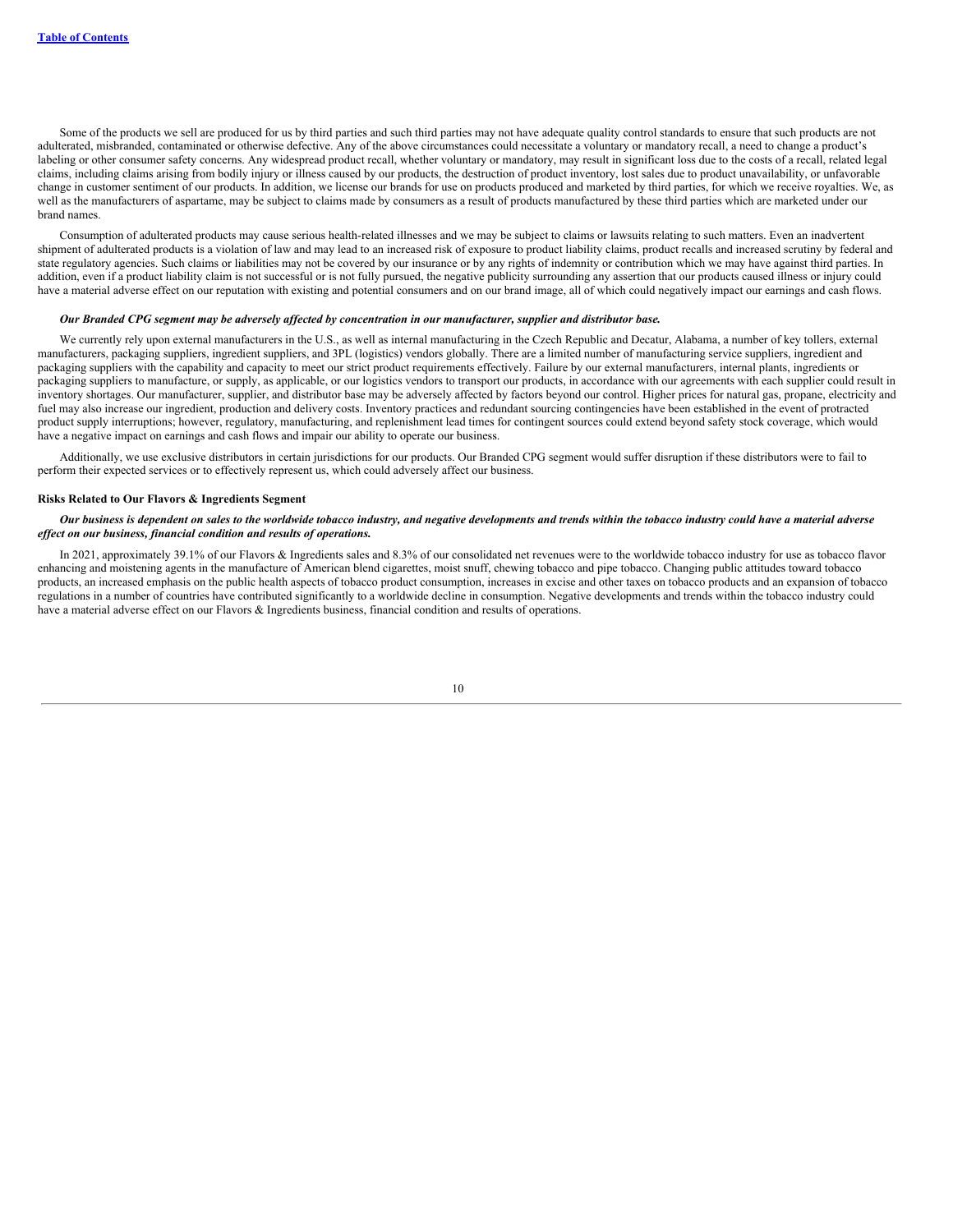### The tobacco industry has been subject to increased governmental taxation and regulation and in recent years has been subject to substantial litigation. These trends are likely to continue and it is likely that these trends will negatively affect tobacco product consumption and tobacco product manufacturers.

Producers of tobacco products are subject to regulation in the United States at the federal, state and local levels, as well as in foreign countries. The FDA has the power to limit the type or quantity of additives that may be used in the manufacture of tobacco products in the United States. This power has been extended to include e-cigarettes and other electronic nicotine delivery systems ("ENDS"). Actions by the FDA and other federal, state or local agencies or governments may impact the acceptability of or access to tobacco products, limit consumer choice as to tobacco products, delay or prevent the launch of new or modified tobacco products, require the recall or other removal of tobacco products from the marketplace (for example, as a result of product contamination, rulemaking that bans menthol, a determination by the FDA that one or more tobacco products do not satisfy the statutory requirements for substantial equivalence, because the FDA requires that a currently-marketed tobacco product proceed through the pre-market review process or because the FDA otherwise determines that removal is necessary for the protection of public health), restrict communications to tobacco consumers, restrict the ability to differentiate tobacco products, or otherwise significantly increase the cost of doing business, or restrict or prevent the use of specified tobacco products in certain locations or the sale of tobacco products by certain retail establishments. For example, in 2020, the FDA issued a statement effectively banning certain unauthorized ENDS products containing flavors other than tobacco or menthol which had previously constituted a significant percentage of the overall revenues of that category. Similarly, in April 2021, the FDA announced that it will initiate a notice and comment rulemaking process to ban all characterizing flavors in cigars and cigarillos within the next year.

Similarly, countries outside the United States have rules restricting the use of various ingredients in tobacco products. During 2005, the World Health Organization promulgated its Framework Convention for Tobacco Control (the "FCTC"). The FCTC is the first international public health treaty and establishes a global agenda for tobacco regulation in order to limit the use of tobacco products. More than 160 countries, as well as the European Union, have become parties to the FCTC. In November 2010, the governing body of the FCTC issued guidelines that provide non-binding recommendations to restrict or ban flavorings and additives that increase the attractiveness of tobacco products and require tobacco product manufacturers to disclose ingredient information to public health authorities who would then determine whether such ingredients increase attractiveness. Future tobacco product regulations may be influenced by these FCTC recommendations.

The European Union and individual governments are also considering regulations to further restrict or ban various cigarette ingredients. For example, pursuant to the Tobacco Products Directive ("TPD"), a directive of the European Union that places limits on the sale and merchandising of tobacco and tobacco related products in member countries, European Union regulators are currently evaluating the health effects of 15 ingredients, including licorice, used in tobacco products.

Over the years, there has been substantial litigation between tobacco product manufacturers and individuals, various governmental units and private health care providers regarding increased medical expenditures and losses allegedly caused by use of tobacco products. Some of this litigation has been settled through the payment of substantial amounts to various state governments, and United States cigarette companies significantly increased the wholesale price of cigarettes in order to recoup a portion of the settlement cost. Cigarette companies have also sought to offset the cost of these payments by changing product formulations and introducing new products with decreased ingredient costs. There may be an increase in health-related litigation against the tobacco industry, and it is possible that Mafco Worldwide, as a supplier to the tobacco industry, may become a party to such litigation. Such litigation, if successful, could have a material adverse effect on our Flavors & Ingredients business.

The tobacco business, including the sale of cigarettes and smokeless tobacco, has been subject to federal, state, local and foreign excise taxes for many years. In recent years, federal, state, local and foreign governments have increased such taxes as a means of both raising revenue and discouraging the consumption of tobacco products. New proposals to increase taxes on tobacco products are also regularly introduced in the United States and foreign countries. Additional taxes may lead to an accelerated decline in tobacco product sales. Tax increases are expected to continue to have an adverse impact on sales of tobacco products through lower consumption levels.

We are unable to predict whether there will be additional price or tax increases for tobacco products or the size of any such increases, or the effect of other developments in tobacco regulation or litigation or consumer attitudes on further declines in the consumption of either tobacco products containing licorice extract or on sales of licorice extract to the tobacco industry. Further material declines in sales to the tobacco industry are likely to have a significant negative effect on the financial performance of our Flavors & Ingredients business.

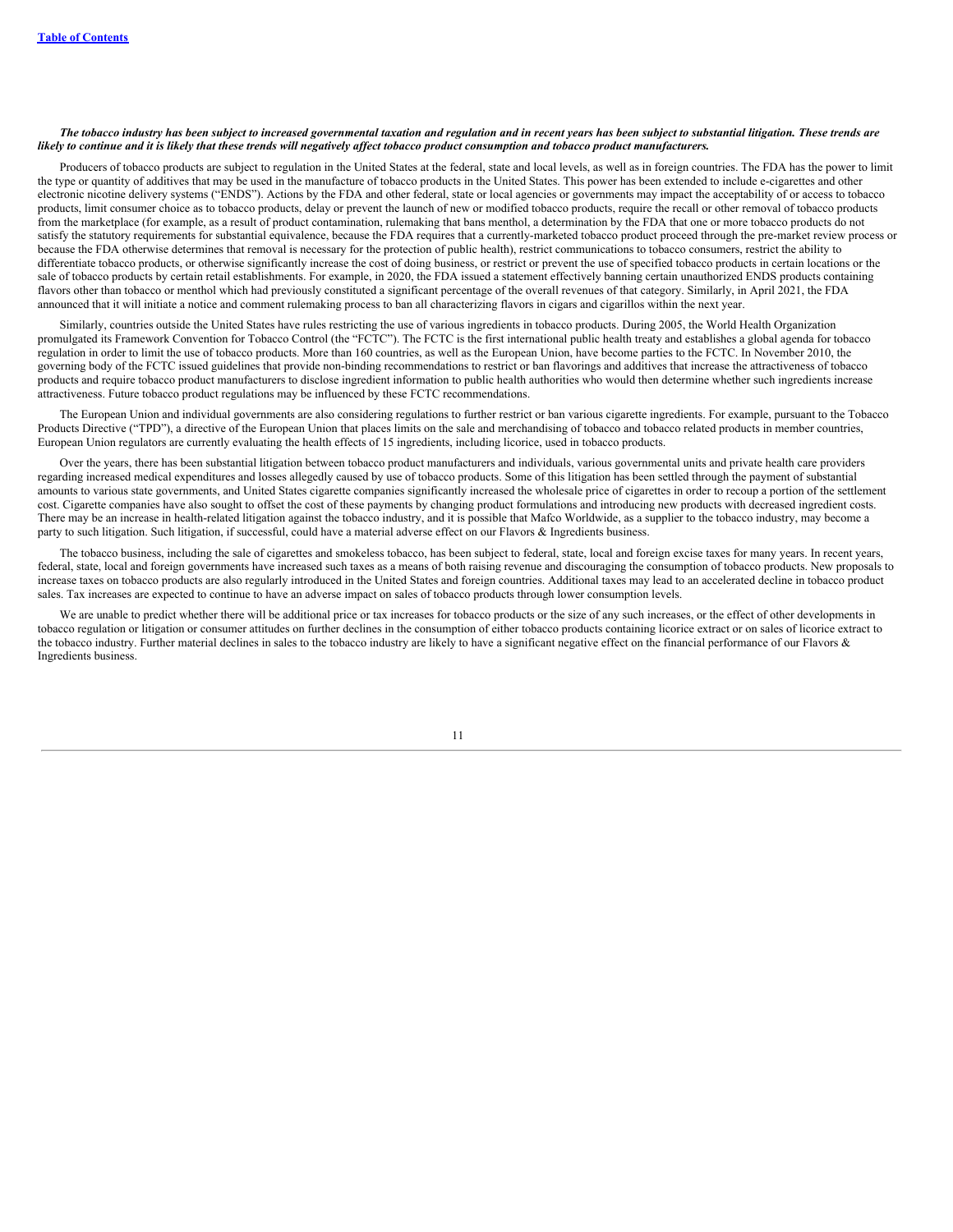#### Changes in, or interpretations of, regulations regarding licorice or its components may reduce our sales and profits.

Restrictions on certain licorice components vary worldwide, as countries, or states may have varying limits on specific components. Regulations issued by the European Chemicals Agency, the FDA, U.S. Department of Agriculture, the California Office of Environmental Health Hazard Assessment (Proposition 65) or other agencies and any modification to interpretation and/or enforcement of those regulations, may impact the potential markets for our Flavors & Ingredients products. As further research is conducted on raw materials and testing technology and capabilities increase, additional items may be identified within the natural licorice matrix which may be a source for limitation of application of our Flavors & Ingredients products.

Our Flavors & Ingredients products are currently marketed as natural flavors in the U.S. and other major markets. As the definition of "natural" varies throughout the world, changes in worldwide governmental regulatory agency definitions of natural may impact the potential market for our Flavors & Ingredients products.

European Union regulators are currently evaluating the health effects of 15 ingredients, including licorice, used in tobacco products. An adverse recommendation by the European Union to reduce or eliminate the use of licorice in cigarettes sold in the European Union would have a negative impact on our revenues and operations in Europe. While the European Union has not enacted any new rules or regulations regarding the inclusion of licorice as an additive in cigarettes, in recent years, our sales of licorice to be used in tobacco products to be sold in Europe have declined.

#### Changes in our relationships with our suppliers could have a material adverse effect on our Flavors & Ingredients business, financial condition and results of operations.

We operate a complex supply chain which is critical to our Flavors & Ingredients operations. In the event of disruption, we may face operational risk that could result in carrying inadequate supplies to meet our customer demand. If we are unable to manage our supply chain efficiently, our operating costs could increase and our profit margins decrease.

Our Flavors & Ingredients business is dependent on our relationships with suppliers of licorice raw materials (which includes licorice root, intermediary licorice extract and licorice derivatives). Licorice is derived from the roots of the licorice plant, a shrub-like leguminous plant that is indigenous to the Middle East and Central Asia. The licorice raw materials we purchase originates in Afghanistan, the Peoples' Republic of China, Pakistan, Iraq, Azerbaijan, Uzbekistan, Turkmenistan, Kazakhstan, Tajikistan, Georgia, Armenia, Russia and Turkey. During 2021, one of our suppliers of licorice raw materials supplied approximately 41.8% of our total licorice raw materials purchases. Mafco Worldwide has an exclusive supply arrangement with a manufacturer of licorice extract and crude derivatives in Uzbekistan. The agreement expires in October 2025 and gives Mafco Worldwide the right to purchase all of the licorice products manufactured at the facility. Mafco Worldwide agreed to purchase a certain minimum amount of licorice products each year during the term and to assist in funding the purchase of raw materials inventory to be used in manufacturing product, with the timing of such funding at Mafco Worldwide's discretion. The price of the products is determined according to a pricing formula, taking into account the cost of raw materials and the product yield. The licorice products must meet quality specifications set forth in the agreement. Although alternative sources of licorice raw materials are available to Mafco Worldwide, Mafco Worldwide could incur higher costs if the supplier is unable to produce sufficient quantities of licorice raw materials at the quality levels required by Mafco Worldwide. In addition, operations in Uzbekistan could be disrupted for reasons beyond our supplier's control, such as political or economic instability or changes in government policies or regulations. If any material licorice raw materials supplier modifies its relationship with Mafco Worldwide, such a loss, reduction or modification could have a material adverse effect on our Flavors & Ingredients business, results of operations and financial condition.

### Fluctuations in costs of licorice root and intermediary licorice extract could have a material adverse effect on our Flavors & Ingredients business, financial condition and *results of operations.*

The price of licorice raw materials moderately decreased in 2021 from 2020. The price of licorice raw materials is affected by many factors, including monetary fluctuations and economic, political and weather conditions, natural or man-made disasters, consumer demand and changes in governmental trade or agriculture programs in countries where our flavors and ingredients suppliers are located. Although Mafco Worldwide often enters into purchase contracts for these products, significant or prolonged increases in the prices of licorice raw materials could have a material adverse effect on our Flavors & Ingredients business, results of operations and financial condition.

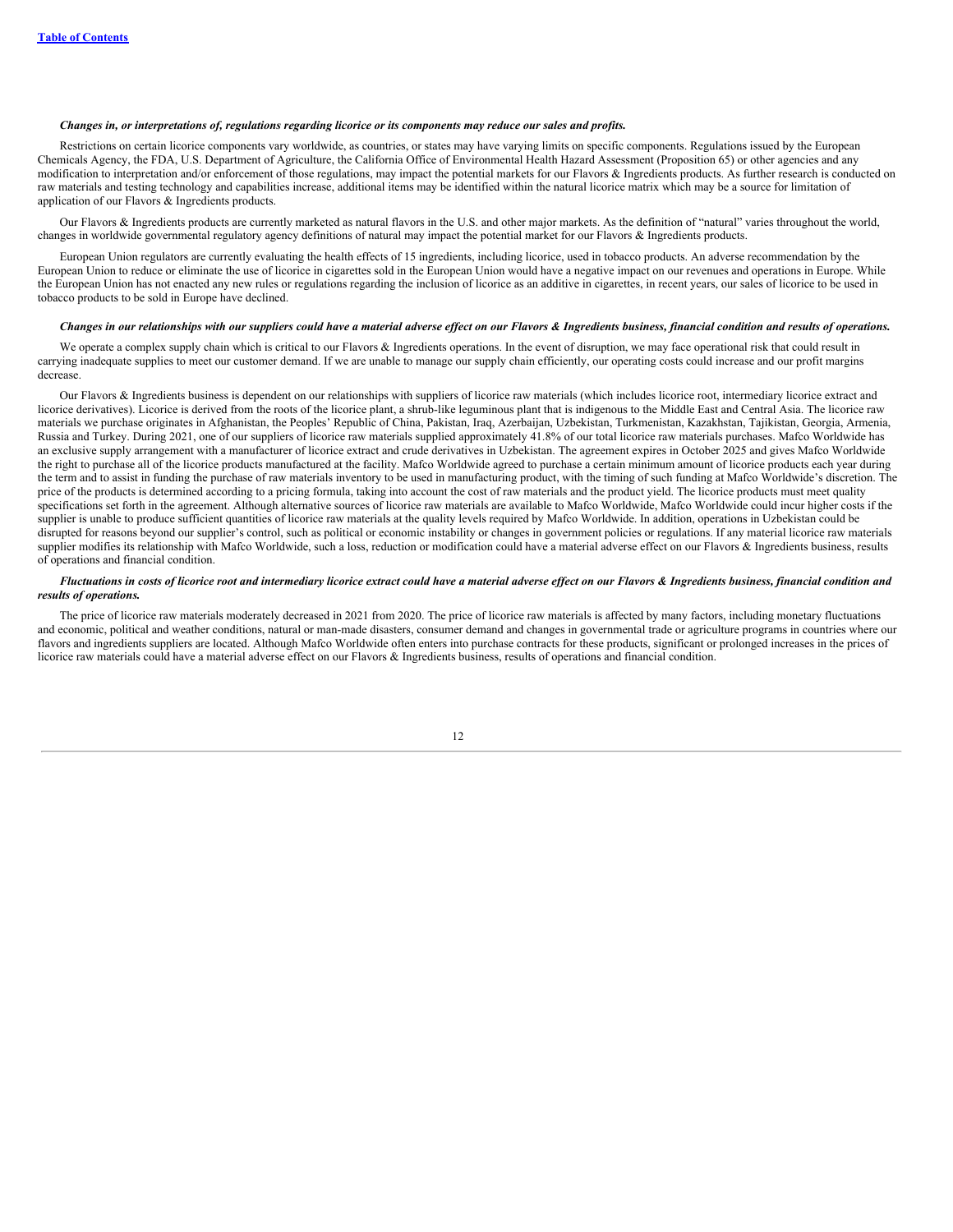### We are subject to risks associated with economic, climatic or political instability in countries in which we source licorice root and intermediary licorice extract.

We purchase licorice raw materials from suppliers in Afghanistan, the People's Republic of China, Pakistan, Iraq, Azerbaijan, Uzbekistan, Turkmenistan, Kazakhstan, Tajikistan, Georgia, Armenia, Russia and Turkey. Producers of intermediary licorice extract are located primarily in the People's Republic of China, Iraq and Central Asia. Our wholly-owned derivative manufacturing facilities, the primary source of our licorice derivatives, are located in the People's Republic of China. These countries and regions have, from time to time, been subject to political instability, corruption and violence. Economic, climatic or political instability, government intervention or civil unrest in these countries and regions could result in reduced supply, material shipping delays, fluctuations in foreign currency exchange rates, customs duties, tariffs and import or export quotas, embargos, sanctions, significant increases in the cost of energy, significant raw material price increases or exposure to liability under the Foreign Corrupt Practices Act or under regulations promulgated by U.S. Treasury's Office of Foreign Assets Control ("OFAC") and could have a material adverse effect on our Flavors & Ingredients business, results of operations and financial condition. Furthermore, military action as well as continuing threats of terrorist attacks and unrest, have caused instability in the world's financial and commercial markets and have significantly increased political and economic instability in some of the countries and regions from which our raw materials originate. Acts of terrorism and threats of armed conflicts in or around these countries and regions could adversely affect our Flavors & Ingredients business, results of operations and financial condition in ways we cannot predict at this time.

#### Any failure to maintain the quality of our manufacturing processes or raw materials could harm our operating results.

The manufacture of our Flavors & Ingredients products is a multi-stage process that requires the use of high-quality materials and manufacturing technologies. We are dependent on our suppliers to provide licorice raw materials meeting our quality standards. In spite of stringent quality controls, weaknesses in process control or minute impurities in materials may cause a substantial percentage of a product in a lot to be defective. If we were not able to maintain our manufacturing processes or to maintain stringent quality controls, or if contamination problems arise, the operating results of our Flavors & Ingredients business would be harmed.

#### Our Flavors & Ingredients segment is subject to risks related to weather, disease and pests that could adversely affect our business.

Licorice production is subject to a variety of agricultural risks. Extreme weather conditions, disease and pests can materially and adversely affect the quality and quantity of licorice produced. We maintain large inventories of raw material stock as part of our operating plan. The stability of licorice raw materials is dependent upon the ability of the product to remain dry and free of infestation. Increased governmental restrictions on the application of pesticides or fumigants could reduce our ability to maintain long-term storage of licorice root or result in increased cost of operations. A sustained supply interruption could have a material adverse effect on our Flavors & Ingredients business, results of operations and financial condition.

#### Our failure to accurately forecast and manage inventory could result in an unexpected shortfall of our Flavors & Ingredients products, which could harm our business.

We monitor our inventory levels based on our own projections of future demand. Because of the length of the supply chain cycle and the time necessary to produce licorice products, we must make production decisions well in advance of sales. However, we may not accurately forecast demand and an inaccurate forecast of demand can result in the unavailability of licorice products that may otherwise be in high demand. This unavailability may negatively impact sales volumes and adversely affect customer relationships. Furthermore, from time to time, changes in manufacturing processes or in customer demand may cause certain inventory to become obsolete or require substantial reserves.

### The imposition of tariffs by the United States and other countries could have a material adverse effect on our Flavors & Ingredients business, financial condition and *results of operations.*

We import licorice raw materials from various countries and export products from the U.S., France and China. The imposition of tariffs by a country from which we import goods or to which we export goods could result in increased costs of production and higher prices and reduced demand for our Flavors & Ingredients products.

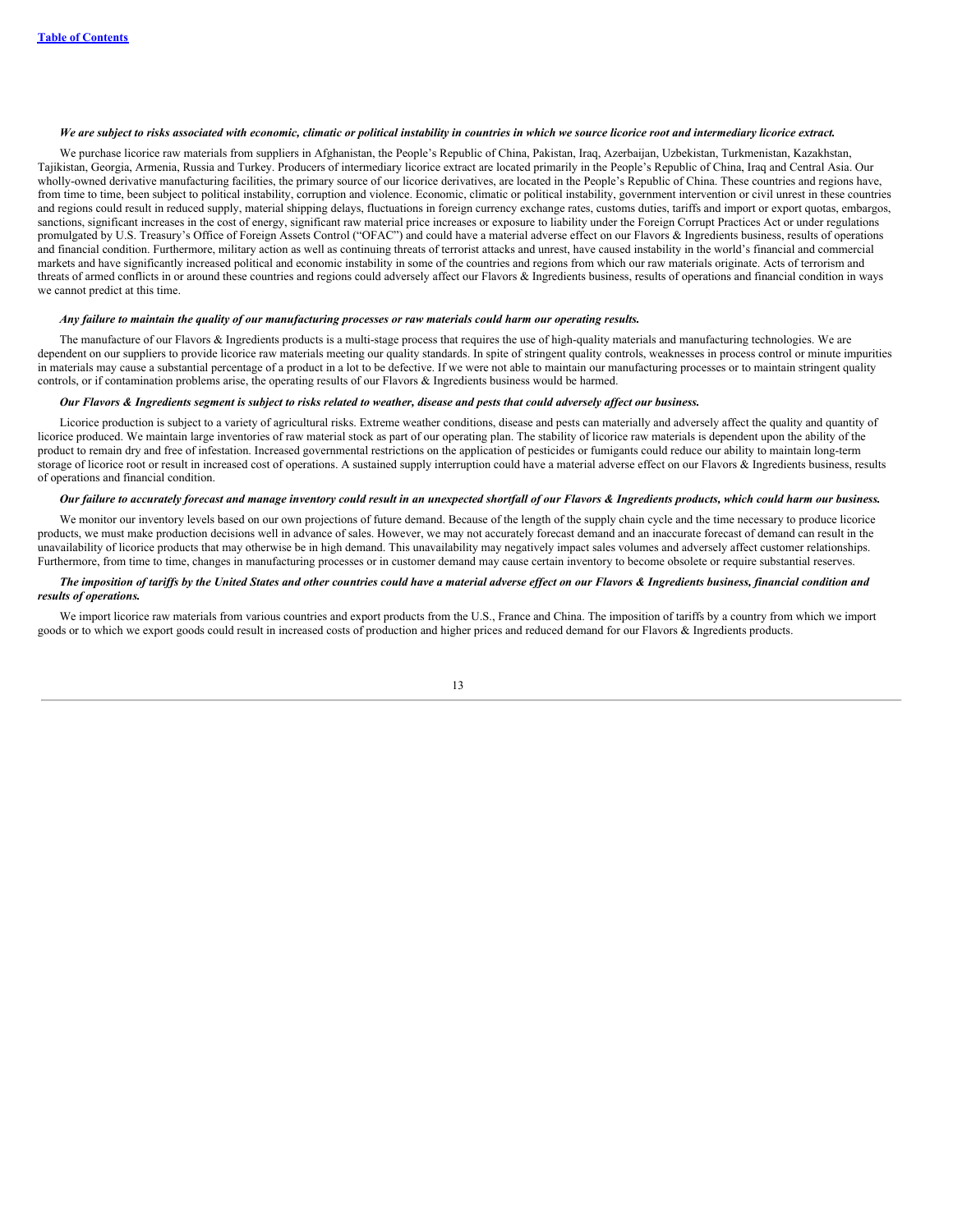### **Risks Related to Our Business**

### *Industry competition, consolidation and costs may reduce sales and margins.*

We operate in a highly competitive industry and compete with companies that have greater capital resources, facilities and diversity of product lines. Increased competition for products could result in decreased demand for our products, reduced volumes and/or prices, each of which would reduce our sales and margins and have a material adverse effect on our business, financial condition and results of operations.

Our Flavors & Ingredients customers are under pressure to reduce costs, which could cause them to reformulate their products and substitute cheaper ingredients for our Flavors & Ingredients products. The ingredients industry is also undergoing consolidation, which could enable our customers to negotiate lower prices for our Flavors & Ingredients products. These customer and industry pressures may result in lower sales of our Flavors & Ingredients products and/or lower margins on our Flavors & Ingredients sales.

With respect to our Branded CPG segment, our competitors may also introduce new low-calorie sweeteners and other alternatives to sugar. To the extent that current users of our Branded CPG products switch to other low-calorie sweeteners or sugar alternatives, there could be a decrease in the demand for our products. In addition, competitors with larger marketing budgets can influence consumer preferences. There is no assurance that Branded CPG's existing marketing spending is sufficient to stay competitive with other product manufacturers.

Our margins are also under pressure from consolidation in the retail food industry in many regions of the world. In the United States, we have experienced a shift in the channels where consumers purchase our products from the higher margin retail to the lower margin club and mass merchandisers. Additionally, increased competition from private label manufacturers of low-calorie tabletop sweeteners may have a negative impact on sales and/or margins. Consolidation within the industry we operate may significantly increase our cost of doing business and may further result in lower sales of our products and/or lower margins on sales.

Additionally, the success of our Branded CPG segment depends in part on our ability to manage costs and be efficient in the highly competitive tabletop sweetener industry. Inability to manage fluctuations in the price and availability of raw materials, energy, freight and other operating inputs could contribute to decreased profitability. Such fluctuations could stem from alternative crops and varying local or regional harvests because of, for example, weather conditions, crop disease, climate change, product scarcity, or crop yields. In some cases, we may not be able to pass the full increase in raw material prices, or higher energy, freight or other operating costs, on to our customers.

### Climate change, or legal or market measures to address climate change, may negatively affect our business and operations.

There is increasing concern that a gradual rise in global average temperatures due to increased concentration of carbon dioxide and other greenhouse gases in the atmosphere will cause significant changes in weather patterns around the globe, an increase in the frequency, severity, and duration of extreme weather conditions and natural disasters, and water scarcity and poor water quality. These events could adversely impact the delivery of raw materials required for our products, disrupt the operation of our supply chain and the productivity of our contract manufacturers, increase our production costs, impose capacity restraints and impact the purchases of our products and services. In addition, increases in the frequency and severity of extreme weather and natural disasters may result in damage and disruptions to our manufacturing operations and distribution channels. As a result, the effects of climate change could have a long-term adverse impact on our business and results of operations. There are growing concerns over climate change and related environmental sustainability matters from consumers and the media and, in many countries, governmental bodies are enacting new or additional legislation and regulations to address the potential impacts of climate change. If we or our suppliers are required to comply with these laws and regulations, or if we choose to take voluntary steps to reduce or mitigate our impact on climate change, we may experience increased costs for energy, production, transportation, and raw materials, increased capital expenditures, or increased insurance premiums and deductibles, which could adversely impact our operations. Inconsistency of legislation and regulations among jurisdictions may also affect the costs of compliance with such laws and regulations. Any assessment of the potential impact of future climate change legislation, regulations or industry standards, as well as any international treaties and accords, is uncertain given the wide scope of potential regulatory change in the countries in which we operate. As a result, climate change could negatively affect our business, financial condition, results of operations and cash flows.

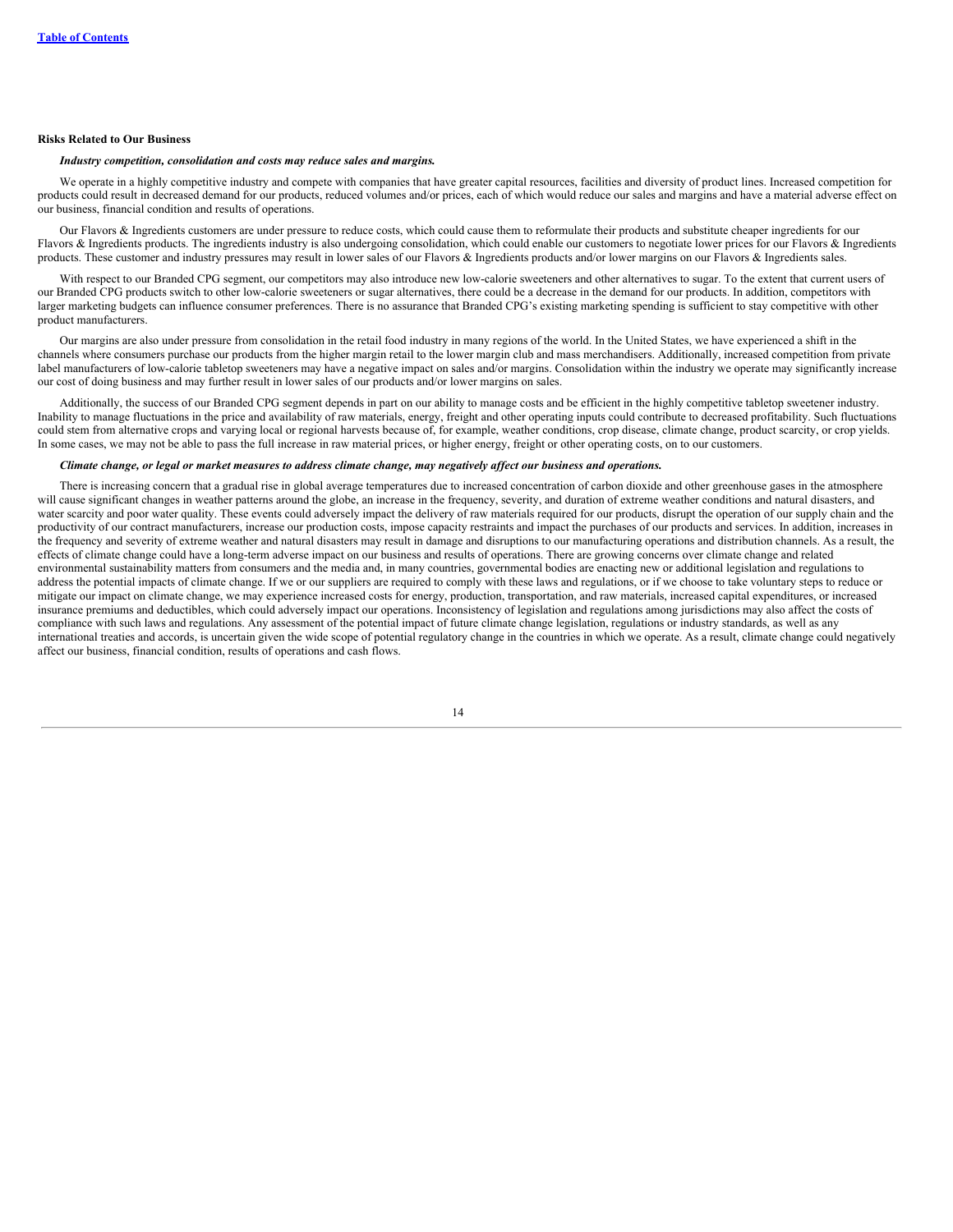## The ongoing novel coronavirus (COVID-19) outbreak and consequent travel and other restrictions could adversely affect our business.

The COVID-19 pandemic continues to create challenging and unprecedented conditions, and we continue our commitment to supporting the global response to the crisis. Although there are effective vaccines for COVID-19 that have been approved for use, distribution of the vaccines in parts of the world has only recently started and many globally will likely either not have access to a vaccination until sometime later in 2022 or be unwilling to get vaccinated. Accordingly, there remains significant uncertainty about the duration and extent of the impact from the COVID-19 pandemic. To date, we have successfully implemented contingency plans overseen by our global leadership team to monitor the evolving needs of our global business.

From the outset of the pandemic, our first priority has been the well-being of our employees and consumers. We have consistently met or exceeded government guidelines for addressing the health and safety of our employees, including global travel restrictions, prohibitions against visitors, social distancing requirements, the use of thermal temperature scanners, and the provision of personal protective equipment to our employees. We have also enabled the use of new technology to allow many of our office-based employees to work from home effectively.

We may face operational challenges as well as potential increased operating costs in manufacturing our products and making them available to customers and consumers as a result of the COVID-19 pandemic which has included, and we expect to include, increases in the costs, or reductions in the availability of timely delivery of, ingredients, packaging and other materials used in the manufacture of our products, operational delays, increases in the cost of freight and lack of adequate manufacturing capacity, and has resulted in, and we expect will result in additional, interruptions in our supply chain. Shelter-in-place and social distancing behaviors, which have been mandated or encouraged by governments and practiced by businesses and individuals, create challenges for our manufacturing employees as well as for third parties on which we rely to make our products available to consumers. These third parties include our suppliers, contract manufacturers, distributors, logistics providers and other business partners, and retailers that ultimately sell our Branded CPG products to consumers and customers of our Flavors & Ingredients business.

To date, consumer behaviors that have resulted from COVID-19 have increased overall demand for our Branded CPG products sold via retail or e-commerce channels. This demand has been partially offset by lower demand for Branded CPG products in the food service channel, working capital reductions by distributors and retailers in emerging markets and temporary impacts on demand for our Flavors & Ingredients products driven by disruptions in our customers' supply chains or logistics networks.

While we have experienced a net increase in the overall demand for our products during the COVID-19 pandemic, the continued duration of that increased demand environment is uncertain. Additionally, deteriorating economic conditions arising from the COVID-19 pandemic, or future pandemics, could adversely affect future demand for our products. Factors such as increased unemployment, decreases in disposable income and declines in consumer confidence could cause a decrease in demand for our overall product set, particularly higher priced products. Further, vaccines to prevent COVID-19 were approved by health agencies in the U.S. and other countries in which we operate, which began to be administered near the end of calendar year 2020. While distribution of vaccines globally is taking longer than anticipated, it has picked up around the world but there are still many unwilling to get vaccinated. In addition, new strains of the virus appear to have increased transmissibility, including, in some limited cases, among those who are vaccinated. The COVID-19 pandemic is an unprecedented situation and our understanding of and response to its impacts is changing and evolving. The additional risk factors identified here are based upon information known at this time. The COVID-19 pandemic may adversely impact our business, financial condition, and results of operations in one or more ways not identified to date.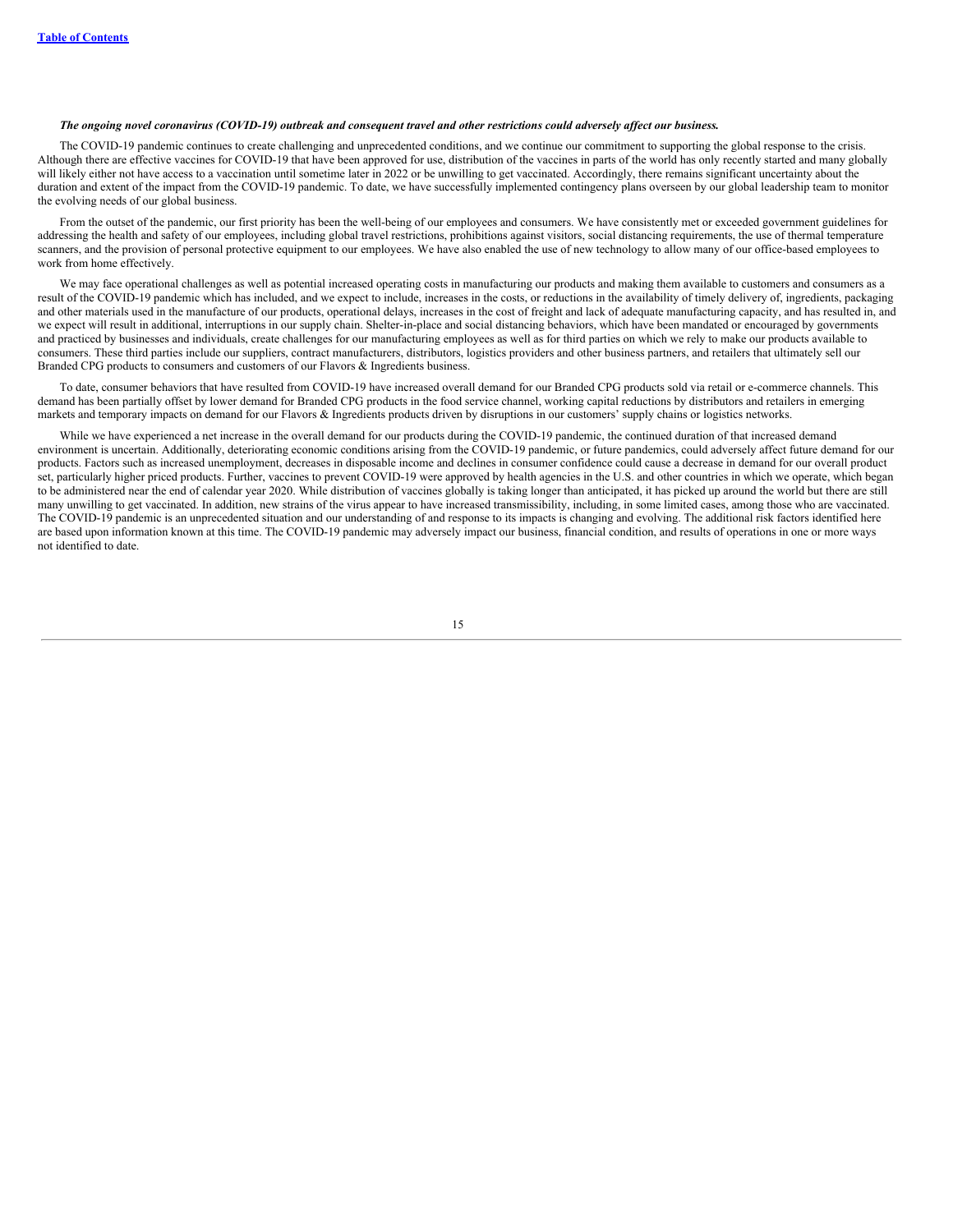### If we fail to successfully implement our growth strategies on a timely basis, or at all, our ability to increase our revenue and operating profits could be materially and *adversely af ected.*

Our future success depends, in large part, on our ability to implement our growth strategies effectively. However, we may not succeed in implementing our growth strategies effectively or succeed in implementing them in the time period we expect. As a multi-brand business, we face increased complexities and greater uncertainty with respect to consumer trends and demands than as a single-brand business. Our ability to successfully expand our consumer packaged goods and ingredients brands and other growth strategies depends on, among other things, our ability to identify, and successfully cater to, new demographics and consumer trends, develop new and innovative products, identify and acquire additional product lines and businesses, secure shelf space in grocery stores, wholesale clubs and other retailers, increase consumer awareness of our brands, enter into distribution and other strategic arrangements with third-party retailers and other potential distributors of our products, and compete with numerous other companies and products. We may not be successful in reaching and maintaining the loyalty of new consumers to the same extent, or at all, as we have with our historical consumers. If we are unable to identify and capture new audiences and demographics, our ability to successfully integrate additional brands will be adversely affected. Accordingly, we may not be able to successfully implement our growth strategies, expand our brands, or continue to maintain growth in our sales at our current rate, or at all. If we fail to implement our growth strategies or if we invest resources in growth strategies that ultimately prove unsuccessful, our sales and profitability may be negatively affected, which would materially and adversely affect our business, financial condition and results of operations.

### *Changes in consumer preferences could decrease our revenues and cash flow.*

We are subject to the risks of evolving consumer preferences and nutritional and health-related concerns. To the extent that consumer preferences evolve away from lowcalorie tabletop sweeteners, there will be a decreased demand for our Branded CPG products. Consumer perception that there are low-calorie tabletop sweetener alternatives that are healthier or more natural could decrease demand for such products. Any shift in consumer preferences away from our Branded CPG products, including any shift in preferences from aspartame-based products or stevia leaf extract-based products to other low-calorie tabletop sweetener products could significantly decrease our revenues and cash flows and impair our ability to operate our Branded CPG business segment.

A portion of our Flavors & Ingredients revenues are derived from the sale of licorice to worldwide confectioners. To the extent that consumer preferences shift away from licorice-flavored candy, operating results relating to the sale of licorice to worldwide confectioners could be impaired, which could have a material adverse effect on our business, financial condition and results of operations. In addition, a portion of our revenues are derived from the sale of licorice derivatives to food processors for use as flavoring or masking agents, including our Magnasweet® brand products, which are used in various brands of chewing gum, lip balm, energy bars, non-carbonated beverages, chewable vitamins, aspirin, and other products and can be identified in the United States as a natural flavor. To the extent that consumer preferences evolve away from products that use licorice derivatives, operating results relating to the sale of licorice derivatives could be impaired, which could have a material adverse effect on our business, financial condition and results of operations.

### *We are heavily dependent on certain customers for a significant percentage of our net revenues.*

The loss of or disruptions related to significant customers could result in a material reduction in sales or change in the mix of products we sell to a significant customer. In 2021, our top five Branded CPG customers accounted for approximately 26.0% of our Branded CPG net revenues. In 2021, our ten largest Flavors & Ingredients customers, four of which are manufacturers of tobacco products, accounted for approximately 56.9% of our Flavors & Ingredients net revenues. There can be no assurance that our customers will continue to purchase our products in the same mix or quantities or on the same terms as in the past. This could materially and adversely affect our product sales, financial condition and results of operations.

#### *Our Business is subject to transportation risks.*

Our ability to obtain adequate and reasonably priced methods of transportation to distribute our products is a key factor to our success. Delays in transportation including weather-related delays, carrier capacity limitations, and extended interruptions could have a material adverse effect on our Branded CPG and our Flavors & Ingredients segments, financial condition and results of operations. Further, higher fuel costs and increased line haul costs due to industry capacity constraints, customer delivery requirements and a more restrictive regulatory environment could also negatively impact our financial results. We cannot be sure that we would be able to transport or distribute our products by alternative means if it were to experience an interruption due to strike, natural disasters, epidemics or pandemics, political conflict, civil unrest or otherwise, in a timely and cost-effective manner.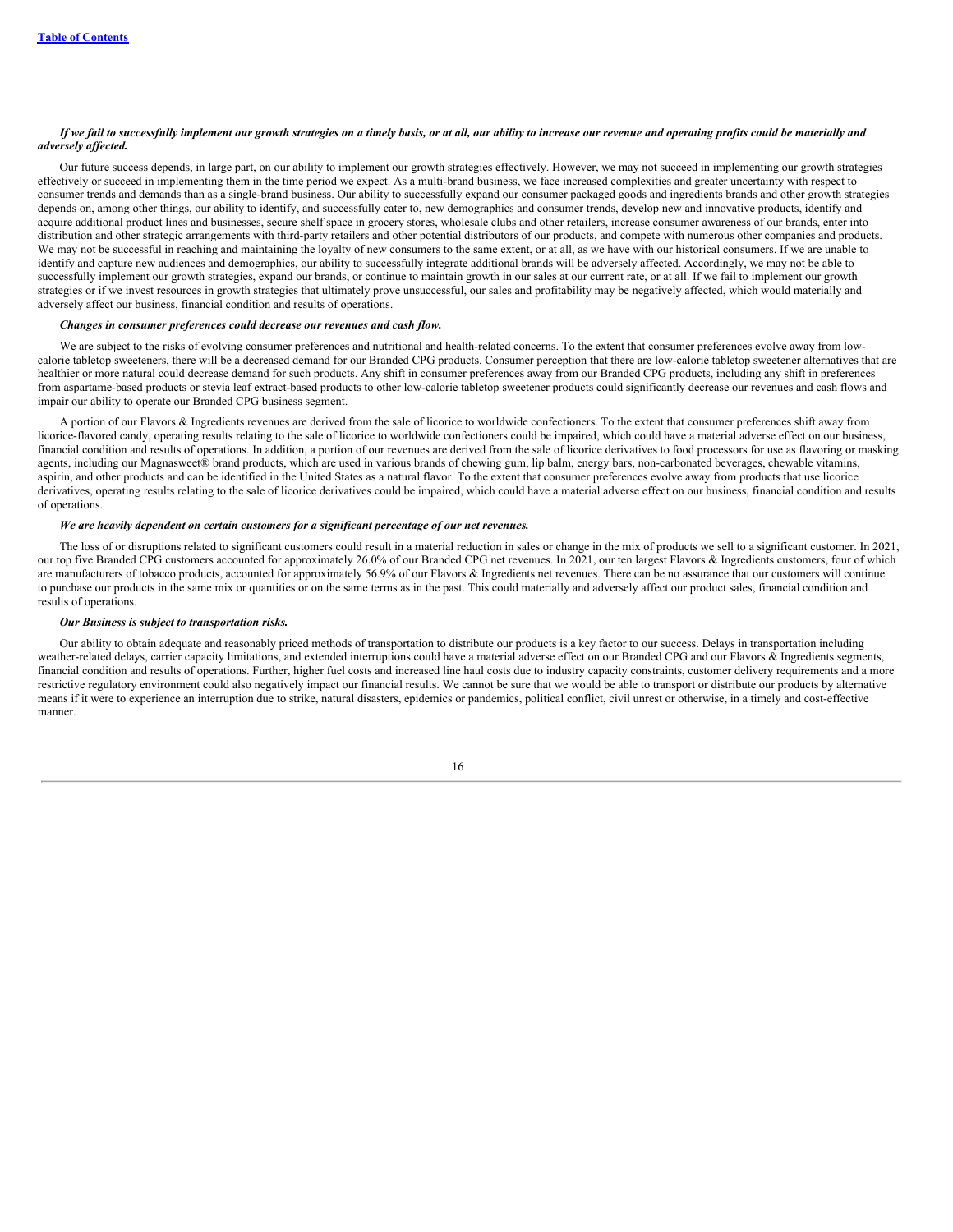### *Our Business may be adversely af ected by conditions in the countries where we operate.*

We operate in many countries throughout the world. Economic and political changes in the countries where we market and produce our products, such as inflation rates, recession, foreign ownership restrictions, restrictions on transfer of funds into or out of a country and similar factors may adversely affect our results of operations. We are monitoring the conflict between Russia and Ukraine. While we do not expect that such conflict will be material to us, the geopolitical instability arising from such conflict, the imposition of sanctions, taxes and/or tariffs against Russia and Russia's response to such sanctions (including retaliatory acts, such as cyber-attacks and sanctions against other countries) could adversely affect the global economy or specific international, regional and domestic markets, which could have a material adverse effect on our business, results of operations or financial condition. The imposition of tariffs by the United States and other countries could have a material adverse effect on our Branded CPG and Flavors & Ingredients segments, financial condition and operations.

### Negative information, including inaccurate information, about us on social media may harm our reputation and brand, which could have a material and adverse effect on *our business, financial condition and results of operations.*

There has been a marked increase in the use of social media platforms and similar channels that provide individuals with access to a broad audience of consumers and other interested persons. The availability of information on social media platforms is virtually immediate, as is its effect. Many social media platforms immediately publish the content their subscribers and participants post, often without filters or checks on accuracy of the content posted. The opportunity for dissemination of information, including inaccurate information, is potentially limitless and may result in increased scrutiny by consumers, third parties, the media, governments, stockholders and other stakeholders. Information concerning our business and/or products, including public health concerns, illness, safety, security breaches of confidential consumer or employee information, employee related claims relating to alleged employment discrimination, health care and benefit issues or government or industry findings about our retailers, distributors, manufacturers or others across the industry supply chain may be posted on such platforms at any time. Negative views regarding our products and the efficacy of our products have been posted on various social media platforms, may continue to be posted in the future, and are out of our control. Regardless of their accuracy or authenticity, such information and views may be adverse to our interests and may harm our reputation and brand. The harm may be immediate without affording an opportunity for redress or correction. Ultimately, the risks associated with any such negative publicity cannot be eliminated or completely mitigated and may materially and adversely affect our business, financial condition and results of operations.

### The full effects of the United Kingdom's withdrawal from the European Union remain uncertain and continue to evolve, which could have an adverse impact on our *business, financial condition, operating results and cash flows.*

On January 31, 2020, the United Kingdom ("U.K.") withdrew from the European Union ("E.U."), commonly referred to as "Brexit." On December 24, 2020, the U.K. and the E.U. agreed to a trade and cooperation agreement (the "Trade and Cooperation Agreement"). The Trade and Cooperation Agreement provisionally entered into force on January 1, 2021, and entered fully into force on May 1, 2021, after the ratification processes were completed by the U.K. Parliament; the European Parliament and the Council of the European Union. The Trade and Cooperation Agreement provides for, among other things, zero-rate tariffs and zero quotas on the movement of goods between the U.K. and the E.U.

We have operations in the U.K. related to our Branded CPG segment. Brexit has created and may continue to create legal, political and economic risks and uncertainties for these U.K. operations. The main source of uncertainty arises from the difference of opinion between the U.K. and E.U. on how to implement the Brexit settlement in Northern Ireland. Both sides are in the process of negotiating amendments to the Northern Ireland Protocol, but agreement remains elusive. If the impasse continues, there is a risk that either side could resort to retaliatory measures under the terms of the Trade and Cooperation Agreement. Retaliatory measures include the possibility of tariffs being applied to imports from the E.U. to the U.K. and from the U.K. to the E.U.

Further changes resulting from Brexit could therefore subject our Branded CPG segment to increased risk for the foreseeable future. These risks include changes in regulatory oversight, disruptions to trade and supply, increases in prices, fees, taxes or tariffs on goods that are sold between the E.U. and the U.K. and difficulty staffing.

Additionally, Brexit may cause fluctuations in the value of the U.K. pound sterling and E.U. euro. Fluctuations in exchange rates between the U.S. dollar and foreign currencies may adversely affect our expenses, earnings, cash flows, results of operations, and revenues.

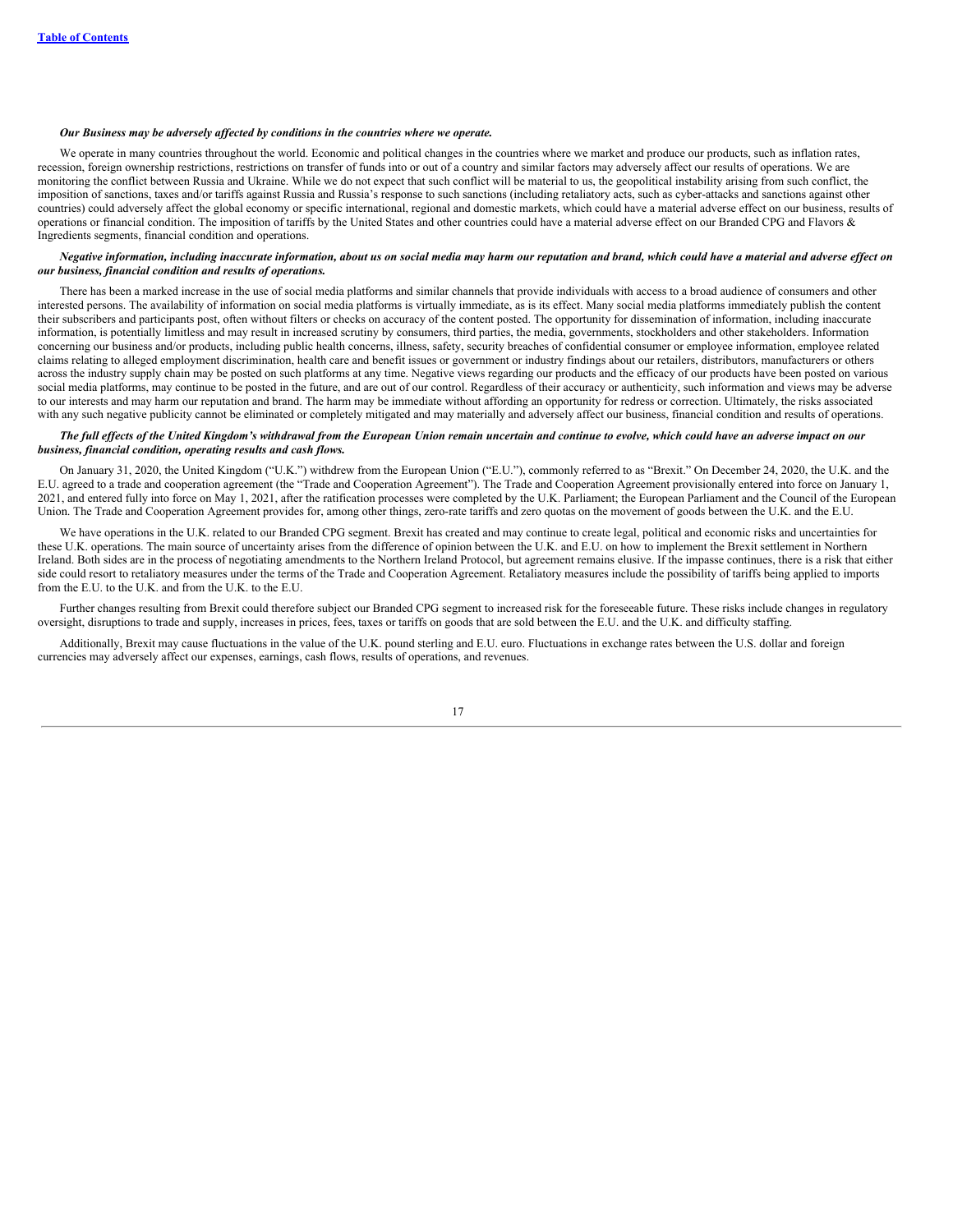### Our international operations involve the use of foreign currencies, which subjects us to exchange rate fluctuations and other currency risks.

The revenues and expenses of our international operations generally are denominated in local currencies, which subject us to exchange rate fluctuations between such local currencies and the U.S. dollar. These exchange rate fluctuations subject us to currency translation risk with respect to the reported results of our international operations, as well as to other risks sometimes associated with international operations. In the future, we could experience fluctuations in financial results from our operations outside of the United States, and there can be no assurance we will be able, contractually or otherwise, to reduce the currency risks associated with our international operations.

### *Inability to protect our trademarks and other proprietary rights could damage our competitive position.*

Any infringement or misappropriation of our intellectual property could damage its value and limit our ability to compete. We rely on copyrights, trademarks, trade secrets, confidentiality provisions and licensing arrangements to establish and protect our intellectual property. We may have to engage in litigation to protect our rights to our intellectual property, which could result in significant litigation costs and require significant amounts of management's time.

We do not own any issued patents relating to any of our products, but we do have a number of patent applications currently pending. Certain naturally occurring materials may not, themselves, be eligible for patent protection.

If other parties infringe on our intellectual property rights, the value of our brands in the marketplace may be diluted. In addition, any infringement of our intellectual property rights would likely result in a commitment of our time and resources to protect these rights through litigation or otherwise. One or more adverse judgments with respect to these intellectual property rights could negatively impact our ability to compete and could adversely affect our results of operations and financial condition.

We believe that the formulas and blends for our products are trade secrets. We rely on security procedures and confidentiality agreements to protect this proprietary information; however, such agreements and security procedures may be insufficient to keep others from acquiring this information. Any such dissemination or misappropriation of this information could deprive us of the value of our proprietary information.

Further, the laws of some countries do not protect proprietary rights to the same extent as the laws of the United States, and mechanisms for enforcement of intellectual property rights in some foreign countries may be inadequate. To the extent we expand our international activities, our exposure to unauthorized copying and use of our technologies and proprietary information may increase. Accordingly, despite our efforts, we may be unable to prevent third parties from infringing upon, misappropriating or otherwise violating our technology and intellectual property.

### If we fail to comply with the many laws applicable to our business, we may incur significant fines and penalties.

Our facilities and products are subject to laws and regulations administered by the FDA, and other federal, state, local, and foreign governmental agencies relating to the processing, packaging, storage, distribution, advertising, labeling, quality, and safety of food products. Our failure to comply with applicable laws and regulations could subject us to administrative penalties and injunctive relief, civil remedies, including fines, injunctions and recalls of our products. Our operations are also subject to regulations administered by the Environmental Protection Agency and other state, local and foreign governmental agencies. Failure to comply with these regulations can have serious consequences, including civil and administrative penalties and negative publicity. Any environmental or health and safety legislation or regulations enacted in the future, or any changes in how existing or future laws or regulations are enforced, administered or interpreted, as well as any material cost incurred in connection with liabilities or claims from these regulations may lead to an increase in costs, which could have a material adverse effect on our business, our consolidated financial conditions, results of operations and/or liquidity.

Personal data, including personal data of our customers and employees, is increasingly subject to legal and regulatory protections around the world, which vary widely in approach. We risk exposure to potential liabilities and costs resulting from the compliance with, or any failure to comply with, applicable legal requirements. Our business could be materially adversely affected by our inability, or the inability of our vendors who receive personal data from us, to comply with legal obligations regarding the use of personal data.

In addition to the possible fines and penalties discussed above, changes in laws and regulations in domestic and foreign jurisdictions, including changes in food and drug laws, accounting standards, taxation requirements (including tax rate changes, new tax laws and revised tax law interpretations) and environmental laws could have a significant adverse effect on our results of operations.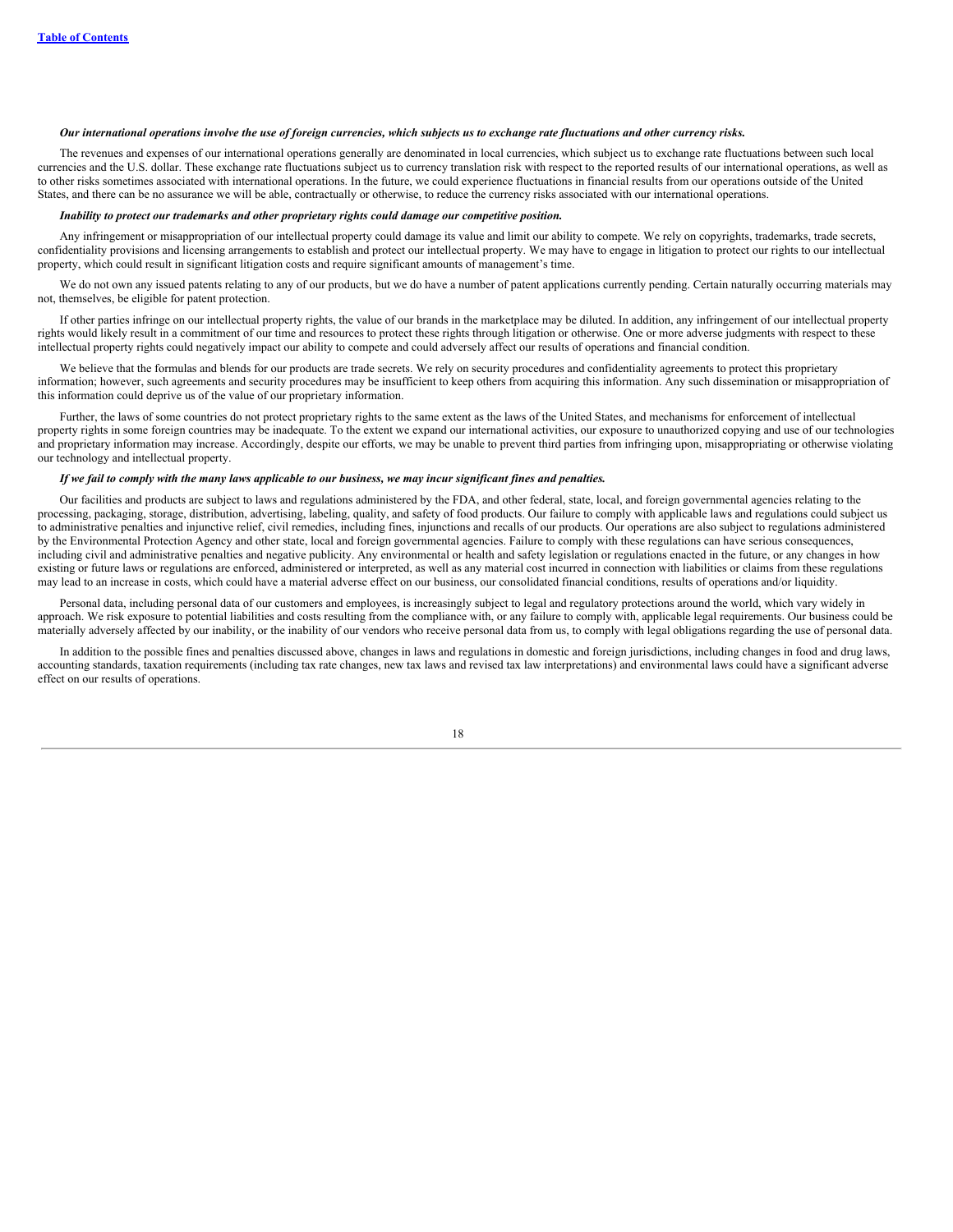The countries in which we operate and from which we purchase raw materials could result in exposure to liability under the Foreign Corrupt Practices Act or under regulations promulgated by OFAC. Our failure to comply with applicable laws and regulations could subject us to administrative penalties and injunctive relief, civil remedies, including fines, injunctions and product recalls. The complexity of the many laws and regulations applicable to our business and the cost of compliance increases our costs of operations compared to some foreign competitors which are subject to less regulation.

### Any acquisitions, partnerships or joint ventures that we enter into could disrupt our operations and have a material adverse effect on our business, financial condition and *results of operations.*

From time to time, we may evaluate potential strategic acquisitions of businesses, including partnerships or joint ventures with third parties. We may not be successful in identifying acquisition, partnership and joint venture candidates. In addition, we may not be able to continue the operational success of such businesses or successfully finance or integrate any businesses that we acquire or with which we form a partnership or joint venture. We may have potential write-offs of acquired assets and/or an impairment of any goodwill recorded as a result of acquisitions. Furthermore, the integration of any acquisition may divert management's time and resources from our core business and disrupt our operations or may result in conflicts with our business. Any acquisition, partnership or joint venture may not be successful, may reduce our cash reserves, may negatively affect our earnings and financial performance and, to the extent financed with the proceeds of debt, may increase our indebtedness. We cannot ensure that any acquisition, partnership or joint venture we make will not have a material adverse effect on our business, financial condition and results of operations.

### *We may become involved in litigation that may materially adversely af ect us.*

From time to time, we may become involved in various legal proceedings relating to matters incidental to the ordinary course of our business, including intellectual property, commercial, product liability, employment, class action, whistleblower and other litigation and claims, and governmental and other regulatory investigations and proceedings. In addition, actions we have taken or may take, or decisions we have made or may make, as a consequence of the COVID-19 pandemic, may result in legal claims or litigation against us. Such matters can be time-consuming, divert management's attention and resources, cause us to incur significant expenses or liability or require us to change our business practices. Because of the potential risks, expenses and uncertainties of litigation, we may, from time to time, settle disputes, even where we believe that we have meritorious claims or defenses. Because litigation is inherently unpredictable, we cannot give any assurance that the results of any of these actions will not have a material adverse effect on our business.

### Changes in tax laws or regulations may increase tax uncertainty and adversely affect results of our operations and our effective tax rate.

We are subject to taxes in the United States and certain foreign jurisdictions. Due to economic and political conditions, tax rates in various jurisdictions, including the United States, may be subject to change. Our future effective tax rates could be affected by changes in the mix of earnings in countries with differing statutory tax rates, changes in the valuation of deferred tax assets and liabilities and changes in tax laws or their interpretation. In addition, we may be subject to income tax audits by various tax jurisdictions. Although we believe our income tax liabilities are reasonably estimated and accounted for in accordance with applicable laws and principles, an adverse resolution by one or more taxing authorities could have a material impact on the results of our operations.

### *We may be exposed to the threat of cyber-attacks and/or data breaches.*

Cybersecurity breaches of our or third-party systems, whether from circumvention of security systems, denial-of-service attacks or other cyber-attacks such as hacking, phishing attacks, computer viruses, ransomware or malware, employee or insider error, malfeasance, social engineering, physical breaches or other actions may cause confidential information belonging to us or our employees, customers, consumers, partners, suppliers, or governmental or regulatory authorities to be misused or breached. When risks such as these materialize, the need for us to coordinate with various third-party service providers and for third party service providers to coordinate amongst themselves might increase challenges and costs to resolve related issues.

Cyber-attacks can vary in scope and intent from economically driven attacks to malicious attacks targeting our key operating systems with the intent to disrupt, disable or otherwise cripple our Branded CPG and Flavors & Ingredients segments. This can include any combination of phishing attacks, malware and/or viruses targeted at our key systems. The breadth and scope of this threat has grown over time, and the techniques and sophistication used to conduct cyber-attacks, as well as the sources and targets of the attacks, change frequently. While we invest time, effort and capital resources to secure our key systems and networks, we cannot provide assurance that we will be successful in preventing or responding to all such attacks.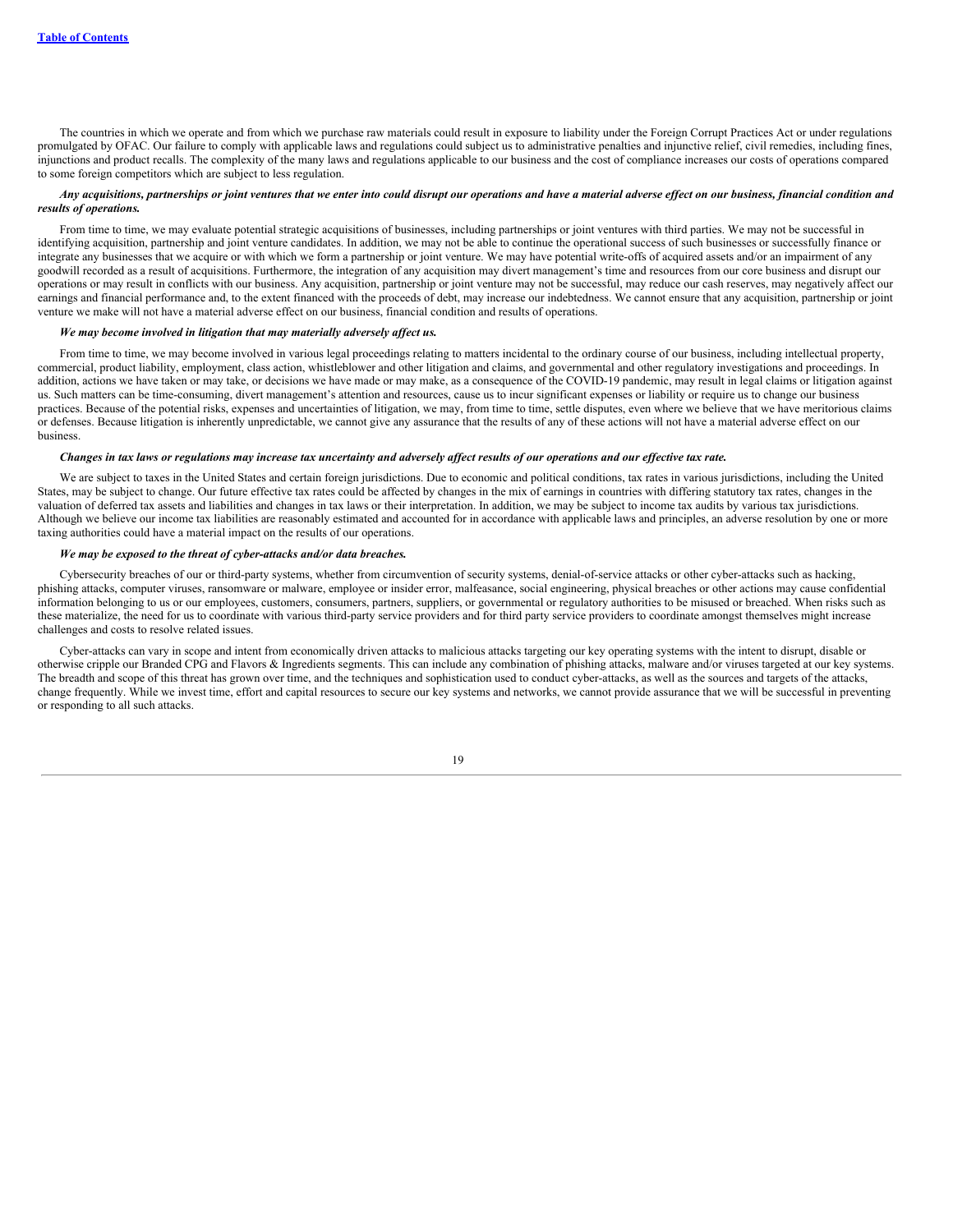A successful cyber-attack may target us directly, or may be the result of a third party's inadequate care. In either scenario, we may suffer damage to our key systems and/or data that could interrupt our operations, adversely impact our reputation and brands and expose us to increased risks of governmental investigation, litigation and other liability, any of which could adversely affect our business. Furthermore, responding to such an attack and mitigating the risk of future attacks could result in additional operating and capital costs in systems technology, personnel, monitoring and other investments.

## *Our success significantly depends on key personnel.*

Our performance significantly depends upon the continued contributions of our executive officers and key employees, both individually and as a group, and our ability to retain and motivate them. Our officers and key personnel have many years of experience in our industry and it may be difficult to replace them. If we lose key personnel or are unable to recruit qualified personnel, our business, financial condition and results of operations may be adversely affected.

### **Risks Related to Our Capital Structure**

### *Our substantial indebtedness could adversely af ect our financial condition and we may incur additional debt.*

In connection with the closing of the Wholesome Transaction on February 5, 2021, we entered into an amendment and restatement agreement which amended and restated our existing senior secured loan agreement dated June 25, 2020, as amended on September 4, 2020 (as discussed under "Management's Discussion and Analysis of Financial Condition and Results of Operations"). The total indebtedness under the credit facility as of December 31, 2021 was \$387.2 million, net of unamortized discounts. The obligations under our credit facilities are guaranteed by certain direct or indirect wholly-owned domestic subsidiaries of ours, other than certain excluded subsidiaries, including, but not limited to, immaterial subsidiaries and foreign subsidiaries. Our credit facilities are secured by substantially all of our personal property and the guarantor subsidiaries (in each case, subject to certain exclusions and qualifications).

We are also permitted, under the terms of our credit facilities, to incur additional indebtedness, both under our credit facilities and otherwise. If such additional indebtedness is incurred, we may exacerbate the risks of our indebtedness described herein.

Our substantial indebtedness could:

- require us to dedicate a substantial portion of cash flow from operations to payments in respect of our indebtedness, instead of funding working capital, capital expenditures, potential acquisition opportunities, a level of marketing necessary to maintain the current level of sales and other general corporate purposes;
- increase the amount of interest that we have to pay, because some of our borrowings are at variable rates of interest, which will result in higher interest payments if interest rates increase, and, if and when we are required to refinance any of our indebtedness, an increase in interest rates would also result in higher interest costs;
- increase our vulnerability to adverse general economic or industry conditions;
- require refinancing, which we may not be able to do on reasonable terms;
- limit our flexibility in planning for, or reacting to, competition and/or changes in our business or the industry in which we operate;
- limit our ability to borrow additional funds;
- restrict us from making strategic acquisitions or necessary divestitures, introducing new brands and/or products or exploiting business opportunities; and
- place us at a competitive disadvantage compared to our competitors that have less debt and/or more financial resources.

Our ability to meet expenses and debt service obligations will depend on our future performance, which will be affected by financial, business, economic and other factors, including the impact of pandemics (including the COVID-19 pandemic) and other outbreaks of contagious diseases, potential changes in consumer and customer preferences and behaviors, the success of product and marketing innovation and pressure competitors. If we do not generate enough cash to pay our debt service obligations, we may be required to refinance all or part of our existing debt, sell assets, reduce or delay capital expenditures, borrow more money or issue additional equity.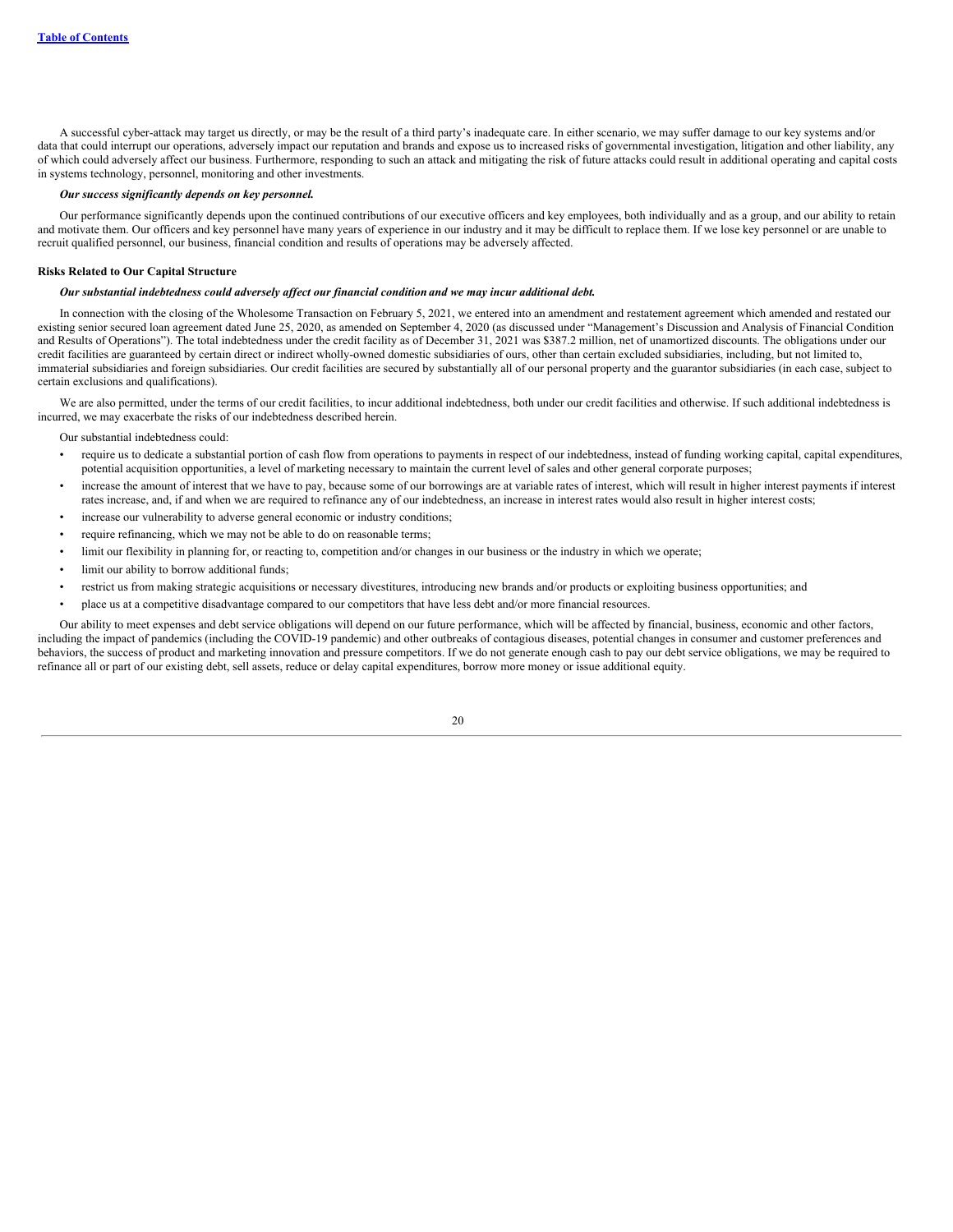### Our credit facilities contain financial and other covenants. The failure to comply with such covenants could have an adverse effect.

Our credit facilities as contemplated by the credit facilities documents contain certain financial and other covenants, including a maximum consolidated total net leverage ratio equal to or less than 5.50:1.00 and a minimum fixed charge coverage ratio equal to or greater than 1.25:1.00, and limitations on our and our subsidiaries' ability to, among other things, incur additional indebtedness and make guarantees; incur liens on assets; engage in mergers or consolidations, dissolutions or other fundamental changes; sell assets; pay dividends and distributions or other restricted payments or repurchase stock; make investments, loans and advances, including acquisitions; amend organizational documents or other material agreements; enter into certain agreements that would restrict our and our subsidiaries' ability to pay dividends; repay certain junior, unsecured or subordinated indebtedness; issue certain equity; engage in certain activities; and engage in certain transactions with affiliates, in each case, subject to customary exceptions materially consistent with credit facilities of such type and size. Any failure to comply with the restrictions of our credit facilities may result in an event of default under the credit facilities. Our contemplated credit facilities bear interest at variable rates. If market interest rates increase, variable rate debt will create higher debt service requirements, which could adversely affect our cash flow.

### **Risks Related to Ownership of Our Securities**

### *The price of our common stock and warrants may be volatile.*

The trading price of our common stock as well as our warrants may fluctuate due to a variety of factors, regardless of our operating performance, including:

- changes in the industries in which we and our customers operate, including developments involving our competitors;
- variations in our operating performance and the performance of our competitors in general;
- actual or anticipated fluctuations in our quarterly or annual operating results;
- publication of research reports by securities analysts about us or our competitors or our industry;
- the public's reaction to our press releases, our other public announcements and our filings with the SEC;
- additions and departures of key personnel;
- changes in laws and regulations affecting our business;
- commencement of, or involvement in, litigation involving the combined company;
- changes in our capital structure, such as future issuances of securities or the incurrence of additional debt;
- the volume of shares of our common stock available for public sale; and
- general economic and political conditions such as recessions, interest rates, fuel prices, international currency fluctuations, corruption, political instability and acts of war or terrorism.

In the past, securities class-action litigation has often been instituted against companies following periods of volatility in the market price of their shares. This type of litigation could result in substantial costs and divert our management's attention and resources, which could have a material adverse effect on us.

### If we do not maintain effective internal control over financial reporting, we may not be able to accurately report our financial results in a timely manner or prevent fraud, which may adversely affect investor confidence in our financial reporting and adversely affect our business and operating results and the market price for our common stock.

Effective internal control over financial reporting is necessary for us to provide reliable financial reports. In the future, we may discover areas of our internal control over financial reporting that need improvement. If we fail to properly and efficiently maintain an effective internal control over financial reporting, we could fail to report our financial results accurately. A material weakness is a deficiency, or a combination of deficiencies, in internal control over financial reporting, such that there is a reasonable possibility that a material misstatement of a company's annual or interim financial statements will not be prevented or detected on a timely basis. Effective internal controls are necessary for us to provide reliable financial reports and prevent fraud.

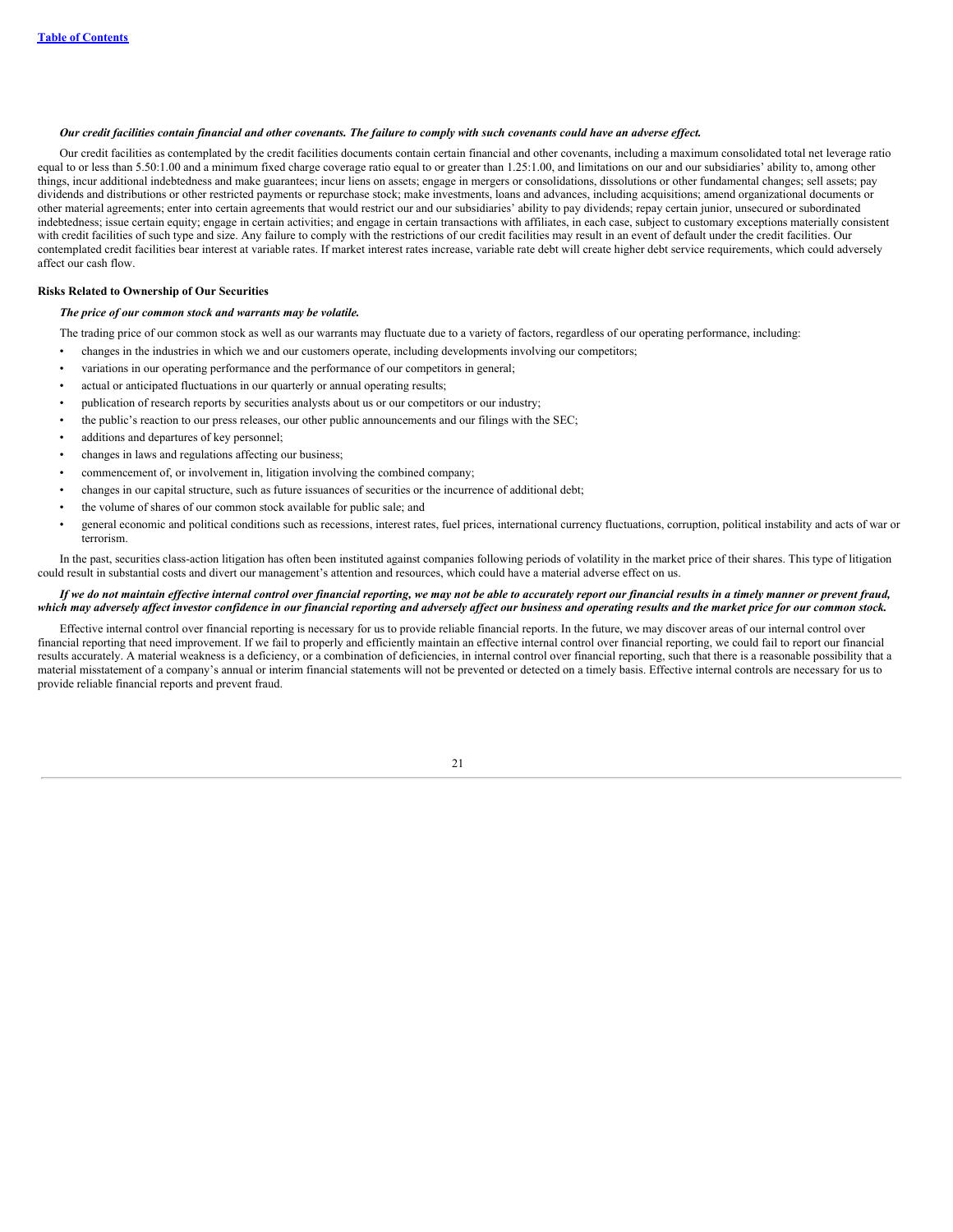We previously identified a material weakness in our controls over the accounting for warrants. Based on the views expressed in the SEC's Staff Statement of April 12, 2021 in which the SEC staff clarified its interpretations of certain generally accepted accounting principles related to certain terms common in warrants issued by special purpose acquisition companies, we determined that the Private Warrants should be treated as derivative liabilities rather than as components of equity, as previously presented. We determined that our controls to evaluate the accounting for complex financial instruments, such as the issuance of warrants, did not operate effectively to appropriately apply the provisions of ASC 815-40. This material weakness did not result in a material error in our accounting for warrants; however, it was determined that there was a reasonable possibility that the error could have resulted in a material amount. Based on our assessment, management concluded that, as of March 31, 2021 and June 30, 2021, our internal control over financial reporting was not effective. As of September 30, 2021, management concluded that the material weakness was remediated.

We may identify new material weaknesses in the future, which could limit our ability to prevent or detect a material misstatement of our annual or interim financial statements. The occurrence of, or failure to remediate, a material weakness could result in our failure to maintain compliance with legal requirements, including Section 404 of the Sarbanes-Oxley Act and rules regarding timely filing of periodic reports, in addition to applicable stock exchange listing requirements, which could cause investors to lose confidence in our financial reporting and could have an adverse effect on the market price of our common stock.

### Our Private Warrants are accounted for as liabilities and changes in the value of these warrants could have a material effect on our financial results.

At each reporting period, the fair value of the warrant liabilities for the Private Warrants will be re-measured and the change in the fair value of the liability will be recorded as other income (expense) in our statement of operations. Changes in the inputs and assumptions for the valuation model we use to determine the fair value of such liability may have a material impact on the estimated fair value of the derivative liability. The share price of our common stock represents the primary underlying variable that impacts the value of the derivative instruments. Additional factors that impact the value of the derivative instruments include the volatility of our stock price and publicly traded warrants and interest rates. As a result, our consolidated financial statements and results of operations will fluctuate quarterly, based on various factors, such as the share price of our common stock, many of which are outside of our control. In addition, we may change the underlying assumptions used in our valuation model, which could result in significant fluctuations in our results of operations. If our stock price is volatile, we expect that we will recognize non-cash gains or losses on the Private Warrants each reporting period and that the amount of such gains or losses could be material. The impact of changes in fair value on earnings may have an adverse effect on the market price of our common stock.

#### **Risks Related to the Business Combination**

#### *We may have tax consequences and other liabilities as a result of the Business Combination.*

We cannot provide assurance that the due diligence conducted in relation to Merisant and MAFCO identified all material issues or risks associated with the Branded CPG or Flavors & Ingredients business or the industry in which they compete. Furthermore, we cannot provide assurance that factors outside of our control will not later arise. As a result of these factors, we may be exposed to liabilities and incur additional costs and expenses and we may be forced to later write-down or write-off assets, restructure our operations, or incur impairment or other charges that could result in us reporting losses. Even if our due diligence had identified certain risks, unexpected risks may arise and previously known risks may materialize in a manner not consistent with our preliminary risk analysis. If any of these risks materialize, this could have a material adverse effect on our financial condition and results of operations and could contribute to negative market perceptions about us or our securities.

As a result of the Business Combination, we inherited the historic liabilities of Merisant and MAFCO including their historic tax liabilities. To the extent that there is any liability for historic tax exposure of any of the companies acquired through the Business Combination, this exposure can impact the value of our securities. Such exposure could also impact our tax liability for future years. As a part of the Business Combination we have negotiated certain indemnities for historic tax liabilities, however, these indemnities do not cover all potential historical tax liabilities.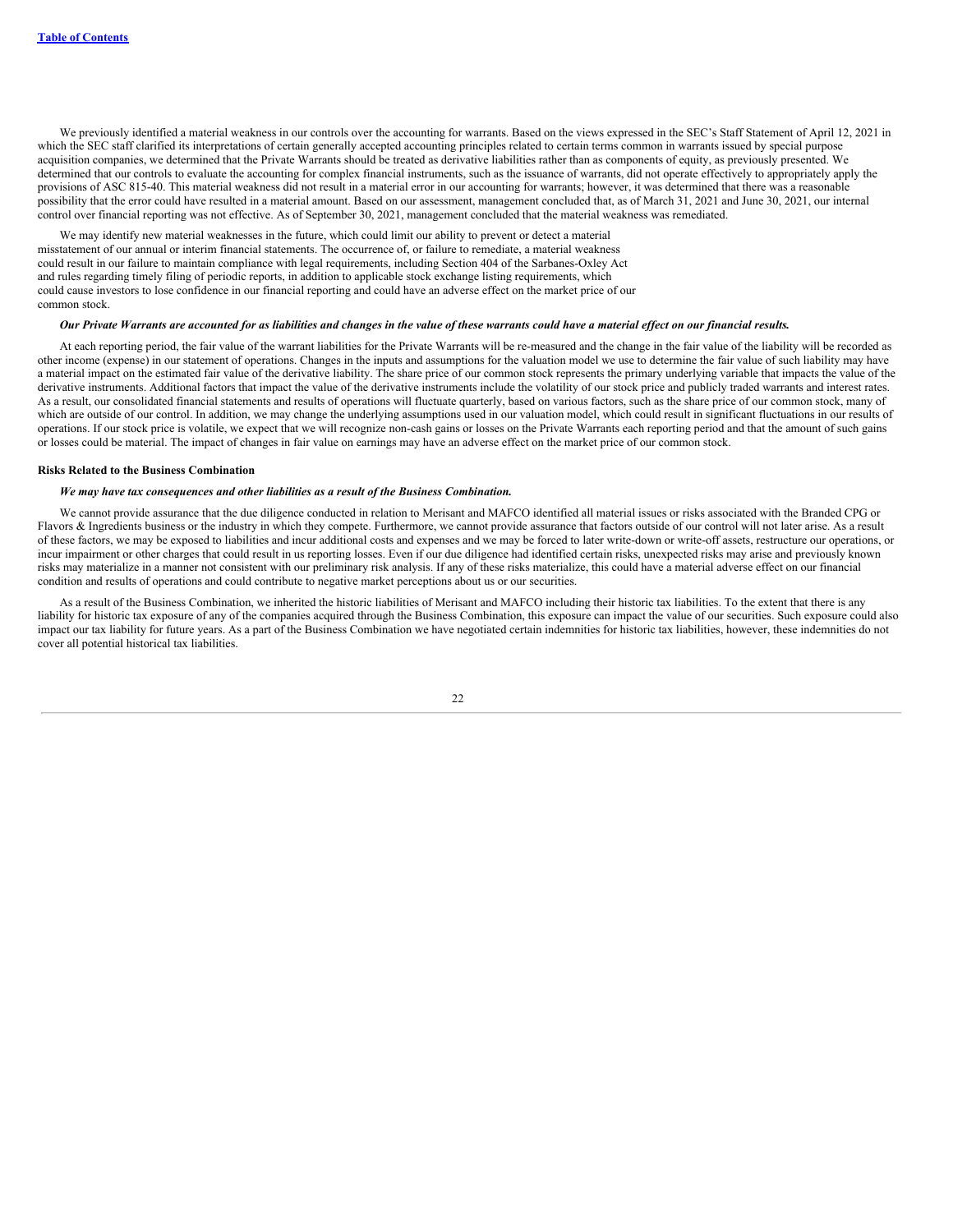### The historical financial results of Merisant and MAFCO may not be indicative of what our actual financial position or results of operations would have been.

The historical financial results of Merisant and MAFCO included in this Annual Report on Form 10-K do not reflect the financial condition, results of operations or cash flows they would have achieved as a standalone company during the periods presented or those we will achieve in the future. For example, we have incurred, and will continue to incur, additional ongoing costs as a result of the Business Combination, including costs related to public company reporting, investor relations and compliance with the Sarbanes-Oxley Act. Therefore, it may be difficult for investors to compare our future results to historical results or to evaluate our relative performance or trends in our segments.

### <span id="page-25-0"></span>**Item 1B. Unresolved Staff Comments.**

None.

### <span id="page-25-1"></span>**Item 2. Properties.**

As of December 31, 2021, our facilities included approximately 30 office, manufacturing, warehousing and administration facilities. Fifteen of these facilities are located in the United States in eight states, and the remaining locations are outside the U.S., primarily in Europe and Asia and, to a lesser extent, in Latin America and the Middle East. These facilities cover approximately 1,411,000 square feet, of which approximately 223,000 square feet are owned and 1,188,000 square feet are leased.

We produce a majority of our Branded CPG products at production facilities that we currently operate in Teplice, Czech Republic and Decatur, Alabama and at various external manufacturers throughout the world. We produce our Flavors & Ingredients products at production facilities we currently own or operate in Richmond, Virginia, Zhangjiagang, China, Shanghai, China, Gardanne, France and Camden, New Jersey.

We believe that our facilities are adequate to meet our needs for the immediate future and that suitable additional space will be available to accommodate any expansion of our operations as needed.

We currently maintain our principal executive offices at 125 S. Wacker Drive, Suite 3150, Chicago, IL 60606, and our telephone number is (312) 840-6000.

### <span id="page-25-2"></span>**Item 3. Legal Proceedings.**

We are from time to time subject to various claims, lawsuits and other legal and administrative proceedings arising in the ordinary course of business. Some of these claims, lawsuits and other proceedings may involve highly complex issues that are subject to substantial uncertainties, and could result in damages, fines, penalties, non-monetary sanctions or relief. However, we do not consider any such claims, lawsuits or proceedings that are currently pending, individually or in the aggregate, to be material to our business or likely to result in a material adverse effect on our future operating results, financial condition or cash flows.

#### <span id="page-25-3"></span>**Item 4. Mine Safety Disclosures.**

<span id="page-25-4"></span>Not applicable.

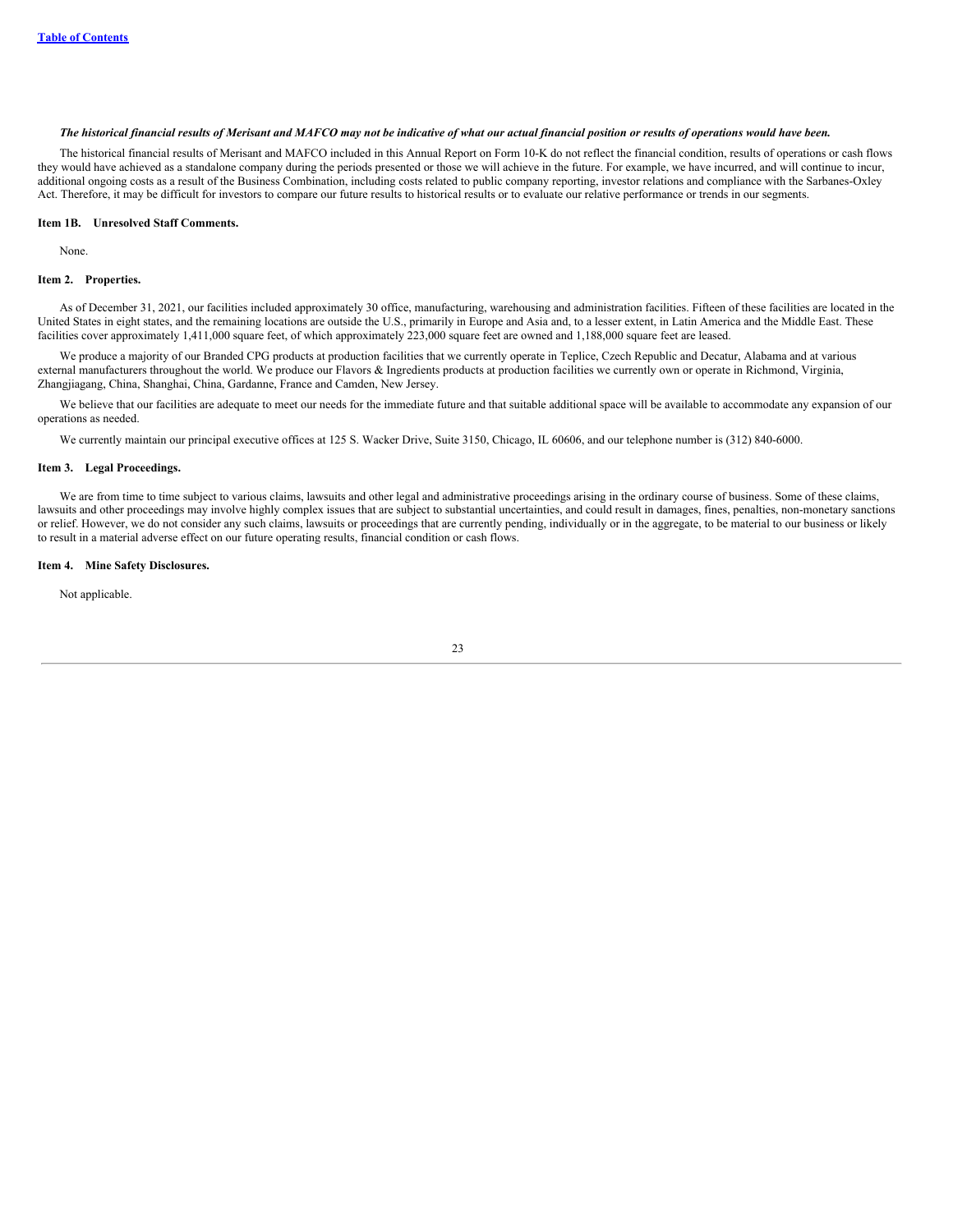### **PART II**

#### <span id="page-26-0"></span>Item 5. Market for Registrant's Common Equity, Related Stockholder Matters and Issuer Purchases of Equity Securities.

### *Market Information*

Our Common Stock, with a par value of \$0.0001 per share, is traded on The NASDAQ Stock Market LLC ("NASDAQ") under the symbol "FREE". *Holders*

On March 10, 2022, there were approximately 18 holders of record of our Common Stock, which does not include the number of persons whose stock is in nominee or "street" name accounts through brokers.

## *Securities Authorized for Issuance Under Equity Compensation Plans*

See Part III, Item 12 for information regarding securities authorized for issuance under our equity compensation plans.

### *Recent Sales of Unregistered Securities*

#### None.

### *Purchases of Equity Securities by the Issuer and Af iliated Purchasers*

On September 8, 2020, the Company announced that its board of directors had authorized a stock repurchase plan of up to \$20 million of shares of the Company's common stock. The shares were available for repurchase from time to time over a 12-month period which expired on September 15, 2021, in open market transactions at prevailing market prices, in privately negotiated transactions, or by other means in accordance with U.S. federal securities laws. There were no repurchases of the Company's common stock under the stock repurchase plan.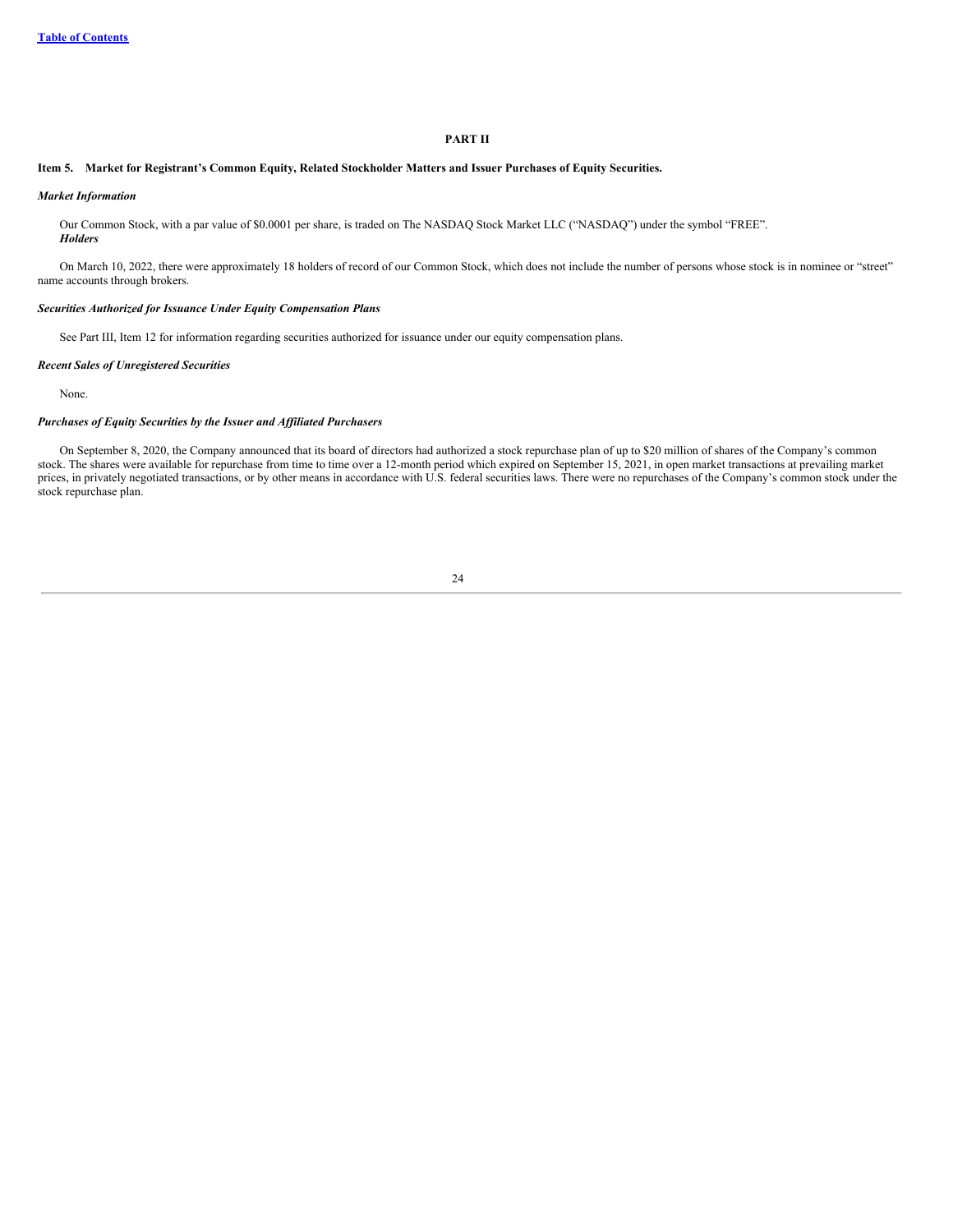## *Performance Graph*

The following stock performance graph compares the cumulative total return of our common stock since it began trading on the NASDAQ on June 25, 2020 through December 31, 2021 with the cumulative total return of the S&P 500 Index and the S&P 1500 Packaged Foods & Meats Index. The graph assumes the value of the investment in our common stock and each index was \$100 on June 25, 2020 and assumes reinvestment of any dividends. The stock price performance below is not necessarily indicative of future stock price performance.



| <b>Company Name / Index</b>                     | June 25, 2020 |        | <b>December 31, 2020</b> | December 31, 2021 |
|-------------------------------------------------|---------------|--------|--------------------------|-------------------|
| Whole Earth Brands, Inc.                        |               | 100.00 | 107.92                   | 106.34            |
| S&P 500                                         |               | 100.00 | 122.84                   | 158.11            |
| S&P Composite 1500 Packaged Foods & Meats Index |               | 100.00 | 110.00                   | 124.34            |

<span id="page-27-1"></span><span id="page-27-0"></span>**Item 6. Reserved.**

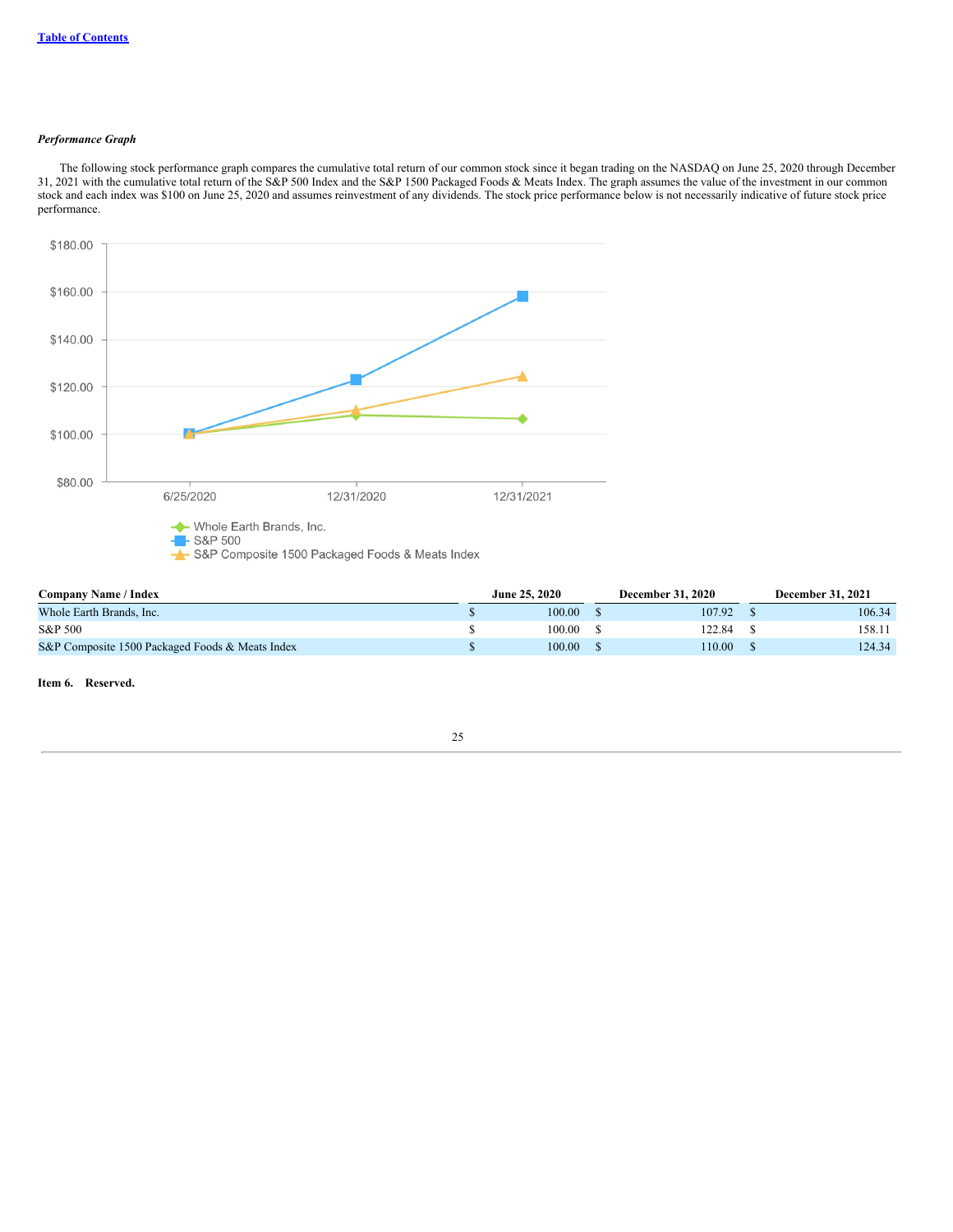### **Item 7. Management's Discussion and Analysis of Financial Condition and Results of Operations.**

The following discussion and analysis should be read in conjunction with the other sections of this Annual Report on Form 10-K, including "Item 1. Business," and our audited consolidated and combined financial statements and notes thereto. For purposes of this section, "Whole Earth Brands," the "Company," "we," or "our" refer to (i) Mafco Worldwide & Merisant and their subsidiaries ("Predecessor") for the period from January 1, 2020 through June 25, 2020 and the year ended December 31, 2019 (each referred to herein as a "Predecessor Period") prior to the consummation of the Business Combination and (ii) Whole Earth Brands, Inc. and its subsidiaries (the "Successor") for the period from June 26, 2020 through December 30, 2020 and the year ended December 31, 2021 (the "Successor Period") after the consummation of the Business Combination, unless the *context otherwise requires.*

This Management's Discussion and Analysis of Financial Condition and Results of Operations contains a number of forward looking statements, all of which are based on our current expectations and could be affected by the uncertainties and other factors described throughout this Annual Report on Form 10-K and particularly in "Item 1A. Risk *Factors" and "Cautionary Note Regarding Forward-Looking Statements."*

#### **Overview**

We are a global food company enabling healthier lifestyles and providing access to high-quality plant-based sweeteners, flavor enhancers and other foods through our diverse portfolio of trusted brands and delicious products. We operate a proven platform organized into two reportable segments.

- **Branded CPG**, comprised of our Merisant division of operating companies, Wholesome and Swerve, is a global CPG business focused on building a branded portfolio oriented toward serving customers seeking better-for-you sweeteners across the zero calorie, plant-based, organic, non GMO, and Fair Trade spaces in zero/low calorie sweeteners, honey, agave and baking mix segments. Our Branded CPG products are sold under both our flagship brands, as well as local and private label brands. Our global flagship brands include Whole Earth®, Pure Via®, Wholesome®, Swerve®, Canderel®, Equal® and existing branded adjacencies.
- **Flavors & Ingredients**, comprised of our Mafco Worldwide division of operating companies, is a global, business-to-business focused operation with a long history as a trusted supplier of essential, functional ingredients to some of the CPG industry's largest and most demanding customers. Our products provide a variety of solutions for our customers including flavor enhancement, flavor / aftertaste masking, moisturizing, product mouthfeel modification and skin soothing characteristics. Our Flavors & Ingredients segment operates our licorice-derived products business.

#### **Significant Acquisitions**

On June 24, 2020, we domesticated into a Delaware corporation and changed our name from "Act II Global Acquisition Corp." to "Whole Earth Brands, Inc." On June 25, 2020, we consummated the Business Combination of (i) all of the issued and outstanding equity interests of Merisant Company, Merisant Luxembourg Sarl ("Merisant Luxembourg"), Mafco Worldwide LLC, Mafco Shanghai LLC ("Mafco Shanghai"), EVD Holdings LLC ("EVD Holdings"), and Mafco Deutschland GmbH (together with Merisant Company, Merisant Luxembourg, Mafco Worldwide LLC, Mafco Shanghai, and EVD Holdings, and their respective direct and indirect subsidiaries, "Merisant and Mafco Worldwide"), and (ii) certain assets and liabilities of Merisant and Mafco Worldwide included in the Transferred Assets and Liabilities (as defined in the Purchase Agreement (as hereafter defined)), from Flavors Holdings Inc. ("Flavors Holdings"), MW Holdings I LLC ("MW Holdings III, MW Holdings III LLC ("MW Holdings III"), and Mafco Foreign Holdings, Inc. ("Mafco Foreign Holdings,") and together with Flavors Holdings, MW Holdings I, and MW Holdings III, the "Sellers"), pursuant to that certain Purchase Agreement (the "Purchase Agreement") entered into with the Sellers dated as of December 19, 2019, as amended.

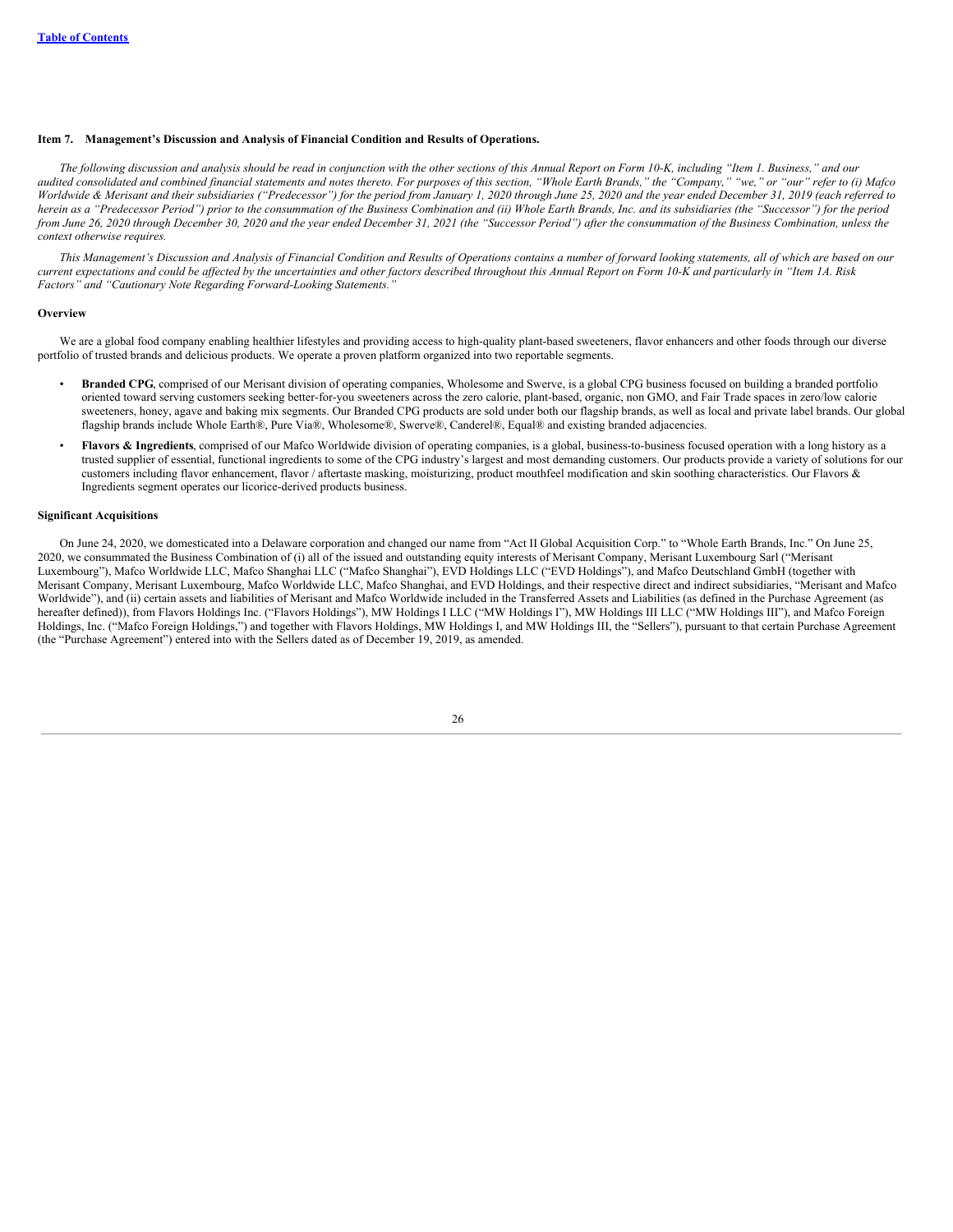As a result of the Business Combination, Act II was deemed to be the acquirer for accounting purposes, and Merisant and MAFCO, which is the business conducted prior to the closing of the Business Combination, was deemed to be the acquiree and accounting Predecessor. The Business Combination was accounted for as a business combination using the acquisition method of accounting, and the Successor's financial statements reflect a new basis of accounting that is based on the fair value of net assets acquired. As a result of the application of the acquisition method of accounting as of the effective time of the Business Combination, the financial statements for the Predecessor Period and for the Successor Period are presented on different bases. The historical financial information of Act II prior to the Business Combination has not been reflected in the Predecessor Period financial statements.

On November 10, 2020, we executed and closed the Swerve Purchase Agreement. Swerve is a manufacturer and marketer of a portfolio of zero sugar, keto-friendly, and plantbased sweeteners and baking mixes. Upon the terms and subject to the conditions set forth in the Swerve Purchase Agreement, at the closing we purchased all of the issued and outstanding equity interests of both Swerve LLC and Swerve IP from RF Development, and both Swerve LLC and Swerve IP became wholly-owned subsidiaries of Whole Earth Brands. The transaction was structured to simultaneously sign and close and was not subject to any closing conditions.

Pursuant to the terms of the Swerve Purchase Agreement, we paid RF Development \$80 million in cash for all of the issued and outstanding membership interests of both Swerve LLC and Swerve IP, which was subject to customary post-closing adjustments.

To finance a portion of the Swerve transaction, we utilized approximately \$47.9 million under our \$50 million revolving loan facility with Toronto Dominion (Texas) LLC.

On December 17, 2020, we entered into a stock purchase agreement (the "Wholesome Purchase Agreement") with WSO Investments, Inc. ("WSO Investments" and together with its subsidiaries "Wholesome"), WSO Holdings, LP ("WSO Partnership"), Edwards Billington and Son, Limited ("EBS"), WSO Holdings, LLC ("WSO LLC," and together with WSO Partnership and EBS, the "WSO Sellers"), and WSO Partnership, in its capacity as representative for the WSO Sellers. WSO Investments is the direct parent of its wholly-owned subsidiary Wholesome Sweeteners, Incorporated, which was formed to import, market, distribute, and sell organic sugars, unrefined specialty sugars, and related products.

On February 5, 2021, pursuant to the terms of the Wholesome Purchase Agreement, (i) we purchased and acquired all of the issued and outstanding shares of capital stock of WSO Investments from the WSO Sellers, for (x) an initial cash purchase price of \$180 million (subject to customary post-closing adjustments), plus (y) as more thoroughly described below, up to an additional \$55 million (the "Earn-Out Amount") upon the satisfaction of certain post-closing financial metrics by Wholesome; and (ii) WSO Investments became an indirect wholly-owned subsidiary of the Company (collectively, the "Wholesome Transaction"). Subject to the terms and conditions of the Wholesome Purchase Agreement, and as more thoroughly described therein, payment of the Earn-Out Amount, in whole or in part, was subject to Wholesome achieving certain EBITDA thresholds at or above approximately \$30 million during the period beginning August 29, 2020, and ending December 31, 2021 (the "Earn-Out Period"). A portion of the Earn-Out Amount (up to \$27.5 million) could be paid, at our election, in freely tradeable, registered shares of Company common stock calculated using the 20-day volume weighted average trading price per share as of the date of determination. Calculation of the achievement of the Earn-Out Amount is subject to certain adjustments more thoroughly described in the Wholesome Purchase Agreement.

Following the completion of the Earn-Out Period, we determined, in accordance with the terms of the Purchase Agreement, that the sellers were entitled to receive the Earn-Out Amount in full. We elected to satisfy part of the Earn-Out Amount in common stock and on February 23, 2022, issued 2,659,574 shares of the Company's common stock. The remaining \$30 million portion of the \$55 million Earn-Out Amount was paid in cash which was funded from available capacity under our revolving credit facility.

In connection with the closing of the Wholesome Transaction, on February 5, 2021, we and certain of our subsidiaries entered into an amendment and restatement agreement (the "Amendment Agreement") with Toronto Dominion (Texas) LLC, as administrative agent, and certain lenders signatory thereto, which amended and restated its existing senior secured loan agreement dated as of June 25, 2020 (as amended on September 4, 2020, the "Existing Credit Agreement," and as further amended by the Amendment Agreement, the "Amended and Restated Credit Agreement"), by and among Toronto Dominion (Texas) LLC, as administrative agent, certain lenders signatory thereto and certain other parties. See Note 7 to our audited consolidated and combined financial statements for further description of the Amended and Restated Credit Agreement.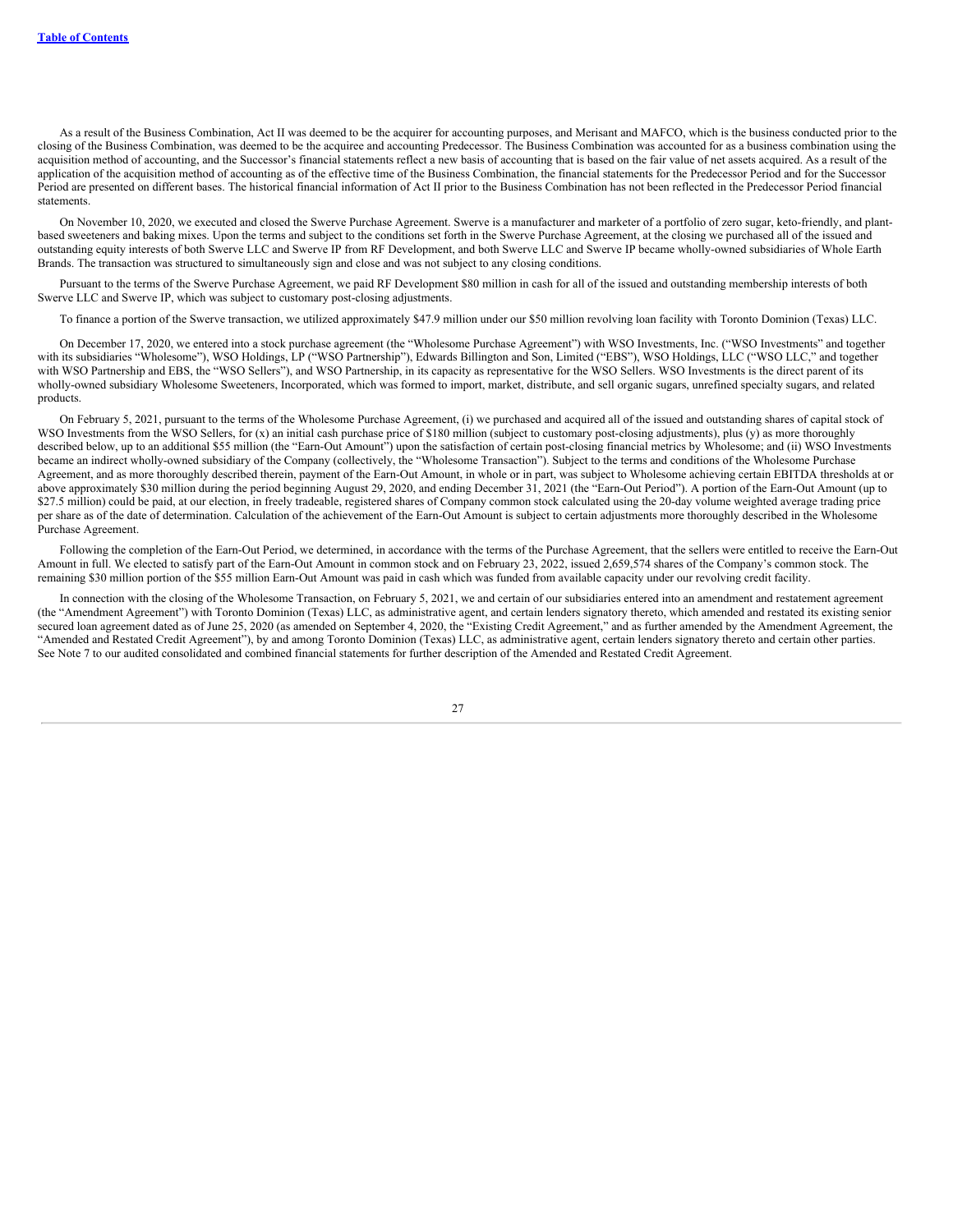### **Covid-19 Impact**

COVID-19 surfaced in Wuhan, China in late 2019 and has since spread throughout the rest of the world. In March 2020, COVID-19 was declared a pandemic by the World Health Organization and a national emergency by the U.S. Government. The pandemic has negatively affected the U.S. and global economies, disrupted global supply chains and financial markets, and resulted in significant travel restrictions, including mandated facility closures and shelter-in-place orders.

We have taken measures to protect the health and safety of our employees and implemented work from home arrangements, where possible, social distancing where working from home is not feasible, including in our manufacturing facilities, deep cleaning protocols at all of our facilities and travel restrictions, among other measures. We have also taken appropriate measures to work with our customers to minimize potential disruption and to support the communities that we serve to address the challenges posed by the pandemic.

While we have experienced a net increase in the overall demand for our products, we are unable to fully determine the future impact of COVID-19 on demand for our products or our ability to supply our products. The full extent of the impact of the COVID-19 pandemic on our operational and financial performance will depend on future developments, including the duration and spread of the pandemic and related containment and mitigation actions taken by national, state and local government officials across the world to prevent disease spread. While vaccines to prevent COVID-19 were approved by health agencies in the U.S. and other countries in which we operate and began to be administered near the end of calendar year 2020, distribution of the vaccines globally is taking longer than anticipated, and where vaccines are available, the public's willingness to get inoculated has lagged. In addition, new strains of the virus appear to have increased transmissibility, including, in some limited cases, among those who are vaccinated. The extent of the pandemic's impact on us will also depend upon our employees' ability to work safely in our facilities, our customers' ability to continue to operate or receive our products, the ability of our suppliers to continue to operate, and the level of activity and demand for the ultimate product and services of our customers or their customers.

### **Results of Operations**

#### **Consolidated**

**(In thousands of dollars)**

|                                                   |                                 | (Successor)                                | (Predecessor)                            |                                 |  |  |
|---------------------------------------------------|---------------------------------|--------------------------------------------|------------------------------------------|---------------------------------|--|--|
|                                                   | Year Ended December 31,<br>2021 | From June 26, 2020 to<br>December 31, 2020 | From January 1, 2020 to<br>June 25, 2020 | Year Ended December 31,<br>2019 |  |  |
| Product revenues, net                             | 493,973<br>$\mathbf{s}$         | $\mathbb{S}$<br>147,168                    | $\mathcal{S}$<br>128,328                 | $\mathbf{s}$<br>272,123         |  |  |
| Cost of goods sold                                | 335,218                         | 101,585                                    | 77,627                                   | 163,634                         |  |  |
| Gross profit                                      | 158,755                         | 45,583                                     | 50,701                                   | 108,489                         |  |  |
| Selling, general and administrative expenses      | 113,141                         | 44,616                                     | 43,355                                   | 65,896                          |  |  |
| Amortization of intangible assets                 | 18,295                          | 6,021                                      | 4,927                                    | 10,724                          |  |  |
| Asset impairment charges                          |                                 |                                            | 40,600                                   |                                 |  |  |
| Restructuring and other expenses                  | 4,503                           | 1,052                                      |                                          | 2,193                           |  |  |
| Operating income (loss)                           | 22,816                          | (6,106)                                    | (38, 181)                                | 29,676                          |  |  |
| Change in fair value of warrant liabilities       | 29                              | -                                          |                                          |                                 |  |  |
| Interest expense, net                             | (24, 589)                       | (4,371)                                    | (238)                                    | (500)                           |  |  |
| Loss on extinguishment and debt transaction costs | (5,513)                         |                                            |                                          |                                 |  |  |
| Other income (expense), net                       | 196                             | (578)                                      | 801                                      | (830)                           |  |  |
| (Loss) income before income taxes                 | (7,061)                         | (11,055)                                   | (37, 618)                                | 28,346                          |  |  |
| Benefit for income taxes                          | (7, 144)                        | (2,618)                                    | (3,482)                                  | (2, 466)                        |  |  |
| Net income (loss)                                 | 83                              | (8, 437)                                   | (34, 136)                                | 30,812                          |  |  |

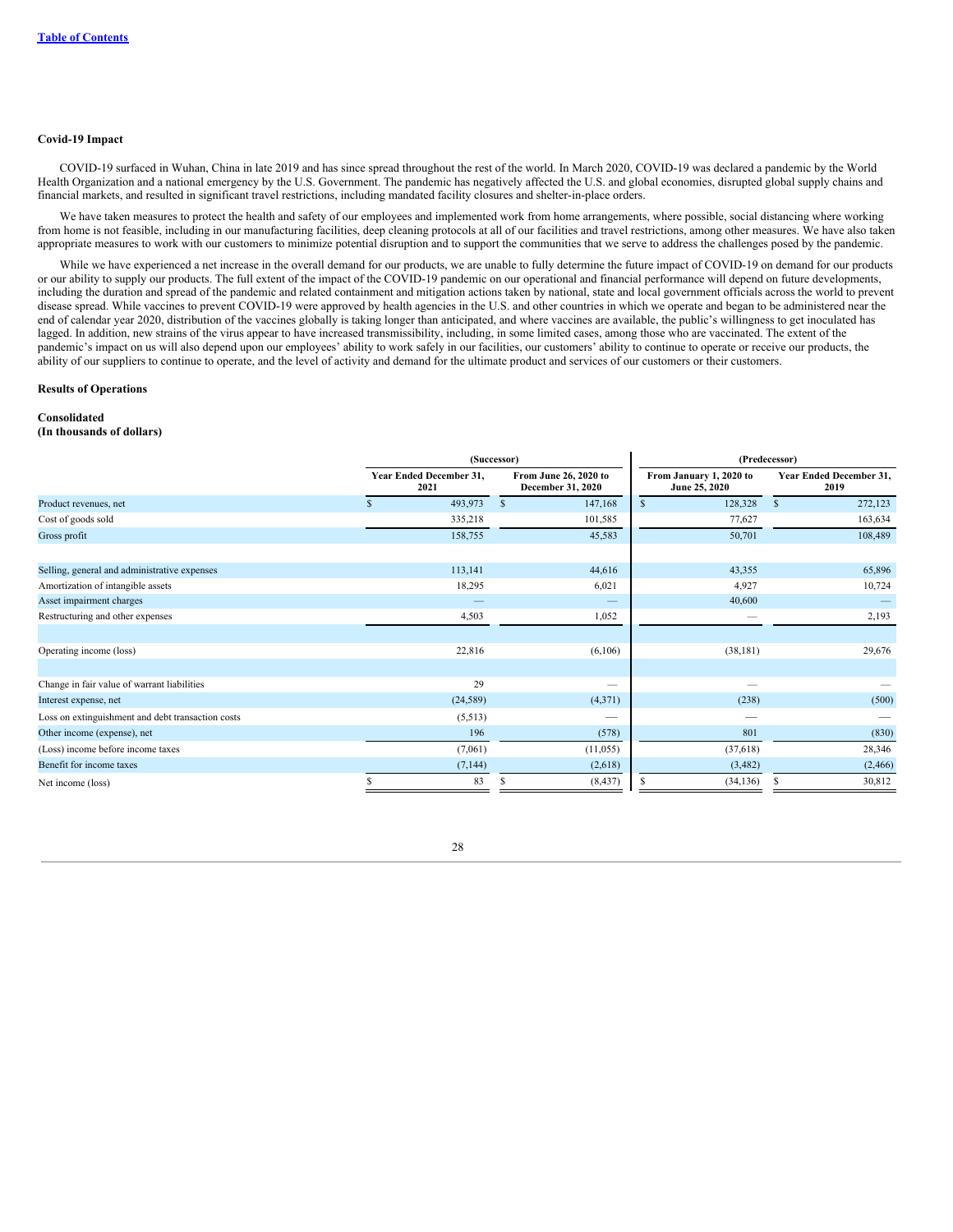### *Year Ended December 31, 2021 Compared to Year Ended December 31, 2020*

*Product revenues, net.* Product revenues, net were \$494.0 million for the year ended December 31, 2021. Product revenues, net for the combined year ended December 31, 2020 were \$275.5 million, including \$147.2 million for the period from June 26, 2020 through December 31, 2020 and \$128.3 million from January 1, 2020 through June 25, 2020. Product revenues, net increased \$218.5 million, or 79.3%, due to a \$211.6 million increase in product revenues at Branded CPG and a \$6.9 million increase in product revenues at Flavors & Ingredients. The increase in Branded CPG revenues was driven by \$203.6 million of revenues from the acquisitions of Wholesome and Swerve, \$2.8 million of organic Branded CPG growth and a \$5.2 million favorable impact from foreign exchange.

Cost of goods sold. Cost of goods sold was \$335.2 million for the year ended December 31, 2021. Cost of goods sold for the combined year ended December 31, 2020 was \$179.2 million, including \$101.6 million for the period from June 26, 2020 through December 31, 2020 and \$77.6 million from January 1, 2020 through June 25, 2020. Cost of goods sold increased \$156.0 million, or 87.1%, primarily driven by \$154.2 million from the acquisitions of Wholesome and Swerve (which includes \$1.6 million of purchase accounting adjustments related to inventory), additional costs associated with new production operations of \$7.9 million, increased sales volume and mix and a \$1.0 million increase in stock-based compensation expense, partially offset by a \$17.6 million favorable change in purchase accounting adjustments related to inventory revaluation adjustments from the Business Combination (benefit of \$5.5 million for the year ended December 31, 2021 compared to expense of \$12.1 million for the year ended December 31, 2020).

*Selling, general and administrative expenses.* Selling, general and administrative expenses ("SG&A") were \$113.1 million for the year ended December 31, 2021. SG&A expenses for the combined year ended December 31, 2020 were \$88.0 million, including \$44.6 million for the period from June 26, 2020 through December 31, 2020 and \$43.4 million from January 1, 2020 through June 25, 2020. SG&A expenses increased \$25.2 million, or 28.6%, primarily due to a \$3.3 million increase in acquisition related transaction expenses, \$17.0 million of SG&A expenses from the acquisitions of Wholesome and Swerve, a \$3.2 million increase in bonus expense (the prior year included a reversal of \$2.3 million of bonus expense in the third quarter of 2020 for certain employees who received a one-time grant of restricted stock units in lieu of an annual cash bonus for 2020), a \$5.6 million increase in stock-based compensation expense, a \$2.6 million increase in insurance expense, and a \$2.4 million increase in marketing costs, partially offset by transaction bonuses of \$11.2 million recorded in 2020.

*Amortization of intangible assets.* Amortization of intangible assets was \$18.3 million for the year ended December 31, 2021. Amortization of intangible assets for the combined year ended December 31, 2020 was \$10.9 million, including \$6.0 million for the period from June 26, 2020 through December 31, 2020 and \$4.9 million from January 1, 2020 through June 25, 2020. Amortization of intangible assets increased \$7.3 million, or 67.1%, primarily due to amortization expense related to the intangible assets acquired as part of the Wholesome and Swerve acquisitions.

*Asset impairment charges.* There were no asset impairment charges for the year ended December 31, 2021. Asset impairment charges were \$40.6 million in the Predecessor period and for the combined year ended December 31, 2020 and included an impairment charge of \$22.9 million related to indefinite-lived intangible assets and a goodwill impairment charge of \$17.7 million. The goodwill impairment charge of \$17.7 million was the result of the Flavors & Ingredients and Branded CPG reporting units carrying value exceeding their fair value by \$6.6 million and \$11.1 million, respectively. The asset impairment charges were recorded in the first quarter of 2020.

Restructuring and other expenses. Restructuring and other expenses were \$4.5 million for the year ended December 31, 2021 and related primarily to certain disposal costs at our Camden, New Jersey facility, which was sold in the second quarter of 2021. Restructuring and other expenses for the combined year ended December 31, 2020 were \$1.1 million and related to employee termination benefits associated with restructuring plans to streamline processes, consolidate facilities and eliminate various positions in operations and general and administrative areas.

*Change in fair value of warrant liabilities.*Change in fair value of warrant liabilities for the year ended December 31, 2021 was a non-operating gain of \$0.03 million, which is net of a \$1.2 million non-operating gain that relates to the fiscal year ended December 31, 2020. See Notes 1, 8 and 9 to our audited consolidated and combined financial statements for further discussion.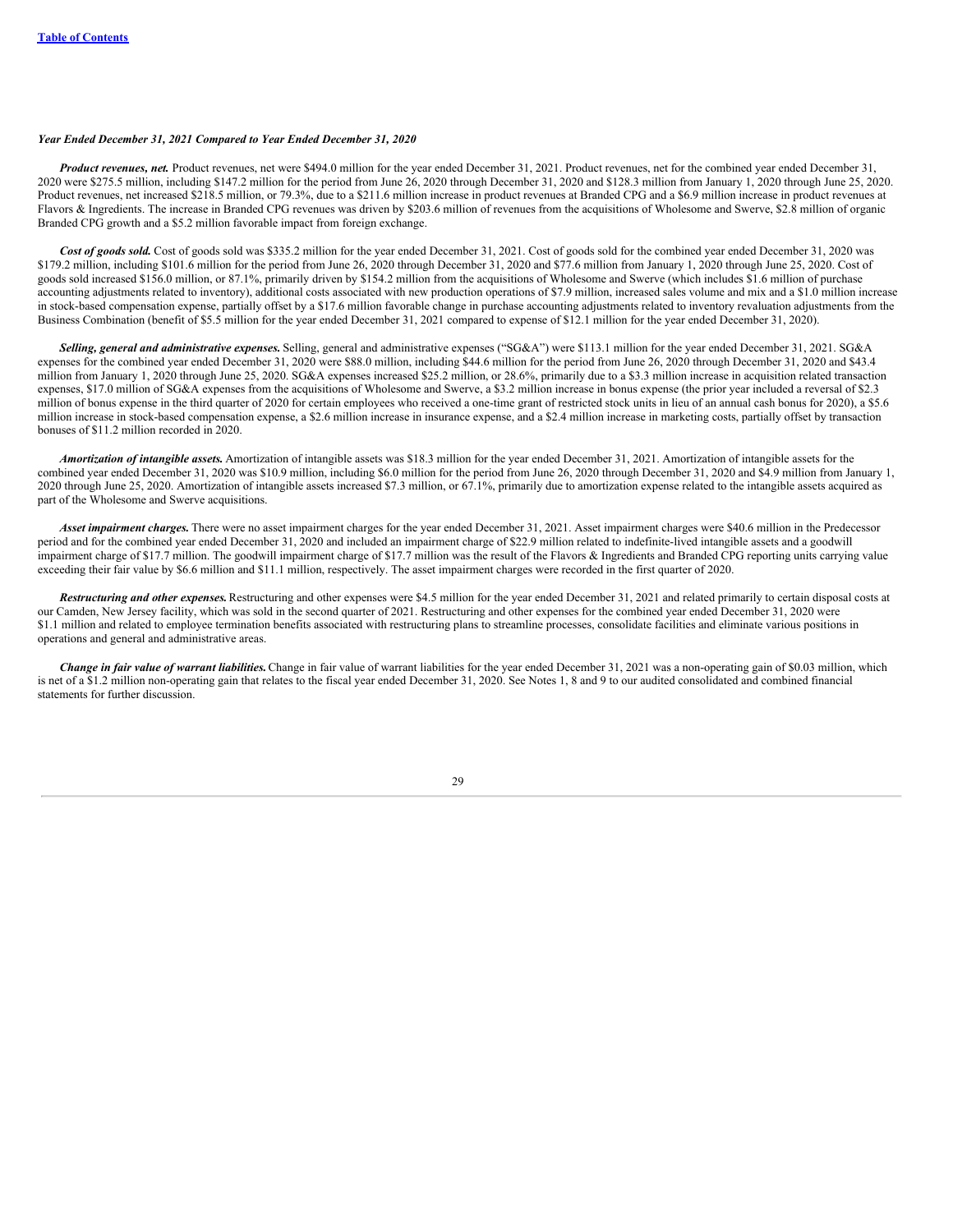*Interest expense, net***.** Interest expense, net was \$24.6 million for the year ended December 31, 2021. Interest expense, net for the combined year ended December 31, 2020 was \$4.6 million, including \$4.4 million for the period from June 26, 2020 through December 31, 2020 and \$0.2 million from January 1, 2020 through June 25, 2020. Interest expense, net increased \$20.0 million due to higher debt levels under our new credit facilities and the amortization of debt issuance costs.

*Other income (expense), net.* Other income (expense), net was income of \$0.2 million for the year ended December 31, 2021. Other income (expense), net for the combined year ended December 31, 2020 was income of \$0.2 million, including expense of \$0.6 million for the period from June 26, 2020 through December 31, 2020 and income of \$0.8 million from January 1, 2020 through June 25, 2020. Other income (expense), net was flat year over year.

*Benefit for income taxes.* The income tax benefit was \$7.1 million for the year ended December 31, 2021. The income tax benefit for the combined year ended December 31, 2020 was \$6.1 million, including \$2.6 million for the period from June 26, 2020 through December 31, 2020 and \$3.5 million for the period from January 1, 2020 through June 25, 2020.

The effective tax rate for the year ended December 31, 2021 was 101.2%. The effective tax rate differs from the statutory federal rate of 21% primarily due to state and local taxes, non-deductible expenses including executive compensation, stock-based compensation and transaction related costs coupled with the finalization of the Switzerland tax ruling, changes in U.K. tax laws and the reversal of uncertain tax liabilities as a result of the lapse of applicable statute of limitations.

The effective tax rate for the Successor period from June 26, 2020 through December 31, 2020 was 23.7%. The effective tax rate differs from the statutory federal rate of 21% primarily due to the U.S. tax effect of international operations, state and local taxes and tax rate differences related to our foreign operations. The effective rate for the Predecessor period from January 1, 2020 to June 25, 2020 was 9.3% and differs from the federal statutory rate of 21% primarily due to the impairment of non-deductible goodwill, the U.S. effect of foreign operations and a decrease in our uncertain tax position liability.

#### *Year Ended December 31, 2020 Compared to Year Ended December 31, 2019*

*Product revenues, net.* Product revenues, net were \$147.2 million for the period from June 26, 2020 through December 31, 2020 and \$128.3 million from January 1, 2020 through June 25, 2020. Product revenues, net for the combined year ended December 31, 2020 were \$275.5 million, an increase of \$3.4 million, or 1.2%, from \$272.1 million for the year ended December 31, 2019 due to an \$11.7 million increase in product revenues at Branded CPG driven by strong growth in retail and e-commerce channels, \$4.3 million of revenue from the acquisition of Swerve, partially offset by declines in the food service channel at Branded CPG and a decline in product revenues of \$8.4 million at Flavors & Ingredients, as further discussed below.

*Cost of goods sold.* Cost of goods sold was \$101.6 million for the period from June 26, 2020 through December 31, 2020 and \$77.6 million from January 1, 2020 through June 25, 2020. Cost of goods sold for the combined year ended December 31, 2020 was \$179.2 million, an increase of \$15.6 million, or 9.5%, from \$163.6 million for the year ended December 31, 2019. This increase was driven by \$12.1 million of purchase accounting adjustments related to inventory, \$3.3 million from the acquisition of Swerve (which includes \$0.5 million of purchase accounting adjustments related to inventory) and higher volumes in the Branded CPG segment, partially offset by lower volumes in the Flavors & Ingredients segment.

*Selling, general and administrative expenses.* SG&A expenses were \$44.6 million for the period from June 26, 2020 through December 31, 2020 and \$43.4 million from January 1, 2020 through June 25, 2020. SG&A expenses for the combined year ended December 31, 2020 were \$88.0 million, an increase of \$22.1 million, or 33.5%, from \$65.9 million for the year ended December 31, 2019. The increase was primarily due to Predecessor contracted transaction bonuses and related payroll taxes of \$11.2 million in 2020, \$5.1 million of acquisition related transaction expenses, \$9.1 million for public company costs including both one-time costs as well as ongoing costs to operate as a public company, \$1.0 million for stock-based compensation expense and \$1.3 million from the acquisition of Swerve, partially offset by lower bonus expense of \$2.0 million primarily due to certain employees receiving a one-time grant of restricted stock units on September 30, 2020 in lieu of an annual cash bonus for 2020, productivity initiatives and lower expenses such as travel and entertainment due to COVID-19.

*Amortization of intangible assets.* Amortization of intangible assets was \$6.0 million for the period from June 26, 2020 through December 31, 2020 and \$4.9 million from January 1, 2020 through June 25, 2020. Amortization of intangible assets for the combined year ended December 31, 2020 was \$10.9 million, an increase of \$0.2 million, or 2.1%, from \$10.7 million for the year ended December 31, 2019.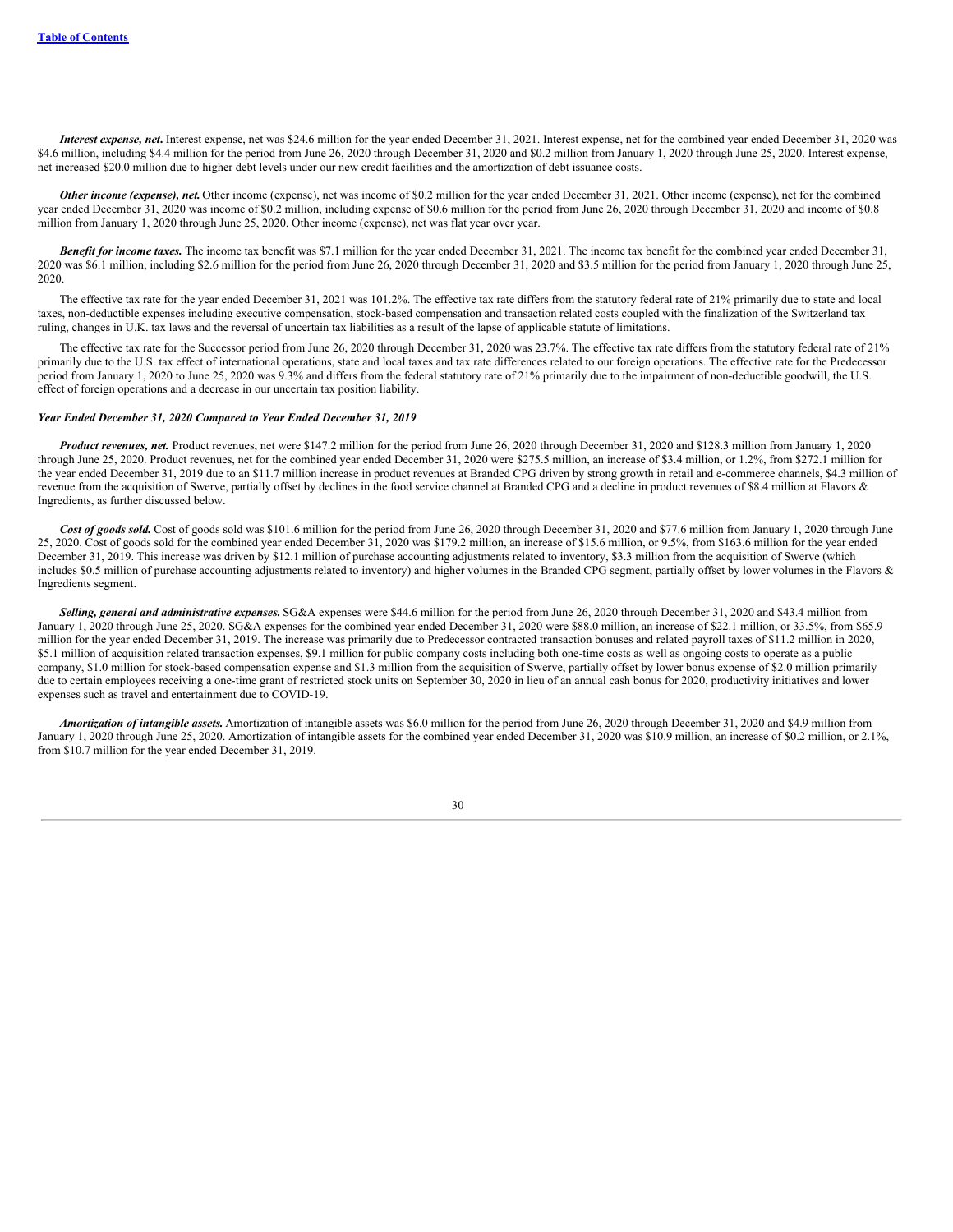*Asset impairment charges.* Asset impairment charges were \$40.6 million in the Predecessor period and for the combined year ended December 31, 2020 and included an impairment charge of \$22.9 million related to indefinite-lived intangible assets and a goodwill impairment charge of \$17.7 million. The goodwill impairment charge of \$17.7 million was the result of the Flavors & Ingredients and Branded CPG reporting units carrying value exceeding their fair value by \$6.6 million and \$11.1 million, respectively. The asset impairment charges were recorded in the first quarter of 2020.

*Restructuring and other expenses.*Restructuring and other expenses were \$1.1 million for the combined year ended December 31, 2020 and \$2.2 million for the year ended December 31, 2019. The decrease was due to lower facility closure costs.

*Interest expense, net***.** Interest expense, net was \$4.4 million for the period from June 26, 2020 through December 31, 2020 and \$0.2 million from January 1, 2020 through June 25, 2020. Interest expense, net for the combined year ended December 31, 2020 was \$4.6 million, an increase of \$4.1 million from \$0.5 million for the year ended December 31, 2019. The increase was due to interest expense under our new credit facilities and the amortization of debt issuance costs.

*Other income (expense), net.* Other income (expense), net was expense of \$0.6 million for the period from June 26, 2020 through December 31, 2020 and income of \$0.8 million from January 1, 2020 through June 25, 2020. Other income (expense), net for the combined year ended December 31, 2020 was income of \$0.2 million, a change of \$1.1 million from expense of \$0.8 million for the year ended December 31, 2019. The increase was the result of lower foreign exchange losses.

**Benefit for income taxes.** The income tax benefit was \$2.6 million, \$3.5 million and \$2.5 million for the periods from June 26, 2020 through December 31, 2020, January 1, 2020 through June 25, 2020, and for the year ended December 31, 2019, respectively.

The effective tax rate for the Successor period from June 26, 2020 through December 31, 2020 was 23.7%. The effective tax rate differs from the statutory federal rate of 21% primarily due to the U.S. tax effect of international operations, state and local taxes and tax rate differences related to our foreign operations. The effective rate for the Predecessor period from January 1, 2020 to June 25, 2020 was 9.3% and differs from the federal statutory rate of 21% primarily due to the impairment of non-deductible goodwill, the U.S. effect of foreign operations and a decrease in our uncertain tax position liability.

The effective tax rate for the year ended December 31, 2019 was an income tax benefit of 8.7% which differs from the statutory federal rate of 21% primarily due to the U.S. tax effect of international operations and state and local taxes.

### **Results of Operations by Segment**

### **Branded CPG**

|                         | (Successor)                            |  | (Predecessor)                                     |                                          |         |                                 |         |
|-------------------------|----------------------------------------|--|---------------------------------------------------|------------------------------------------|---------|---------------------------------|---------|
| (In thousands)          | <b>Year Ended December 31.</b><br>2021 |  | From June 26, 2020 to<br><b>December 31, 2020</b> | From January 1, 2020 to<br>June 25, 2020 |         | Year Ended December 31,<br>2019 |         |
| Product revenues, net   | 389,174                                |  | 96,857                                            |                                          | 80,749  |                                 | 165,863 |
| Operating income (loss) | 34.918                                 |  | 13.463                                            |                                          | (5,055) |                                 | 19,800  |

### *Year Ended December 31, 2021 Compared to Year Ended December 31, 2020*

*Segment product revenues, net.* Product revenues, net for Branded CPG for the year ended December 31, 2021were \$389.2 million*.* Product revenues, net for Branded CPG for the combined year ended December 31, 2020 were \$177.6 million, including \$96.9 million for the period from June 26, 2020 through December 31, 2020 and \$80.7 million from January 1, 2020 through June 25, 2020. Product revenues, net for Branded CPG increased \$211.6 million, or 119.1%, primarily due to \$203.6 million of revenues as a result of the acquisitions of Wholesome and Swerve, \$2.8 million of global organic Branded CPG growth and a \$5.2 million favorable impact of foreign exchange.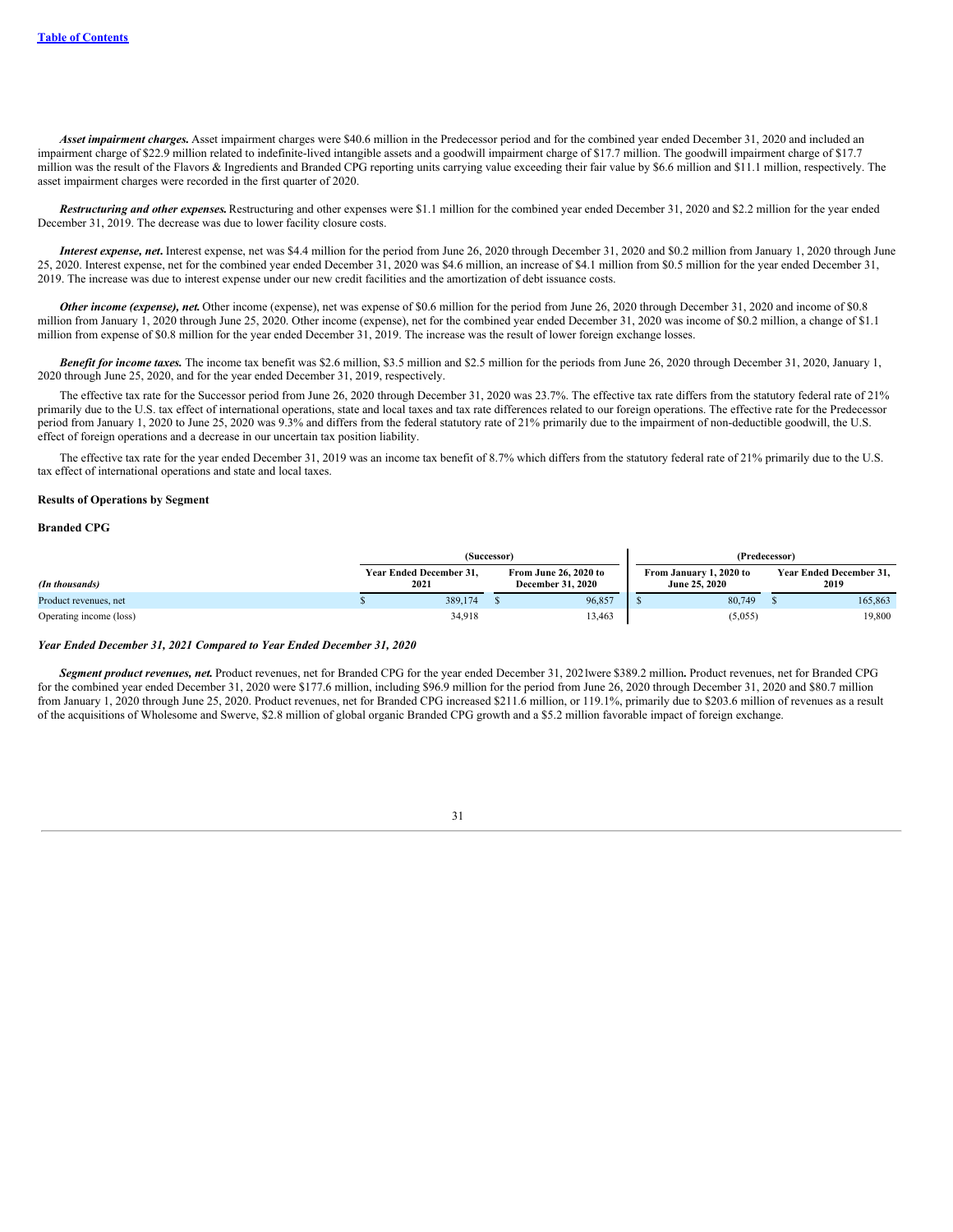*Segment operating income (loss).* Operating income for Branded CPG for the year ended December 31, 2021 was \$34.9 million. Operating income for Branded CPG for the combined year ended December 31, 2020 was \$8.4 million, including operating income of \$13.5 million for the period from June 26, 2020 through December 31, 2020 and an operating loss of \$5.1 million from January 1, 2020 through June 25, 2020. Operating income for Branded CPG increased \$26.5 million, primarily due to a goodwill impairment charge of \$11.1 million and transaction bonuses of \$2.7 million reflected in the prior year results that did not reoccur in 2021, additional operating income of \$24.2 million related to the acquisitions of Wholesome and Swerve (which includes \$1.6 million of amortization of inventory fair value adjustments), a reduction of \$3.5 million in purchase accounting adjustments related to inventory revaluations from the Business Combination, as well as organic revenue growth, partially offset by costs associated with new production operations of \$7.9 million, a \$2.4 million increase in marketing costs, a \$1.9 million increase in bonus expense (the prior year included a reversal of \$1.2 million of bonus expense as described above) and a \$2.5 million increase in stock-based compensation expense in 2021.

### *Year Ended December 31, 2020 Compared to Year Ended December 31, 2019*

*Segment product revenues, net.* Product revenues, net for Branded CPG were \$96.9 million for the period from June 26, 2020 through December 31, 2020 and \$80.7 million from January 1, 2020 through June 25, 2020. Product revenues, net for Branded CPG for the combined year ended December 31, 2020 were \$177.6 million, an increase of \$11.7 million, or 7.1%, from \$165.9 million for the year ended December 31, 2019 primarily due to strong growth in retail and e-commerce channels globally and \$4.3 million of revenue as a result of the acquisition of Swerve, partially offset by declines in the food service channel as a result of COVID-19.

*Segment operating income (loss).* Operating income for Branded CPG was \$13.5 million for the period from June 26, 2020 through December 31, 2020 and was an operating loss of \$5.1 million from January 1, 2020 through June 25, 2020. Operating income for Branded CPG for the combined year ended December 31, 2020 was \$8.4 million, a decrease of \$11.4 million as compared to operating income of \$19.8 million for the year ended December 31, 2019. The decline was primarily due to a goodwill impairment charge of \$11.1 million recorded during the Predecessor Period in the first quarter of 2020, Predecessor contracted transaction bonuses and related payroll taxes of \$2.7 million, \$4.0 million of purchase accounting adjustments related to inventory (which includes \$0.5 million related to the acquisition of Swerve), partially offset by increased sales, SG&A productivity initiatives and a decline in amortization expense of \$2.5 million primarily due to the valuation of intangible assets from the Business Combination

### **Flavors & Ingredients**

|                         | (Successor)                            |         |                                                   |                                                 | (Predecessor) |                                 |  |         |
|-------------------------|----------------------------------------|---------|---------------------------------------------------|-------------------------------------------------|---------------|---------------------------------|--|---------|
| (In thousands)          | <b>Year Ended December 31.</b><br>2021 |         | From June 26, 2020 to<br><b>December 31, 2020</b> | From January 1, 2020 to<br><b>June 25, 2020</b> |               | Year Ended December 31,<br>2019 |  |         |
| Product revenues, net   |                                        | 104,799 |                                                   | 50.311                                          |               | 47,579                          |  | 106,260 |
| Operating income (loss) |                                        | 21.860  |                                                   | (2,645)                                         |               | (23,718)                        |  | 19.396  |

## *Year Ended December 31, 2021 Compared to Year Ended December 31, 2020*

*Segment product revenues, net.* Product revenues, net for Flavors & Ingredients for the year ended December 31, 2021 were \$104.8 million. Product revenues, net for Flavors & Ingredients for the combined year ended December 31, 2020 were \$97.9 million, including \$50.3 million for the period from June 26, 2020 through December 31, 2020 and \$47.6 million from January 1, 2020 through June 25, 2020. Product revenues, net for Flavors & Ingredients increased \$6.9 million, or 7.1%, primarily driven by increases in licorice extracts and our Magnasweet product lines.

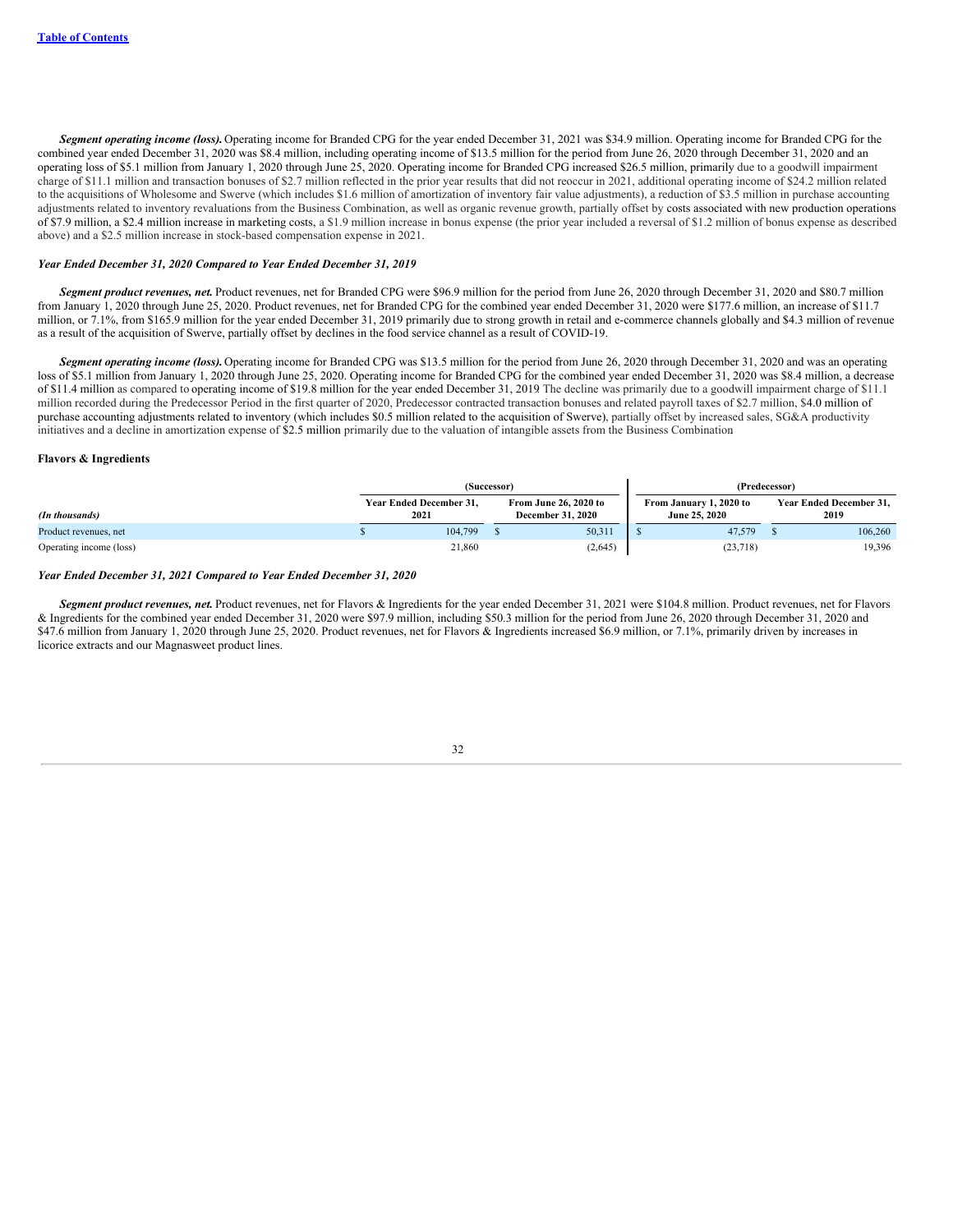*Segment operating income (loss).* Operating income for Flavors & Ingredients for the year ended December 31, 2021 was \$21.9 million. Operating loss for Flavors & Ingredients for the combined year ended December 31, 2020 was \$26.4 million, including \$2.6 million for the period from June 26, 2020 through December 31, 2020 and \$23.7 million from January 1, 2020 through June 25, 2020. Operating income for Flavors & Ingredients increased \$48.2 million, primarily due to higher revenues, asset impairment charges totaling \$29.5 million and transaction bonuses of \$4.2 million, both included in the prior year results that did not reoccur in 2021, a favorable change in purchase accounting adjustments related to inventory of \$14.1 million (benefit of \$5.5 million in 2021 compared to expense of \$8.6 million in 2020), a \$1.5 million reduction in salaries as a result of position eliminations in 2020 and 2021, and lower operating expenses related to the Camden facility that was sold in the second quarter of 2021, partially offset by a \$3.5 million increase in facility closure and restructuring costs, a \$0.9 million increase in stock-based compensation expense and a \$1.0 million increase in amortization expense due to purchase accounting revaluations of intangible assets.

### *Year Ended December 31, 2020 Compared to Year Ended December 31, 2019*

*Segment product revenues, net.* Product revenues, net for Flavors & Ingredients were \$50.3 million for the period from June 26, 2020 through December 31, 2020 and \$47.6 million from January 1, 2020 through June 25, 2020. Product revenues, net for Flavors & Ingredients for the combined year ended December 31, 2020 were \$97.9 million, a decrease of \$8.4 million, or 7.9%, from \$106.3 million for the year ended December 31, 2019, primarily driven by a \$9.6 million decline in international tobacco revenues as well as some revenue decline due to the effects of COVID-19, partially offset by growth in the remainder of the licorice derivatives business.

*Segment operating income (loss).* Operating loss for Flavors & Ingredients was \$2.6 million for the period from June 26, 2020 through December 31, 2020 and \$23.7 million from January 1, 2020 through June 25, 2020. Operating loss for Flavors & Ingredients for the combined year ended December 31, 2020 was \$26.4 million, a decrease of \$45.8 million as compared to operating income of \$19.4 million for the year ended December 31, 2019. The decline was primarily due to asset impairment charges totaling \$29.5 million recorded during the Predecessor Period in the first quarter of 2020, \$8.6 million of purchase accounting adjustments related to inventory, \$2.7 million of higher amortization expense due to purchase accounting valuations, Predecessor contracted transaction bonuses and related payroll taxes of \$4.2 million in 2020, and lower revenues, partially offset by a \$1.3 million decline in bonus expense.

### **Corporate**

Beginning with the first quarter of 2021, the Company's corporate office functions are now reported and included under Corporate. Corporate is not a reportable or operating segment.

|                | (Successor)                            | (Predecessor)                                            |  |                                          |  |                                        |  |
|----------------|----------------------------------------|----------------------------------------------------------|--|------------------------------------------|--|----------------------------------------|--|
| (In thousands) | <b>Year Ended December 31.</b><br>2021 | <b>From June 26, 2020 to</b><br><b>December 31, 2020</b> |  | From January 1, 2020 to<br>June 25, 2020 |  | <b>Year Ended December 31.</b><br>2019 |  |
| Operating loss | $(33,962)$ \$                          | (16, 924)                                                |  | (9, 408)                                 |  | (9,520)                                |  |

### *Year Ended December 31, 2021 Compared to Year Ended December 31, 2020*

*Operating loss***.** Operating loss for Corporate for the year ended December 31, 2021 was \$34.0 million. Operating loss for the combined year ended December 31, 2020 was \$26.3 million, including \$16.9 million for the period from June 26, 2020 through December 31, 2020 and \$9.4 million from January 1, 2020 through June 25, 2020. Operating loss rose \$7.6 million, or 29.0%, primarily due to a \$3.3 million increase in acquisition related transaction expenses, a \$3.1 million increase in stock-based compensation expense, a \$2.6 million increase in insurance expense and higher salaries due to new hires and the full year impact of 2020 hires to operate as a public company, partially offset by \$2.6 million of lower bonus expense as 2020 included \$4.8 million of transaction bonuses.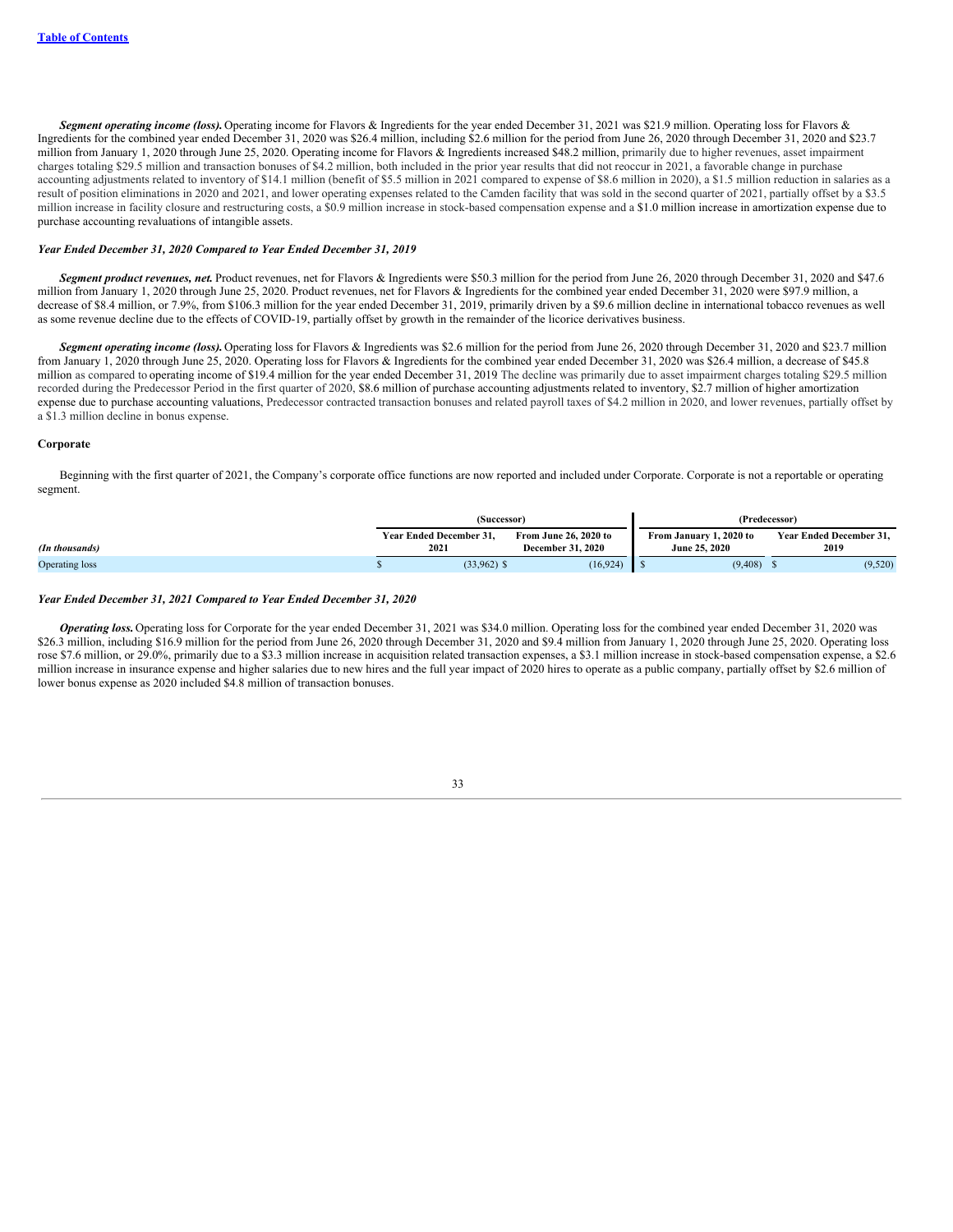#### *Year Ended December 31, 2020 Compared to Year Ended December 31, 2019*

*Operating loss.* Operating loss for Corporate was \$16.9 million for the period from June 26, 2020 through December 31, 2020 and \$9.4 million for the period from January 1, 2020 through June 25, 2020. Operating loss for Corporate for the combined year ended December 31, 2020 was \$26.3 million, an increase of \$16.8 million compared to an operating loss of \$9.5 million for the year ended December 31, 2019, primarily due to Predecessor contracted transaction bonuses and related payroll taxes of \$4.8 million, \$5.1 million of acquisition related transaction costs and increased staffing and other costs to support operating as a public company.

### **Liquidity and Capital Resources**

We have historically funded operations with cash flow from operations and, when needed, with borrowings, which are described below.

As of December 31, 2021, we had cash and cash equivalents of \$28.3 million. Our principal source of liquidity is our cash from operations. We also have access to credit markets, if needed, for liquidity or general corporate purposes, including our revolving credit facility. We believe our sources of liquidity and capital, and our credit facilities will be sufficient to finance our continued operations, growth strategy and additional expenses we expect to incur for at least the next twelve months. Overall, we do not anticipate negative effects to our funding sources that would have a material effect on our liquidity. However, in connection with the COVID-19 pandemic and other recent global events, if a serious economic crisis ensues, it could have a material adverse effect on our liquidity, results of operations and financial condition.

The following table shows summary cash flow information for the year ended December 31, 2021, the periods from June 26, 2020 through December 31, 2020 and January 1, 2020 through June 25, 2020, and the year ended December 31, 2019 (in thousands):

|                                                       |                                        | (Successor)                                              | (Predecessor)                            |                                 |  |  |
|-------------------------------------------------------|----------------------------------------|----------------------------------------------------------|------------------------------------------|---------------------------------|--|--|
|                                                       | <b>Year Ended December 31.</b><br>2021 | <b>From June 26, 2020 to</b><br><b>December 31, 2020</b> | From January 1, 2020 to<br>June 25, 2020 | Year Ended December 31,<br>2019 |  |  |
| Net cash provided by (used in) operating activities   | 9.482                                  | (9, 445)                                                 | 19,908                                   | 31,665                          |  |  |
| Net cash used in investing activities                 | (197, 913)                             | (282, 122)                                               | (3, 532)                                 | (4,037)                         |  |  |
| Net cash provided by (used in) financing activities   | 199,330                                | 252,216                                                  | (16, 924)                                | (23,942)                        |  |  |
| Effect of exchange rates on cash and cash equivalents | 499                                    | 714                                                      | 215                                      | (496)                           |  |  |
| Net change in cash and cash equivalents               | 11.398                                 | (38, 637)                                                | (333)                                    | 3.190                           |  |  |

*Operating activities.* Net cash provided by operating activities was \$9.5 million for the year ended December 31, 2021. Net cash provided by operating activities for the combined year ended December 31, 2020 totaled \$10.5 million, including net cash used in operating activities of \$9.4 million in the period from June 26, 2020 through December 31, 2020 and net cash provided by operating activities of \$19.9 million in the period from January 1, 2020 through June 25, 2020. The decrease of \$1.0 million was primarily attributable to higher cash paid for interest and unfavorable working capital changes, largely offset by higher cash generated from operations. Cash paid for interest for the year ended December 31, 2021 was \$21.2 million compared to \$4.1 million for the combined year ended December 31, 2020. Cash paid for income taxes, net of income tax refunds, was \$4.5 million for the year ended December 31, 2021 compared to \$5.3 million for the combined year ended December 31, 2020.

Net cash provided by operating activities was \$10.5 million for the combined year ended December 31, 2020, a decrease of \$21.2 million compared to \$31.7 million for the year ended December 31, 2019. The decrease was primarily due to lower cash flows from operating results, unfavorable working capital changes and higher interest payments.

*Investing activities.* Net cash used in investing activities was \$197.9 million for the year ended December 31, 2021, which included cash paid of \$191.2 million, net of cash acquired, related to the acquisition of Wholesome, \$1.0 million of cash received for the final working capital settlement related to the acquisition of Swerve, capital expenditures of \$12.2 million and proceeds from the sale of one of our facilities of \$4.5 million.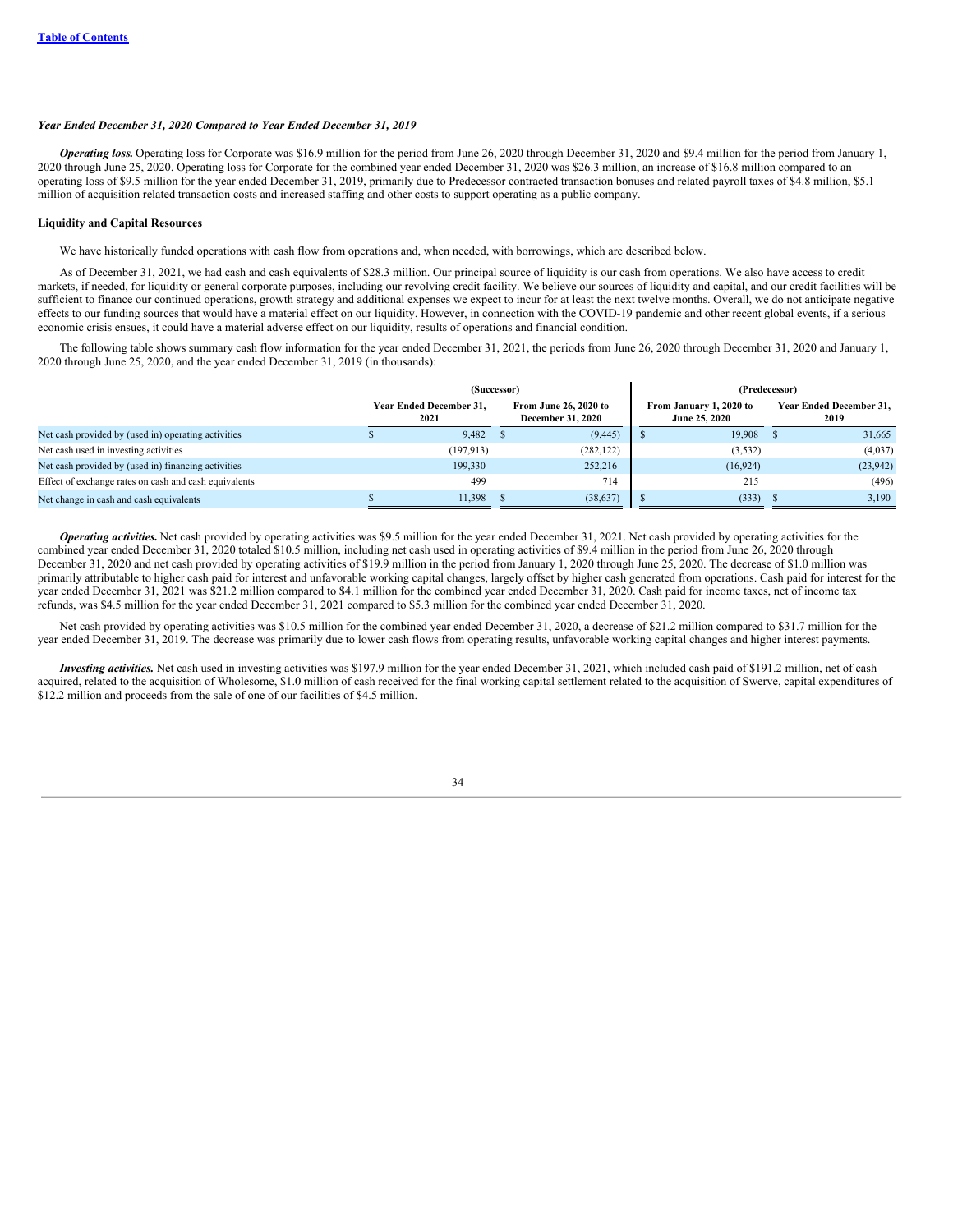Net cash used in investing activities was \$282.1 million in the period from June 26, 2020 through December 31, 2020, which included cash paid of \$376.7 million, net of cash acquired, related to the Business Combination, \$178.9 million of cash transferred from the trust account, \$79.8 million related to the Swerve acquisition and capital expenditures of \$4.5 million. Net cash used in investing activities was \$3.5 million from January 1, 2020 through June 25, 2020 and \$4.0 million for the year ended December 31, 2019 and was entirely related to capital expenditures in both periods.

We expect 2022 capital expenditures to be approximately \$10.0 million which includes manufacturing equipment at our production facilities and information technology expenditures.

Financing activities. Net cash provided by financing activities was \$199.3 million for the year ended December 31, 2021 and reflects \$400 million of proceeds from the Credit Facilities (as defined and described below), repayment of the revolving credit facility of \$47.9 million, repayments of long-term debt of \$139.3 million, payments of debt issuance costs of \$11.6 million and payments of \$1.9 million for tax withholdings related to net share settlements of share-based awards.

Net cash provided by financing activities was \$252.2 million in the period from June 26, 2020 through December 31, 2020 and reflects \$140.0 million of proceeds from the Loan Agreement (as defined and described below), net of debt issuance costs of \$7.1 million, proceeds from the revolving credit facility of \$47.9 million, proceeds from the sale of common stock and warrants of \$75.0 million and repayments of long-term debt of \$3.5 million. Net cash used in financing activities was \$16.9 million from January 1, 2020 through June 25, 2020 due to \$8.5 million of repayments, offset by \$3.5 million of borrowings related to the prior revolving credit facility and \$11.9 million due to funding to the parent.

Net cash used in financing activities was \$23.9 million in the year ended December 31, 2019 due to funding to the parent of \$25.4 million, partially offset by \$1.5 million of proceeds from a revolving credit facility.

#### *Debt*

On December 31, 2020, the Company's senior secured loan agreement consisted of a senior secured first lien term loan facility of \$140 million and a first lien revolving credit facility of up to \$50 million.

In connection with the closing of the Wholesome Transaction, on February 5, 2021, we entered into an amendment and restatement agreement (the "Amendment Agreement") with Toronto Dominion (Texas) LLC, which amended and restated our existing senior secured loan agreement dated as of June 25, 2020 (as amended on September 4, 2020, the "Existing Credit Agreement," and as further amended by the Amendment Agreement, the "Amended and Restated Credit Agreement"), by and among Toronto Dominion (Texas), LLC, as administrative agent, certain lenders signatory thereto and certain other parties.

The Amended and Restated Credit Agreement provides for senior secured financing consisting of the following credit facilities: (a) a senior secured term loan facility in the aggregate principal amount of \$375 million (the "Term Loan Facility"); and (b) a revolving credit facility in an aggregate principal amount of up to \$75 million (the "Revolving Facility," and together with the Term Loan Facility, the "Credit Facilities"). The Revolving Facility has a \$15 million sub-facility for the issuance of letters of credit and a \$15 million sublimit for swing line loans. We used the proceeds under the Term Loan Facility to (i) repay and refinance existing indebtedness of WSO Investments; (ii) pay the cash consideration for the Wholesome Transaction; (iii) repay and refinance outstanding borrowings under the Existing Credit Agreement; and (iv) pay fees and expenses incurred in connection with the foregoing. The proceeds of the Revolving Facility can be used to finance working capital needs, for general corporate purposes, and for working capital adjustments payable under the Wholesome Purchase Agreement. See Note 7 to our audited consolidated and combined financial statements for additional information on our Credit Facilities.

As of December 31, 2021 and December 31, 2020, term loan borrowings were \$362.2 million and \$131.8 million, respectively, net of debt issuance costs of \$10.0 million and \$4.7 million, respectively. There were \$25.0 million and \$47.9 million of borrowings under the revolving credit facility as of December 31, 2021 and December 31, 2020, respectively. As of December 31, 2021 and December 31, 2020, the Company's unamortized debt issuance costs related to the revolving credit facility were \$1.8 million and \$1.7 million, respectively, which are included in other assets in the consolidated balance sheet. Additionally, as of December 31, 2021 and 2020, there were \$2.1 million of outstanding letters of credit that reduced our availability under the revolving credit facility.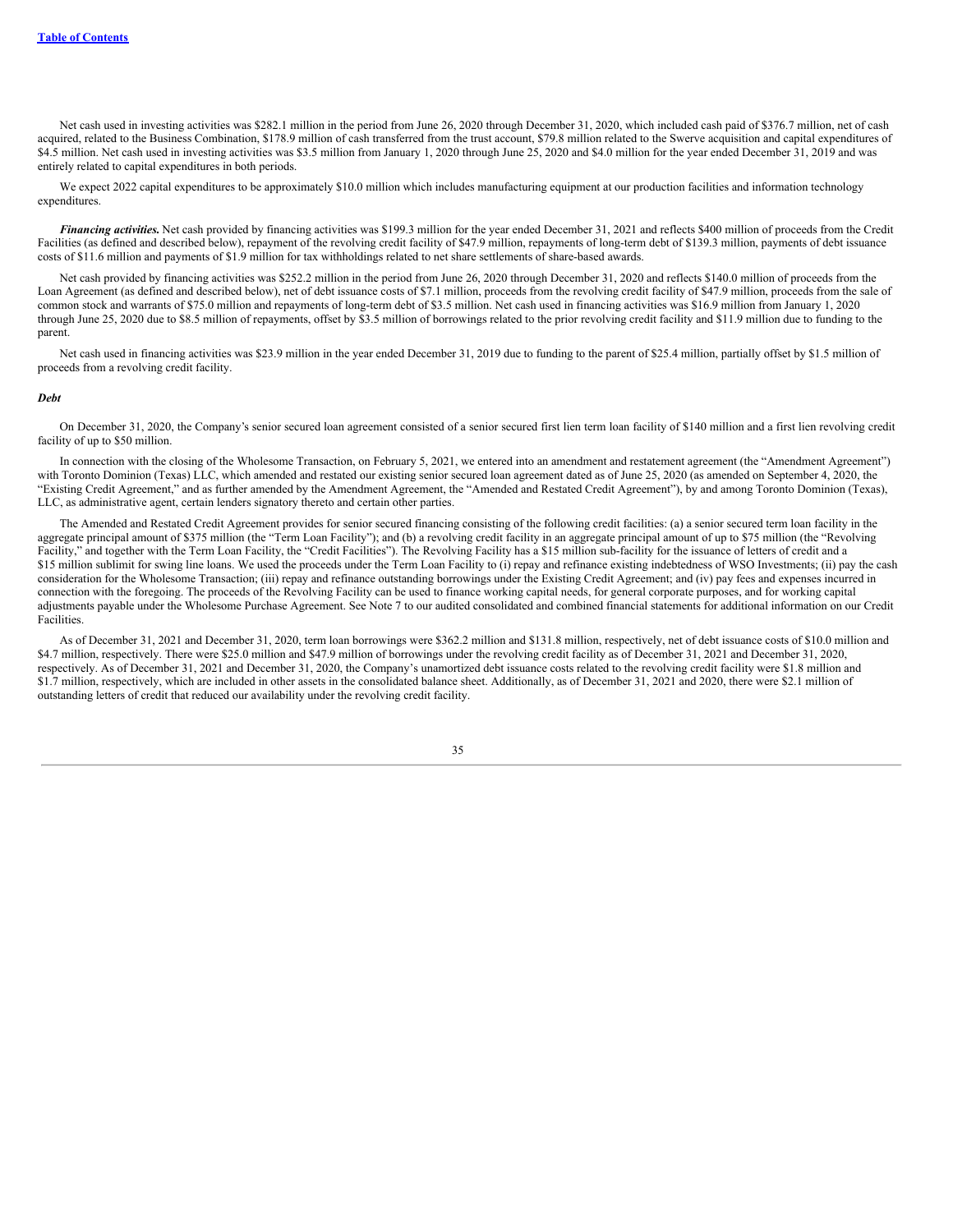#### **Contractual Obligations**

The following table summarizes certain of our obligations as of December 31, 2021 and the estimated timing and effect that such obligations are expected to have on liquidity and cash flows in future periods (in thousands):

|                                    | <b>Total</b> |     | Current |    | Long-Term                      |
|------------------------------------|--------------|-----|---------|----|--------------------------------|
| Debt                               | 397,187      | - 8 | 3,750   | Ъ. | 393,437                        |
| Interest on debt $(1)$             | 126,941      |     | 21.662  |    | 105,279                        |
| Minimum lease obligations (2)      | 33,078       |     | 8,993   |    | 24,085                         |
| Contingent consideration (3)       | 54,113       |     | 54,113  |    | $\overbrace{\hspace{25mm}}^{}$ |
| Raw materials purchase obligations | 60,920       |     | 60,920  |    |                                |
| Other purchase obligations         | 6.141        |     | 3.194   |    | 2,947                          |
| Total                              | 678,380      |     | 152,632 |    | 525,748                        |

(1) Calculated based on debt outstanding as of December 31, 2021 and the interest rates as of that date.

(3) In accordance with the Wholesome Purchase Agreement, the full amount of the contingent consideration was paid on February 23, 2022, of which \$30 million was paid in cash, which was funded from available capacity under our revolving credit facility, and we issued 2,659,574 freely tradeable, registered shares of common stock.

#### **Critical Accounting Policies and Estimates**

Our significant accounting policies are summarized in Note 1 to our audited consolidated and combined financial statements. These policies conform with U.S. Generally Accepted Accounting Principles ("GAAP") and reflect practices appropriate to our businesses. The preparation of our consolidated and combined financial statements in conformity with U.S. GAAP requires management to make estimates and assumptions that affect the amounts reported in the consolidated and combined financial statements and accompanying notes thereto. Actual results could differ from these estimates. We evaluate our policies, estimates and assumptions on an ongoing basis.

Our critical accounting policies and estimates relate to revenue recognition, goodwill and other indefinite-lived intangible assets, impairment review of long-lived assets, income taxes and pension benefits. Management continually evaluates the development, selection and disclosure of our critical accounting policies and estimates and the application of these policies and estimates. In addition, there are other items within the consolidated and combined financial statements that require the application of accounting policies and estimation, but are not deemed to be critical accounting policies and estimates. Changes in the estimates used in these and other items could have a material impact on our consolidated and combined financial statements.

**Revenue Recognition**—In accordance with Accounting Standards Codification ("ASC") 606, "Revenue from Contracts with Customers" the Company recognizes revenue when control of the promised goods or services is transferred to the customers, in an amount that reflects the consideration the Company expects to be entitled to in exchange for those goods or services. Revenues are primarily derived from customer orders for the purchase of products and are generally recognized when the product is shipped or delivered depending on the arrangement with the customer. The Company made an accounting policy election to exclude from the measurement of the transaction price sales taxes and all other items of a similar nature, and also elected to account for shipping and handling activities as a fulfillment of the promise to transfer the goods. Accordingly, shipping and handling costs are included in cost of sales.

Branded CPG may offer promotional activities (e.g. coupons, trade discounts and other promotional activities) to its customers. These variable consideration amounts are estimated for each customer based on specific arrangements/agreements, an analysis of historical volume, and/or current activity with that customer. Reassessment of variable consideration estimates is done at each reporting date throughout the contract period until the uncertainty is resolved (e.g. promotional campaign is closed and settled with customer).

Historically, the Company has encountered limited instances whereby customers rejected products as a result of orders being materially inaccurate and/or products being defective. The Company tracks the reason codes for those customer returns. Based on that, the materiality of such returns is assessed. A return reserve is calculated (based on historical data as described above) every month to record an adjustment to net sales; these adjustments have not been significant.

<sup>(2)</sup> Minimum lease obligations have not been reduced by sublease rental income.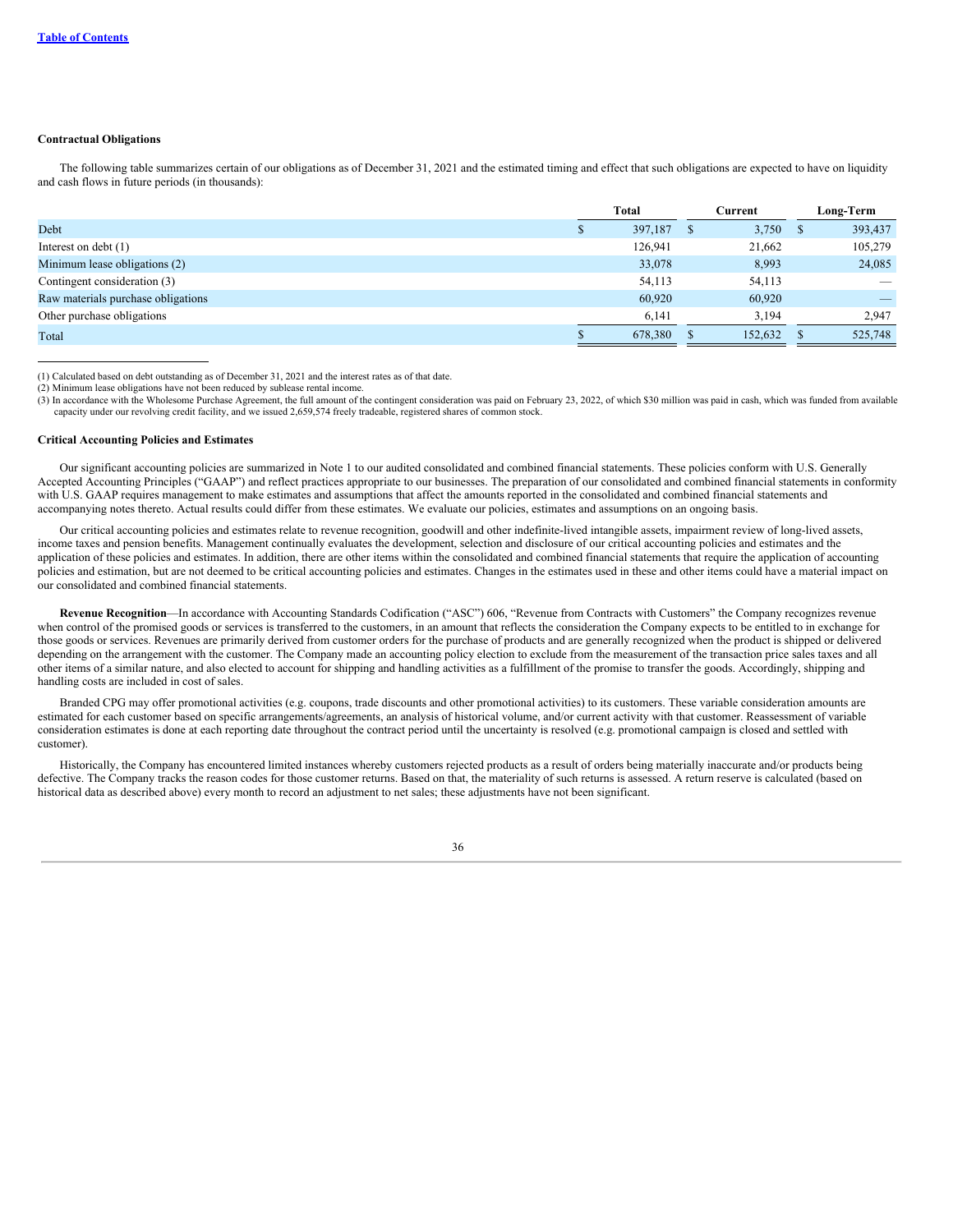**Goodwill and Other Indefinite-Lived Intangible Assets**—We review goodwill and other indefinite-lived intangible assets for impairment annually, or more frequently if events or changes in circumstances indicate that an asset may be impaired, in accordance with ASC Topic 350, "Intangibles—Goodwill and Other." Under ASC Topic 350, the impairment review of goodwill and other intangible assets not subject to amortization must be based on estimated fair values.

Our annual impairment review measurement date is in the fourth quarter of each year. In performing the annual assessment, we have the option of performing a qualitative assessment to determine if it is more likely than not that a reporting unit has been impaired. As part of the qualitative assessment for the reporting units, we evaluate the factors that are specific to the reporting units as well as industry and macroeconomic factors (including changes in interest and discount rates). The reporting unit specific factors may include cost factors, a comparison of current year results to prior year, current year budget and future projected financial performance. We also consider the change in the overall enterprise value of the Company compared to the prior year.

If we determine that it is more likely than not that a reporting unit is impaired or if we elect not to perform the optional qualitative assessment, a quantitative assessment is performed utilizing both the income and market approaches to estimate the fair value of its reporting units. The income approach involves discounting future estimated cash flows. The discount rate used is the value-weighted average of the reporting unit's estimated cost of equity and debt ("cost of capital") derived using both known and estimated customary market metrics adjusted for company specific risks. We perform sensitivity tests with respect to growth rates and discount rates used in the income approach. In applying the market approach, valuation multiples are derived from historical and projected operating data of selected guideline companies; evaluated and adjusted, if necessary, based on the strengths and weaknesses of the reporting unit relative to the selected guideline companies; and applied to the appropriate historical and/or projected operating data to arrive at an indication of fair value. We typically weight the results of the income and market approaches equally. If the reporting unit's carrying value exceeds its estimated fair value, then an impairment is recorded for the difference, limited to the total amount of goodwill allocated to the reporting unit.

We typically evaluate impairment of indefinite-lived intangible assets, which relates to our product formulations, by first performing a qualitative assessment. If we elect to bypass the qualitative assessment or we determine that it is more likely than not that the fair value of the product formulations is less than its carrying value, a quantitative assessment is then performed using the relief from royalty method under the income approach to estimate the fair value. Some of the more significant assumptions inherent in estimating the fair value include the estimated future annual sales, royalty rates (as a percentage of sales that would hypothetically be charged by a licensor of the brand to an unrelated licensee), income tax considerations and a discount rate that reflects the level of risk.

See Note 6 to our audited consolidated and combined financial statements for additional information.

**Impairment Review of Long-Lived Assets**—In accordance with ASC Topic 360, "Property, Plant and Equipment," we evaluate the carrying value of long-lived assets to be held and used whenever events or changes in circumstances indicate that the carrying amount of a long-lived asset or asset group may be impaired. When such events occur, we compare the sum of the future undiscounted cash flows expected to be generated from the asset or asset group over its remaining depreciable life to the carrying value. If this comparison indicates that there is an impairment, the carrying amount of the long-lived asset would then be reduced to the estimated fair value, which generally approximates discounted cash flows. We also evaluate the amortization periods of assets to determine whether events or circumstances warrant revised estimates of useful lives. Our applicable long-lived assets include property, plant and equipment and definite-lived intangible assets.

**Income Taxes**—The provision for income taxes is determined using the asset and liability method in accordance with ASC 740, "Accounting for Income Taxes." The asset and liability method provides that deferred tax assets and liabilities are recognized for the expected future tax consequences of temporary differences between the financial reporting and tax bases of assets and liabilities and for operating loss and tax credit carry forwards. Deferred tax assets and liabilities are measured using the currently enacted tax rates and laws that will be in effect when the differences are expected to reverse. The Company records a valuation allowance to reduce deferred tax assets to the amount that is believed more likely than not to be realized.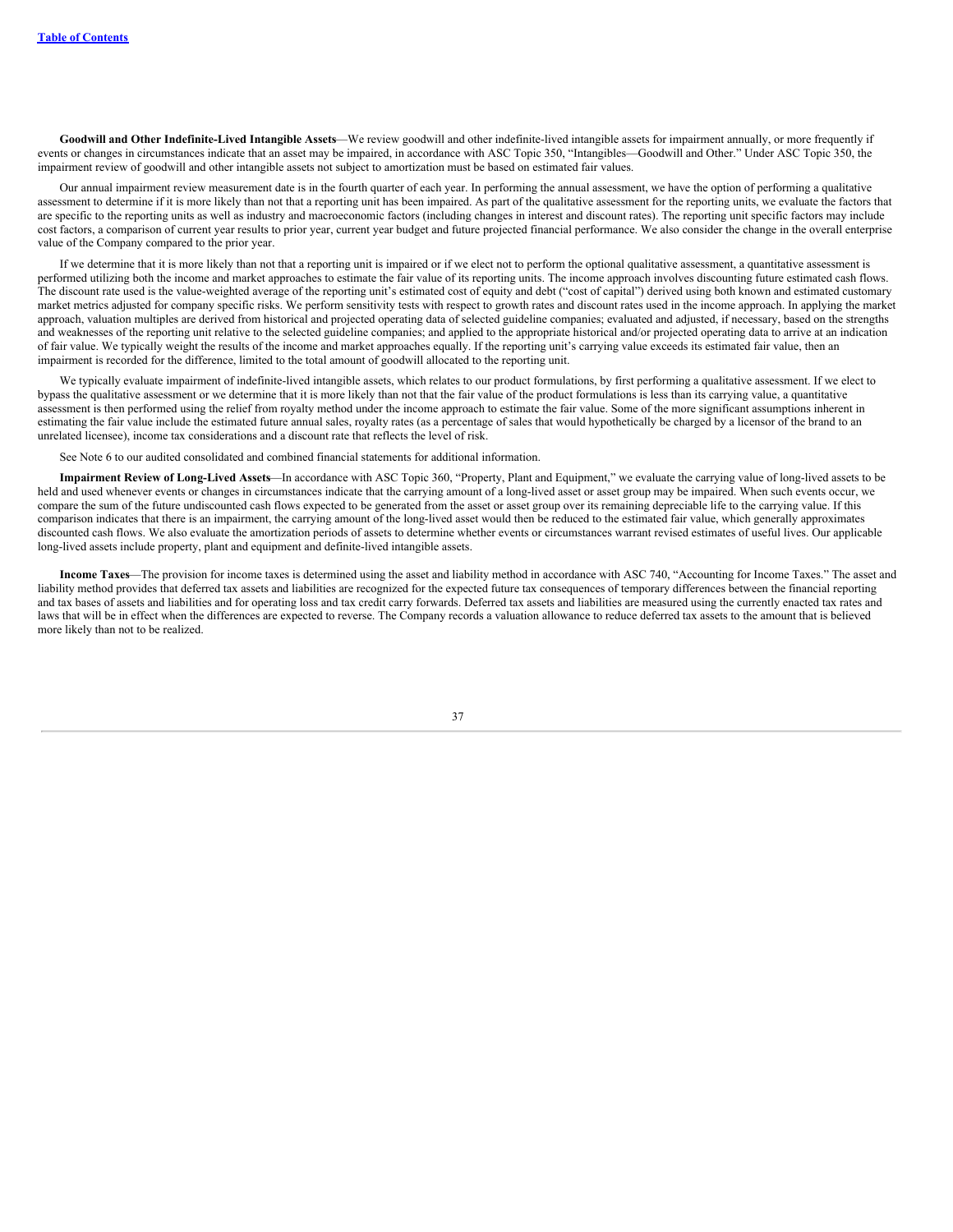For the Predecessor period, income taxes as presented herein are attributable to current and deferred income taxes of the Company's financial statements in a manner that is systematic, rational, and consistent with the asset and liability method described by ASC 740. Accordingly, the Company's income tax provision during the predecessor period was prepared following the separate return method. The separate return method applies ASC 740 to the stand-alone financial statements of each member of the combined group as if the group member were a separate taxpayer and a stand-alone enterprise. Use of the separate return method may result in differences when the sum of the amounts allocated to standalone tax provisions are compared with amounts presented in the combined financial statements. In that event, the related deferred tax assets and liabilities could be significantly different from those presented herein. The combined financial statements reflect the Company's portion of income taxes payable as if the Company had been a separate taxpayer.

The Company made a policy election to treat the income tax due on U.S. inclusion of the global intangible low taxed income ("GILTI") provisions as a period expense when incurred.

Uncertainty in Income Taxes—The Company accounts for uncertain tax positions in accordance with the authoritative guidance issued under ASC 740, which addresses the determination of whether tax benefits claimed or expected to be claimed on a tax return should be recorded in the financial statements. The Company may recognize the tax benefit from an uncertain tax position only if it is more likely than not that the tax position will be sustained on examination by the taxing authorities based on the technical merits of the position. The tax benefits recognized in the financial statements from such position should be measured based on the largest benefit that has a greater than fifty percent likelihood of being realized upon ultimate settlement. The Company provides loss contingencies for federal, state and international tax matters relating to potential tax examination issues, planning initiatives and compliance responsibilities. The development of these reserves requires judgements about tax issues, potential outcomes and timing, which if different, may materially impact the Company's financial condition and results of operations. The Company classifies interest and penalties associated with income taxes as a component of the provision (benefit) for income taxes in the consolidated and combined statements of operations.

Pension Benefits—Retirement benefits are provided to certain current and former employees through qualified and non-qualified defined benefit pension plans sponsored by us. It is our policy to fund the minimum for our company-sponsored pension plans as required by the Employee Retirement Income Security Act of 1974, as amended ("ERISA"). The expected cost of providing the qualified pension plan benefits was accrued over the years that the employees render services, until the plan was frozen on December 31, 2019. The expected cost of providing the non-qualified pension plan benefits is accrued over the years that the employees rendered services. It is our policy to fund non-qualified pension benefits as payments are due. Accounting for pension benefits requires the use of several assumptions and estimates. Actual experience or changes to these assumptions and other estimates could have a significant impact on our consolidated and combined results of operations and financial position. See Note 12 to our audited consolidated and combined financial statements for a summary of all of the key assumptions related to pension benefits as well as a description of our defined benefit pension plans as well as additional disclosures.

We recognize the overfunded or underfunded status of our defined benefit pensions as an asset or liability in our consolidated balance sheets and recognize changes in that funded status in the year in which changes occur through comprehensive income (loss). Any changes in the funded status deferred into accumulated other comprehensive income (loss) are amortized within other income (expense) in future periods using the corridor approach, over an appropriate term. The corridor is 10% of the greater of the market-related value of the plan's asset or projected benefit obligation.

For our qualified pension plan we utilized a blend of appropriate durations of annuity purchase contracts at December 31, 2021. For our non-qualified pension plans we utilized the Aon Hewitt AA-Only Bond Universe Yield Curve (the "Aon Hewitt Yield Curve") for discounting future benefit obligations and calculating interest cost. The Aon Hewitt Yield Curve represents the yield on high quality (AA and above) corporate bonds that closely match the cash flows of the estimated payouts for our benefit obligations. As of December 31, 2021, a 0.5% decrease in our discount rate assumptions of 2.61% for our qualified pension plan and 2.42% for our non-qualified pension plans would result in a \$0.1 million increase in our pension income for the qualified pension plan and a nominal decrease in our pension expense for our non-qualified pension plans for the year ended December 31, 2021.

We used a multi-pronged approach to determine our 4.90% assumption for the long-term expected rate of return on pension plan assets. This approach included a review of actual historical returns achieved and anticipated long-term performance of each asset class. As of December 31, 2021, a 0.5% decrease in our long-term rate of return assumption would result in a \$0.2 million decrease in the pension income of our qualified pension plan for the year ended December 31, 2021.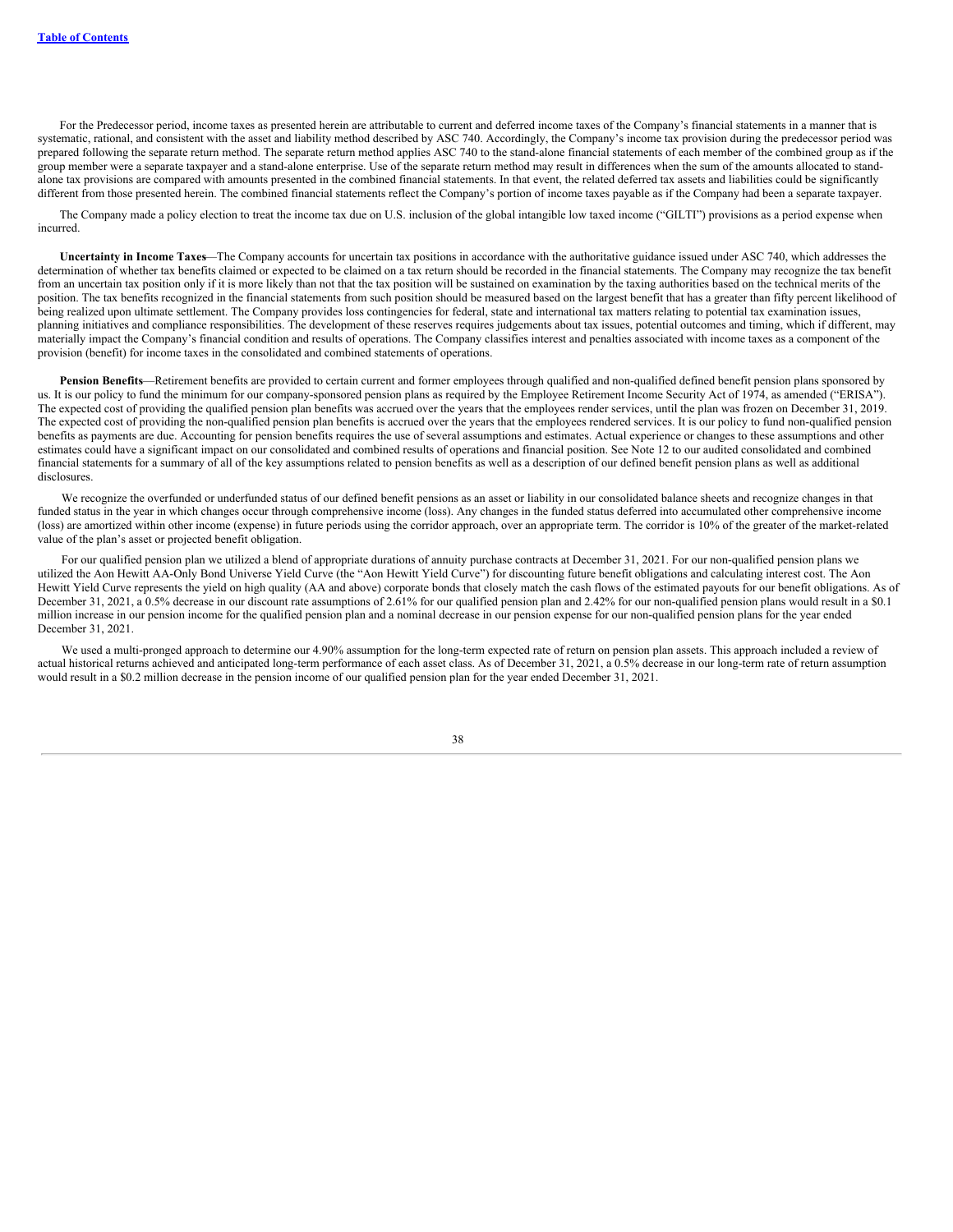Our pension plan assets earned a return of 2.9% in 2021 and 13.9% in 2020. The asset returns are net of administrative expenses.

Our pension actuarial valuation also incorporates other factors such as mortality rates. The actuarial assumptions used by us may differ materially from actual results due to, among other things, longer or shorter life spans of plan participants. Differences in these assumptions could significantly impact the actual amount of net periodic benefit cost and pension liability recorded by us.

**Foreign Currency Translation**—The Company has determined that the functional currency for each combined subsidiary is its local currency, except for certain entities whose functional currency is the U.S. dollar. Assets and liabilities of entities outside the U.S. are translated into U.S. dollars at the exchange rates in effect at the end of each period; income and expense items are translated at each period's average exchange rate; and any resulting translation difference is reported and accumulated as a separate component of combined statements of net parent investment, except for any entities which may operate in highly inflationary economies. Gains and losses resulting from transactions in other than functional currencies are reflected in operating results, except for transactions of a long-term nature.

Remeasurements of European entities whose functional currency is the U.S. dollar as well as translation adjustments for entities operating in highly inflationary economies and impacts of foreign currency transactions are recognized currently in other expense (income), net.

Beginning January 1, 2019, the Company was required to apply highly-inflationary accounting to its Argentinian subsidiary. This accounting treatment requires a change in the subsidiary's functional currency from the local currency (Argentinian Peso) to the parent's reporting currency (USD). This highly-inflationary classification results from the fact that the cumulative inflation rate for the preceding 3 year period exceeded 100 percent as of June 30, 2018. When the Company changed the functional currency, it revalued the subsidiary's financial statements as if the new functional currency (USD) were the reporting currency. Accordingly, effective January 1, 2019, all Argentinian Peso denominated monetary assets and liabilities are considered foreign currency denominated assets and liabilities and are revalued to USD (the functional currency) with remeasurement adjustments in the period recorded in the statement of operations. The USD will be the functional currency until the economic environment in Argentina ceases to be considered highly-inflationary.

As of the date of the Business Combination, the assets and liabilities of the Argentinian subsidiary were adjusted to fair value. Certain non-monetary assets and liabilities that were previously recorded at the applicable historical exchange rates are recorded in USD using the exchange rate as of June 25, 2020. Argentinian Peso denominated monetary assets and liabilities continue to be revalued to USD (the functional currency) with remeasurement period adjustments in the period recorded in the statement of operations.

#### **New Accounting Standards**

See Note 1 to our audited consolidated financial statements for the discussion of recent accounting pronouncements.

#### **Item 7A. Quantitative and Qualitative Disclosures About Market Risk.**

The principal market risks affecting our business are exposures to interest rates on debt and foreign exchange rates.

#### **Interest Rate Risk**

We are exposed to market risk from changes in interest rates of our variable rate debt under our Loan Agreement, which consists of a Term Loan Facility and a Revolving Credit Facility. At December 31, 2021, we had \$372 million and \$25 million of aggregate principal amounts outstanding under our Term Loan Facility and Revolving Credit Facility, respectively.

Loans outstanding under the Term Loan Facility currently accrue interest at a rate per annum equal to LIBOR subject to a floor of 1% plus a margin of 4.50% and the Revolving Credit Facility currently accrues interest at a rate per annum equal to LIBOR subject to a floor of 0.14% plus a margin of 3.75%. Based on the amounts outstanding under the Term Loan Facility and Revolving Credit Facility at December 31, 2021, adding 1% to the applicable interest rate under the Term Loan Facility and Revolving Credit Facility would result in an increase of approximately \$4.0 million in our annual interest expense. We currently do not use interest rate swaps to hedge the interest rate risk related to our outstanding variable rate debt.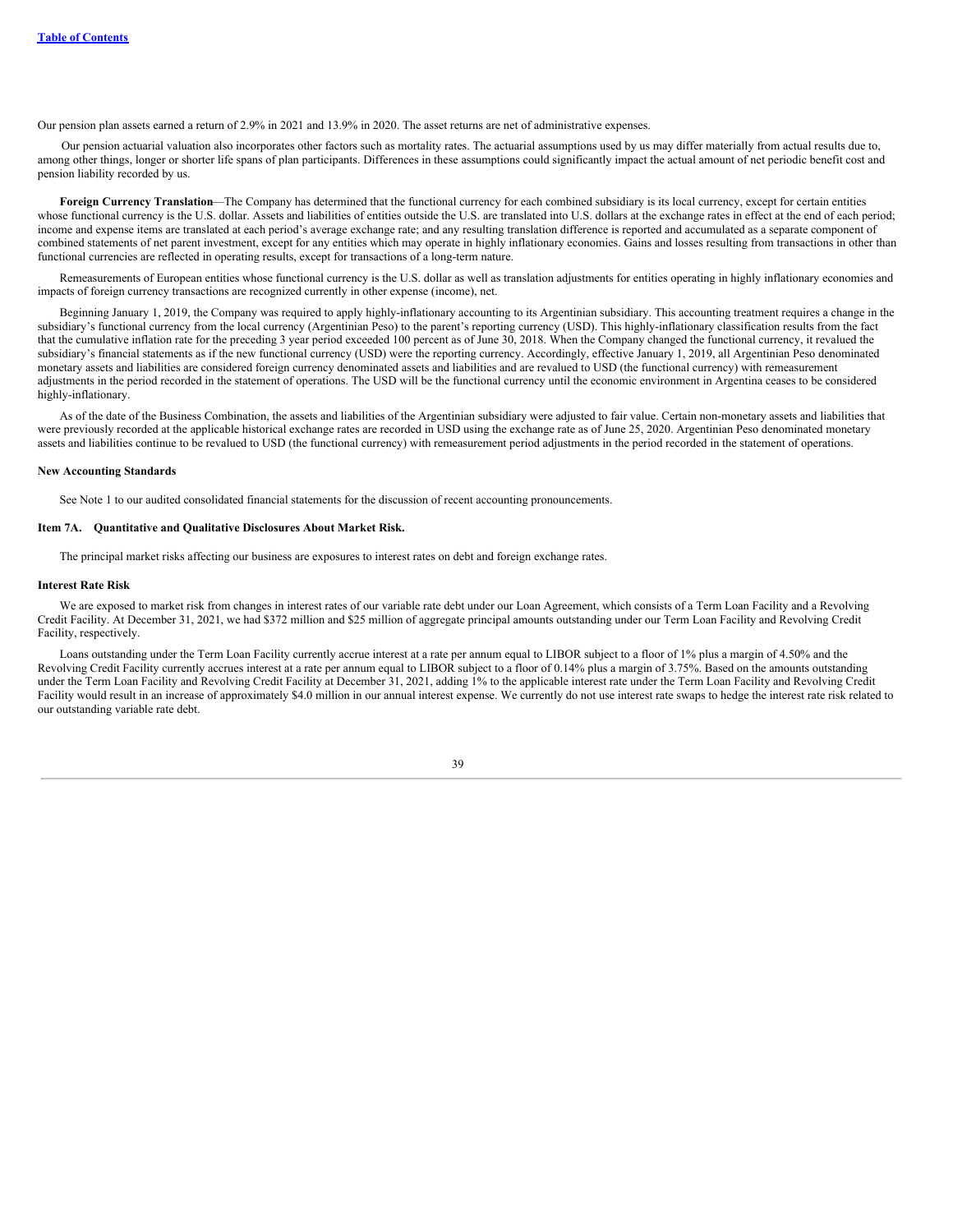#### **Foreign Currency Risk**

The revenues and expenses of our international operations generally are denominated in local currencies, which subject us to exchange rate fluctuations between such local currencies and the U.S. Dollar ("USD"). These exchange rate fluctuations subject us to currency translation risk with respect to the reported results of our international operations, as well as to other risks sometimes associated with international operations. In the future, we could experience fluctuations in financial results from our international operations, and there can be no assurance we will be able, contractually or otherwise, to reduce the currency risks associated with our international operations. Foreign currency risk is primarily related to operations in Europe and Asia. A 10% increase or decrease in the Swiss Franc, Euro, Chinese Yuan and British Pound Sterling against the USD would result in approximately a 4% change in our revenue for the year ended December 31, 2021. See Note 1 to our audited consolidated and combined financial statements for further information on our accounting policies for foreign currency translation.

Fluctuations in currency exchange rates may also impact our Stockholders' Equity. Amounts invested in our foreign subsidiaries are translated into USD at the exchange rates as of the last day of each reporting period. Any resulting cumulative translation adjustments are recorded in Stockholders' Equity as Accumulated Other Comprehensive Income (Loss). The cumulative translation adjustments component of Accumulated Other Comprehensive Income (Loss) increased by \$1.0 million for the period of December 31, 2021.

#### **Changes in Fair Value Risk**

We account for the Private Warrants in accordance with Accounting Standards Codification "ASC" Topic 815, "Derivatives and Hedging." Under the guidance contained in ASC Topic 815-40, the Private Warrants do not meet the criteria for equity treatment and must be recorded as liabilities. Accordingly, we classify the Private Warrants as liabilities at their fair value and adjust the warrants to fair value at each reporting period. The liability is subject to re-measurement at each balance sheet date, and any change in fair value is recognized in our statement of operations. Changes in the fair value of the Private Warrants each reporting period will be adjusted through earnings, subjecting us to non-cash volatility in our results of operations.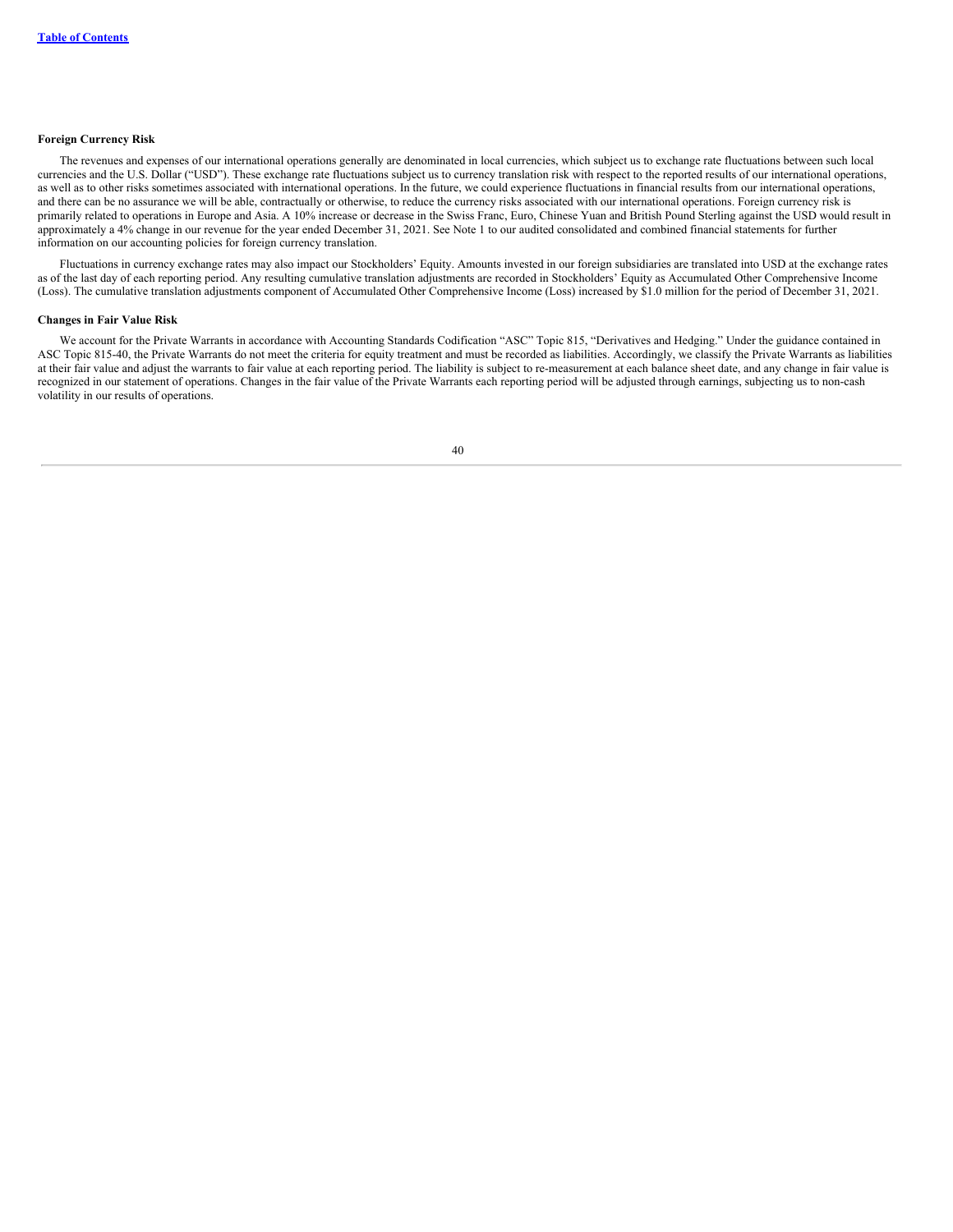| Item 8. Financial Statements and Supplementary Data.                   |    |
|------------------------------------------------------------------------|----|
| Report of Independent Registered Public Accounting Firm (PCAOB ID: 42) | 42 |
| <b>Consolidated Balance Sheets</b>                                     | 43 |
| Consolidated and Combined Statements of Operations                     | 44 |
| Consolidated and Combined Statements of Comprehensive Income (Loss)    | 45 |
| Consolidated and Combined Statements of Equity                         | 46 |
| Consolidated and Combined Statements of Cash Flows                     | 47 |
| Notes to Consolidated and Combined Financial Statements                |    |
| Note 1: Basis of Presentation and Significant Accounting Policies      | 49 |
| Note 2: Business Combinations                                          | 56 |
| Note 3: Leases                                                         | 61 |
| Note 4: Inventories                                                    | 62 |
| Note 5: Property, Plant and Equipment                                  | 62 |
| Note 6: Goodwill and Other Intangible Assets                           | 63 |
| Note 7: Debt                                                           | 65 |
| Note 8: Warrants                                                       | 66 |
| Note 9: Fair Value of Financial Instruments                            | 67 |
| Note 10: Commitments and Contingencies                                 | 68 |
| Note 11: Income Taxes                                                  | 68 |
| Note 12: Pension and Other Retirement Benefits                         | 72 |
| Note 13: Stock-Based Compensation                                      | 78 |
| Note 14: Stockholders' Equity                                          | 79 |
| Note 15: Earnings Per Share                                            | 80 |
| Note 16: Accumulated Other Comprehensive Income (Loss)                 | 81 |
| Note 17: Related Party Transactions                                    | 81 |
| Note 18: Business Segments                                             | 82 |

<span id="page-43-0"></span>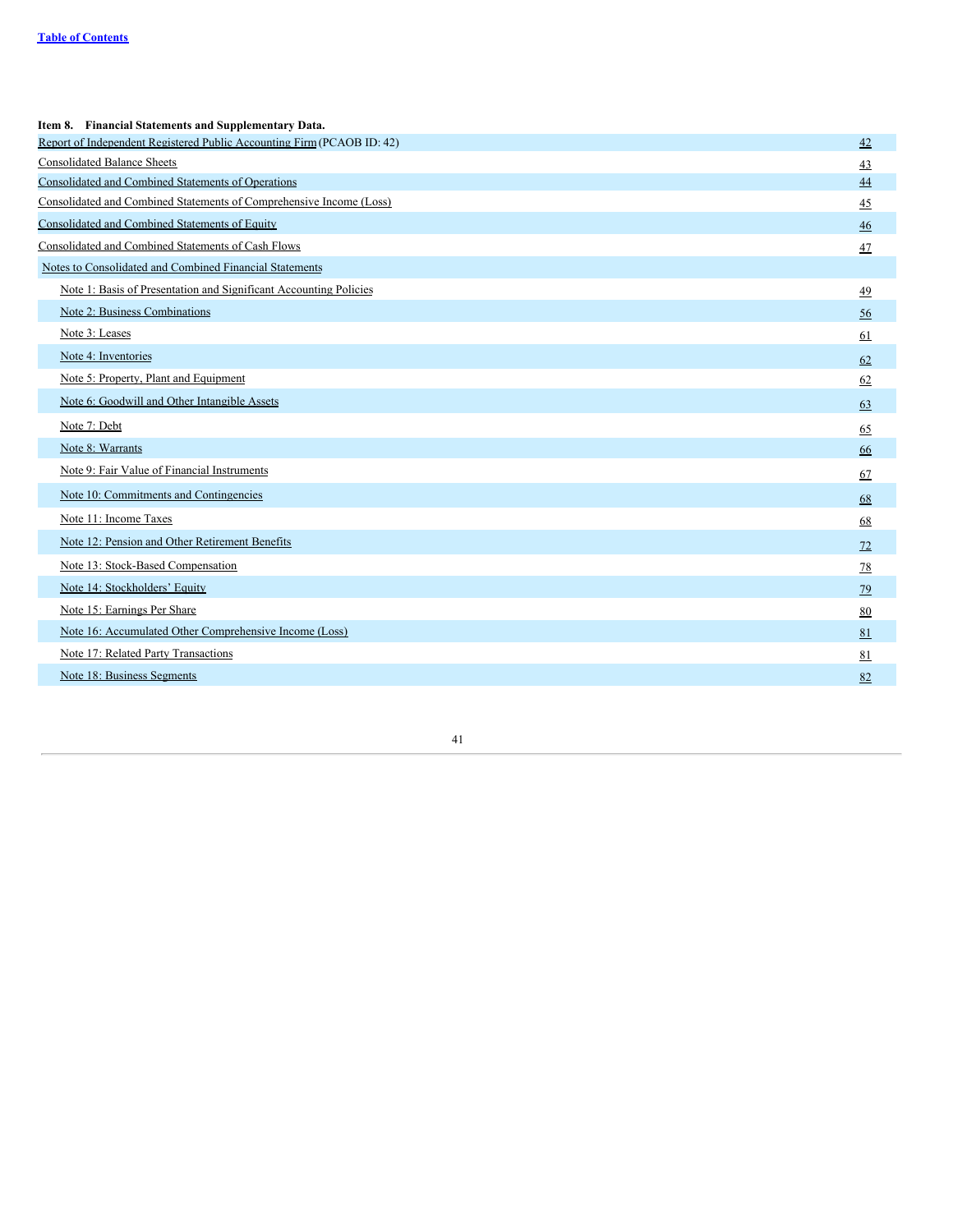#### **Report of Independent Registered Public Accounting Firm**

To the Shareholders and the Board of Directors of Whole Earth Brands, Inc.

#### **Opinion on the Financial Statements**

We have audited the accompanying consolidated balance sheets of Whole Earth Brands, Inc. and subsidiaries (the Company) as of December 31, 2021 and 2020, the related consolidated and combined statements of operations, comprehensive income (loss), equity and cash flows for the year ended December 31, 2021 (Successor), and for the periods from June 26, 2020 through December 31, 2020 (Successor) and January 1, 2020 through June 25, 2020 (Predecessor), and for the year ended December 31, 2019 (Predecessor), and the related notes (collectively referred to as the "financial statements"). In our opinion, the financial statements present fairly, in all material respects, the financial position of the Company at December 31, 2021 and 2020, and the results of its operations and its cash flows for the year ended December 31, 2021 (Successor), and for the periods from June 26, 2020 through December 31, 2020 (Successor) and January 1, 2020 through June 25, 2020 (Predecessor), and for the year ended December 31, 2019 (Predecessor), in conformity with U.S. generally accepted accounting principles.

#### **Basis for Opinion**

These financial statements are the responsibility of the Company's management. Our responsibility is to express an opinion on the Company's financial statements based on our audits. We are a public accounting firm registered with the Public Company Accounting Oversight Board (United States) (PCAOB) and are required to be independent with respect to the Company in accordance with the U.S. federal securities laws and the applicable rules and regulations of the Securities and Exchange Commission and the PCAOB.

We conducted our audits in accordance with the standards of the PCAOB. Those standards require that we plan and perform the audit to obtain reasonable assurance about whether the financial statements are free of material misstatement, whether due to error or fraud. The Company is not required to have, nor were we engaged to perform, an audit of its internal control over financial reporting. As part of our audits, we are required to obtain an understanding of internal control over financial reporting, but not for the purpose of expressing an opinion on the effectiveness of the Company's internal control over financial reporting. Accordingly, we express no such opinion.

Our audits included performing procedures to assess the risks of material misstatement of the financial statements, whether due to error or fraud, and performing procedures that respond to those risks. Such procedures included examining, on a test basis, evidence regarding the amounts and disclosures in the financial statements. Our audits also included evaluating the accounting principles used and significant estimates made by management, as well as evaluating the overall presentation of the financial statements. We believe that our audits provide a reasonable basis for our opinion.

/s/ Ernst & Young LLP

<span id="page-44-0"></span>We have served as the Company's auditor since 1987. New York, NY March 14, 2022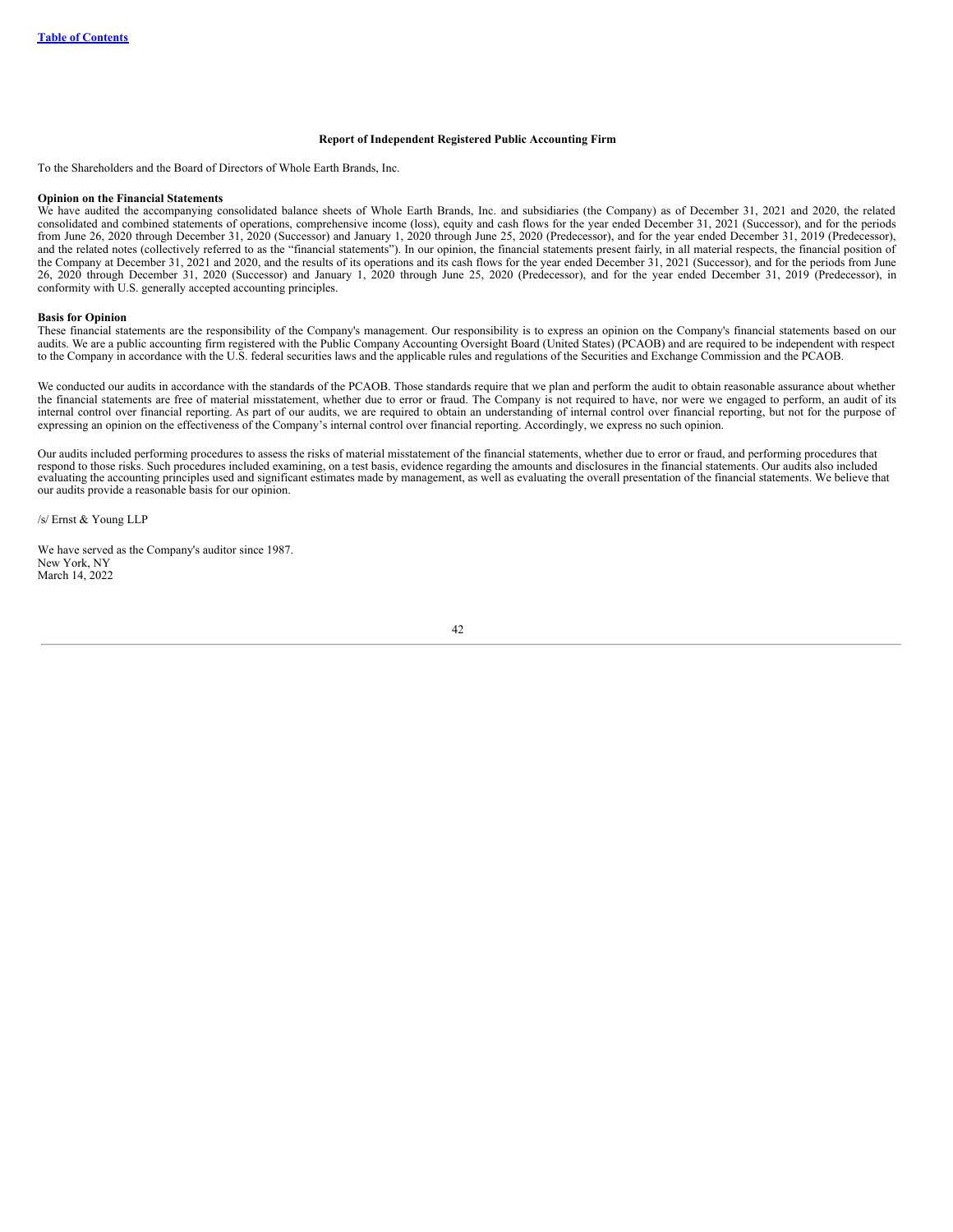#### **Whole Earth Brands, Inc. Consolidated Balance Sheets (In thousands of dollars, except for share and per share data)**

|                                                                                                                                                                                      |              | December 31, 2021 |              | December 31, 2020        |
|--------------------------------------------------------------------------------------------------------------------------------------------------------------------------------------|--------------|-------------------|--------------|--------------------------|
| <b>Assets</b>                                                                                                                                                                        |              |                   |              |                          |
| <b>Current Assets</b>                                                                                                                                                                |              |                   |              |                          |
| Cash and cash equivalents                                                                                                                                                            | $\mathbb{S}$ | 28,296            | $\mathbb{S}$ | 16,898                   |
| Accounts receivable (net of allowances of \$1,285 and \$955, respectively)                                                                                                           |              | 69,590            |              | 56,423                   |
| Inventories                                                                                                                                                                          |              | 212,930           |              | 111,699                  |
| Prepaid expenses and other current assets                                                                                                                                            |              | 7,585             |              | 5,045                    |
| Total current assets                                                                                                                                                                 |              | 318,401           |              | 190,065                  |
| Property, Plant and Equipment, net                                                                                                                                                   |              | 58,503            |              | 47,285                   |
|                                                                                                                                                                                      |              |                   |              |                          |
| <b>Other Assets</b>                                                                                                                                                                  |              |                   |              |                          |
| Operating lease right-of-use assets                                                                                                                                                  |              | 26,444            |              | 12,193                   |
| Goodwill                                                                                                                                                                             |              | 242,661           |              | 153,537                  |
| Other intangible assets, net                                                                                                                                                         |              | 266,939           |              | 184,527                  |
| Deferred tax assets, net                                                                                                                                                             |              | 1,993             |              | 2,671                    |
| Other assets                                                                                                                                                                         |              | 7,638             |              | 6,260                    |
| <b>Total Assets</b>                                                                                                                                                                  | $\mathsf{s}$ | 922,579           | $\mathbb{S}$ | 596,538                  |
| <b>Liabilities and Stockholders' Equity</b>                                                                                                                                          |              |                   |              |                          |
| <b>Current Liabilities</b>                                                                                                                                                           |              |                   |              |                          |
| Accounts payable                                                                                                                                                                     | $\mathbb{S}$ | 55,182            | $\mathbb{S}$ | 25,200                   |
| Accrued expenses and other current liabilities                                                                                                                                       |              | 30,733            |              | 29,029                   |
| Contingent consideration payable                                                                                                                                                     |              | 54,113            |              | $\equiv$                 |
| Current portion of operating lease liabilities                                                                                                                                       |              | 7,950             |              | 3,623                    |
| Current portion of long-term debt                                                                                                                                                    |              | 3,750             |              | 7,000                    |
| Total current liabilities                                                                                                                                                            |              | 151,728           |              | 64,852                   |
| <b>Non-Current Liabilities</b>                                                                                                                                                       |              |                   |              |                          |
| Long-term debt                                                                                                                                                                       |              | 383,484           |              | 172,662                  |
| Warrant liabilities                                                                                                                                                                  |              | 2,053             |              | $\overline{\phantom{a}}$ |
| Deferred tax liabilities, net                                                                                                                                                        |              | 35,090            |              | 23,297                   |
| Operating lease liabilities, less current portion                                                                                                                                    |              | 22,575            |              | 11,324                   |
| Other liabilities                                                                                                                                                                    |              | 13,778            |              | 15,557                   |
| <b>Total Liabilities</b>                                                                                                                                                             |              | 608,708           |              | 287.692                  |
| <b>Commitments and Contingencies (Note 10)</b>                                                                                                                                       |              |                   |              |                          |
| <b>Stockholders' Equity</b>                                                                                                                                                          |              |                   |              |                          |
| Preferred shares, \$0.0001 par value; 1,000,000 shares authorized; none issued and outstanding                                                                                       |              |                   |              |                          |
| Common stock, \$0.0001 par value; 220,000,000 shares authorized; 38,871,646 and 38,426,669 shares issued and outstanding at December 31,<br>2021 and December 31, 2020, respectively |              | $\overline{4}$    |              | $\overline{4}$           |
| Additional paid-in capital                                                                                                                                                           |              | 330,616           |              | 325,679                  |
| Accumulated deficit                                                                                                                                                                  |              | (26, 436)         |              | (25, 442)                |
| Accumulated other comprehensive income                                                                                                                                               |              | 9,687             |              | 8,605                    |
| Total stockholders' equity                                                                                                                                                           |              | 313,871           |              | 308,846                  |
| <b>Total Liabilities and Stockholders' Equity</b>                                                                                                                                    | $\mathbb S$  | 922,579           | \$           | 596,538                  |

<span id="page-45-0"></span>*See Notes to Consolidated and Combined Financial Statements* 43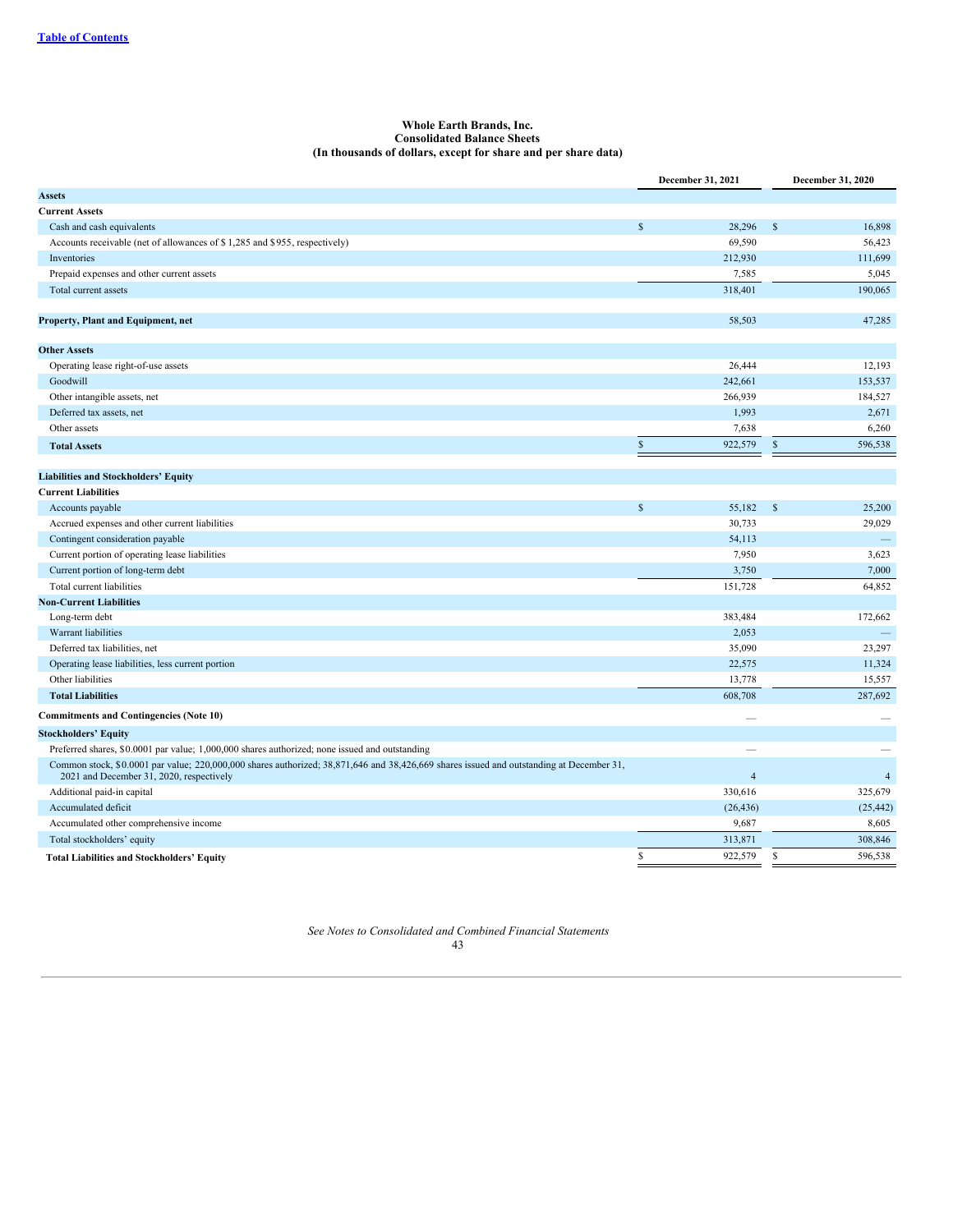#### **Whole Earth Brands, Inc. Consolidated and Combined Statements of Operations (In thousands of dollars, except for per share data)**

|                                                   |              | (Successor)                     |              |                                                   |              | (Predecessor)<br>Year Ended December 31,<br>2019<br>$\mathbb{S}$<br>272,123<br>163,634 |     |          |
|---------------------------------------------------|--------------|---------------------------------|--------------|---------------------------------------------------|--------------|----------------------------------------------------------------------------------------|-----|----------|
|                                                   |              | Year Ended December 31,<br>2021 |              | From June 26, 2020 to<br><b>December 31, 2020</b> |              | From January 1, 2020 to<br>June 25, 2020                                               |     |          |
| Product revenues, net                             | $\mathbf{s}$ | 493,973                         | $\mathbb{S}$ | 147,168                                           | $\mathbb{S}$ | 128,328                                                                                |     |          |
| Cost of goods sold                                |              | 335,218                         |              | 101,585                                           |              | 77,627                                                                                 |     |          |
| Gross profit                                      |              | 158,755                         |              | 45,583                                            |              | 50,701                                                                                 |     | 108,489  |
| Selling, general and administrative expenses      |              | 113,141                         |              | 44,616                                            |              | 43,355                                                                                 |     | 65,896   |
| Amortization of intangible assets                 |              | 18,295                          |              | 6,021                                             |              | 4,927                                                                                  |     | 10,724   |
| Asset impairment charges                          |              |                                 |              |                                                   |              | 40,600                                                                                 |     |          |
| Restructuring and other expenses                  |              | 4,503                           |              | 1,052                                             |              |                                                                                        |     | 2,193    |
| Operating income (loss)                           |              | 22,816                          |              | (6,106)                                           |              | (38, 181)                                                                              |     | 29,676   |
| Change in fair value of warrant liabilities       |              | 29                              |              |                                                   |              |                                                                                        |     |          |
| Interest expense, net                             |              | (24, 589)                       |              | (4,371)                                           |              | (238)                                                                                  |     | (500)    |
| Loss on extinguishment and debt transaction costs |              | (5,513)                         |              |                                                   |              |                                                                                        |     |          |
| Other income (expense), net                       |              | 196                             |              | (578)                                             |              | 801                                                                                    |     | (830)    |
| (Loss) income before income taxes                 |              | (7,061)                         |              | (11,055)                                          |              | (37, 618)                                                                              |     | 28,346   |
| Benefit for income taxes                          |              | (7, 144)                        |              | (2,618)                                           |              | (3,482)                                                                                |     | (2, 466) |
| Net income (loss)                                 |              | 83                              |              | (8, 437)                                          |              | (34, 136)                                                                              | \$. | 30,812   |
|                                                   |              |                                 |              |                                                   |              |                                                                                        |     |          |
| Net earnings (loss) per share:                    |              |                                 |              |                                                   |              |                                                                                        |     |          |
| <b>Basic</b>                                      | $\mathsf{s}$ | 0.00                            | $\mathbb{S}$ | (0.22)                                            |              |                                                                                        |     |          |
| Diluted                                           |              | 0.00                            | S            | (0.22)                                            |              |                                                                                        |     |          |

<span id="page-46-0"></span>*See Notes to Consolidated and Combined Financial Statements*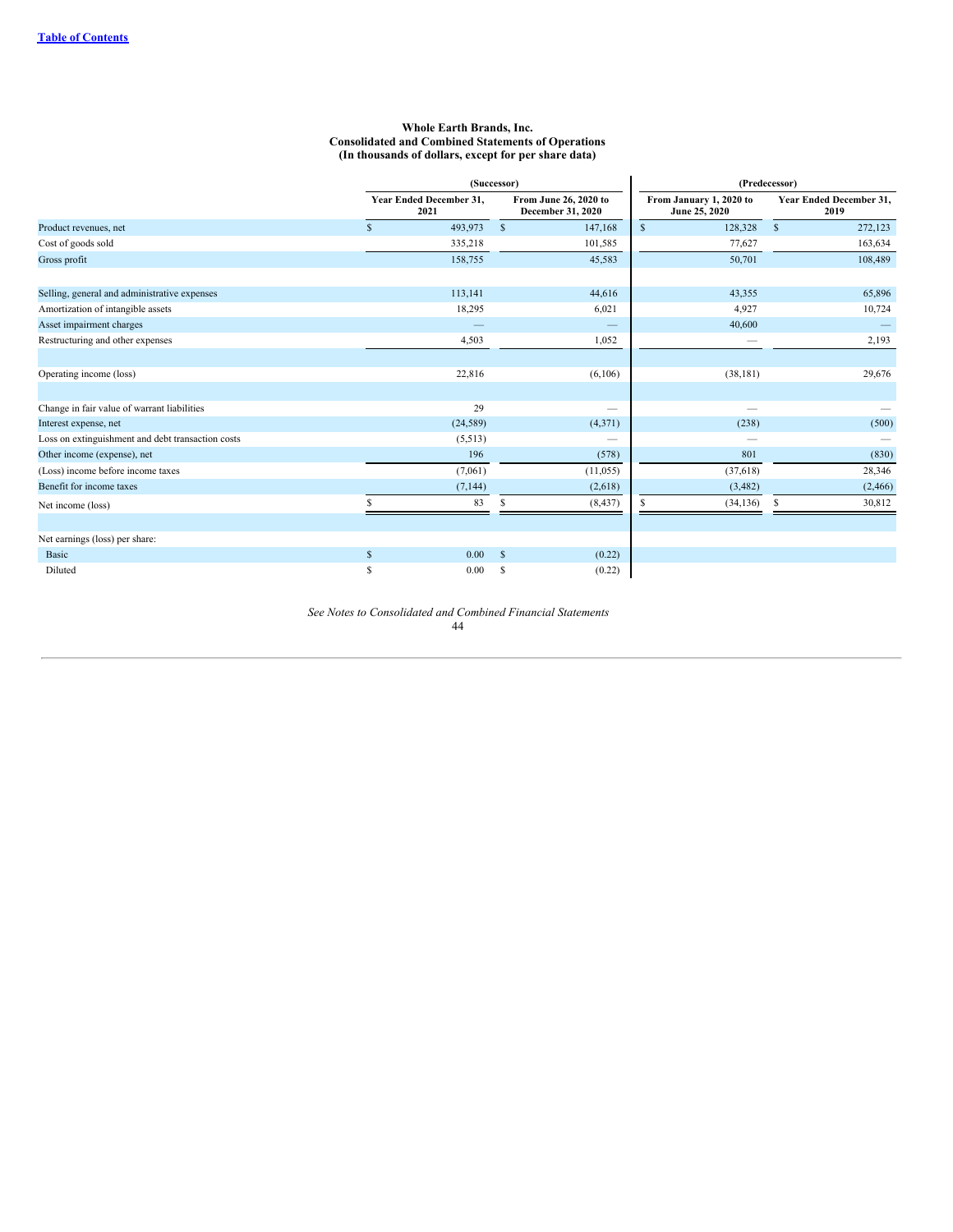#### **Whole Earth Brands, Inc. Consolidated and Combined Statements of Comprehensive Income (Loss) (In thousands of dollars)**

<span id="page-47-0"></span>

|                                                                                                                            |                                 | (Successor) |                                                          | (Predecessor)                            |  |                                 |  |
|----------------------------------------------------------------------------------------------------------------------------|---------------------------------|-------------|----------------------------------------------------------|------------------------------------------|--|---------------------------------|--|
|                                                                                                                            | Year Ended December 31,<br>2021 |             | <b>From June 26, 2020 to</b><br><b>December 31, 2020</b> | From January 1, 2020 to<br>June 25, 2020 |  | Year Ended December 31,<br>2019 |  |
| Net income (loss)                                                                                                          | 83                              |             | (8, 437)                                                 | (34, 136)                                |  | 30,812                          |  |
| Other comprehensive income (loss), net of tax:                                                                             |                                 |             |                                                          |                                          |  |                                 |  |
| Net change in pension benefit obligations recognized, net of taxes of \$26,<br>\$242, \$65, and $$(2,689)$ , respectively. | 98                              |             | 831                                                      | 318                                      |  | (569)                           |  |
| Foreign currency translation adjustments                                                                                   | 984                             |             | 7.774                                                    | (2, 286)                                 |  | (1, 543)                        |  |
| Total other comprehensive income (loss), net of tax                                                                        | 1,082                           |             | 8,605                                                    | (1,968)                                  |  | (2,112)                         |  |
| Comprehensive income (loss)                                                                                                | 1.165                           |             | 168                                                      | (36.104)                                 |  | 28,700                          |  |
|                                                                                                                            |                                 |             |                                                          |                                          |  |                                 |  |

*See Notes to Consolidated and Combined Financial Statements*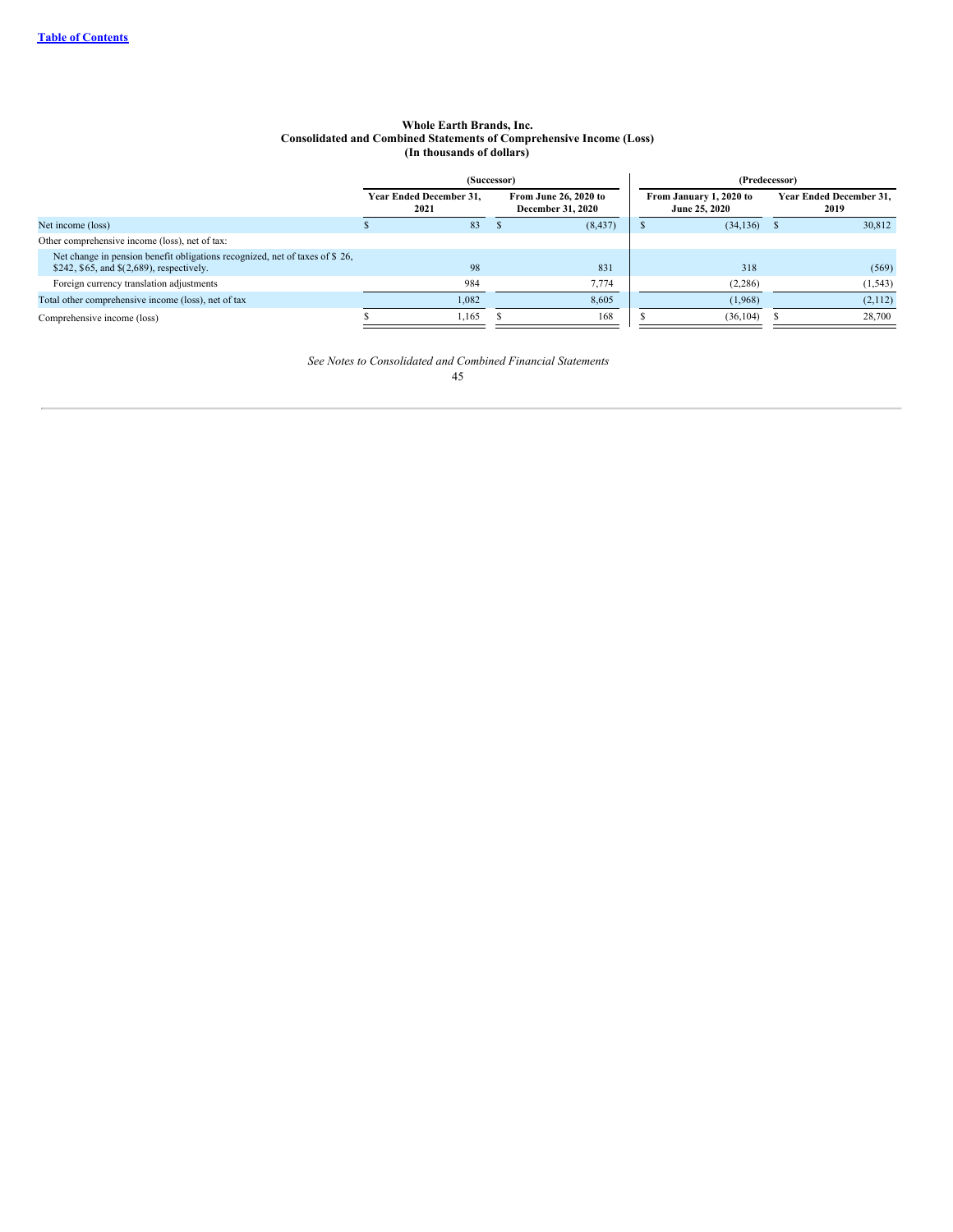#### **Whole Earth Brands, Inc. Consolidated and Combined Statements of Equity (In thousands of dollars)**

|                                      | (Predecessor)       |
|--------------------------------------|---------------------|
|                                      | <b>Total Equity</b> |
| <b>Balance at December 31, 2018</b>  | 484,492             |
| Funding to Parent, net               | (25, 442)           |
| Net income                           | 30,812              |
| Other comprehensive loss, net of tax | (2,112)             |
| <b>Balance at December 31, 2019</b>  | 487,750             |
| Funding to Parent, net               | (11, 924)           |
| Net loss                             | (34, 136)           |
| Other comprehensive loss, net of tax | (1,968)             |
| <b>Balance at June 25, 2020</b>      | 439,722             |

|                                                   |               | <b>Common Stock</b> |                |               | <b>Additional</b><br>Paid-in |              | Accumulated   |     | Accumulated<br>Other<br>Comprehensive |    | Total<br>Stockholders' |
|---------------------------------------------------|---------------|---------------------|----------------|---------------|------------------------------|--------------|---------------|-----|---------------------------------------|----|------------------------|
|                                                   | <b>Shares</b> |                     | Amount         |               | Capital                      |              | Deficit       |     | Income                                |    | Equity                 |
| Balance at June 26, 2020                          | 30,926,669    | <b>S</b>            | $\overline{3}$ | <sup>\$</sup> | 250,366                      | $\mathbf{s}$ | $(16,703)$ \$ |     |                                       |    | 233,666                |
| Issuance of warrants                              |               |                     |                |               | 7,895                        |              | -             |     |                                       |    | 7,895                  |
| Issuance of common stock                          | 7,500,000     |                     |                |               | 67,104                       |              |               |     |                                       |    | 67,105                 |
| Net loss                                          |               |                     |                |               |                              |              | (8, 437)      |     |                                       |    | (8, 437)               |
| Other comprehensive income, net of tax            |               |                     |                |               |                              |              |               |     | 8,605                                 |    | 8,605                  |
| Stock-based compensation                          |               |                     |                |               | 1,262                        |              | -             |     |                                       |    | 1,262                  |
| Other                                             |               |                     |                |               | (948)                        |              | (302)         |     |                                       |    | (1,250)                |
| Balance at December 31, 2020 (Successor)          | 38,426,669    |                     | 4              |               | 325,679                      |              | (25, 442)     |     | 8,605                                 |    | 308,846                |
| Reclassification of Private Warrants              |               |                     |                |               | (7,062)                      |              | (1,077)       |     |                                       |    | (8,139)                |
| Transfer of Private Warrants to Public Warrants   |               |                     |                |               | 6,057                        |              |               |     |                                       |    | 6,057                  |
| Net income                                        |               |                     | __             |               | –                            |              | 83            |     |                                       |    | 83                     |
| Other comprehensive income, net of tax            | --            |                     | __             |               | -                            |              |               |     | 1,082                                 |    | 1,082                  |
| Warrant exercises                                 | 100           |                     |                |               |                              |              |               |     |                                       |    |                        |
| Stock-based compensation                          |               |                     |                |               | 7,854                        |              |               |     |                                       |    | 7,854                  |
| Net share settlements of stock-based compensation | 444,877       |                     |                |               | (1, 913)                     |              |               |     |                                       |    | (1, 913)               |
| Balance at December 31, 2021 (Successor)          | 38,871,646    | D.                  | 4              | S             | 330,616                      | -S           | (26, 436)     | \$. | 9,687                                 | D. | 313,871                |

<span id="page-48-0"></span>*See Notes to Consolidated and Combined Financial Statements*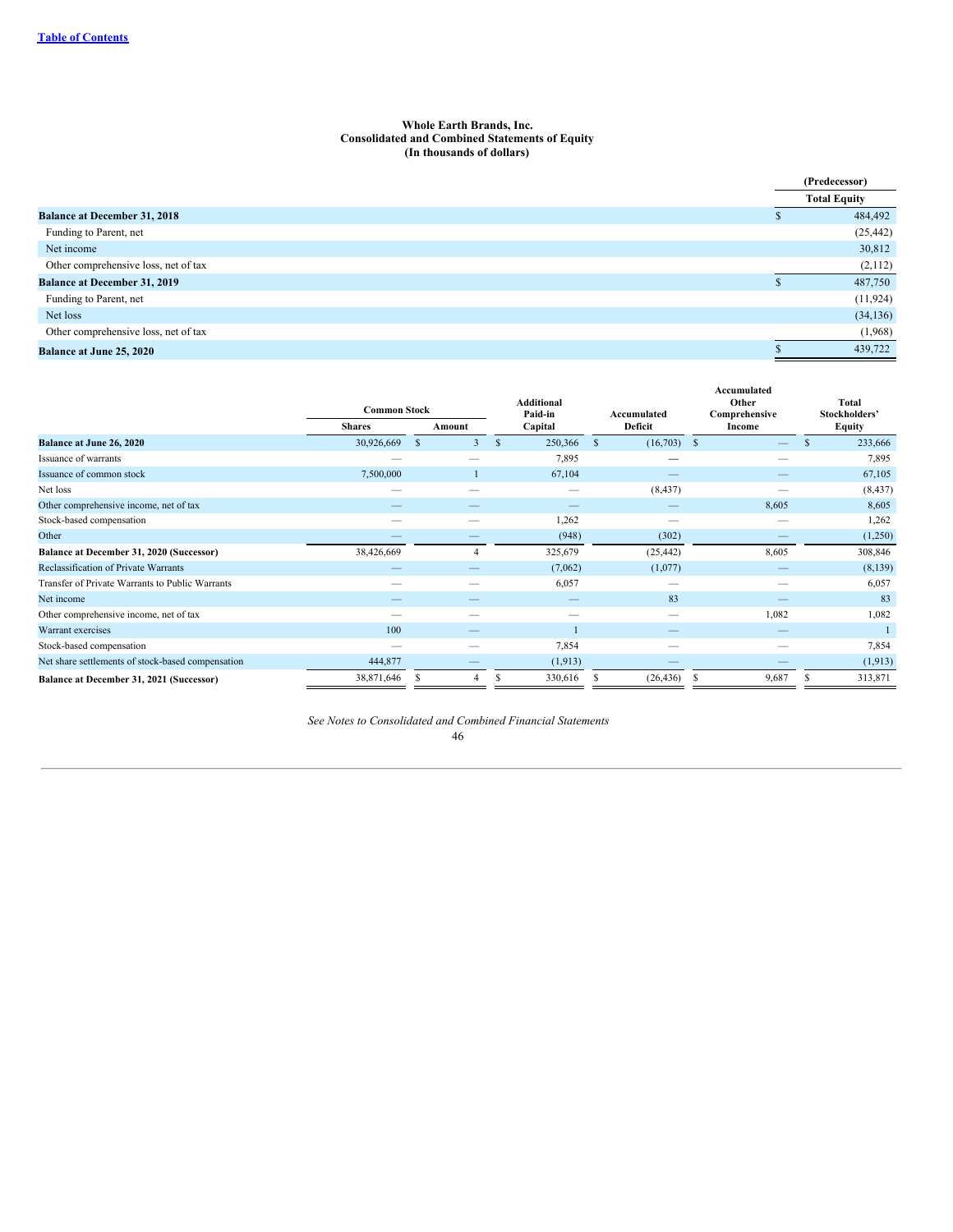#### **Whole Earth Brands, Inc. Consolidated and Combined Statements of Cash Flows (In thousands of dollars)**

|                                                                                          |                                        | (Successor)                                | (Predecessor)                            | <b>Year Ended December</b><br>31, 2019<br>30,812<br>3,031<br>10,724<br>(10, 500)<br>-<br>1,311<br>2,004<br>(3,097)<br>(3,057)<br>437<br>31,665<br>(4,037) |  |  |
|------------------------------------------------------------------------------------------|----------------------------------------|--------------------------------------------|------------------------------------------|-----------------------------------------------------------------------------------------------------------------------------------------------------------|--|--|
|                                                                                          | <b>Year Ended December</b><br>31, 2021 | From June 26, 2020 to<br>December 31, 2020 | From January 1, 2020 to<br>June 25, 2020 |                                                                                                                                                           |  |  |
| <b>Operating activities</b>                                                              |                                        |                                            |                                          |                                                                                                                                                           |  |  |
| Net income (loss)                                                                        | S<br>83                                | <sup>S</sup><br>(8, 437)                   | \$<br>$(34, 136)$ \$                     |                                                                                                                                                           |  |  |
| Adjustments to reconcile net income (loss) to net cash provided by operating activities: |                                        |                                            |                                          |                                                                                                                                                           |  |  |
| Stock-based compensation                                                                 | 8,715                                  | 1,262                                      |                                          |                                                                                                                                                           |  |  |
| Depreciation                                                                             | 4,727                                  | 1,652                                      | 1,334                                    |                                                                                                                                                           |  |  |
| Amortization of intangible assets                                                        | 18,295                                 | 6,021                                      | 4,927                                    |                                                                                                                                                           |  |  |
| Deferred income taxes                                                                    | (12,300)                               | (2,842)                                    | (5,578)                                  |                                                                                                                                                           |  |  |
| Asset impairment charges                                                                 |                                        |                                            | 40,600                                   |                                                                                                                                                           |  |  |
| Amortization of inventory fair value adjustments                                         | (3,396)                                | 12,613                                     | $\qquad \qquad -$                        |                                                                                                                                                           |  |  |
| Non-cash loss on extinguishment of debt                                                  | 4,435                                  |                                            |                                          |                                                                                                                                                           |  |  |
| Change in fair value of warrant liabilities                                              | (29)                                   |                                            |                                          |                                                                                                                                                           |  |  |
| Changes in current assets and liabilities:                                               |                                        |                                            |                                          |                                                                                                                                                           |  |  |
| Accounts receivable                                                                      | 964                                    | (4, 554)                                   | 7,726                                    |                                                                                                                                                           |  |  |
| Inventories                                                                              | (22,957)                               | (5,305)                                    | 3,576                                    |                                                                                                                                                           |  |  |
| Prepaid expenses and other current assets                                                | (1,030)                                | (2,066)                                    | 3,330                                    |                                                                                                                                                           |  |  |
| Accounts payable, accrued liabilities and income taxes                                   | 12,050                                 | (7,939)                                    | 507                                      |                                                                                                                                                           |  |  |
| Other, net                                                                               | (75)                                   | 150                                        | (2,378)                                  |                                                                                                                                                           |  |  |
| Net cash provided by (used in) operating activities                                      | 9,482                                  | (9, 445)                                   | 19,908                                   |                                                                                                                                                           |  |  |
| <b>Investing activities</b>                                                              |                                        |                                            |                                          |                                                                                                                                                           |  |  |
| Capital expenditures                                                                     | (12, 198)                              | (4, 489)                                   | (3, 532)                                 |                                                                                                                                                           |  |  |
| Acquisitions, net of cash acquired                                                       | (190, 231)                             | (456, 508)                                 |                                          |                                                                                                                                                           |  |  |
| Proceeds from sale of fixed assets                                                       | 4,516                                  |                                            |                                          |                                                                                                                                                           |  |  |
| Transfer from trust account                                                              |                                        | 178,875                                    |                                          |                                                                                                                                                           |  |  |
| Net cash used in investing activities                                                    | (197, 913)                             | (282, 122)                                 | (3,532)                                  | (4,037)                                                                                                                                                   |  |  |
| <b>Financing activities</b>                                                              |                                        |                                            |                                          |                                                                                                                                                           |  |  |
| Proceeds from revolving credit facility                                                  | 25,000                                 | 47,855                                     | 3,500                                    | 1,500                                                                                                                                                     |  |  |
| Repayments of revolving credit facility                                                  | (47, 855)                              |                                            | (8,500)                                  |                                                                                                                                                           |  |  |
| Long-term borrowings                                                                     | 375,000                                | 140,000                                    |                                          |                                                                                                                                                           |  |  |
| Repayments of long-term borrowings                                                       | (139, 314)                             | (3,500)                                    |                                          |                                                                                                                                                           |  |  |
| Debt issuance costs                                                                      | (11, 589)                              | (7, 139)                                   |                                          |                                                                                                                                                           |  |  |
| Proceeds from sale of common stock and warrants                                          |                                        | 75,000                                     |                                          |                                                                                                                                                           |  |  |
| Tax withholdings related to net share settlements of stock-based awards                  | (1, 913)                               |                                            |                                          |                                                                                                                                                           |  |  |
| Funding to Parent, net                                                                   |                                        |                                            | (11, 924)                                | (25, 442)                                                                                                                                                 |  |  |
| Net cash provided by (used in) financing activities                                      | 199.330                                | 252,216                                    | (16,924)                                 | (23,942)                                                                                                                                                  |  |  |

*See Notes to Consolidated and Combined Financial Statements* 47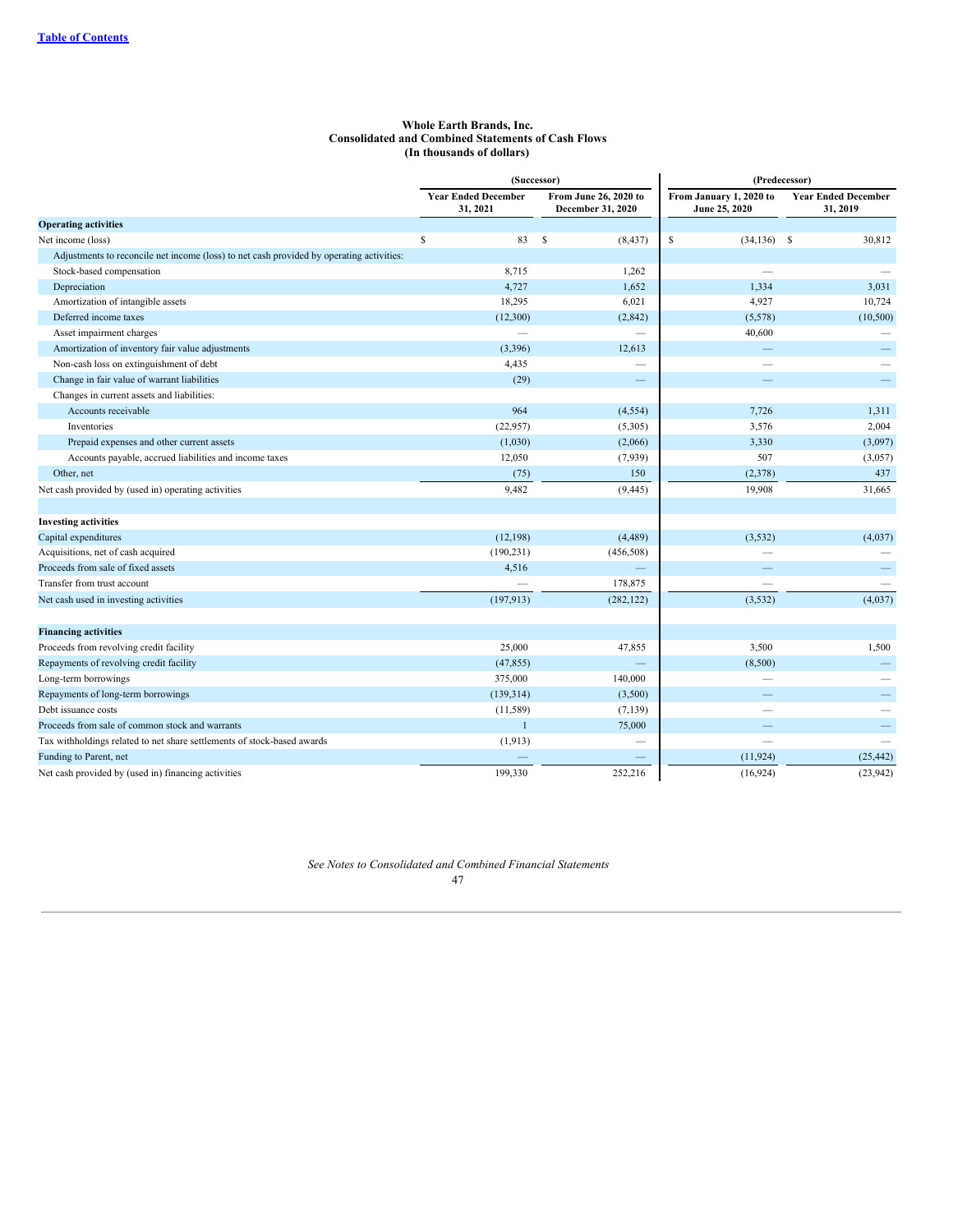#### **Whole Earth Brands, Inc. Consolidated and Combined Statements of Cash Flows (Continued) (In thousands of dollars)**

|                                                              |   |                                        | (Successor)                                |          | (Predecessor)                            |   |                                        |  |
|--------------------------------------------------------------|---|----------------------------------------|--------------------------------------------|----------|------------------------------------------|---|----------------------------------------|--|
|                                                              |   | <b>Year Ended December</b><br>31, 2021 | From June 26, 2020 to<br>December 31, 2020 |          | From January 1, 2020 to<br>June 25, 2020 |   | <b>Year Ended December</b><br>31, 2019 |  |
|                                                              |   |                                        |                                            |          |                                          |   |                                        |  |
| Effect of exchange rate changes on cash and cash equivalents |   | 499                                    |                                            | 714      | 215                                      |   | (496)                                  |  |
| Net change in cash and cash equivalents                      |   | 11,398                                 |                                            | (38,637) | (333)                                    |   | 3,190                                  |  |
| Cash and cash equivalents, beginning of period               |   | 16,898                                 |                                            | 55,535   | 10,395                                   |   | 7,205                                  |  |
| Cash and cash equivalents, end of period                     |   | 28,296                                 |                                            | 16,898   | 10,062                                   |   | 10,395                                 |  |
| Supplemental disclosure of cash flow information             |   |                                        |                                            |          |                                          |   |                                        |  |
| Interest paid                                                | S | 21,203                                 | - \$                                       | 3,328    | 798                                      | S |                                        |  |
| Taxes paid, net of refunds                                   | × | 4,523                                  | $\sqrt{s}$                                 | 3,091    | 2,244                                    | S | 4,571                                  |  |
| Supplemental disclosure of non-cash investing                |   |                                        |                                            |          |                                          |   |                                        |  |
| Non-cash capital expenditures                                |   | 3,796                                  |                                            |          |                                          |   |                                        |  |

<span id="page-50-0"></span>*See Notes to Consolidated and Combined Financial Statements*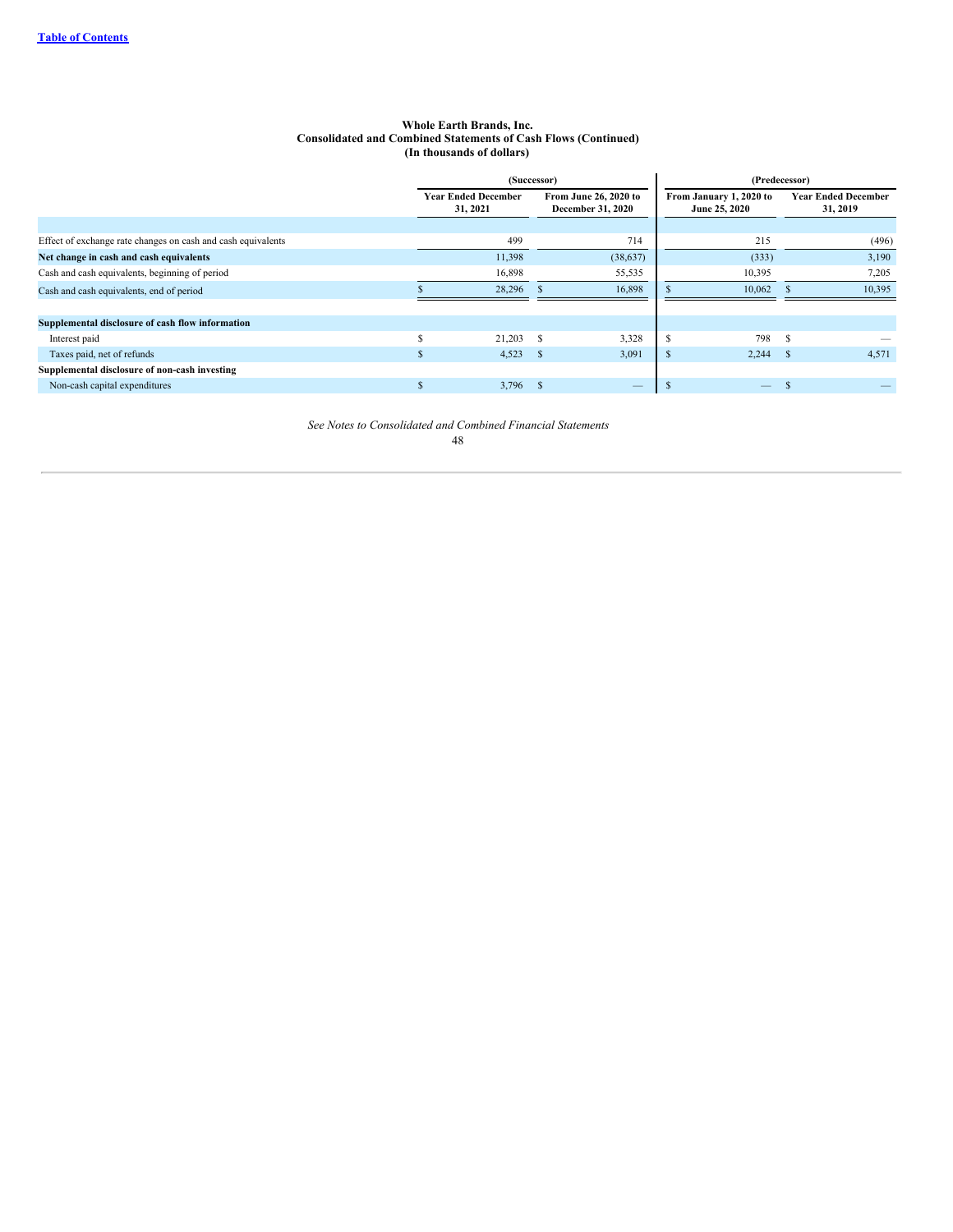#### <span id="page-51-0"></span>**NOTE 1: BASIS OF PRESENTATION AND SIGNIFICANT ACCOUNTING POLICIES**

Whole Earth Brands, Inc. and its consolidated subsidiaries ("Whole Earth Brands" or the "Company") is a global industry-leading platform, focused on the "better for you" consumer packaged goods ("CPG") and ingredients space. The Company has a global platform of branded products and ingredients, focused on the consumer transition towards natural alternatives and clean label products.

On June 24, 2020, Act II Global Acquisition Corp., a Cayman Islands exempted company ("Act II"), domesticated into a Delaware corporation (the "Domestication"), and on June 25, 2020 (the "Closing"), consummated the indirect acquisition (the "Business Combination") of (i) all of the issued and outstanding equity interests of Merisant Company ("Merisant"), Merisant Luxembourg Sarl ("Merisant Luxembourg"), Mafco Worldwide LLC ("Mafco Worldwide"), Mafco Shanghai LLC ("Mafco Shanghai"), EVD Holdings LLC ("EVD Holdings"), and Mafco Deutschland GmbH (together with Merisant, Merisant Luxembourg, Mafco Worldwide, Mafco Shanghai, and EVD Holdings, and their respective direct and indirect subsidiaries, "Merisant and Mafco Worldwide"), and (ii) certain assets and liabilities of Merisant and Mafco Worldwide included in the Transferred Assets and Liabilities (as defined in the Purchase Agreement (as hereafter defined)), from Flavors Holdings Inc. ("Flavors Holdings"), MW Holdings I LLC ("MW Holdings I"), MW Holdings III LLC ("MW Holdings III"), and Mafco Foreign Holdings, Inc. ("Mafco Foreign Holdings," and together with Flavors Holdings, MW Holdings I, and MW Holdings III, the "Sellers"), pursuant to that certain Purchase Agreement (the "Purchase Agreement") entered into by and among Act II and the Sellers dated as of December 19, 2019, as amended. In connection with the Domestication, Act II changed its name to "Whole Earth Brands, Inc."

Upon the completion of the Domestication, each of Act II's then-issued and outstanding ordinary shares converted, on aone-for-one basis, into shares of common stock of Whole Earth Brands. Additionally, immediately after the Business Combination, the Company issued an aggregate of 7,500,000 shares of Whole Earth Brands common stock and 5,263,500 private placement warrants exercisable for2,631,750 shares of Whole Earth Brands common stock to certain investors. On the date of Closing, the Company's common stock and warrants began trading on The Nasdaq Stock Market under the symbols "FREE" and "FREEW," respectively.

As a result of the Business Combination, for accounting purposes, Act II was deemed to be the acquirer and Mafco Worldwide and Merisant Company were deemed to be the acquired parties and, collectively, the accounting predecessor. The Company's financial statement presentation includes the combined financial statements of Mafco Worldwide and Merisant Company as the "Predecessor" for periods prior to the completion of the Business Combination and includes the consolidation of Mafco Worldwide and Merisant Company, for periods after the Closing (referred to as the "Successor"). The combined financial statements for the "Predecessor" periods include the accounts of Mafco Worldwide and Merisant Company which were wholly owned subsidiaries of Flavors Holdings Inc. Flavors Holdings Inc. is an indirect, wholly owned subsidiary of MacAndrews & Forbes Incorporated, which was not acquired in the Business Combination.

**Principles of Consolidation**—The consolidated and combined financial statements include the accounts of Whole Earth Brands, Inc., and its indirect and wholly owned subsidiaries. All significant intercompany accounts and transactions have been eliminated in consolidation.

**Use of Estimates**—The preparation of financial statements in conformity with U.S. GAAP requires management to make estimates and assumptions that affect the amounts reported in the consolidated and combined financial statements and accompanying notes. Actual results could differ from these estimates.

**Reclassifications**—Certain previously reported amounts have been reclassified to conform to the current presentation.

**Cash and Cash Equivalent**s—The Company considers all cash on hand, money market funds, and other highly liquid debt instruments with a maturity, when purchased, of three months or less to be cash and cash equivalents.

**Accounts Receivable and Allowance for Doubtful Accounts**—Trade accounts receivable are recorded at the invoiced amount and do not bear interest. The allowance for doubtful accounts is the Company's best estimate of the amount of probable losses in its existing accounts receivable based on historical losses and current economic conditions. Account balances are charged against the allowance when the Company believes it is probable the receivable will not be recovered. The Company does not have any off-balance sheet credit exposure related to its customers. Recoveries of accounts receivable previously offset against the allowance are recorded in the combined statements of operations when received.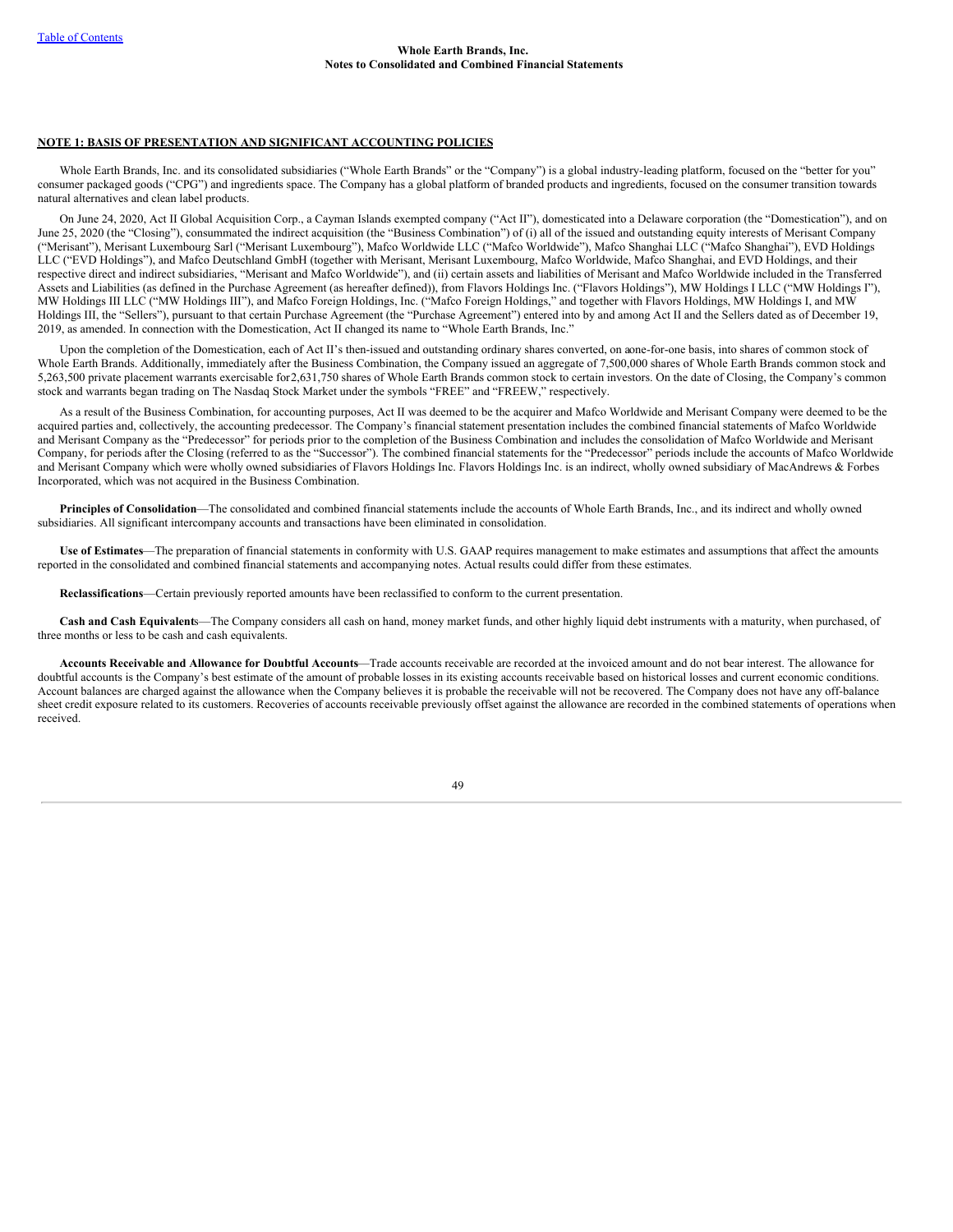**Inventories**—Inventories are stated at the lower of cost or net realizable value. Net realizable value is the estimated selling price in the ordinary course of business less reasonably predicable costs of completion, disposal, and transportation. The cost of inventory is determined principally by the first in, first out method.

**Property, Plant and Equipment**—Property, plant and equipment are recorded at cost. Additions, improvements, and replacements that extend asset life are capitalized. Depreciation is computed using the straight-line method over the estimated useful lives of the assets. The estimated useful lives of the Company's property, plant and equipment in service currently ranges as follows: 3 to 40 years for buildings and 1 to 20 years for all other equipment.

When property and equipment are disposed of, the related cost and accumulated depreciation are removed from the respective accounts, and any gains or losses are included in income from operations. Ordinary repairs and maintenance costs are charged to operating expense as incurred.

**Deferred Software Costs**—Deferred implementation costs for hosted cloud computing service arrangements are stated at historical cost and amortized on a straight-line basis over the term of the hosting arrangement that the implementation costs relate to. Deferred implementation costs are included in other assets and amortized to selling, general and administrative expenses ("SG&A"). The corresponding cash flows related to deferred software costs will be reported within operating activities consistent with the treatment for payments associated with the service component of the hosting arrangement. The Company reviews the deferred implementation costs for impairment when it believes the deferred costs may no longer be recoverable. As of December 31, 2021, deferred software costs associated with cloud computing arrangements were \$1.0 million and no costs were amortized during 2021. There were no deferred software costs recorded in 2020.

**Leases**—As of the date of the Business Combination, the Company accounts for leases pursuant to Accounting Standards Codification ("ASC") Topic 842, "Leases." Under ASC Topic 842, a right-of-use asset and a lease liability is recorded for all leases with a term greater than 12 months. Lease right-of-use assets and lease liabilities are initially recognized based on the present value of the future minimum lease payments over the lease term at commencement date calculated using our incremental borrowing rate applicable to the lease asset, unless the implicit rate is readily determinable.

The Company's lease portfolio includes a factory building, office space, warehouses, material handling equipment, vehicles and office equipment. All of our leases are classified as operating leases.

**Goodwill and Other Indefinite-Lived Intangible Assets**—Goodwill and other indefinite-lived intangible assets are summarized in Note 6. The Company reviews goodwill and other indefinite-lived intangible assets for impairment annually, or more frequently if events or changes in circumstances indicate that an asset may be impaired, in accordance with ASC Topic 350, "Intangibles—Goodwill and Other." Under ASC Topic 350, the impairment review of goodwill and other intangible assets not subject to amortization must be based on estimated fair values.

The Company's annual impairment review measurement date is in the fourth quarter of each year. In performing the annual assessment, the Company has the option of performing a qualitative assessment to determine if it is more likely than not that a reporting unit has been impaired. As part of the qualitative assessment for the reporting units, the Company evaluates the factors that are specific to the reporting units as well as industry and macroeconomic factors (including changes in interest and discount rates). The reporting unit specific factors may include cost factors, a comparison of current year results to prior year, current year budget and future projected financial performance. The Company also considers the change in the overall enterprise value of the Company compared to the prior year.

If the Company determines that it is more likely than not that a reporting unit is impaired or if the Company elects not to perform the optional qualitative assessment, a quantitative assessment is performed utilizing both the income and market approaches to estimate the fair value of its reporting units. The income approach involves discounting future estimated cash flows. The discount rate used is the value-weighted average of the reporting unit's estimated cost of equity and debt ("cost of capital") derived using both known and estimated customary market metrics adjusted for company specific risks. The Company performs sensitivity tests with respect to growth rates and discount rates used in the income approach. In applying the market approach, valuation multiples are derived from historical and projected operating data of selected guideline companies; evaluated and adjusted, if necessary, based on the strengths and weaknesses of the reporting unit relative to the selected guideline companies; and applied to the appropriate historical and/or projected operating data to arrive at an indication of fair value. The Company typically weights the results of the income and market approaches equally. If the reporting unit's carrying value exceeds its estimated fair value, then an impairment is recorded for the difference, limited to the total amount of goodwill allocated to the reporting unit.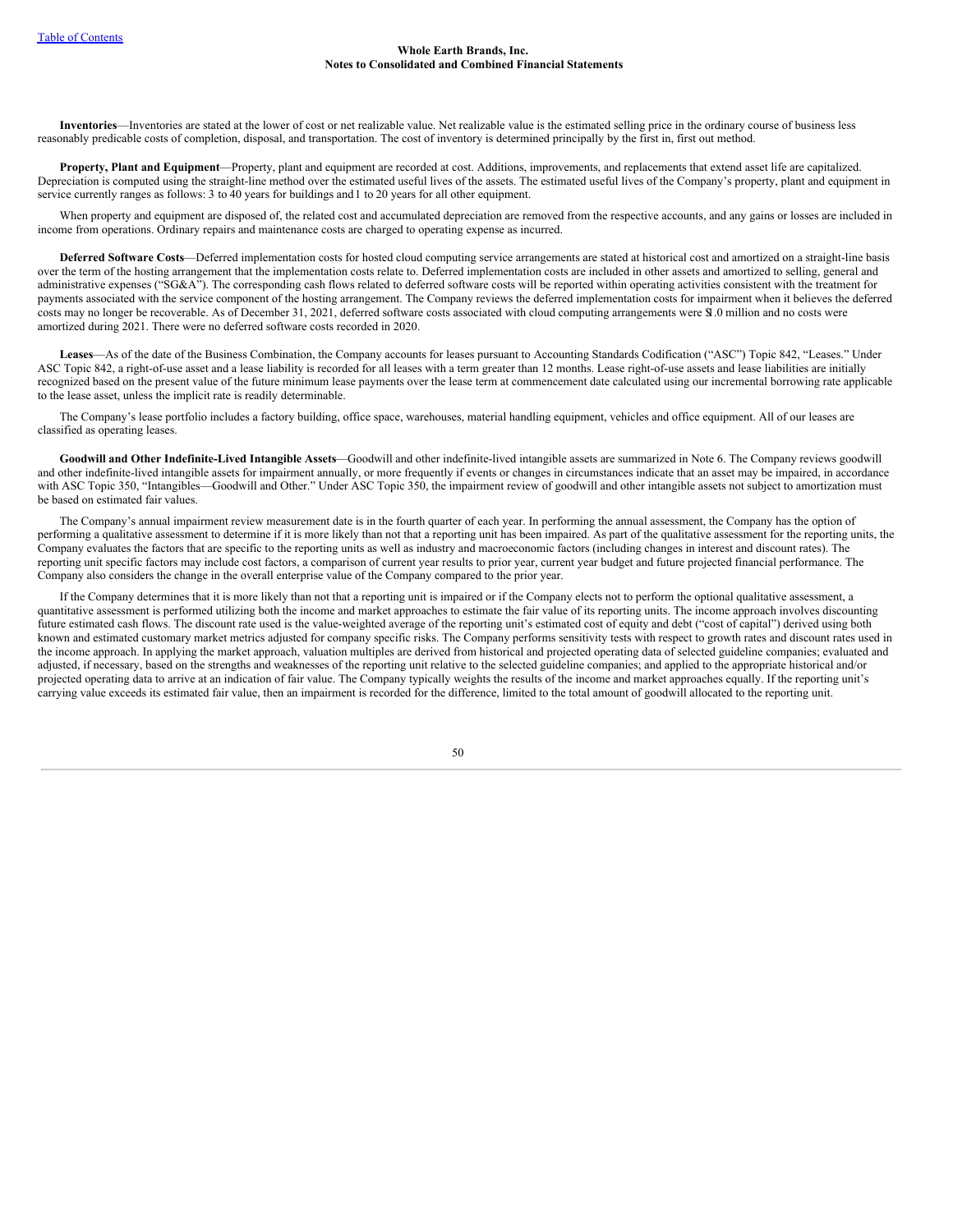The Company typically evaluates impairment of indefinite-lived intangible assets, which relates to our product formulations, by first performing a qualitative assessment. If the Company elects to bypass the qualitative assessment or determines that it is more likely than not that the fair value of the product formulations is less than its carrying value, a quantitative assessment is then performed using the relief from royalty method under the income approach to estimate the fair value. Some of the more significant assumptions inherent in estimating the fair value include the estimated future annual sales, royalty rates (as a percentage of sales that would hypothetically be charged by a licensor of the brand to an unrelated licensee), income tax considerations and a discount rate that reflects the level of risk.

**Impairment Review of Long-Lived Assets**—In accordance with ASC Topic 360, "Property, Plant and Equipment," the Company evaluates the carrying value of long-lived assets to be held and used whenever events or changes in circumstances indicate that the carrying amount of a long-lived asset or asset group may be impaired. When such events occur, the Company compares the sum of the future undiscounted cash flows expected to be generated from the asset or asset group over its remaining depreciable life to the carrying value. If this comparison indicates that there is an impairment, the carrying amount of the long-lived asset would then be reduced to the estimated fair value, which generally approximates discounted cash flows. The Company also evaluates the amortization periods of assets to determine whether events or circumstances warrant revised estimates of useful lives. The Company's applicable long-lived assets include its property, plant and equipment and definite-lived intangible assets.

**Income Taxes**—The provision for income taxes for the Successor period is determined using the asset and liability method in accordance with ASC Topic 740, "Accounting for Income Taxes." The asset and liability method provides that deferred tax assets and liabilities are recognized for the expected future tax consequences of temporary differences between the financial reporting and tax bases of assets and liabilities and for operating loss and tax credit carry forwards. Deferred tax assets and liabilities are measured using the currently enacted tax rates and laws that will be in effect when the differences are expected to reverse. The Company records a valuation allowance to reduce deferred tax assets to the amount that is believed more likely than not to be realized.

For the Predecessor period, income taxes as presented herein are attributable to current and deferred income taxes of the Company's financial statements in a manner that is systematic, rational, and consistent with the asset and liability method described by ASC Topic 740. Accordingly, the Company's income tax provision during the Predecessor period was prepared following the separate return method. The separate return method applies ASC Topic 740 to the stand-alone financial statements of each member of the combined group as if the group member were a separate taxpayer and a stand-alone enterprise. Use of the separate return method may result in differences when the sum of the amounts allocated to stand-alone tax provisions are compared with amounts presented in the combined financial statements. In that event, the related deferred tax assets and liabilities could be significantly different from those presented herein. The combined financial statements reflect the Company's portion of income taxes payable as if the Company had been a separate taxpayer.

The Company made a policy election to treat the income tax due on United States ("U.S.") inclusion of the global intangible low taxed income ("GILTI") provisions as a period expense when incurred.

**Uncertainty in Income Taxes**—The Company accounts for uncertain tax positions in accordance with the authoritative guidance issued under ASC Topic 740, which addresses the determination of whether tax benefits claimed or expected to be claimed on a tax return should be recorded in the financial statements. The Company may recognize the tax benefit from an uncertain tax position only if it is more likely than not that the tax position will be sustained on examination by the taxing authorities based on the technical merits of the position. The tax benefits recognized in the financial statements from such position should be measured based on the largest benefit that has a greater than fifty percent likelihood of being realized upon ultimate settlement. The Company provides loss contingencies for federal, state and international tax matters relating to potential tax examination issues, planning initiatives and compliance responsibilities. The development of these reserves requires judgements about tax issues, potential outcomes and timing, which if different, may materially impact the Company's financial condition and results of operations. The Company classifies interest and penalties associated with income taxes as a component of provision (benefit) for income taxes in the consolidated and combined statements of operations.

**Pension Plans**—The Company has defined benefit pension plans and defined contribution 401(k) plans, which cover certain current and former employees of the Company who meet eligibility requirements. Benefits for the defined benefit pension plans are based on years of service and, in some cases, the employee's compensation and participation was frozen to all employees hired on or after August 1, 2017. The Company's policy is to contribute annually the amount required pursuant to the Employee Retirement Income Security Act. The Company froze the pension plan for all participants on December 31,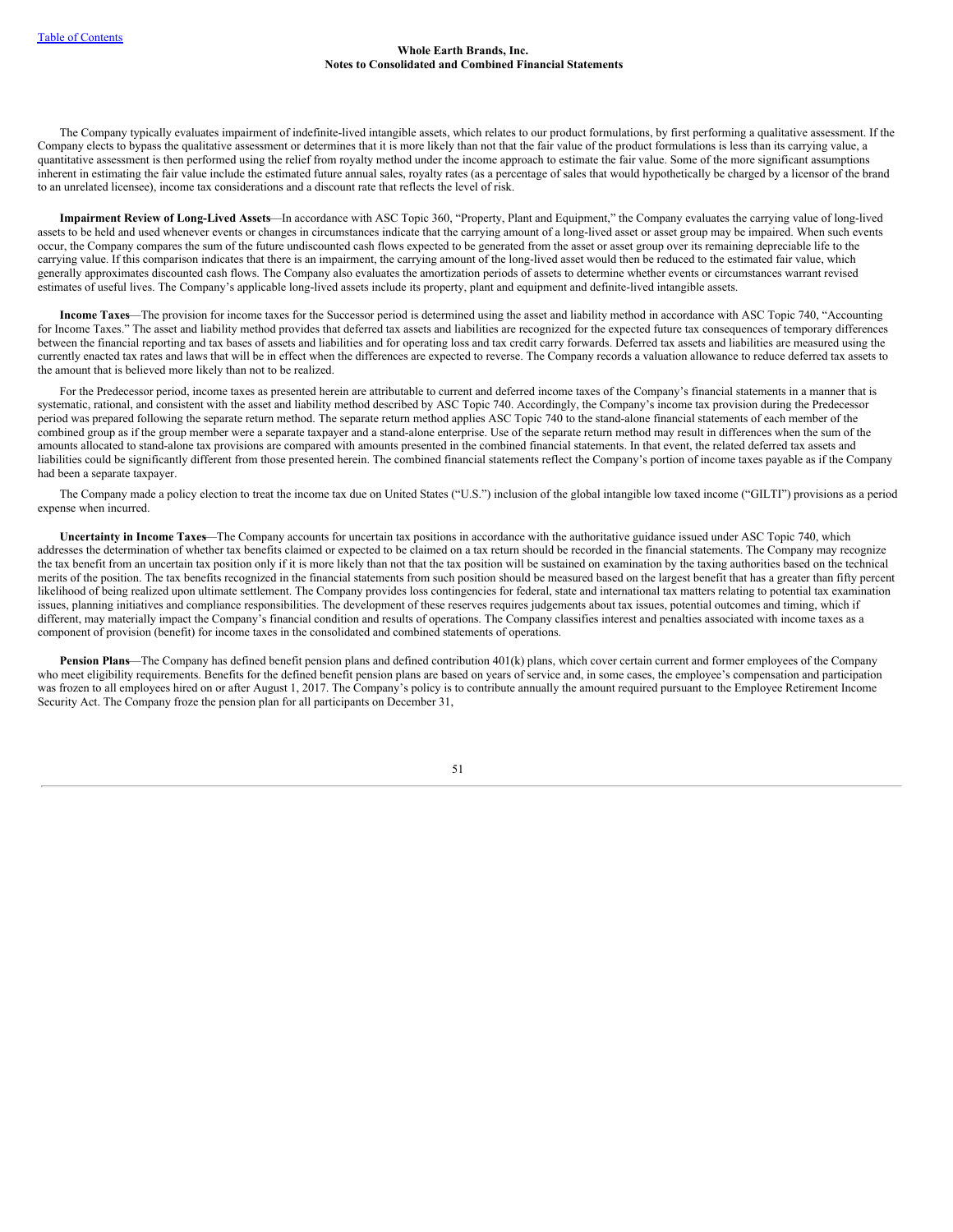2019. Certain subsidiaries of the Company outside the U.S. have retirement plans that provide certain payments upon retirement. The Company recognizes in its balance sheet the funded status of its defined benefit pension plans, measured as the difference between the fair value of the plan assets and the benefit obligation and recognizes changes in the funded status of the defined benefit pension plans as accumulated other comprehensive loss, net of tax, within accumulated other comprehensive income (loss) to the extent such changes are not recognized in earnings as components of periodic net benefit cost (see Note 12). These amounts are subsequently amortized within other income (expense) in future periods using the corridor approach. The corridor is 10% of the greater of the market-related value of the plan's assets or projected benefit obligation. Any actuarial gains and losses in excess of the corridor are then amortized over an appropriate term.

**Research and Development Costs**—The Company expenses costs as incurred for product research and development within SG&A.Research and development expenses were approximately \$3.4 million for 2021, \$1.6 million for the period from June 26, 2020 to December 31, 2020, \$1.7 million for the period from January 1, 2020 to June 25, 2020 and \$3.4 million for 2019.

**Self-Insurance**—The Company is self-insured for certain workers' compensation. Provisions for losses expected under the program are recorded based on the Company's estimates of the aggregate liabilities for the claims incurred. As of December 31, 2021 and 2020, the liabilities for self-insured workers compensation were \$0.1 million and \$0.5 million, respectively.

**Stock-Based Compensation**—In accordance with ASC Topic 718, "Compensation—Stock Compensation," the Company recognizes stock-based compensation cost in its consolidated statements of operations. Stock-based compensation cost is measured at the grant date for equity-classified awards and at the end of each reporting period for liabilityclassified awards based on the estimated fair value of the awards. The Company recognizes stock-based compensation expense on a straight-line basis over the requisite service period. Additional information pertaining to the Company's stock-based compensation is provided in Note 13.

**Revenue Recognition**—In accordance with ASC Topic 606, "Revenue from Contracts with Customers," the Company recognizes revenue when control of the promised goods or services is transferred to the customers, in an amount that reflects the consideration the Company expects to be entitled to in exchange for those goods or services. Revenues are primarily derived from customer orders for the purchase of products and are generally recognized when the product is shipped or delivered depending on the arrangement with the customer. The Company made an accounting policy election to exclude from the measurement of the transaction price sales taxes and all other items of a similar nature, and also elected to account for shipping and handling activities as a fulfillment of the promise to transfer the goods. Accordingly, shipping and handling costs are included in cost of sales.

Branded CPG may offer promotional activities (e.g. coupons, trade discounts and other promotional activities) to its customers. These variable consideration amounts are estimated for each customer based on specific arrangements/agreements, an analysis of historical volume, and/or current activity with that customer. Reassessment of variable consideration estimates is done at each reporting date throughout the contract period until the uncertainty is resolved (e.g. promotional campaign is closed and settled with customer).

Historically, the Company has encountered limited instances whereby customers rejected products as a result of orders being materially inaccurate and/or products being defective. The Company tracks the reason codes for those customer returns. Based on that, the materiality of such returns is assessed. A return reserve is calculated (based on historical data as described above) every month to record an adjustment to net sales; these adjustments have not been significant.

The following table presents the Company's revenues disaggregated by product categories (in thousands):

|                             |                                 | (Successor) |                                                          |         |                                                 | (Predecessor) |  |                                 |  |
|-----------------------------|---------------------------------|-------------|----------------------------------------------------------|---------|-------------------------------------------------|---------------|--|---------------------------------|--|
|                             | Year Ended December 31,<br>2021 |             | <b>From June 26, 2020 to</b><br><b>December 31, 2020</b> |         | From January 1, 2020 to<br><b>June 25, 2020</b> |               |  | Year Ended December 31,<br>2019 |  |
| Sweeteners and adjacencies  |                                 | 389,174     |                                                          | 96,857  |                                                 | 80,749        |  | 165,863                         |  |
| Licorice products           |                                 | 104.799     |                                                          | 50,311  |                                                 | 47.579        |  | 106.260                         |  |
| Total product revenues, net |                                 | 493.973     |                                                          | 147,168 |                                                 | 128,328       |  | 272,123                         |  |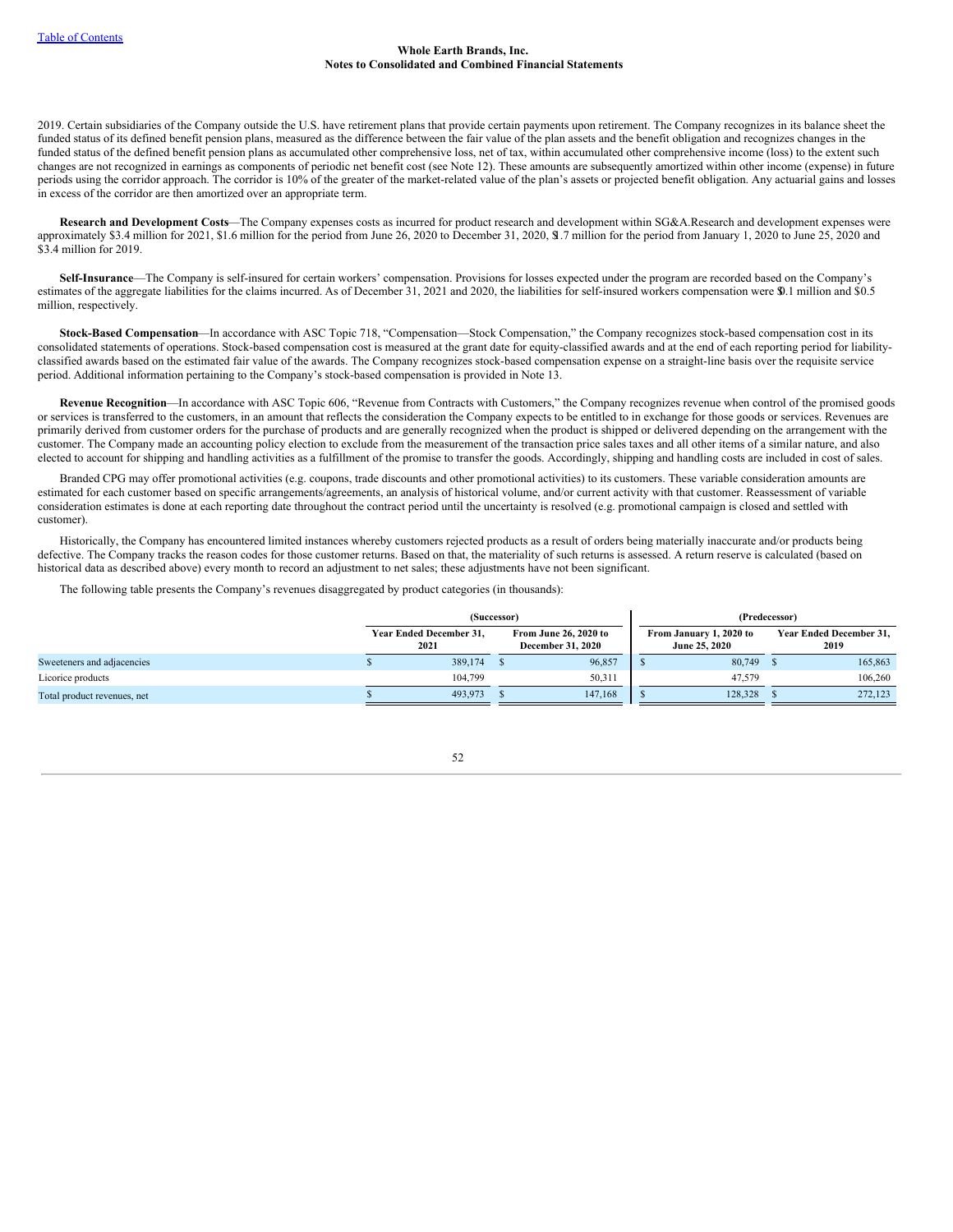The following table presents revenues disaggregated by business and geographic region (in thousands):

|                               |                                 | (Successor)                                       | (Predecessor)                            |                                 |  |  |  |
|-------------------------------|---------------------------------|---------------------------------------------------|------------------------------------------|---------------------------------|--|--|--|
|                               | Year Ended December 31,<br>2021 | <b>From June 26, 2020 to</b><br>December 31, 2020 | From January 1, 2020 to<br>June 25, 2020 | Year Ended December 31,<br>2019 |  |  |  |
| <b>Branded CPG:</b>           |                                 |                                                   |                                          |                                 |  |  |  |
| North America                 | 266,661                         | 40,273<br>£.                                      | 29,926                                   | 59,945                          |  |  |  |
| Europe                        | 76,392                          | 35,384                                            | 31,838                                   | 64,259                          |  |  |  |
| India, Middle East and Africa | 13,363                          | 6,727                                             | 3,778                                    | 12,565                          |  |  |  |
| Asia-Pacific                  | 20,787                          | 8,172                                             | 9,328                                    | 16,922                          |  |  |  |
| Latin America                 | 11,971                          | 6,301                                             | 5,879                                    | 12,172                          |  |  |  |
| Flavors & Ingredients         | 104,799                         | 50,311                                            | 47,579                                   | 106,260                         |  |  |  |
| Total product revenues, net   | 493,973                         | 147,168                                           | 128,328                                  | 272,123                         |  |  |  |

The Company records an allowance for doubtful accounts as an estimate of the inability of its customers to make their required payments. The determination of the allowance requires the Company to make assumptions about the future ability to collect amounts owed from customers.

**Marketing and Advertising Costs**—The Company promotes its products with marketing activities, including advertising, consumer incentives and trade promotions. On an annual basis, advertising costs are expensed as incurred or in the year in which the related advertisement initially appears. Marketing and advertising expense was \$17.0 million in 2021, \$6.2 million for the period from June 26, 2020 through December 31, 2020, \$4.8 million from January 1, 2020 through June 25, 2020, and \$11.9 million in 2019.

Consumer incentive and trade promotion activities are deducted from revenue based on amounts estimated as being or becoming due to customers and consumers at the end of a period, based principally on the Company's historical utilization and redemption rates. These deductions are estimated and recorded upon sale of product by the Company and revised as necessary at each period end.

**Fair Value of Financial Instruments**—The Company measures fair value using a three-tier fair value hierarchy, which prioritizes the inputs used in measuring fair value. These tiers include: Level 1, defined as observable inputs such as quoted prices in active markets; Level 2, defined as inputs other than quoted prices in active markets that are either directly or indirectly observable; and Level 3, defined as unobservable inputs in which little or no market data exists, therefore requiring an entity to develop its own assumptions.

In instances where the determination of the fair value measurement is based on inputs from different levels of the fair value hierarchy, the level in the fair value hierarchy within which the entire fair value measurement falls is based on the lowest level input that is significant to the fair value measurement in its entirety. The Company's assessment of the significance of a particular input to the fair value measurement in its entirety requires judgment and considers factors specific to the asset or liability.

The carrying amounts for cash and cash equivalents, trade accounts receivable, accounts payable and accrued liabilities approximate fair value because of their short-term maturity.

The Company measures its term loan and revolving facilities at original carrying value including accrued interest, net of unamortized deferred financing costs and fees. The fair value of the credit facilities approximates carrying value, as they consist of variable rate loans.

**Major Customers and Credit Concentration**—The Company sells products to customers in the U.S. and internationally. The Company performs ongoing credit evaluations of customers, and generally does not require collateral on trade accounts receivable. Allowances are maintained for potential credit losses and such losses have been within management's expectations.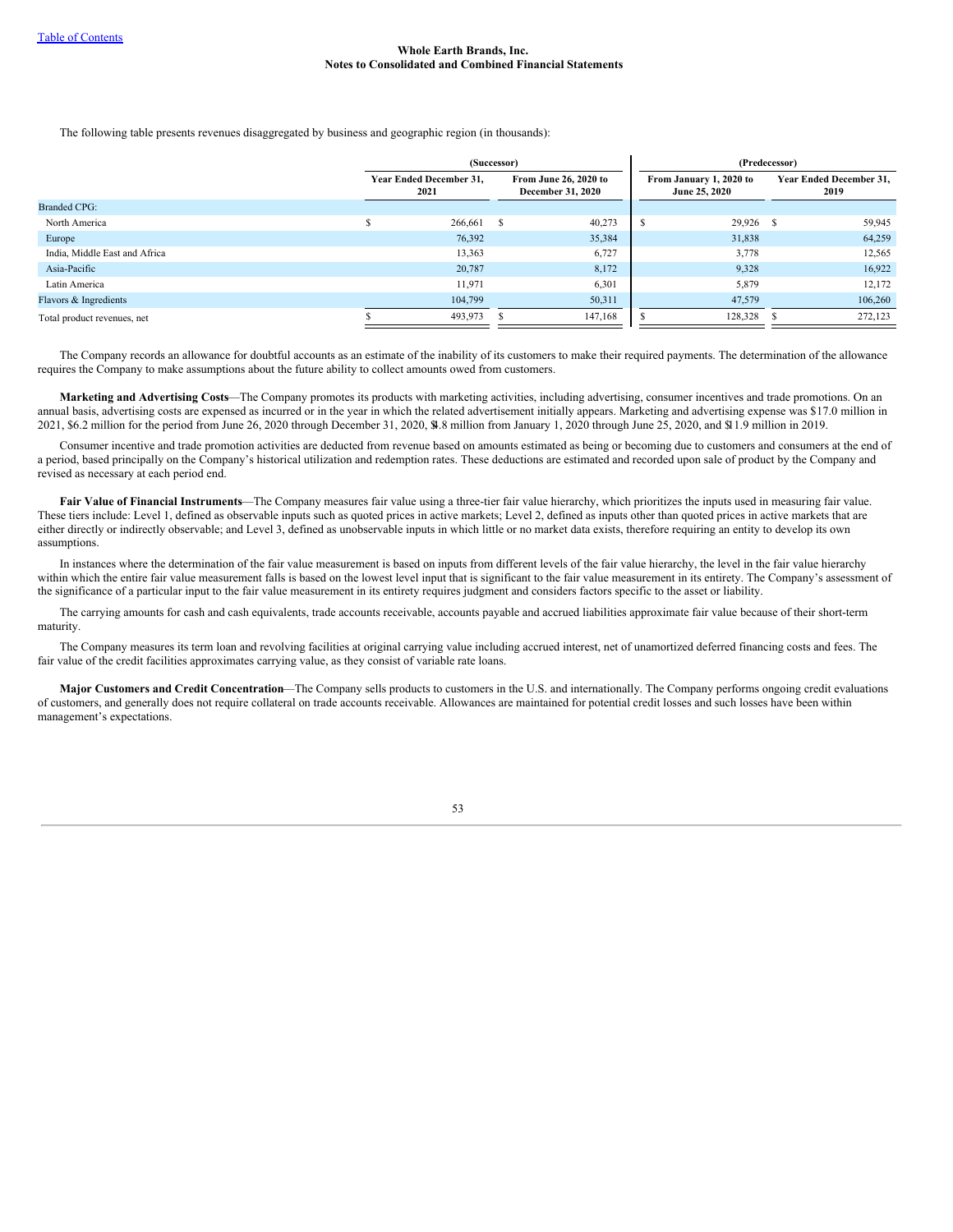**Foreign Currency Translation**—The Company has determined that the functional currency for each combined subsidiary is its local currency, except for certain entities whose functional currency is the U.S. dollar. Assets and liabilities of entities outside the U.S. are translated into U.S. dollars at the exchange rates in effect at the end of each period and income statement accounts are translated at each period's average exchange rate. Translation adjustments arising from the use of differing exchange rates from period to period are included as a component of accumulated other comprehensive income (loss) on the balance sheet, except for any entities which may operate in highly inflationary economies. Gains and losses resulting from transactions in other than functional currencies are reflected in operating results, except for transactions of a long-term nature.

Remeasurements of European entities whose functional currency is the U.S. dollar as well as translation adjustments for entities operating in highly inflationary economies and impacts of foreign currency transactions are recognized currently in other income (expense), net in the accompanying consolidated and combined statements of operations. The Company had foreign exchange losses, net of \$0.2 million in 2021, foreign exchange losses, net of \$0.9 million for the period from June 26, 2020 through December 31, 2020, foreign exchange gains, net of \$0.5 million from January 1, 2020 through June 25, 2020, and foreign exchange losses, net of \$2.0 million in 2019.

Beginning January 1, 2019, the Company was required to apply highly-inflationary accounting to its Argentinian subsidiary. This accounting treatment requires a change in the subsidiary's functional currency from the local currency (Argentinian Peso) to the parent's reporting currency (USD). This highly-inflationary classification results from the fact that the cumulative inflation rate for the preceding 3 year period exceeded 100 percent as of June 30, 2018. When the Company changed the functional currency, it revalued the subsidiary's financial statements as if the new functional currency (USD) were the reporting currency. Accordingly, effective January 1, 2019, all Argentinian Peso denominated monetary assets and liabilities are considered foreign currency denominated assets and liabilities and are revalued to USD (the functional currency) with remeasurement adjustments in the period recorded in the statement of operations. The USD will be the functional currency until the economic environment in Argentina ceases to be considered highly-inflationary.

As of the date of the Business Combination, the assets and liabilities of the Argentinian subsidiary were adjusted to fair value. Certain non-monetary assets and liabilities that were previously recorded at the applicable historical exchange rates are recorded in USD using the exchange rate as of June 25, 2020. Argentinian Peso denominated monetary assets and liabilities continue to be revalued to USD (the functional currency) with remeasurement period adjustments in the period recorded in the statement of operations. The Company recorded \$0.3 million of expense related to remeasurement adjustments in the consolidated statements of operations for both the year ended December 31, 2021 and the period of June 26, 2020 to December 31, 2020, respectively. The impact was not material for the period of January 1, 2020 to June 25, 2020.

**Restructuring and Employee Termination Benefits**—During 2020 and 2019, the Company adopted restructuring plans to streamline processes and realize cost savings by consolidating facilities and eliminating various positions in operations and general and administrative areas.

In connection with the restructuring plans, the Company recognized restructuring and other expenses of \$4.5 million, \$1.1 million and \$2.2 million during the year ended December 31, 2021, for the period from June 26, 2020 to December 31, 2020 and during the year ended December 31, 2019, respectively. This included facility exit and other related costs of \$3.9 million and \$1.6 million in 2021 and 2019, respectively, and employee termination benefits of \$0.6 million in both 2021 and 2019, and \$1.1 million for the period from June 26, 2020 to December 31, 2020. In 2021, the Company paid employee termination benefits of \$0.8 million. The Company had accrued severance expense related to the restructuring plans of \$0.8 million and \$1.0 million at December 31, 2021 and 2020, respectively.

Termination benefits are payable when an employee is involuntarily terminated, or whenever an employee accepts voluntary termination in exchange for termination benefits. One-time involuntary termination benefits are recognized as a liability when the termination plan meets certain criteria and has been communicated to employees. If employees are required to render future service in order to receive these one-time termination benefits, the liability is recognized ratably over the future service period.

**Warrant Liabilities**—The Company accounts for the Private Warrants in accordance with ASC Topic 815, "Derivatives and Hedging." Under the guidance contained in ASC Topic 815-40, the Private Warrants do not meet the criteria for equity treatment and must be recorded as liabilities. Accordingly, the Company classifies the Private Warrants as liabilities at their fair value and adjusts the warrants to fair value at each reporting period. The liability is subject to re-measurement at each balance sheet date, and any change in fair value is recognized in the Company's statement of operations. The Private Warrants are valued using a Black-Scholes option pricing model.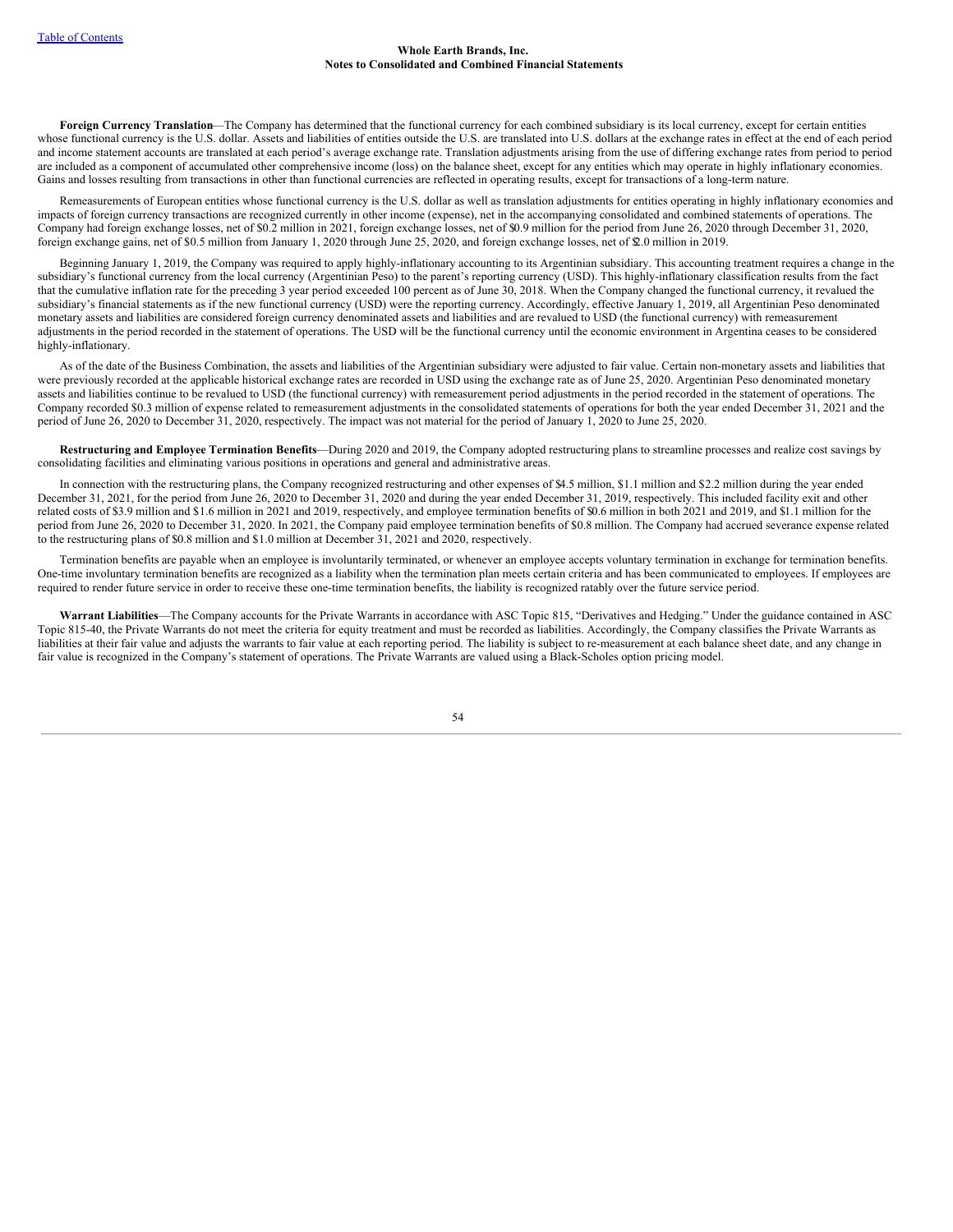Based on the views expressed in the SEC's Staff Statement of April 12, 2021 in which the SEC staff clarified its interpretations of certain generally accepted accounting principles related to certain terms common in warrants issued by Special Purpose Acquisition Companies ("SPACs"), the Company determined that the Private Warrants should be treated as derivative liabilities rather than as components of equity, as previously presented as of December 31, 2020. Accordingly, the Company recorded out of period adjustments at January 1, 2021 to reclassify warrant liabilities of \$8.1 million and transaction costs incurred by Act II of \$1.1 million related to the issuance of the Private Warrants. Additionally, during the first quarter of 2021, the Company recognized the cumulative effect of the error on prior periods by recording a \$1.2 million gain in the Statement of Operations to reflect the cumulative decrease in the fair value of the Private Warrants from the date of issuance through December 31, 2020. The Company concluded that this misstatement was not material to the current period or the previously filed financial statements.

**Accounting Standards Adopted in the Current Year**—The Company qualifies as an emerging growth company (an "EGC") and as such, has elected the extended transition period for complying with certain new or revised accounting pronouncements. During the extended transition period, the Company is not subject to certain new or revised accounting standards applicable to public companies. The accounting pronouncements pending adoption below reflect effective dates for the Company as an EGC with the extended transition period.

In August 2018, the FASB issued ASU 2018-15, "Intangibles – Goodwill and Other – Internal Use Software (Subtopic 350-40): Customer's Accounting for Implementation Costs Incurred in a Cloud Computing Arrangement That Is a Service Contract." Under the new guidance, implementation costs incurred in a hosting arrangement that is a service contract should be expensed or deferred based on the nature of the costs and the project stage during which such costs are incurred. If the implementation costs qualify for deferral, they are required to be amortized over the term of the hosting arrangement and assessed for impairment. Additionally, the ASU requires disclosure of the nature of any hosted cloud computing service arrangement and requires financial statement presentation of deferred costs to be consistent with fees incurred under the hosting arrangement. This standard is effective for the Company as an EGC for fiscal years beginning after December 15, 2020 and interim periods within fiscal years beginning after December 15, 2021. The Company adopted this standard on January 1, 2021 using a prospective transition method. The adoption of this guidance did not have a material impact on the Company's financial statements and related disclosures.

**Accounting Standards Not Yet Adopted**—In March 2020, the FASB issued ASU 2020-4, "Reference Rate Reform (Topic 848): Facilitation of the Effects of Reference Rate Reform on Financial Reporting." Subject to meeting certain criteria, the new guidance provides optional expedients and exceptions to applying contract modification accounting under existing U.S. GAAP, to address the expected phase out of the London Inter-bank Offered Rate ("LIBOR") by the end of 2021. The amendments in ASU 2020-4 apply only to contracts, hedging relationships, and other transactions that reference LIBOR or another reference rate expected to be discontinued because of reference rate reform. The new standard was effective upon issuance and generally can be applied to applicable contract modifications through December 31, 2022. The Company is currently evaluating the impact of adopting this standard but does not expect it to have a material impact on its consolidated financial statements.

In December 2019, the FASB issued ASU 2019-12, "Income Taxes (ASC 740) - Simplifying the Accounting for Income Taxes." The standard removes certain exceptions related to the approach for intra-period tax allocation, the methodology for calculating income taxes in an interim period and the recognition of deferred tax liabilities for outside basis difference. The standard also enhances and simplifies various aspects of the income tax accounting guidance. For public entities, the standard is effective for annual periods and interim periods beginning after December 15, 2020. This standard is effective for the Company as an EGC for the fiscal years beginning after December 15, 2021. Early adoption is permitted. The adoption of this standard is not expected to have a material impact on the Company's consolidated financial statements.

In August 2018, the FASB issued ASU 2018-14, "Compensation - Retirement Benefits - Defined Benefit Plans - General (Subtopic 715-20)." The standard modifies certain disclosure requirements for employers that sponsor defined benefit pension and other postretirement benefit plans by removing disclosures that are no longer considered cost beneficial, clarifying specific requirements of disclosures, and adding disclosure requirements identified as relevant. This standard is effective for the Company as an EGC for the fiscal years beginning after December 15, 2021. Early adoption is permitted. The amendments in ASU 2018-14 should be applied retrospectively to each period presented. The adoption of this standard is not expected to have a material impact on the Company's consolidated financial statements.

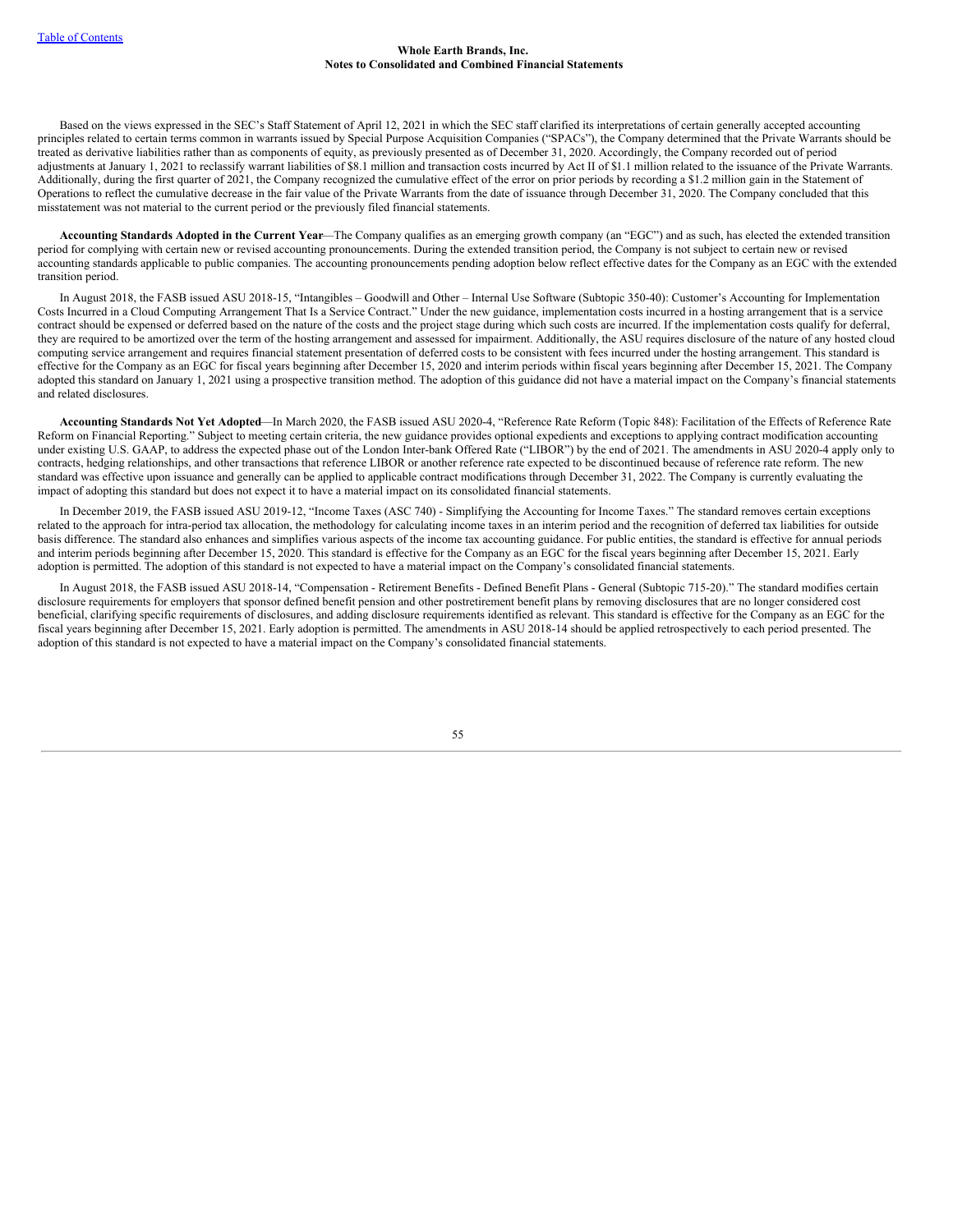In June 2016, the FASB issued ASU 2016-13, "Financial Instruments - Credit Losses (Topic 326)." The standard requires entities to estimate losses on financial assets measured at amortized cost, including trade receivables, debt securities and loans, using an expected credit loss model. The expected credit loss differs from the previous incurred losses model primarily in that the loss recognition threshold of "probable" has been eliminated and that expected loss should consider reasonable and supportable forecasts in addition to the previously considered past events and current conditions. Additionally, the guidance requires additional disclosures related to the further disaggregation of information related to the credit quality of financial assets by year of the asset's origination for as many as five years. Entities must apply the standard provision as a cumulativeeffect adjustment to retained earnings as of the beginning of the first reporting period in which the guidance is effective. This standard is effective for the Company as an EGC for fiscal years beginning after December 15, 2022 including interim periods within those fiscal years. The Company is currently evaluating the impact of adopting ASU 2016-13 on its consolidated financial statements.

# <span id="page-58-0"></span>**NOTE 2: BUSINESS COMBINATIONS**

On June 25, 2020, pursuant to the Business Combination, the Company indirectly acquired Merisant and Mafco Worldwide in a transaction accounted for as a business combination under ASC Topic 805, "Business Combinations," and was accounted for using the acquisition method. Under the acquisition method, the acquisition date fair value of the consideration paid by the Company was allocated to the assets acquired and the liabilities assumed based on their estimated fair values.

The following summarizes the purchase consideration (in thousands):

| Base cash consideration     | 387,500 |
|-----------------------------|---------|
| Closing adjustment          | (764)   |
| <b>Total Purchase Price</b> | 386,736 |

The Company recorded the fair value of the purchase price to tangible and identifiable intangible assets acquired and liabilities assumed as follows (in thousands):

| Cash and cash equivalents                         | $\$$ | 10,062  |
|---------------------------------------------------|------|---------|
| Accounts receivable                               |      | 45,769  |
| Inventories                                       |      | 106,436 |
| Prepaid expenses and other current assets         |      | 2,461   |
| Property, plant and equipment, net                |      | 43,554  |
| Operating lease right-of-use assets               |      | 12,541  |
| Intangible assets                                 |      | 148,750 |
| Deferred tax assets, net                          |      | 1,065   |
| Other assets                                      |      | 1,398   |
| Total assets acquired                             |      | 372,036 |
| Accounts payable                                  |      | 18,590  |
| Accrued expenses and other current liabilities    |      | 35,063  |
| Current portion of operating lease liabilities    |      | 3,007   |
| Operating lease liabilities, less current portion |      | 12,208  |
| Deferred tax liabilities, net                     |      | 24,630  |
| Other liabilities                                 |      | 16,227  |
| Total liabilities assumed                         |      | 109,725 |
| Net assets acquired                               |      | 262,311 |
| Goodwill                                          |      | 124,425 |
| <b>Total Purchase Price</b>                       | \$   | 386,736 |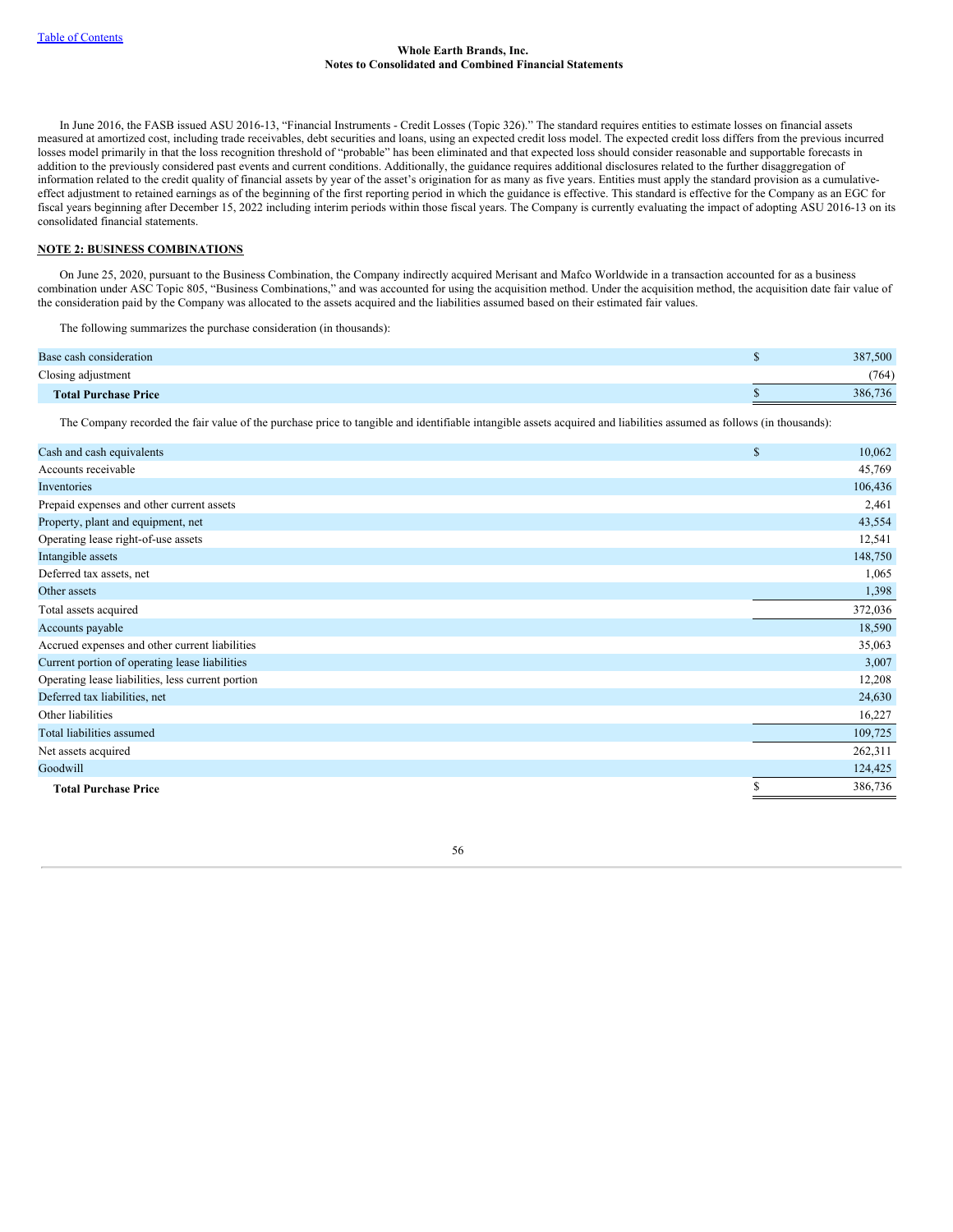The values allocated to identifiable intangible assets and their estimated useful lives are as follows:

| Identifiable intangible assets | <b>Fair Value</b><br>(in thousands) |         | <b>Useful Life</b><br>(in years) |  |
|--------------------------------|-------------------------------------|---------|----------------------------------|--|
| Customer relationships         |                                     | 47,359  | $0.5$ to $10$                    |  |
| Tradenames                     |                                     | 90,691  | 25                               |  |
| Product formulations           |                                     | 10,700  | Indefinite                       |  |
|                                |                                     | 148,750 |                                  |  |

Goodwill represents the excess of the purchase price over the estimated fair value assigned to tangible and identifiable intangible assets acquired and liabilities assumed and represents the future economic benefits expected to arise from other intangible assets acquired that do not qualify for separate recognition, including assembled workforce and expected future market opportunities. Of the purchase price allocated to goodwill, \$2.5 million will be deductible for income tax purposes pursuant to Internal Revenue Code ("IRC") Section 197 over a 15 year period.

The Company's allocation of purchase price was based upon valuations performed to determine the fair value of the net assets as of the acquisition date and was subject to adjustments for up to one year after the closing date of the acquisition to reflect final valuations. The allocation of purchase price was finalized in the second quarter of 2021.

In the first half of 2021, the Company recorded measurement period adjustments to its allocation of purchase price resulting in an increase in deferred tax liabilities, net of \$.5 million, other liabilities of \$0.7 million and goodwill of \$2.2 million.

Direct transaction-related costs consist of costs incurred in connection with the Business Combination. Act II incurred transaction costs of \$18.1 million prior to the Business Combination which are reflected within the accumulated deficit within the Consolidated Statement of Equity. During the three months ended March 31, 2021, the Company reclassified \$1.1 million of Act II transaction costs related to the issuance of the Private Warrants that had been previously recorded in additional paid-in capital in connection with the Business Combination to accumulated deficit (See Note 1).

**Swerve Acquisition**—On November 10, 2020, the Company executed and closed a definitive Equity Purchase Agreement (the "Purchase Agreement") with RF Development, LLC ("RF Development"), Swerve, L.L.C. ("Swerve LLC") and Swerve IP, L.L.C. ("Swerve IP" and together with Swerve LLC, "Swerve"). Swerve is a manufacturer and marketer of a portfolio of zero sugar, keto-friendly, and plant-based sweeteners and baking mixes. The Company purchased all of the issued and outstanding equity interests of both Swerve LLC and Swerve IP from RF Development for \$80 million in cash, subject to customary post-closing adjustments. The transaction was funded through a combination of available cash on hand and approximately \$47.9 million under the Company's \$50 million revolving loan facility. In connection with the acquisition of Swerve, the Company incurred transaction-related costs of \$0.3 million and \$3.2 million for the years ended December 31, 2021 and December 31, 2020, respectively. Swerve is included within the Company's Branded CPG reportable segment. Swerve's results are included in the Company's consolidated statement of operations from the date of acquisition.

The following summarizes the purchase consideration (in thousands):

| Base cash consideration     | 80,000 |
|-----------------------------|--------|
| Closing adjustment          | (968)  |
| <b>Total Purchase Price</b> | 79,032 |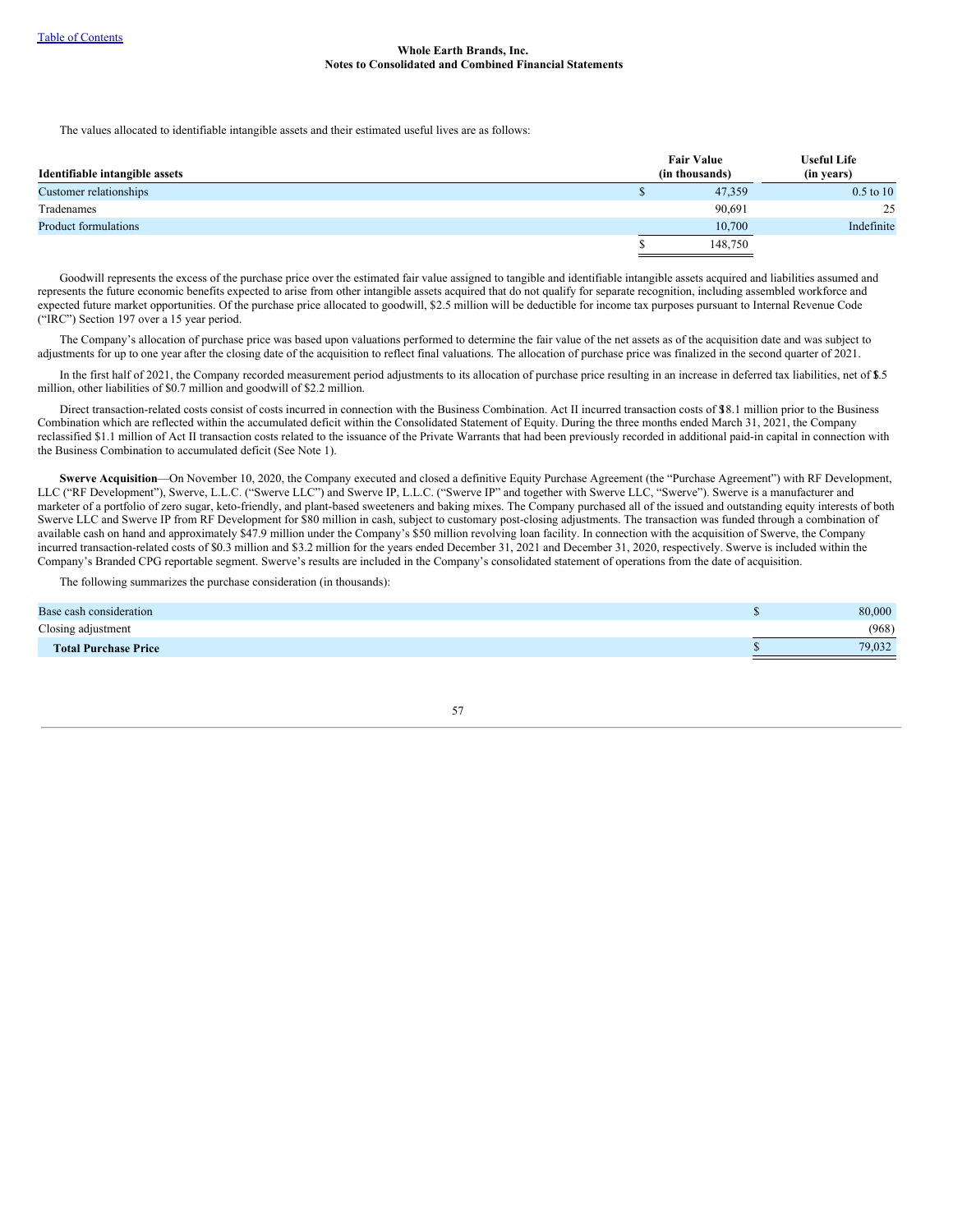The Company recorded the fair value of the purchase price to tangible and identifiable intangible assets acquired and liabilities assumed as follows (in thousands):

| Accounts receivable                               | <sup>\$</sup> | 3,223  |
|---------------------------------------------------|---------------|--------|
| Inventories                                       |               | 6,824  |
| Prepaid expenses and other current assets         |               | 223    |
| Property, plant and equipment, net                |               | 143    |
| Operating lease right-of-use assets               |               | 76     |
| Intangible assets                                 |               | 36,300 |
| Other assets                                      |               | 3      |
| Total assets acquired                             |               | 46,792 |
| Accounts payable                                  |               | 3,477  |
| Accrued expenses and other current liabilities    |               | 288    |
| Current portion of operating lease liabilities    |               | 48     |
| Operating lease liabilities, less current portion |               | 28     |
| Total liabilities assumed                         |               | 3,841  |
| Net assets acquired                               |               | 42,951 |
| Goodwill                                          |               | 36,081 |
| <b>Total Purchase Price</b>                       |               | 79,032 |
|                                                   |               |        |

The values allocated to identifiable intangible assets and their estimated useful lives are as follows:

| Identifiable intangible assets | <b>Fair Value</b><br>(in thousands) | <b>Useful Life</b><br>(in years) |
|--------------------------------|-------------------------------------|----------------------------------|
| Customer relationships         | 3,200                               | 10                               |
| Tradenames                     | 33,100                              | 25                               |
|                                | 36,300                              |                                  |

Goodwill represents the excess of the purchase price over the estimated fair value assigned to tangible and identifiable intangible assets acquired and liabilities assumed and represents the future economic benefits expected to arise from other intangible assets acquired that do not qualify for separate recognition, including assembled workforce and expected future market opportunities. The entire amount of the purchase price allocated to goodwill will be deductible for income tax purposes pursuant to IRC Section 197 over a 15 year period.

The Company's allocation of purchase price was based upon valuations performed to determine the fair value of the net assets as of the acquisition date and was subject to adjustments for up to one year after the closing date of the acquisition to reflect final valuations. The allocation of purchase price was finalized in the fourth quarter of 2021.

**Wholesome Acquisition**—On December 17, 2020, the Company entered into a stock purchase agreement (the "Wholesome Purchase Agreement") with WSO Investments, Inc. ("WSO Investments" and together with its subsidiaries "Wholesome" and affiliates). WSO Investments is the direct parent of its wholly-owned subsidiary Wholesome Sweeteners, Incorporated, which was formed to import, market, distribute, and sell organic sugars, unrefined specialty sugars, and related products. Wholesome is included within the Company's Branded CPG reportable segment. Wholesome's results are included in the Company's consolidated statement of operations from the date of acquisition.

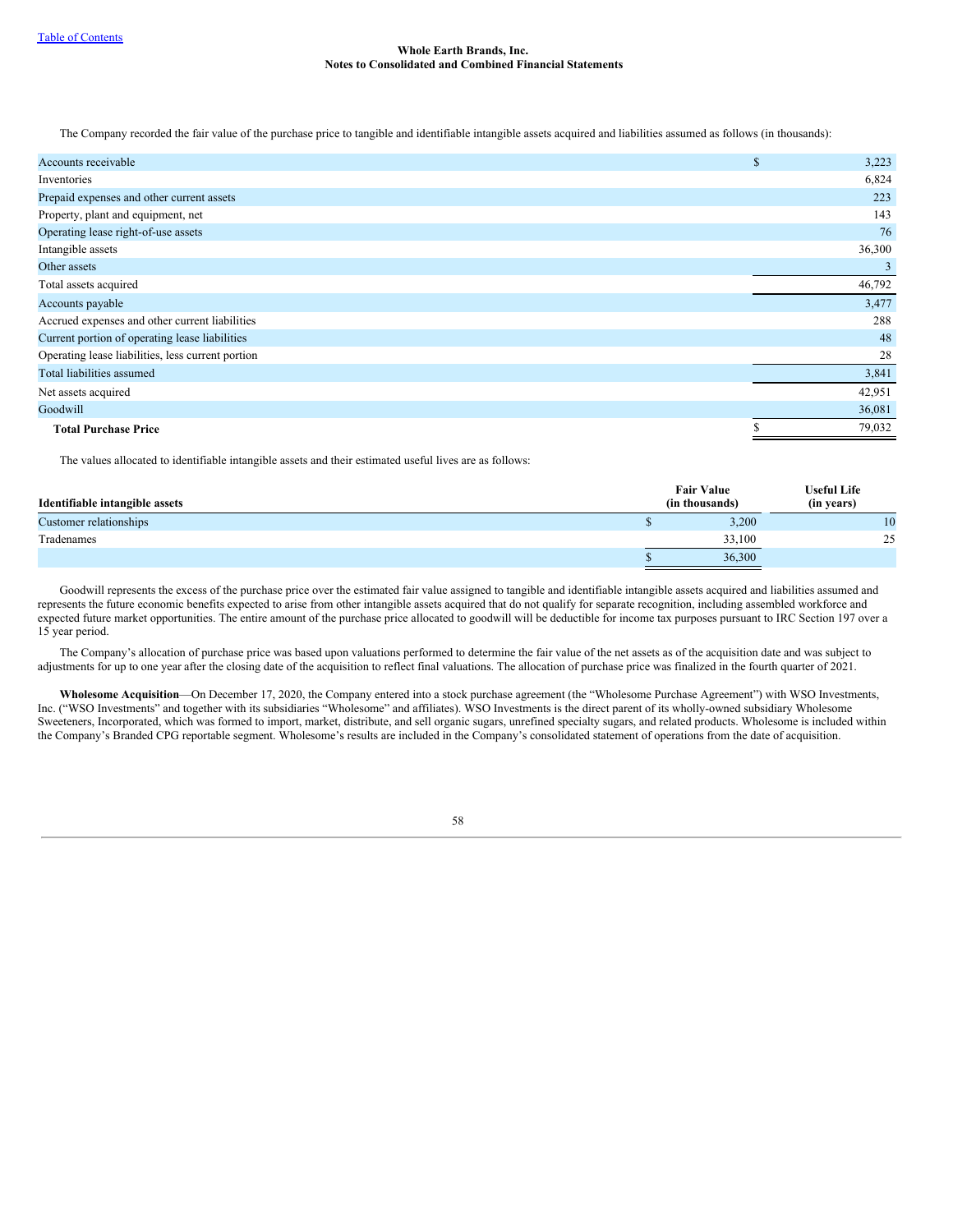On February 5, 2021, pursuant to the terms of the Wholesome Purchase Agreement, the Company purchased and acquired all of the issued and outstanding shares of capital stock for an initial cash purchase price of \$180 million plus up to an additional \$55 million (the "Earn-Out Amount") upon the satisfaction of certain post-closing financial metrics. Subject to the terms and conditions of the Wholesome Purchase Agreement payment of the Earn-Out Amount, in whole or in part, was subject to Wholesome achieving certain EBITDA thresholds at or above approximately \$30 million during the period beginning August 29, 2020, and ending December 31, 2021 (the "Earn-Out Period"). A portion of the Earn-Out Amount (up to \$27.5 million) could be paid, at the Company's election, in freely tradeable, registered shares of Company common stock calculated using the20-day volume weighted average trading price per share as of the date of determination. Calculation of the achievement of the Earn-Out Amount is subject to certain adjustments more thoroughly described in the Wholesome Purchase Agreement. In connection with the acquisition of Wholesome, the Company incurred transaction-related costs of \$4.7 million in the year ended December 31, 2021.

Following the completion of the Earn-Out Period, the Company determined, in accordance with the terms of the Purchase Agreement, that the sellers were entitled to receive the Earn-Out Amount in full. The Company elected to satisfy part of the Earn-Out Amount in common stock and on February 23, 2022, issued 2,659,574 shares of the Company's common stock. The remaining \$30 million portion of the \$55 million Earn-Out Amount was paid in cash which was funded from available capacity under the Company's revolving credit facility. The settlement of the earn-out will result in a non-cash gain of approximately \$1.0 million that will be recorded in the first quarter of 2022 which represents the difference in value of the common stock issued using the 20-day volume weighted average trading price per share as compared to the trading price on the date of issuance.

The following summarizes the preliminary purchase consideration (in thousands):

| Base cash consideration       | 180,000 |
|-------------------------------|---------|
| Closing adjustment            | 13,863  |
| Fair value of Earn-Out Amount | 52,395  |
| <b>Total Purchase Price</b>   | 246,258 |

The Company preliminarily recorded the fair value of the purchase price to tangible and identifiable intangible assets acquired and liabilities assumed as follows (in thousands):

| Cash and cash equivalents                         | <sup>\$</sup> | 2,664   |
|---------------------------------------------------|---------------|---------|
| Accounts receivable                               |               | 15,868  |
| Inventories                                       |               | 76,879  |
| Prepaid expenses and other current assets         |               | 1,322   |
| Property, plant and equipment, net                |               | 3,134   |
| Operating lease right-of-use assets               |               | 7,585   |
| Intangible assets                                 |               | 104,500 |
| Other assets                                      |               | 1,189   |
| Total assets acquired                             |               | 213,141 |
| Accounts payable                                  |               | 5,251   |
| Accrued expenses and other current liabilities    |               | 10,576  |
| Current portion of operating lease liabilities    |               | 1,435   |
| Operating lease liabilities, less current portion |               | 6,150   |
| Deferred tax liabilities, net                     |               | 24,234  |
| Total liabilities assumed                         |               | 47,646  |
| Net assets acquired                               |               | 165,495 |
| Goodwill                                          |               | 80,763  |
| <b>Total Purchase Price</b>                       |               | 246,258 |
|                                                   |               |         |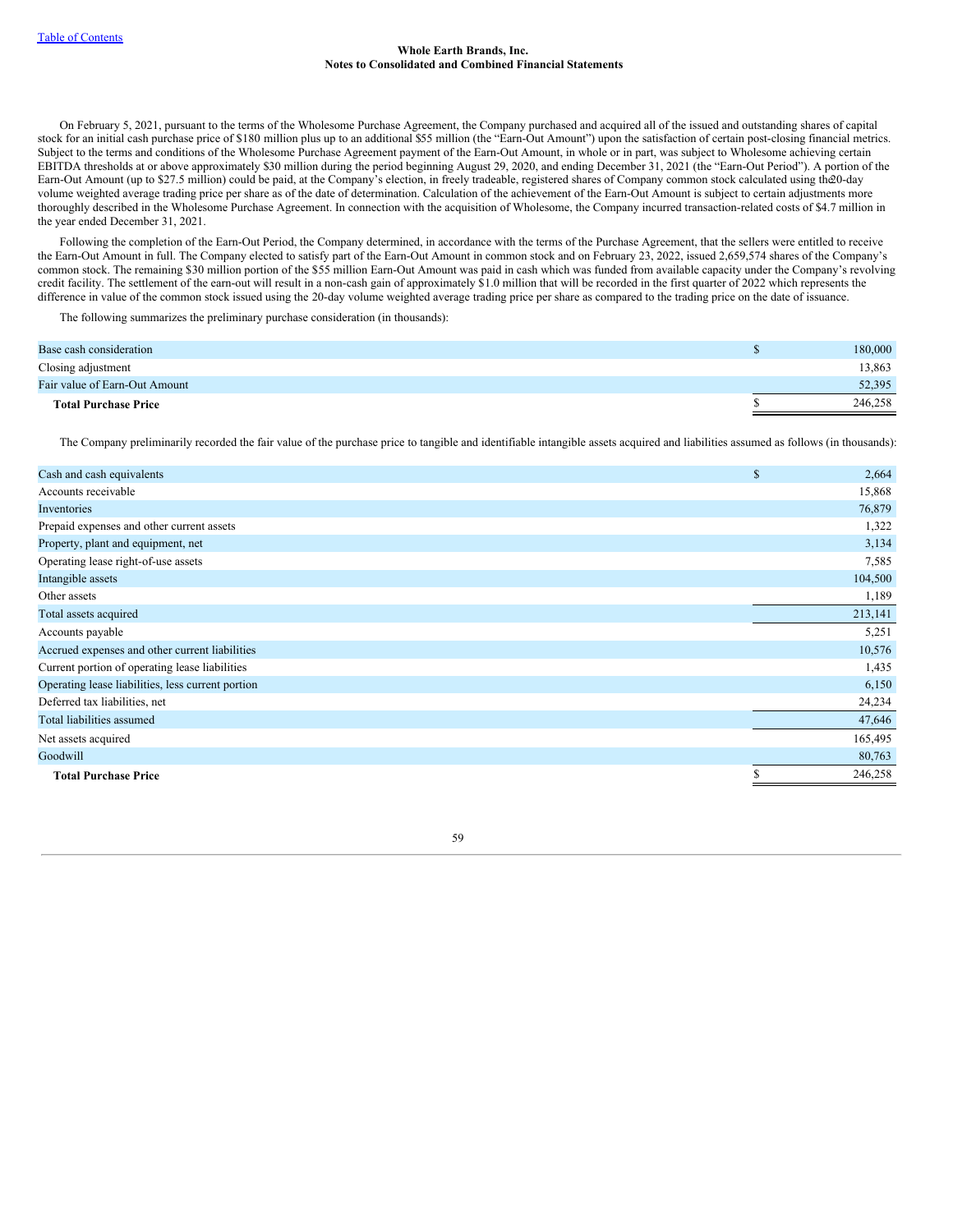The preliminary values allocated to identifiable intangible assets and their estimated useful lives are as follows:

| Identifiable intangible assets | <b>Fair Value</b><br>(in thousands) | <b>Useful Life</b><br>(in years) |
|--------------------------------|-------------------------------------|----------------------------------|
| Customer relationships         | 55,700                              | 10                               |
| Tradenames                     | 48,800                              | 25                               |
|                                | 104,500                             |                                  |

Goodwill represents the excess of the purchase price over the estimated fair value assigned to tangible and identifiable intangible assets acquired and liabilities assumed and represents the future economic benefits expected to arise from other intangible assets acquired that do not qualify for separate recognition, including assembled workforce and expected future market opportunities. Of the purchase price allocated to goodwill, a total of \$4.7 million will be deductible for income tax purposes pursuant to IRC Section 197 over a 9-year period.

The Company's preliminary allocation of purchase price was based upon preliminary valuations performed to determine the fair value of the net assets as of the acquisition date and is subject to adjustments for up to one year after the closing date of the acquisition to reflect final valuations. The accounting for the Wholesome acquisition is not complete as the valuation for certain acquired assets and liabilities have not been finalized. These final valuations of the assets and liabilities could have a material impact on the preliminary purchase price allocation disclosed above.

Subsequent to the acquisition, the Company recorded measurement period adjustments to its initial allocation of purchase price as a result of ongoing valuation procedures on assets and liabilities assumed, including (i) an increase in purchase price of \$3.6 million due to the finalization of the closing adjustment; (ii) a decrease to inventory of \$1.8 million; (iii) an increase in prepaid expenses and other current assets of \$0.5 million; (iv) an increase in property, plant and equipment of \$0.4 million; (v) a decrease to intangible assets of \$1.9 million; (vi) a decrease to other assets of \$0.1 million; (vii) a decrease to accrued expenses and other current liabilities of \$2.7 million; (viii) a decrease to deferred tax liabilities, net of \$2.8 million; and (ix) an increase to goodwill of \$1.0 million due to the incremental measurement period adjustments discussed in items (i) through (viii). The impact of measurement period adjustments to the results of operations was immaterial.

The results of the Company's operations for the year ended December 31, 2021 includes the results of Wholesome since February 5, 2021. Product revenues, net and operating income of Wholesome included in the Company's

consolidated statement of operations for the year ended December 31, 2021 were \$179.6 million and \$20.6 million, respectively.

*Pro Forma Financial Information*—The following unaudited pro forma financial information summarizes the results of operations for the Company as though the Business Combination and Swerve acquisition had occurred on January 1, 2019 and the Wholesome acquisition had occurred on January 1, 2020 (in thousands):

|  | <b>Statements of Operations</b> | Pro Forma |                   |
|--|---------------------------------|-----------|-------------------|
|  | <b>Year Ended</b>               |           |                   |
|  | December 31, 2021               |           | December 31, 2020 |
|  | 514,353                         |           | 499,652           |
|  | 14,082                          |           | (38, 266)         |

The unaudited pro forma financial information does not assume any impacts from revenue, cost or other operating synergies that could be generated as a result of the acquisitions. The unaudited pro forma financial information is for informational purposes only and is not indicative of the results of operations that would have been achieved had the Business Combination and Swerve acquisitions been consummated on January 1, 2019 and the Wholesome acquisition been consummated on January 1, 2020.

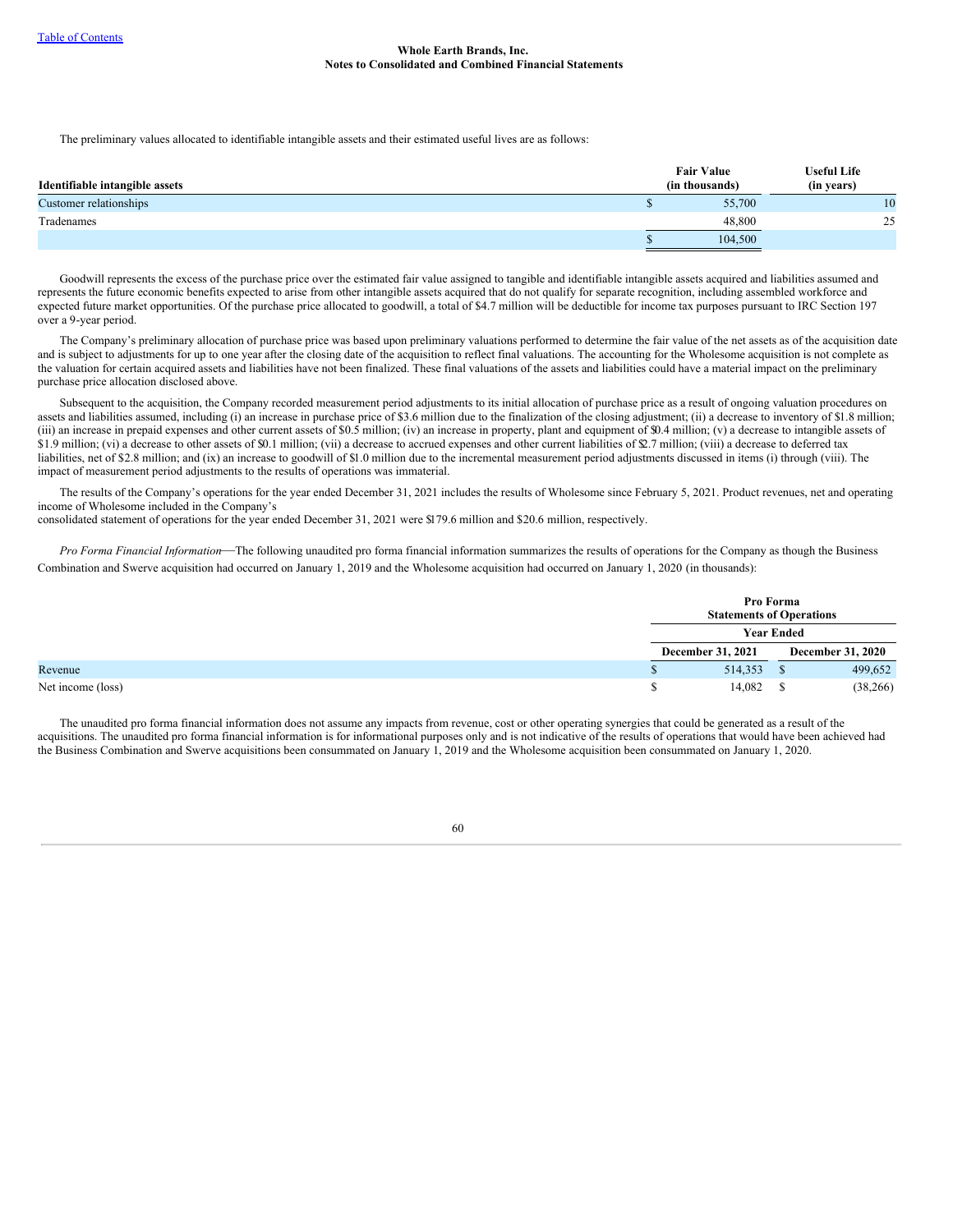The Successor and Predecessor periods have been combined in the pro forma for the years ended December 31, 2021 and 2020 and include adjustments to reflect intangible asset amortization based on the economic values derived from definite-lived intangible assets, interest expense on the new debt financing, depreciation expense for certain property, plant and equipment that have been adjusted to fair value, and the release of the inventory fair value adjustments into cost of goods sold. These adjustments are net of taxes.

#### <span id="page-63-0"></span>**NOTE 3: LEASES**

The Company's lease portfolio includes factory buildings, office space, warehouses, material handling equipment, vehicles and office equipment. The Company subleases some of its unused office space to third parties. Included in the Wholesome purchase price allocation are right-of-use assets and operating lease liabilities of \$7.6 million related to two leases acquired. All leases are classified as operating leases.

Certain leases include one or more options to renew, with renewal terms that can extend the lease term fromone to five years or more. The exercise of lease renewal options is at the Company's sole discretion. For purposes of calculating operating lease liabilities, lease terms include options to extend the lease when it is reasonably certain that the Company will exercise that option.

Lease liabilities and their corresponding right-of-use assets are recorded based on the present value of lease payments over the expected lease term. The interest rate implicit in lease contracts is typically not readily determinable. As such, the Company utilizes the appropriate incremental borrowing rate, which is the rate incurred to borrow on a collateralized basis over a similar term at an amount equal to the lease payments in a similar economic environment.

The Company's lease agreements do not contain any residual value guarantees. Some leases include variable payments that are based on the usage and occupancy of the leased asset. The Company has elected not to record leases with an initial term of twelve months or less on the balance sheet.

For real estate and vehicle leases, the Company elected the practical expedient to not separate lease from non-lease components within the contract. Electing this practical expedient means the Company accounts for each lease component and the related non-lease component together as a single component. For equipment leases, the Company has not elected this practical expedient and separates the non-lease components from the lease component.

The right-of-use asset is subsequently measured throughout the lease term at the carrying amount of the lease liability. Lease expense for lease payments is recognized on a straight-line basis over the lease term.

The components of lease expense were as follows (in thousands):

|                          | <b>Year Ended December</b><br>31, 2021 | <b>From June 26, 2020 to</b><br><b>December 31, 2020</b> |  |
|--------------------------|----------------------------------------|----------------------------------------------------------|--|
| Operating lease expense  | 5,658                                  | 1,662                                                    |  |
| Variable lease expense   | 1,022                                  | 616                                                      |  |
| Short-term lease expense | 988                                    | 47                                                       |  |
| Sublease income          | (508)                                  | (290)                                                    |  |
| Total                    | 7,160                                  | 2,035                                                    |  |

Lease expense under prior lease accounting rules for the period of January 1, 2020 to June 25, 2020 and the year ended December 31, 2019 was \$2.2 million and \$5.2 million, respectively. Sublease income was \$0.3 million from January 1, 2020 through June 25, 2020 and \$0.5 million for the year ended December 31, 2019.

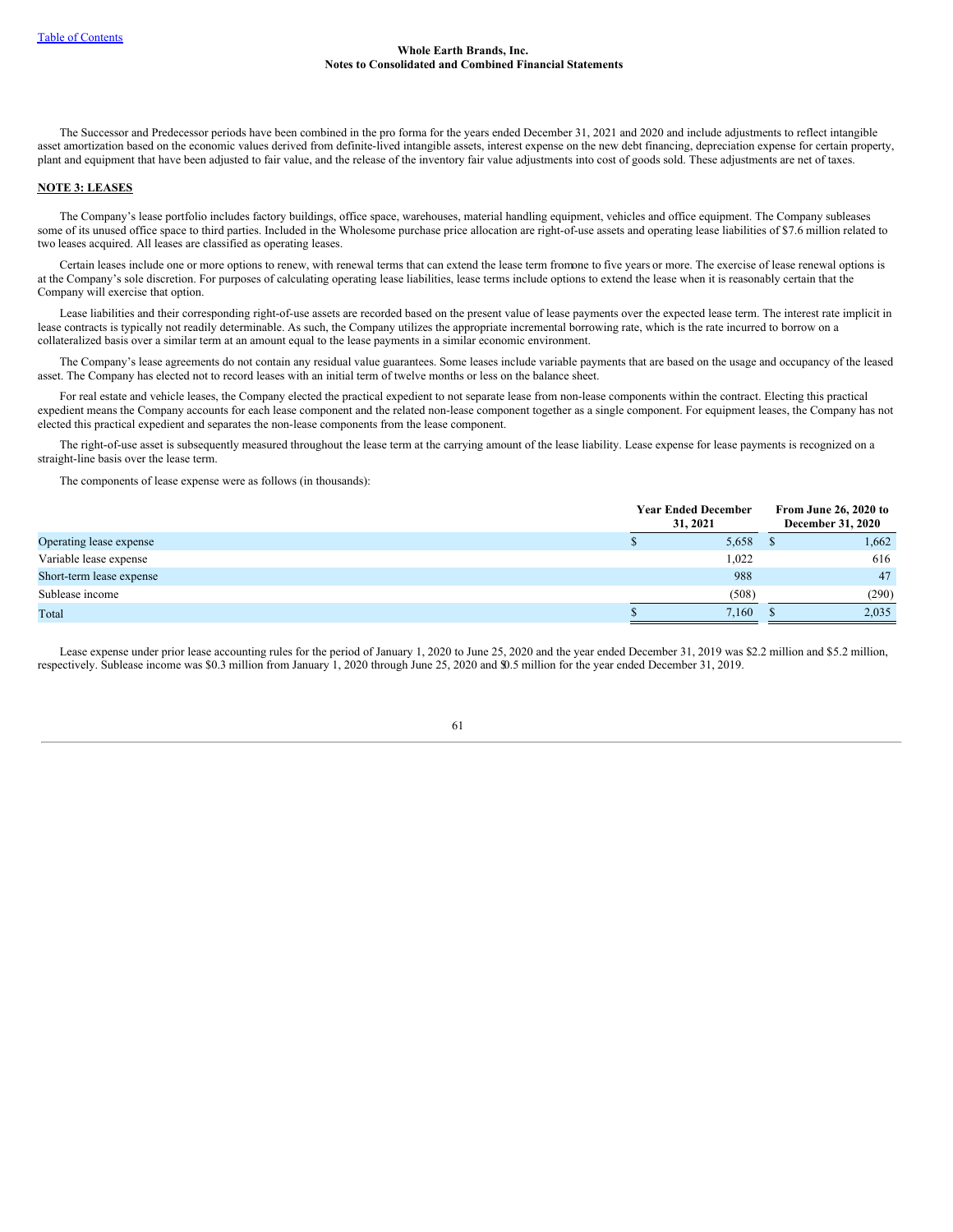The following table presents the future maturities of the Company's lease obligations as of December 31, 2021 (in thousands):

| 2022                              | Ф | 8,993    |
|-----------------------------------|---|----------|
| 2023                              |   | 9,204    |
| 2024                              |   | 6,788    |
| 2025                              |   | 4,069    |
| 2026                              |   | 1,797    |
| Thereafter                        |   | 2,227    |
| Total lease payments              |   | 33,078   |
| Less: imputed interest            |   | (2, 553) |
| Total operating lease liabilities |   | 30,525   |

The weighted-average remaining lease term was4.0 years and the weighted-average discount rate was3.99% as of December 31, 2021. The weighted-average remaining lease term was 4.6 years and the weighted-average discount rate was3.42% as of December 31, 2020.

Cash paid for amounts included in the measurement of the lease liability and for supplemental non-cash information was \$5.7 million and \$1.7 million for the year ended December 31, 2021 and for the period from June 26, 2020 to December 31, 2020, respectively.

### <span id="page-64-0"></span>**NOTE 4: INVENTORIES**

Inventories consisted of the following (in thousands):

|                            | <b>December 31, 2021</b> | <b>December 31, 2020</b> |
|----------------------------|--------------------------|--------------------------|
| Raw materials and supplies | 129,712                  | 66,487                   |
| Work in process            | 1.480                    | 562                      |
| Finished goods             | 81.738                   | 44,650                   |
| Total inventories          | 212,930                  | 111.699                  |

## <span id="page-64-1"></span>**NOTE 5: PROPERTY, PLANT AND EQUIPMENT**

Property, plant and equipment consisted of the following (in thousands):

<span id="page-64-2"></span>

|                                    | December 31, 2021 | <b>December 31, 2020</b> |
|------------------------------------|-------------------|--------------------------|
| Machinery, equipment and other     | 32,048            | 14,108                   |
| Buildings and improvements         | 21,243            | 20,247                   |
|                                    | 53,291            | 34,355                   |
| Accumulated depreciation           | (6,591)           | (1, 833)                 |
|                                    | 46,700            | 32,522                   |
| Land                               | 6,891             | 9,670                    |
| Construction in progress           | 4,912             | 5,093                    |
| Property, plant and equipment, net | 58,503            | 47,285                   |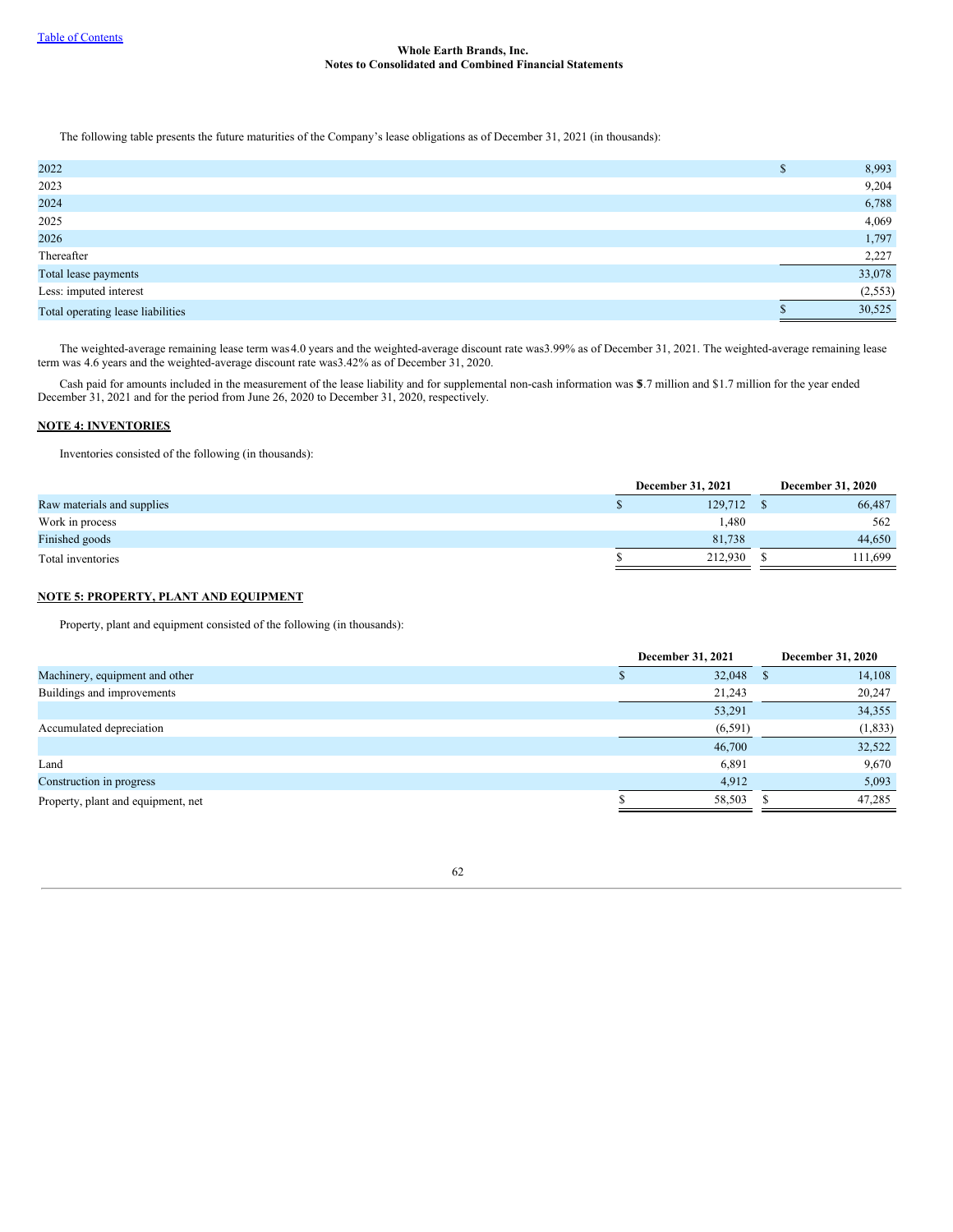#### **NOTE 6: GOODWILL AND OTHER INTANGIBLE ASSETS**

Goodwill and other intangible assets consisted of the following (in thousands):

|                                                          | December 31, 2021 |              |  |                             |            |                 | December 31, 2020           |              |         |  |  |  |            |
|----------------------------------------------------------|-------------------|--------------|--|-----------------------------|------------|-----------------|-----------------------------|--------------|---------|--|--|--|------------|
|                                                          |                   | Gross        |  | Accumulated<br>Amortization | <b>Net</b> | <b>Gross</b>    | Accumulated<br>Amortization |              |         |  |  |  | <b>Net</b> |
| Other intangible assets subject to<br>amortization       |                   |              |  |                             |            |                 |                             |              |         |  |  |  |            |
| Customer relationships (useful life of 5 to 10<br>years) | S                 | $106,013$ \$ |  | $(14, 478)$ \$              | 91,535     | \$<br>50,877 \$ |                             | $(3,020)$ \$ | 47,857  |  |  |  |            |
| Tradenames (useful life of 25 years)                     |                   | 173,522      |  | (8, 818)                    | 164,704    | 128,155         |                             | (2,185)      | 125,970 |  |  |  |            |
| Total                                                    |                   | 279,535 \$   |  | $(23,296)$ \$               | 256,239    | 179,032 \$      |                             | $(5,205)$ \$ | 173,827 |  |  |  |            |
| Other intangible assets not subject to<br>amortization   |                   |              |  |                             |            |                 |                             |              |         |  |  |  |            |
| Product formulations                                     |                   |              |  |                             | 10,700     |                 |                             |              | 10,700  |  |  |  |            |
| Total other intangible assets, net                       |                   |              |  |                             | 266,939    |                 |                             |              | 184,527 |  |  |  |            |
| Goodwill                                                 |                   |              |  |                             | 242,661    |                 |                             |              | 153,537 |  |  |  |            |
| Total goodwill and other intangible assets               |                   |              |  |                             | 509,600    |                 |                             |              | 338,064 |  |  |  |            |

The Company amortizes its intangible assets subject to amortization on a straight-line basis over their respective useful lives. The remaining intangible assets subject to amortization as of December 31, 2021 have a weighted-average remaining useful life of approximately 18.2 years, including weighted-average remaining useful lives of approximately 8.1 years for customer relationships and approximately23.8 years for tradenames. The Successor's amortization expense for intangible assets was \$18.3 million for the year ended December 31, 2021 and \$6.0 million for the period from June 26, 2020 through December 31, 2020. The Predecessor's amortization expense for intangible assets was \$4.9 million for the period from January 1, 2020 to June 25, 2020 and \$10.7 million for the year ended December 31, 2019.

Amortization expense relating to amortizable intangible assets as of December 31, 2021 for the next five years is expected to be as follows (in thousands):

| 2022 | J. | 18,717 |
|------|----|--------|
| 2023 |    | 18,717 |
| 2024 |    | 18,717 |
| 2025 |    | 18,483 |
| 2026 |    | 18,263 |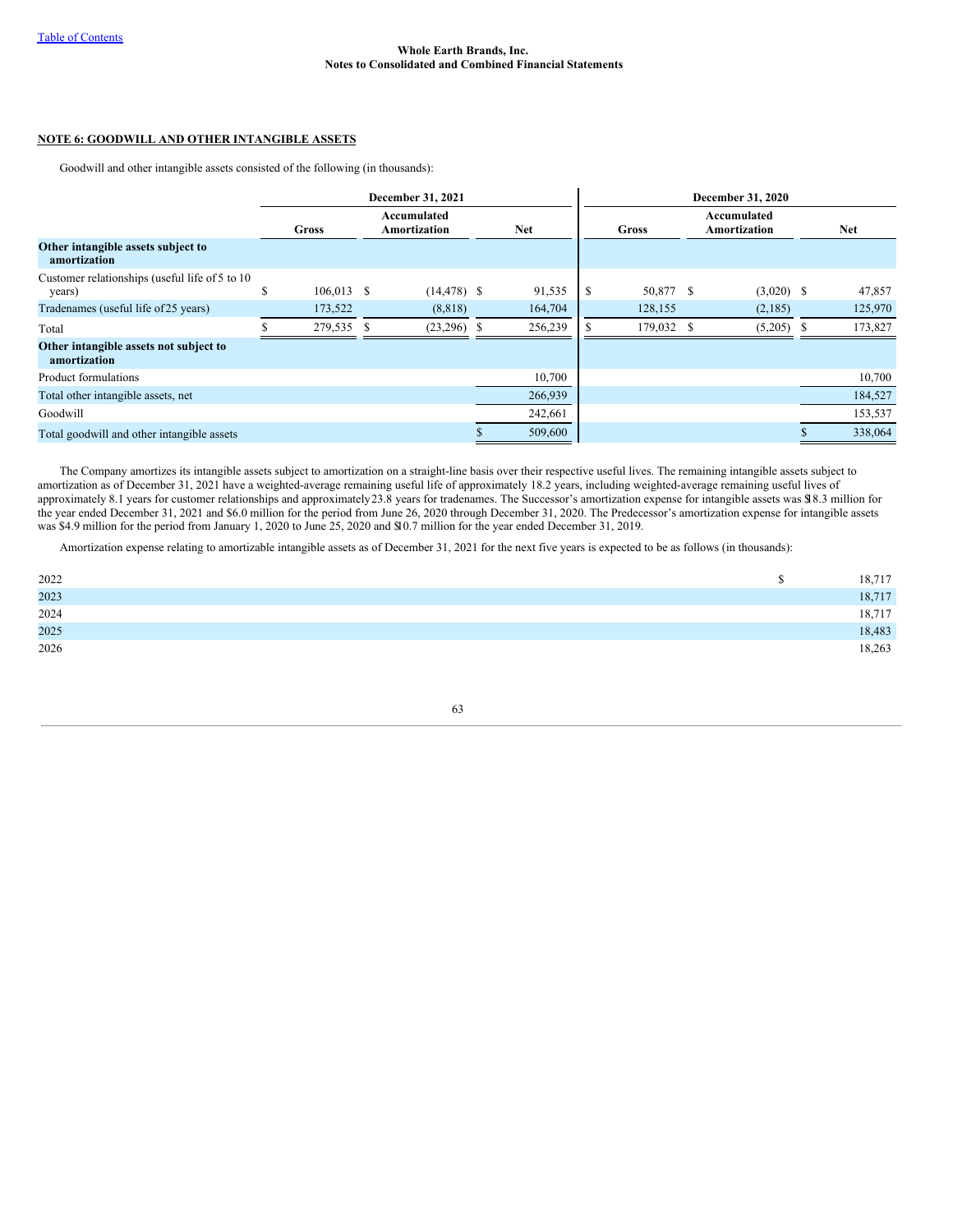The changes in the carrying amounts of goodwill during the years ended December 31, 2021 and December 31, 2020 were as follows (in thousands):

|                                            | <b>Branded CPG</b> |              | <b>Flavors &amp; Ingredients</b> |     | <b>Total</b> |
|--------------------------------------------|--------------------|--------------|----------------------------------|-----|--------------|
| Balance at December 31, 2019 (Predecessor) | 88,849             |              | 42.021                           |     | 130,870      |
| Impairment                                 | (11,100)           |              | (6,600)                          |     | (17,700)     |
| Balance at June 25, 2020 (Predecessor)     | 77,749             |              | 35,421                           | \$. | 113,170      |
| Purchase accounting adjustments            | 40,779             |              | (31, 747)                        |     | 9,032        |
| Balance at June 26, 2020 (Successor)       | 118,528            | <sup>S</sup> | 3,674                            | \$. | 122,202      |
| Acquisition of Swerve                      | 36,003             |              |                                  |     | 36,003       |
| Currency translation adjustment            | (4,208)            |              | (460)                            |     | (4,668)      |
| Balance at December 31, 2020 (Successor)   | 150,323            |              | 3,214                            |     | 153,537      |
| Purchase accounting adjustments            | 2,301              |              |                                  |     | 2,301        |
| Acquisition of Wholesome                   | 80,763             |              |                                  |     | 80,763       |
| Currency translation adjustment            | 5,470              |              | 590                              |     | 6,060        |
| Balance at December 31, 2021 (Successor)   | 238,857            |              | 3,804                            |     | 242,661      |

**Impairment of Goodwill and Other Indefinite-Lived Intangible Assets**—As disclosed in Note 1, the Company reviews goodwill and other indefinite-lived intangible assets for impairment annually, or more frequently if events or changes in circumstances indicate that an asset may be impaired, in accordance with ASC Topic 350.

During the first quarter of 2020, the on-going macroeconomic disruption and uncertainty caused by the COVID-19 pandemic, including the impact on enterprise valuations across sectors, represented events which could indicate that the carrying value of goodwill and indefinite-lived intangible assets of the Predecessor may not be recoverable. As a result, the Predecessor performed an interim impairment assessment at March 31, 2020. In performing the quantitative assessment of indefinite-lived intangible assets, the estimated fair value was determined under an income approach using the discounted cash flow method which requires assumptions related to projected operating results and a discount rate using a market-based weighted-average cost of capital. The main assumptions supporting the cash flow projections included revenue growth, EBIT margins and discount rate. The financial projections reflected management's best estimate of economic and market conditions over the projected period including forecasted revenue growth, EBIT margins, tax rate, capital expenditures, depreciation and amortization, changes in working capital requirements and the terminal growth rate. It was determined that the carrying value of the indefinite-lived intangible assets at Flavors & Ingredients exceeded their fair value and an impairment charge of \$22.9 million was recorded in the first quarter of 2020. For the interim impairment assessment of goodwill as of March 31, 2020, the Predecessor utilized a market approach to estimate fair value based upon the then proposed purchase price of the Business Combination from a willing buyer in an active open market transaction. As a result of the interim quantitative impairment assessment, the carrying value of the Mafco Worldwide and Merisant reporting units exceeded their fair value by \$6.6 million and \$11.1 million, respectively, and a goodwill impairment charge of \$17.7 million was recorded in the first quarter of 2020.

The Company performs its annual impairment procedures for all of its reporting units and indefinite-lived intangible assets during the fourth quarter of each year. In 2021, the Company performed a quantitative impairment test and concluded that their fair values exceeded their respective carrying values and therefore, there was no impairment. The Company estimated the fair values of the reporting units utilizing both the income and market approach, equally weighted, to determine the fair values of the Company's reporting units. The determination of estimated fair values requires significant judgments in estimating several factors, including, future cash flows, terminal growth rates, and discount rates. If current expectations of future cash flows are not met, if market factors outside of the Company's control change, including those impacting discount rates, or if management's expectations or plans otherwise change, then one or more of the Company's reporting units might become impaired in the future. In 2020, the Company used a qualitative assessment for its impairment tests and concluded that it was more likely than not that their fair values exceeded their respective carrying values and therefore, did not result in an impairment.

<span id="page-66-0"></span>The Company plans to update its assessment during the fourth quarter of 2022, or sooner if events occur or circumstances change that could more likely than not reduce the fair value of a reporting unit or indefinite-lived intangible asset below its carrying value.

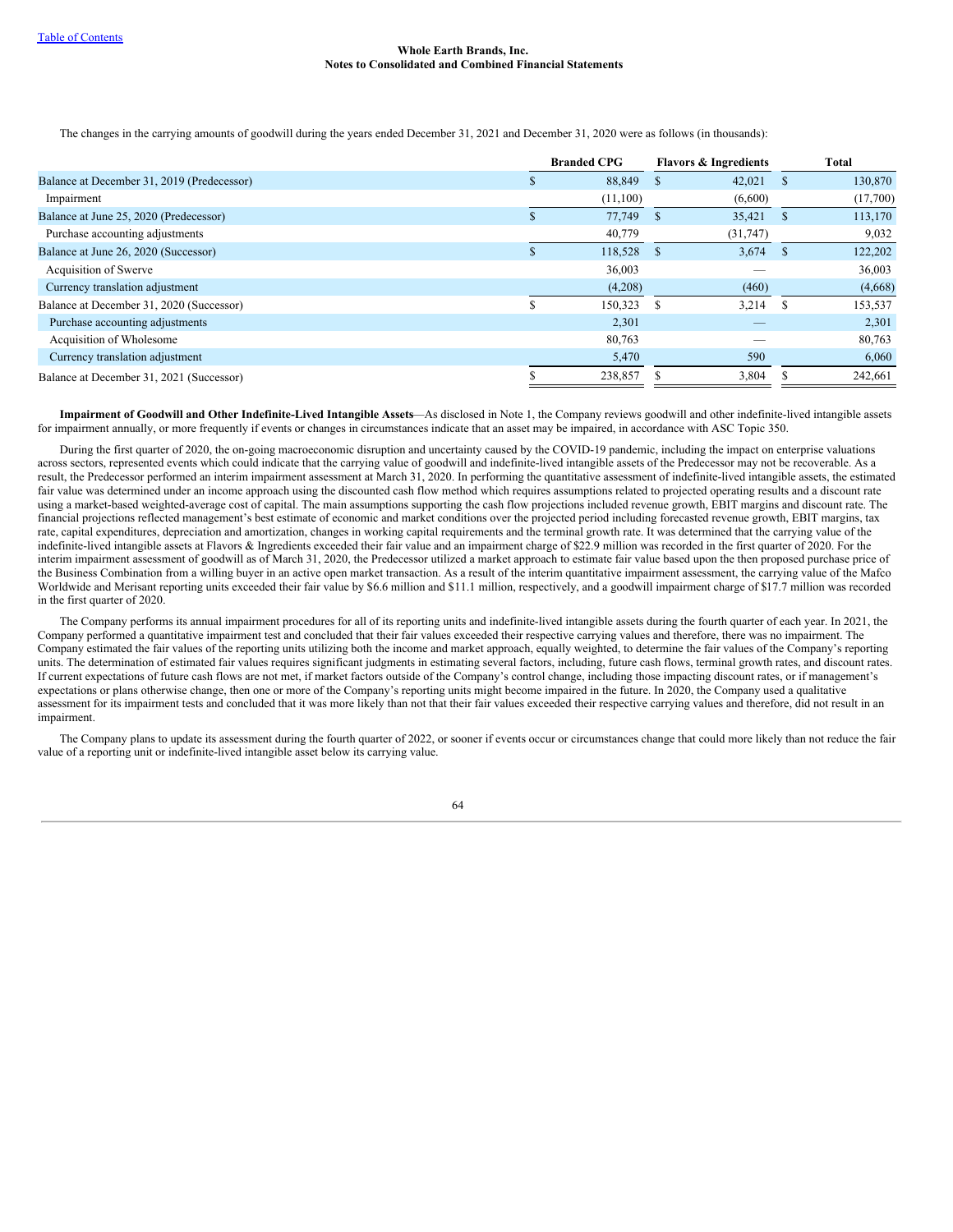### **NOTE 7: DEBT**

Debt consisted of the following (in thousands):

|                                       | December 31, 2021 | <b>December 31, 2020</b> |
|---------------------------------------|-------------------|--------------------------|
| Term loan, due 2028                   | 372,187           | 136,500                  |
| Revolving credit facility, due 2026   | 25,000            | 47,855                   |
| Less: current portion                 | (3,750)           | (7,000)                  |
| Less: unamortized debt issuance costs | (9,953)           | (4,693)                  |
| Total long-term debt                  | 383,484           | 172,662                  |

**Maturities**—The Company's debt and other obligations outstanding as of December 31, 2021 mature as shown below (in thousands):

| 2022                                     | ۰D | 3,750   |
|------------------------------------------|----|---------|
| 2023                                     |    | 3,750   |
| 2024                                     |    | 3,750   |
| 2025                                     |    | 3,750   |
| 2026                                     |    | 28,750  |
| Thereafter                               |    | 353,437 |
| Total debt                               |    | 397,187 |
| Unamortized discounts                    |    | (9,953) |
| Total debt, net of unamortized discounts |    | 387,234 |
|                                          |    |         |

**Loan Agreement**—On December 31, 2020, the Company's senior secured loan agreement consisted of a senior secured first lien term loan facility of \$140 million and a first lien revolving credit facility of up to \$50 million. As of December 31, 2020, there were \$2.1 million of outstanding letters of credit that reduced the Company's availability under the revolving credit facility.

As of December 31, 2021 and December 31, 2020, term loan borrowings were \$362.2 million and \$131.8 million, respectively, net of debt issuance costs of \$10.0 million and \$4.7 million, respectively. There were \$25.0 million and \$47.9 million of borrowings under the revolving credit facility as of December 31, 2021 and December 31, 2020, respectively. Additionally, as of December 31, 2021 and December 31, 2020, the Company's unamortized debt issuance costs related to the revolving credit facility were \$1.8 million and \$1.7 million, respectively, which are included in other assets in the condensed consolidated balance sheet.

In connection with the closing of the Wholesome Transaction, on February 5, 2021, further discussed in Note 2, the Company and certain of its subsidiaries entered into an amendment and restatement agreement (the "Amendment Agreement") with Toronto Dominion (Texas) LLC, which amended and restated its existing senior secured loan agreement dated as of June 25, 2020 (as amended on September 4, 2020, the "Existing Credit Agreement," and as further amended by the Amendment Agreement, the "Amended and Restated Credit Agreement"), by and among Toronto Dominion (Texas), LLC, as administrative agent, certain lenders signatory thereto and certain other parties.

The Amended and Restated Credit Agreement provides for senior secured financing consisting of the following credit facilities: (a) a senior secured term loan facility in the aggregate principal amount of \$375 million (the "Term Loan Facility"); and (b) a revolving credit facility in an aggregate principal amount of up to \$75 million (the "Revolving Facility," and together with the Term Loan Facility, the "Credit Facilities"). The Revolving Facility has a \$15 million sub-facility for the issuance of letters of credit and a \$15 million sublimit for swing line loans. The Company used the proceeds under the Term Loan Facility to (i) repay and refinance existing indebtedness of WSO Investments; (ii) pay the cash consideration for the Wholesome Transaction; (iii) repay and refinance outstanding borrowings under the Existing Credit Agreement; and (iv) pay fees and expenses incurred in connection with the foregoing. The proceeds of the Revolving Facility can be used to finance working capital needs, for general corporate purposes, and for working capital adjustments payable under the Wholesome Purchase Agreement.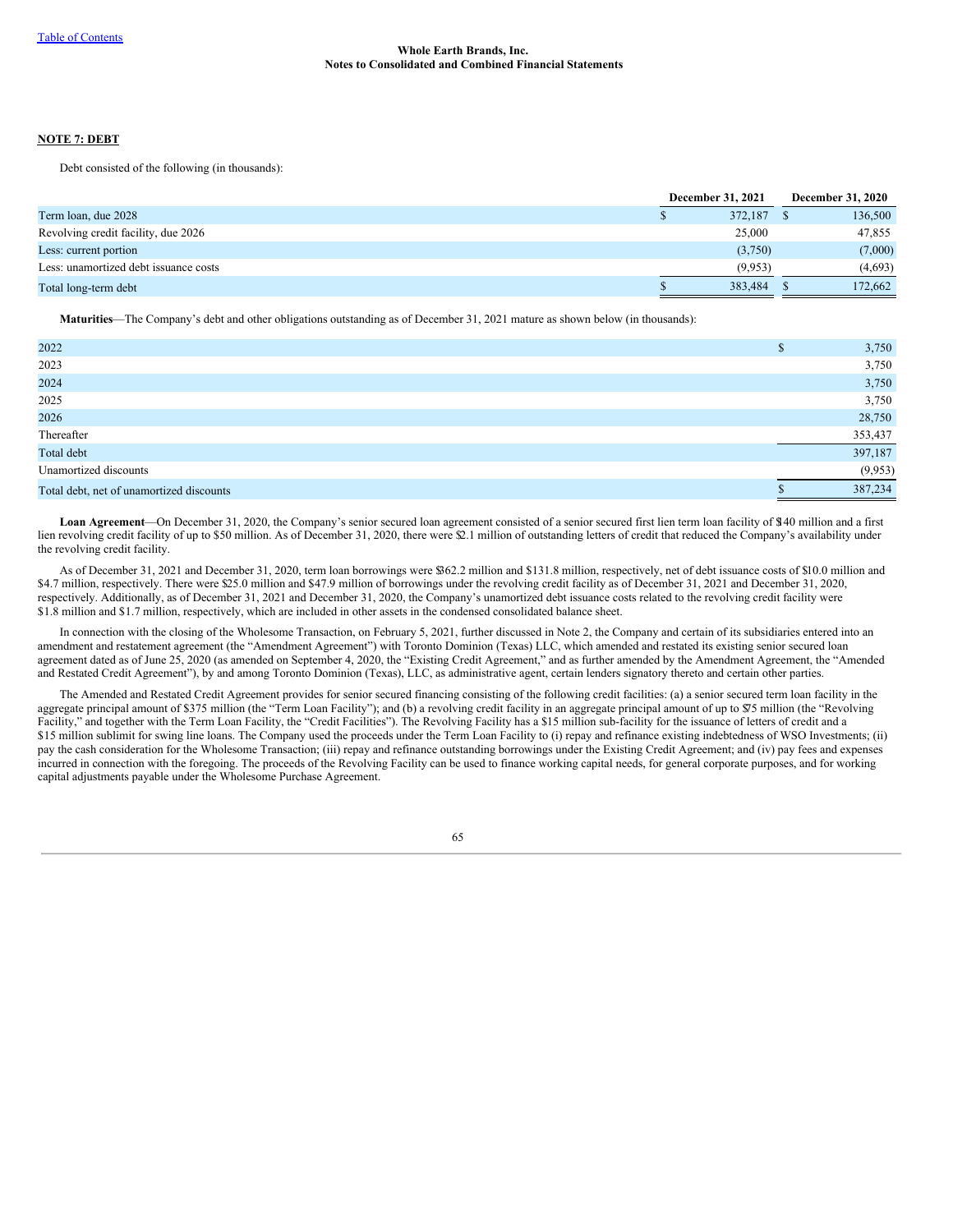Loans outstanding under the Credit Facilities accrue interest at a rate per annum equal to (i) with respect to the Revolving Facility and letters of credit, (A)2.75%, in the case of base rate advances, and (B) 3.75% in the case of LIBOR advances, and (ii) with respect to the Term Loan Facility, (A)3.50%, in the case of base rate advances, and (B)4.50% in the case of LIBOR advances, with a LIBOR floor of 1.00% with respect to the Term Loan Facility, and 0.00% with respect to the Revolving Facility and letters of credit, and base rate based on the highest of the prime rate, the federal funds rate plus 0.50%, LIBOR for a one-month interest period plus 1.00%, and with respect to the Revolving Facility and letters of credit, 0.00%, or with respect to the Term Loan Facility,2.00%, and undrawn amounts under the Revolving Facility will accrue a commitment fee at a rate per annum equal to 0.50% on the average daily undrawn portion of the commitments thereunder. As of December 31, 2021, there were \$2.1 million of outstanding letters of credit that reduced the Company's availability under the revolving credit facility.

The obligations under the Credit Facilities are guaranteed by certain direct or indirect wholly-owned domestic subsidiaries of the Company, other than certain excluded subsidiaries, including, but not limited to, immaterial subsidiaries and foreign subsidiaries. The Credit Facilities are secured by substantially all of the personal property of the Company and the guarantor subsidiaries (in each case, subject to certain exclusions and qualifications).

The Credit Facilities require the Company to make certain mandatory prepayments, with (i)100% of net cash proceeds of all non-ordinary course asset sales or other dispositions of property in excess of \$5 million in any fiscal year, subject to the ability to reinvest such proceeds and certain other exceptions, (ii)100% of the net cash proceeds of any debt incurrence, other than debt permitted under the definitive agreements (but excluding debt incurred to refinance the Credit Facilities) and (iii) 50% of "Excess Cash Flow," as defined in the Amended and Restated Credit Agreement, with a reduction to 25% if the total net leverage ratio for the fiscal year is less than or equal to 3.50 to 1.00 but greater than 3.00 to 1.00, and a reduction to 0% if the total net leverage ratio for the fiscal year is less than or equal to3.00 to 1.00. The Company also is required to make quarterly amortization payments equal to 0.25% per annum of the original principal amount of the Term Loan Facility (subject to reductions by optional and mandatory prepayments of the loans).

As of the date of the amendment of the credit facilities, the aggregate unamortized debt issuance costs totaled \$6.2 million, of which \$4.4 million was expensed as a loss on extinguishment of debt. Additionally, in connection with the Amended and Restated Credit Agreement, the Company paid fees to certain lenders of \$3.8 million, which was considered a debt discount, all of which was deferred, and incurred transaction costs of \$8.9 million, of which \$7.8 million was deferred and \$1.1 million was expensed as part of loss on extinguishment and debt transaction costs.

#### <span id="page-68-0"></span>**NOTE 8: WARRANTS**

As of the date of the Business Combination, the Company had approximately20,263,500 warrants outstanding, consisting of (i) 15,000,000 public warrants originally sold as part of the units issued in Act II's initial public offering (the "Public Warrants") and (ii) 5,263,500 Private Warrants that were sold by Act II to the PIPE Investors in conjunction with the Business Combination (collectively with the Public Warrants, the "Warrants"). Each warrant is exercisable for one-half of one share of the Company's common stock at a price of \$11.50 per whole share, subject to adjustment. Warrants may only be exercised for a whole number of shares as no fractional shares will be issued. As of December 31, 2021 and December 31, 2020, the Company had 18,929,880 and 15,982,520 Public Warrants outstanding, respectively, and 1,333,420 and 4,280,980 Private Warrants outstanding, respectively.

The exercise price and number of ordinary shares issuable upon exercise of the Warrants may be adjusted in certain circumstances including in the event of a share dividend, extraordinary dividend or recapitalization, reorganization, merger or consolidation. If the number of shares of Common Stock purchasable upon the exercise of the Warrants is adjusted, the Warrant price shall be adjusted proportionally. In no event will the Company be required to net cash settle the Warrants. Additionally, the Warrants became exercisable as of July 27, 2020 and expire five yearsfrom the date of the Business Combination or earlier upon redemption or liquidation.

There were 200 Warrants exercised for 100 shares of the Company's common stock as of December 31, 2021.

*Public Warrants*—The Public Warrants are subject to redemption by the Company:

- in whole and not in part;
- at a price of \$0.01 per public warrant;
- upon not less than 30 days' prior written notice of redemption to each warrant holder; and

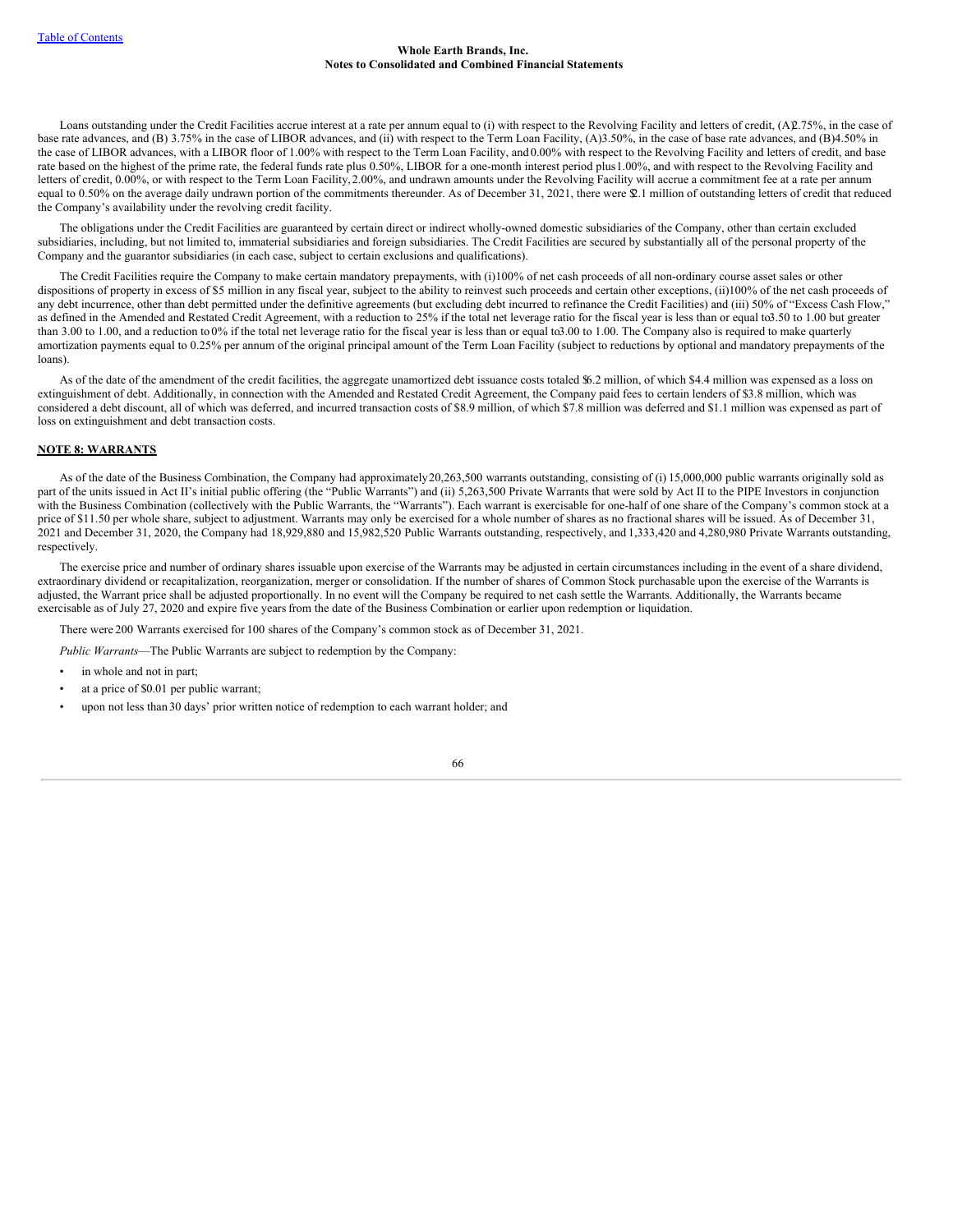• if, and only if, the reported last sale price of the ordinary shares for any20 trading days within a 30-day trading period ending on the third trading day prior to the date on which the Company sends the notice of redemption to the warrant holders equals or exceeds \$18 per share (as adjusted).

The Company may not redeem the warrants as described above unless a registration statement under the Securities Act covering the issuance of the ordinary shares issuable upon exercise of the warrants is then effective and a current prospectus relating to those ordinary shares is available throughout the 30-day redemption period. If any such registration statement does not remain effective after closing of the Business Combination, the Company has the right to redeem the warrants on a "cashless" exercise basis. The public warrant holders only have the right to exercise their warrants pursuant to a "cashless" exercise if the Company does not maintain an effective registration statement.

*Private Warrants*—The Private Warrants are identical to the Public Warrants, except that so long as they are held by the PIPE Investors or any permitted transferees, as applicable, the Private Warrants: (i) may be exercised for cash or on a cashless basis, (ii) were not allowed to be transferred, assigned or sold until thirty (30) days after the closing of the Business Combination, and (iii) shall not be redeemable by the Company. Upon the transfer of a Private Warrant to a party other than a PIPE Investor or a permitted transferee, the Private Warrants become Public Warrants and the fair market value of the Private Warrants at the date of transfer is reclassified to equity. See Note 1 for additional discussion.

### <span id="page-69-0"></span>**NOTE 9: FAIR VALUE OF FINANCIAL INSTRUMENTS**

The Company measures and records in its consolidated and combined financial statements certain assets and liabilities at fair value. ASC Topic 820 "Fair Value Measurement and Disclosures," establishes a fair value hierarchy for instruments measured at fair value that distinguishes between assumptions based on market data (observable inputs) and the Company's own assumptions (unobservable inputs). This hierarchy consists of the following three levels:

- Level 1 Assets and liabilities whose values are based on unadjusted quoted prices for identical assets or liabilities in an active market.
- Level 2 Assets and liabilities whose values are based on inputs other than those included in Level 1, including quoted market prices in markets that are not active; quoted prices of assets or liabilities with similar attributes in active markets; or valuation models whose inputs are observable or unobservable but corroborated by market data.
- Level 3 Assets and liabilities whose values are based on valuation models or pricing techniques that utilize unobservable inputs that are significant to the overall fair value measurement.

Certain assets are measured at fair value on a nonrecurring basis; that is, the instruments are not measured at fair value on an ongoing basis but are subject to fair value adjustments in certain circumstances (for example, when there is evidence of impairment).

Current Assets and Other Financial Assets and Liabilities-Cash and cash equivalents, trade accounts receivable and trade accounts payable are measured at carrying value, which approximates fair value because of the short-term maturities of these instruments.

*Contingent Consideration Payable—*The Company measures the contingent consideration payable at fair value. The fair value of the contingent consideration utilized Level 3 inputs as it is based on significant inputs not observable in the market as of December 31, 2021, such as projected financial information and discount rate.

*Debt—*The Company measures its term loan and revolving facilities at original carrying value including accrued interest, net of unamortized deferred financing costs and fees. The fair value of the credit facilities approximates carrying value, as they consist of variable rate loans.

*Warrant Liabilities*—The Company classifies its Private Warrants as liabilities in accordance with ASC Topic 815. The Company estimates the fair value of the Private Warrants using a Black-Scholes options pricing model. The fair value of the Private Warrants utilized Level 3 inputs as it is based on significant inputs not observable in the market as of December 31, 2021.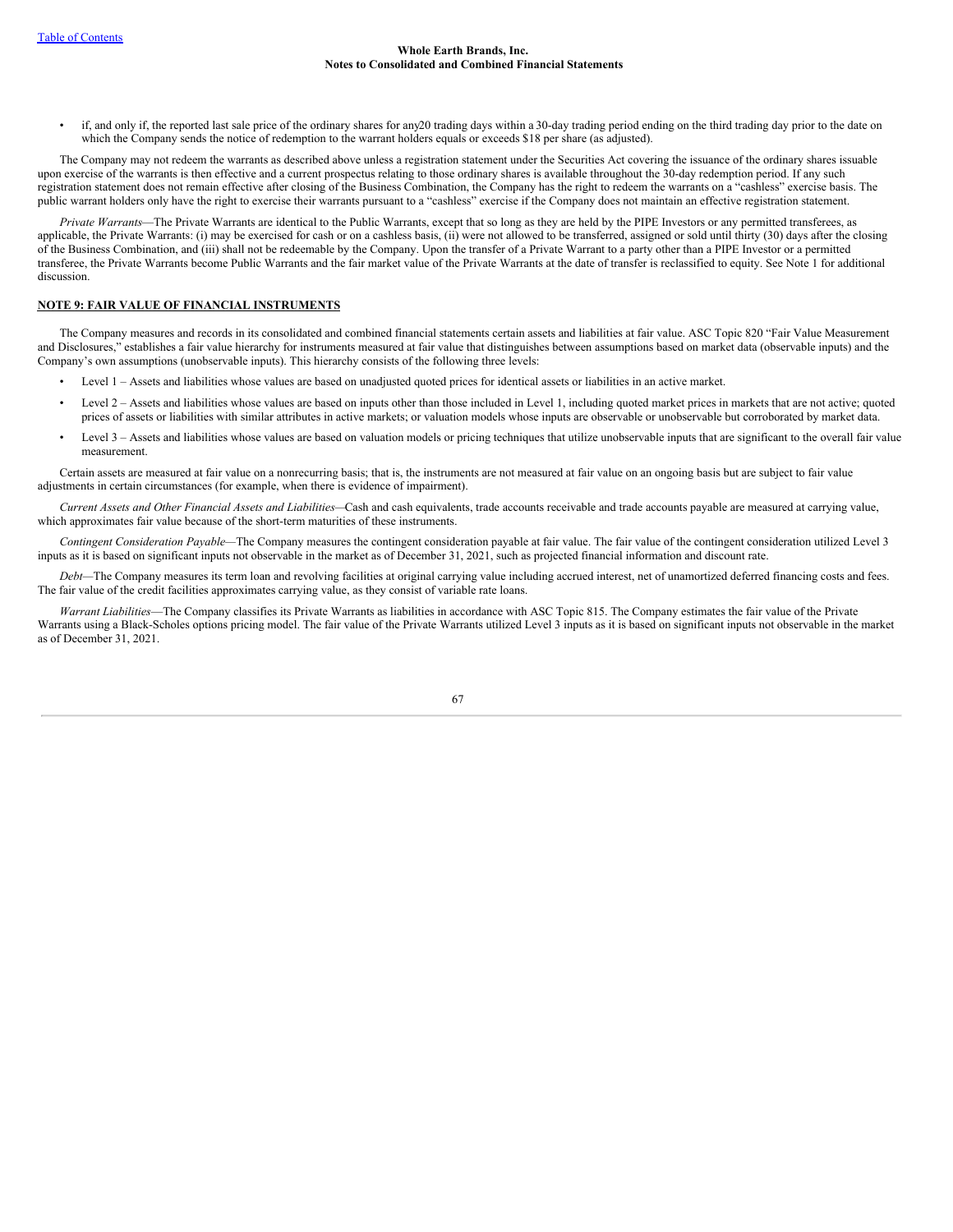The fair value of the Private Warrants was estimated at December 31, 2021 using a Black-Scholes options pricing model and the following assumptions:

| Input                   | December 31, 2021 |                       |
|-------------------------|-------------------|-----------------------|
| Asset price             |                   | 10.74                 |
| Exercise price          |                   | 11.50                 |
| Risk-free interest rate |                   | $\frac{0}{0}$<br>1.04 |
| Expected volatility     |                   | $\%$<br>41.0          |
| Expected term (years)   |                   | 3.49                  |
| Dividend yield          |                   | $\%$<br>0.0           |

The fair value of warrant liabilities as of December 31, 2021 was \$2.1 million. The changes in the warrant liabilities during the year ended December 31, 2021 were as follows (in thousands):

| Cumulative impact of change in fair value of Private Warrants in 2020 | (1,161) |
|-----------------------------------------------------------------------|---------|
| Transfer of Private Warrants to Public Warrants                       | (6,057) |
| Change in fair value of warrant liabilities in 2021                   | 1.132   |
| Fair value of warrant liabilities as of December 31, 2021             | 2.053   |

#### <span id="page-70-0"></span>**NOTE 10: COMMITMENTS AND CONTINGENCIES**

The Company is subject to various claims, pending and possible legal actions for product liability and other damages, and other matters arising out of the conduct of the business. The Company believes, based on current knowledge and consultation with counsel, that the outcome of such claims and actions will not have a material adverse effect on the Company's consolidated and combined financial position or results of operations.

As of December 31, 2021, the Company had obligations to purchase approximately \$60.9 million of raw material during 2022. In addition, the Company had commitments under purchase obligations related to market data research and technology services totaling approximately \$6.1 million, of which \$3.2 million was short-term and \$2.9 million was long-term.

#### <span id="page-70-1"></span>**NOTE 11: INCOME TAXES**

For the Successor period, the Company's provision for income taxes consists of U.S., state and local, and foreign taxes. The Company has significant operations in various locations outside the U.S. The annual effective tax rate is a composite rate reflecting the earnings in the various locations at their applicable statutory tax rates.

For the Predecessor period, income taxes as presented herein attribute current and deferred income taxes of the Company's financial statements in a manner that is systematic, rational, and consistent with the asset and liability method described by ASC 740, "Income Taxes." Accordingly, the Company's income tax provision during the predecessor period was prepared following the separate return method. The separate return method applies ASC 740 to the stand-alone financial statements of each member of the combined group as if the group member were a separate taxpayer and a stand-alone enterprise. Use of the separate return method may result in differences when the sum of the amounts allocated to stand-alone tax provisions are compared with amounts presented in the combined financial statements. In that event, the related deferred tax assets and liabilities could be significantly different from those presented herein. The combined financial statements reflect the Company's portion of income taxes payable as if the Company had been a separate taxpayer.

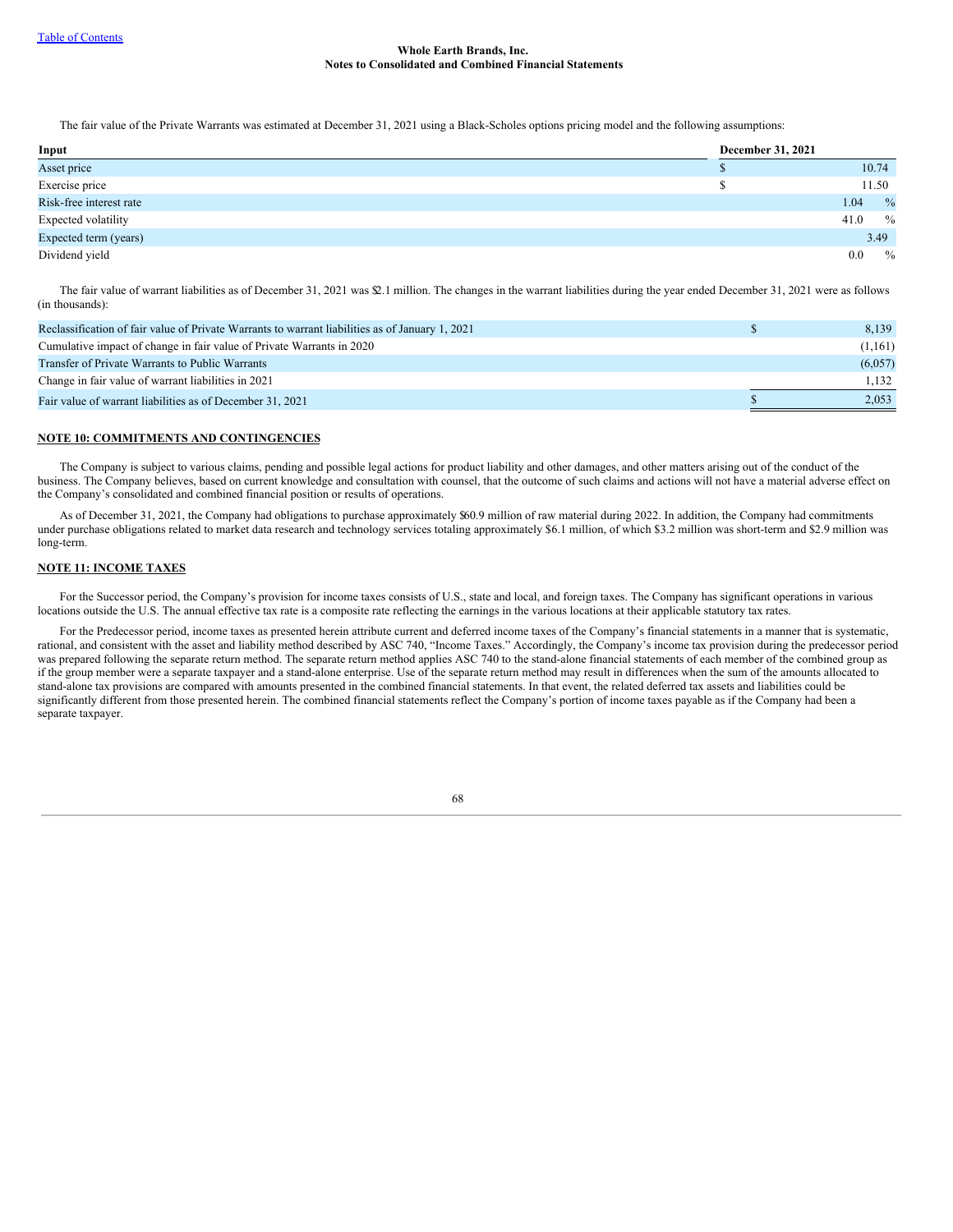On March 27, 2020, the Coronavirus Aid, Relief and Economic Security Act ("CARES Act") was enacted in response to the COVID-19 pandemic. Under ASC 740, the effects of changes in tax rates and laws are recognized in the period in which the new legislation is enacted. The CARES Act made various tax law changes including among other things (i) increased the limitation under IRC Section 163(j) for 2019 and 2020 to permit additional expensing of interest (ii) enacted a technical correction so that qualified improvement property can be immediately expensed under IRC Section 168(k) (iii) made modifications to the federal net operating loss rules including permitting federal net operating losses incurred in 2018, 2019, and 2020 to be carried back to the five preceding taxable years in order to generate a refund of previously paid income taxes and (iv) enhanced recoverability of alternative minimum tax credit carryforwards. The income tax provisions of the CARES Act had limited applicability to the Company and did not have a material impact on the Company's consolidated and combined financial statements.

Components of the income tax (benefit) provision were as follows (in thousands):

|                                 |                                            | (Predecessor)                            |                                 |  |  |
|---------------------------------|--------------------------------------------|------------------------------------------|---------------------------------|--|--|
| Year Ended December 31,<br>2021 | From June 26, 2020 to<br>December 31, 2020 | From January 1, 2020 to<br>June 25, 2020 | Year Ended December 31,<br>2019 |  |  |
|                                 |                                            |                                          |                                 |  |  |
| S                               | S<br>(969)                                 | 51<br>\$.                                | S<br>1,972                      |  |  |
| 283                             | 54                                         | 16                                       | 197                             |  |  |
| 3,957                           | 1,139                                      | 2,029                                    | 5,865                           |  |  |
| 5,156                           | 224                                        | 2,096                                    | 8,034                           |  |  |
|                                 |                                            |                                          |                                 |  |  |
| (6, 498)                        | (2,192)                                    | (4,262)                                  | (1,802)                         |  |  |
| (2,801)                         | 138                                        | (259)                                    | 336                             |  |  |
| (3,001)                         | (788)                                      | (1,057)                                  | (9,034)                         |  |  |
| (12,300)                        | (2,842)                                    | (5,578)                                  | (10,500)                        |  |  |
| (7,144)                         | (2,618)                                    | (3,482)                                  | (2, 466)                        |  |  |
|                                 |                                            | (Successor)<br>916                       |                                 |  |  |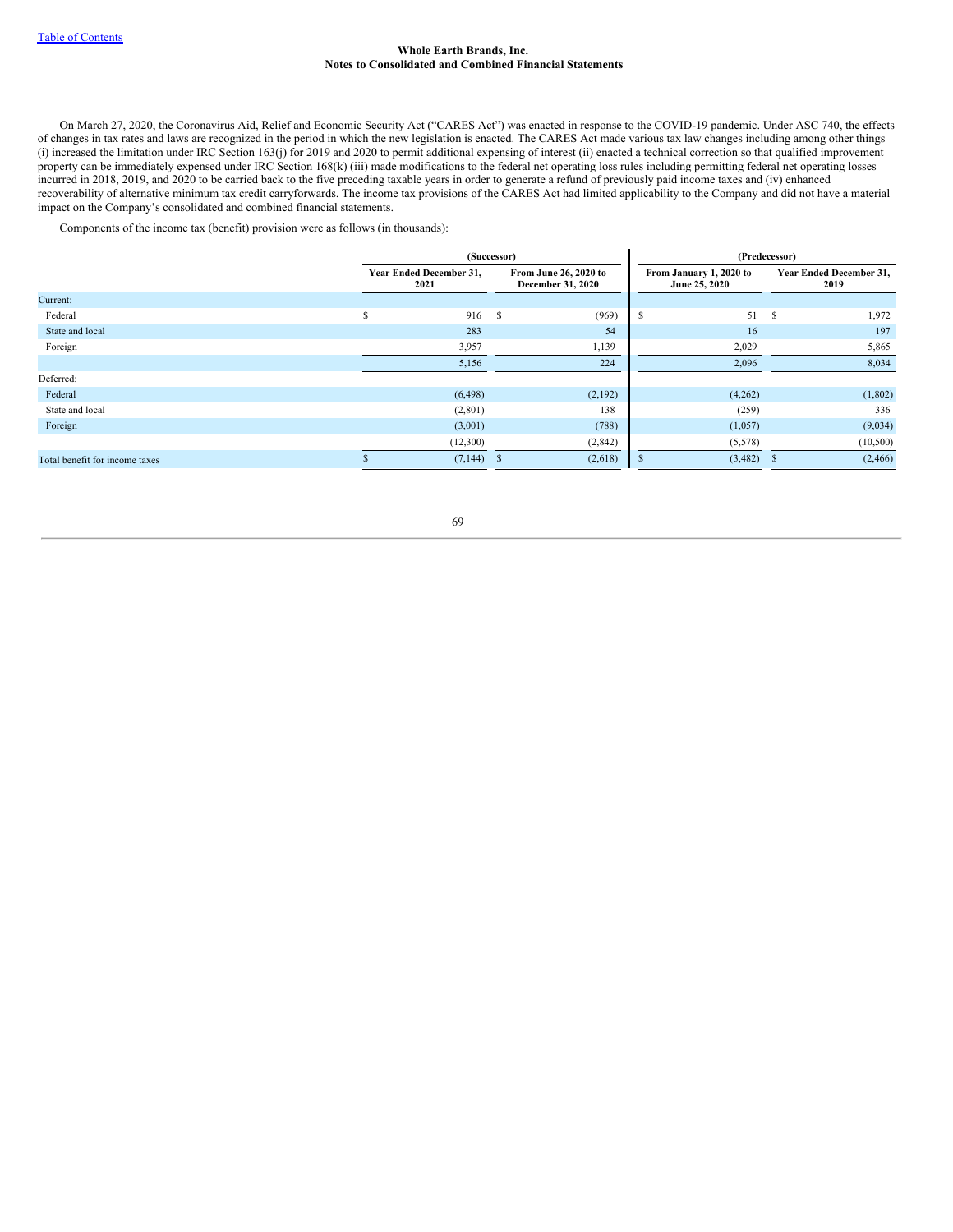The following is a reconciliation of income tax (benefit) provision computed at the U.S. federal statutory rate to income tax benefit in the consolidated and combined statements of operations (in thousands):

|                                          | (Successor)   |                                 |               | (Predecessor)                              |    |                                          |              |                                 |
|------------------------------------------|---------------|---------------------------------|---------------|--------------------------------------------|----|------------------------------------------|--------------|---------------------------------|
|                                          |               | Year Ended December 31,<br>2021 |               | From June 26, 2020 to<br>December 31, 2020 |    | From January 1, 2020 to<br>June 25, 2020 |              | Year Ended December 31,<br>2019 |
| (Loss) income before income taxes:       |               |                                 |               |                                            |    |                                          |              |                                 |
| Domestic                                 | S             | $(36,205)$ \$                   |               | (18,981)                                   | S  | (49, 477)                                | S            | 10,859                          |
| Foreign                                  |               | 29,144                          |               | 7,926                                      |    | 11,859                                   |              | 17,487                          |
| Total (loss) income before income taxes  | S             | (7,061)                         | <sup>S</sup>  | (11, 055)                                  | S. | (37, 618)                                | <sup>S</sup> | 28,346                          |
| Federal income tax rate                  |               | 21.0%                           |               | 21.0%                                      |    | 21.0%                                    |              | 21.0%                           |
| Federal income taxes                     | $\mathbf S$   | $(1,483)$ \$                    |               | (2,322)                                    | S  | (7,900)                                  | $\mathbb{S}$ | 5.953                           |
| State and local taxes                    |               | (3,572)                         |               | 1,812                                      |    | (278)                                    |              | 426                             |
| Foreign rate differential                |               | (1, 431)                        |               | (70)                                       |    | (125)                                    |              | 789                             |
| Change in tax rates                      |               | 225                             |               | 735                                        |    | -                                        |              | (2,209)                         |
| Change in uncertain tax positions        |               | (1,005)                         |               | 40                                         |    | (651)                                    |              | 64                              |
| Change in valuation allowance            |               | 2,657                           |               | (1, 474)                                   |    | 883                                      |              | 588                             |
| Goodwill impairment                      |               |                                 |               |                                            |    | 3,717                                    |              |                                 |
| Impact of Luxembourg restructuring       |               |                                 |               |                                            |    |                                          |              | (6, 438)                        |
| U.S. effects of international operations |               | 3,041                           |               | 320                                        |    | 2,084                                    |              | 3,079                           |
| Tax credits                              |               | (2,763)                         |               | (2,161)                                    |    | (1,201)                                  |              | (5,233)                         |
| Section 162(m) limitation                |               | 206                             |               |                                            |    |                                          |              |                                 |
| Transaction costs                        |               | 385                             |               |                                            |    |                                          |              |                                 |
| Stock-based compensation                 |               | 502                             |               | $\qquad \qquad -$                          |    |                                          |              |                                 |
| Switzerland tax ruling                   |               | (4,057)                         |               | $\overline{\phantom{a}}$                   |    |                                          |              |                                 |
| Foreign withholding taxes                |               | 350                             |               | $\qquad \qquad -$                          |    | –                                        |              |                                 |
| Other                                    |               | (199)                           |               | 502                                        |    | (11)                                     |              | 515                             |
| Total benefit for income taxes           | $\mathcal{S}$ | (7, 144)                        | <sup>\$</sup> | (2,618)                                    | ¢  | (3, 482)                                 | S            | (2, 466)                        |
| Effective tax rate                       |               | 101.2%                          |               | 23.7%                                      |    | 9.3%                                     |              | $(8.7)\%$                       |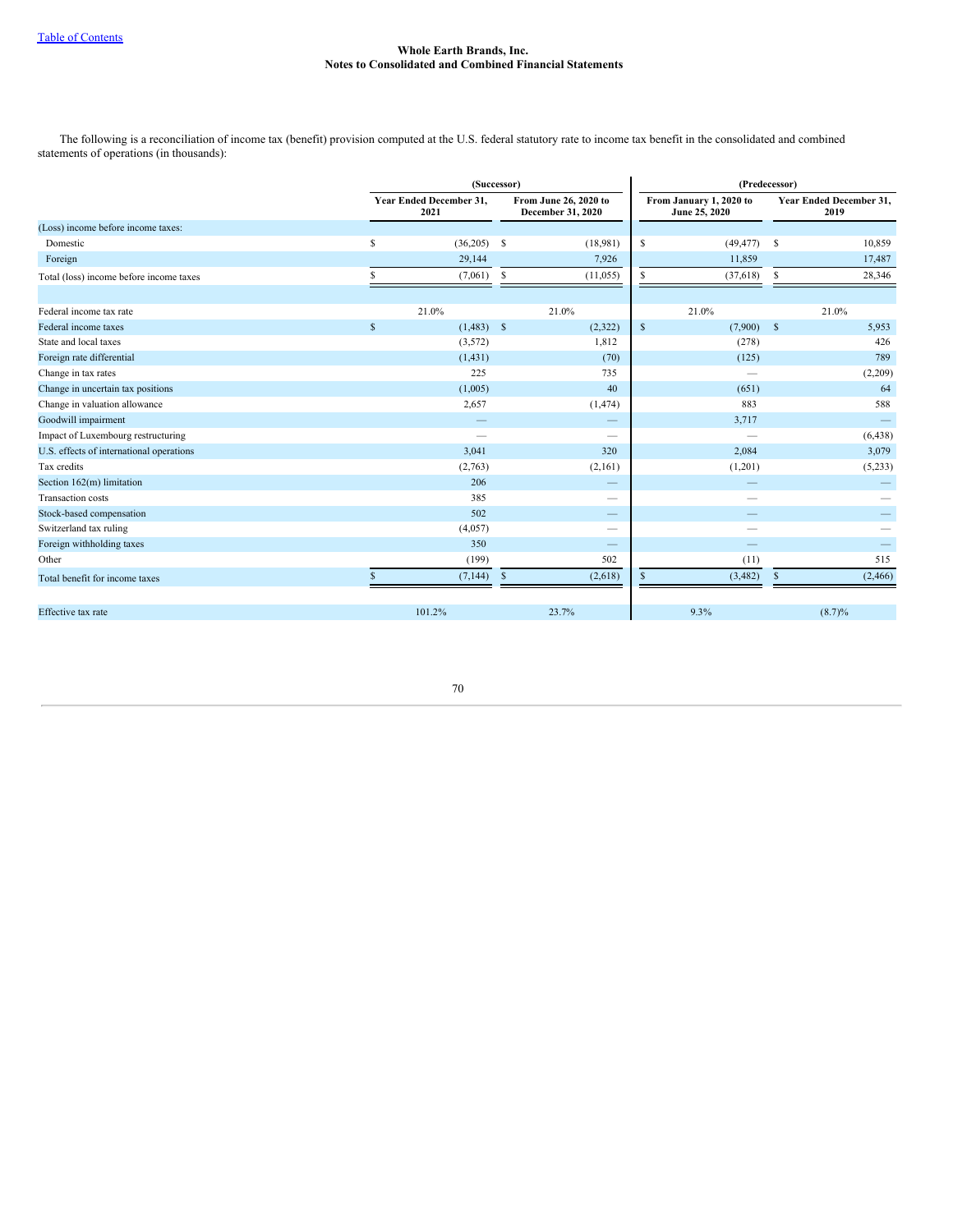Significant components of the Company's net deferred tax assets and liabilities were as follows (in thousands):

|                                       | December 31, 2021 |              | December 31, 2020 |
|---------------------------------------|-------------------|--------------|-------------------|
| Deferred tax assets:                  |                   |              |                   |
| Accounts receivable                   | \$<br>381         | $\mathbb{S}$ | 473               |
| Accrued expenses                      | 5,251             |              | 3,838             |
| Inventory                             | 6,166             |              | 5,231             |
| Other assets                          | 930               |              | 160               |
| Pension asset                         | 365               |              | 348               |
| Lease accounting                      | 7,558             |              | 3,360             |
| U.S. and foreign net operating losses | 17,433            |              | 13,998            |
| Deferred interest expense             | 6,106             |              |                   |
| Tax credits                           | 511               |              | 254               |
| Total deferred tax assets             | 44,701            |              | 27,662            |
| Less valuation allowance              | (12, 184)         |              | (9,879)           |
| Net deferred tax assets               | \$<br>32,517      | $\mathbb{S}$ | 17,783            |
| Deferred tax liabilities:             |                   |              |                   |
| Property, plant and equipment         | (5,271)           |              | (4,678)           |
| Operating lease right-of-use asset    | (6, 553)          |              | (2,747)           |
| Intangible assets                     | (46,511)          |              | (24, 266)         |
| Deferred rent                         | (59)              |              | (78)              |
| Unremitted earnings                   | (965)             |              | (719)             |
| Other liabilities                     | (6,255)           |              | (5,921)           |
| Total deferred tax liabilities        | (65, 614)         |              | (38, 409)         |
| Net deferred tax liability            | \$<br>(33,097)    | \$           | (20,626)          |

In assessing the recoverability of its deferred tax assets within the jurisdiction from which they arise, management considers whether it is more likely than not (more than 50%) that some portion or all of the deferred tax assets will be realized. A valuation allowance, if needed, reduces deferred tax assets to the amount expected to be realized. The ultimate realization of deferred tax assets is dependent upon the generation of future taxable income prior to the expiration of any net operating loss and tax credit carry forwards. The Company evaluates all positive and negative evidence when determining the amount of the net deferred tax assets that are more likely than not to be realized. This evidence includes, but is not limited to, prior earnings history, reversal of taxable temporary differences, tax planning strategies and projected future taxable income. Significant weight is given to positive and negative evidence that is objectively verifiable. Based on the weight of available evidence, including the scheduling of taxable temporary differences into future taxable income, the Company determined that as of December 31, 2021 its deferred tax assets were realizable on a more-likely-than not basis with the exception of foreign tax credits of \$0.5 million, certain state net operating loss carry forwards of \$9.3 million predominately related to Illinois, and \$2.4 million of net operating loss carry forwards in India, Luxembourg, Spain, Mexico and China. The Company's valuation allowance increased by approximately \$2.3 million, of which \$2.7 million was charged to income tax expense in 2021 (as shown in the rate reconciliation table above), partially offset by foreign exchange translation adjustments.

The Company received a beneficial Switzerland tax ruling in 2021 permitting a step up in the tax basis of intangible assets. The Company will be able to amortize the intangible assets over a 10-year period for Swiss tax purposes, resulting in future cash tax savings. The Company recognized a discrete tax benefit of \$4.1 million in 2021 related to this change.

As of December 31, 2021, the Company had net operating loss carry forwards and tax credits which will expire if not utilized, including: \$121.9 million in Illinois state net operating losses expiring between 2029 and 2041, \$0.5 million of U.S. federal foreign tax credits expiring in 2030 through 2031, \$1.6 million of net operating losses in Mexico substantially expiring in 2023 and through 2031, \$5.9 million of net operating losses in Luxembourg substantially expiring in 2035 and through 2038, \$2.2 million of net operating losses in India expiring in 2022 through 2028, and \$1.0 million of net operating losses in China expiring in 2022 through 2026.

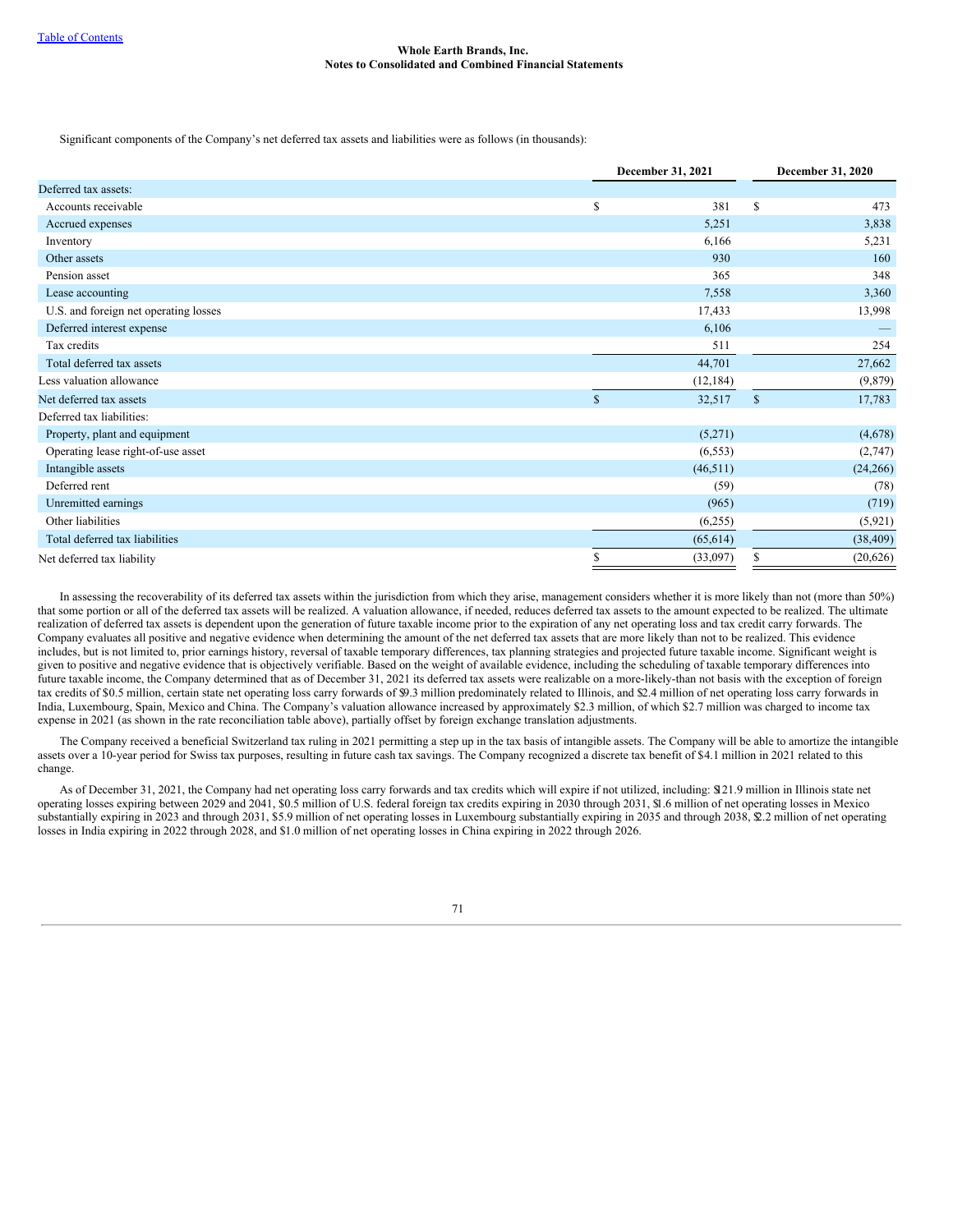Notwithstanding the current taxation of certain foreign subsidiaries under GILTI and one-time transition taxation enacted as part of the Tax Cut and Jobs Act, the Company intends to continue to invest these earnings indefinitely outside the U.S. If these future earnings are repatriated to the U.S., or if the Company determines that such earnings will be remitted in the foreseeable future, the Company may be required to accrue U.S. deferred taxes (if any) and applicable withholding taxes. It is not practicable to estimate the tax impact of the reversal of the outside basis difference, or the repatriation of cash due to the complexity of its hypothetical calculation. As of December 31, 2021 and 2020, the Company had accrued future income taxes and withholding taxes for future remittances to its Switzerland and Hong Kong affiliates of \$1.8 million and \$1.7 million, respectively.

The following summarizes the changes in the Company's liability for unrecognized tax positions (in thousands):

|                                 | (Successor)                            | (Predecessor)                                     |                                          |
|---------------------------------|----------------------------------------|---------------------------------------------------|------------------------------------------|
|                                 | <b>Year Ended December</b><br>31, 2021 | From June 26, 2020 to<br><b>December 31, 2020</b> | From January 1, 2020 to<br>June 25, 2020 |
| Beginning of period             | 609                                    | 539                                               | 895                                      |
| Lapse in statute of limitations | (507)                                  | $\hspace{0.1mm}-\hspace{0.1mm}$                   | (291)                                    |
| Currency differences            | (8)                                    | 70                                                | (65)                                     |
| End of period                   | 94                                     | 609                                               | 539                                      |

The unrecognized tax benefits in both the successor and predecessor periods include amounts related to various foreign tax issues. The Company records both accrued interest and penalties related to income tax matters in the provision for income taxes in the accompanying consolidated and combined statements of operations. The Company's accrued interest and penalties related to uncertain tax positions totaled \$0.1 million, \$0.6 million, and \$0.4 million as of December 31, 2021, December 31, 2020, and June 25, 2020, respectively. Of the amounts reflected in the table above as of December 31, 2021, the entire amount if recognized, would reduce the Company's effective tax rate. The Company does not expect its unrecognized tax benefits will significantly increase or decrease in the next 12 months.

The Company is subject to taxation in the U.S. and various state and foreign jurisdictions. The Company's U.S. federal and state income tax periods are generally open to examination for the tax years 2017 through 2021. The Company's French, Argentina, Luxembourg and Swiss tax years 2016 through 2021 also remain open for examination. In addition, open tax years related to the Company's other foreign jurisdictions remain subject to examination but are not considered material.

# **NOTE 12: PENSION AND OTHER RETIREMENT BENEFITS**

Certain current and former employees of the Company are covered under a funded qualified defined benefit retirement plan. Plan provisions covering certain of the Company's salaried employees generally provide pension benefits based on years of service and compensation. Plan provisions covering certain of the Company's union members generally provide stated benefits for each year of credited service. The Company's funding policy is to contribute annually the statutory required amount as actuarially determined. The Company froze the pension plan on December 31, 2019. In addition, the Company has unfunded non-qualified plans covering certain salaried employees with additional retirement benefits in excess of qualified plan limits imposed by federal tax law. The Company uses December 31 as a measurement date for the plans.

In February 2021, the Compensation Committee approved the termination of the Company's qualified defined benefit retirement plan at Flavors & Ingredients. During the fourth quarter of 2021, the Company offered the option of receiving a lump sum payment to certain participants with vested benefits in lieu of receiving monthly annuity payments. Approximately 125 participants elected to receive the settlement, and lump sum payments of approximately \$16.8 million were paid from plan assets to these participants in December 2021. The benefit obligation settled approximated payments to plan participants and a pre-tax settlement gain of \$0.5 million was recorded in the fourth quarter of 2021. On February 11, 2022, the Company purchased non-participating annuity contracts to settle the remaining liabilities of the plan for approximately \$9.5 million which was fully funded by plan assets. The annuity contracts purchased will result in a settlement gain of approximately \$0.9 million that will be recorded in the first quarter of 2022. The remaining surplus of the plan will be used, as prescribed in the applicable regulations, to fund future contributions to the defined contribution plan at Flavors & Ingredients.

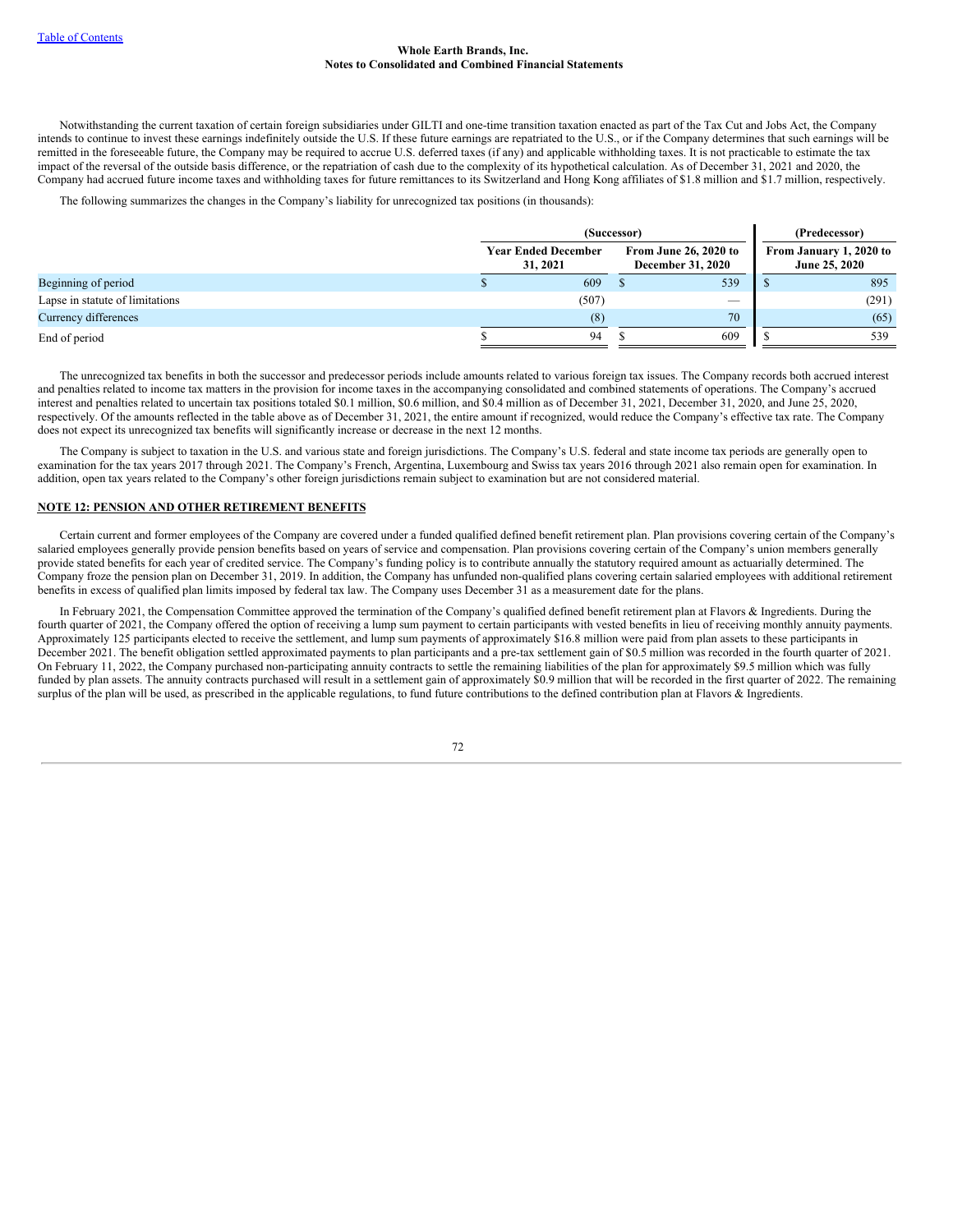The following table reconciles the funded status of the Company's defined benefitpension plans(in thousands):

|                                                    | (Successor)                            |    |                                            | From June 26, 2020 to<br>(Predecessor) |                                          |
|----------------------------------------------------|----------------------------------------|----|--------------------------------------------|----------------------------------------|------------------------------------------|
|                                                    | <b>Year Ended December</b><br>31, 2021 |    | From June 26, 2020 to<br>December 31, 2020 |                                        | From January 1, 2020 to<br>June 25, 2020 |
| Accumulated benefit obligations                    | 20,314                                 | -S | 41,112                                     | \$.                                    | 39,792                                   |
| Changes in projected benefit obligations:          |                                        |    |                                            |                                        |                                          |
| Projected benefit obligations at beginning of year | \$<br>$41,112$ \$                      |    | 39,879                                     | \$                                     | 37,854                                   |
| Service cost                                       | 63                                     |    | 94                                         |                                        | 41                                       |
| Interest cost                                      | 1,047                                  |    | 545                                        |                                        | 593                                      |
| Actuarial (gain) loss                              | (1,054)                                |    | 1,568                                      |                                        | 1,826                                    |
| Benefits paid                                      | (20, 854)                              |    | (974)                                      |                                        | (435)                                    |
| Projected benefit obligations at end of year       | 20,314                                 |    | 41,112                                     |                                        | 39,879                                   |
| Change in plans' assets:                           |                                        |    |                                            |                                        |                                          |
| Fair value of plans' assets at beginning of year   | 33,058                                 |    | 30,674                                     |                                        | 30,213                                   |
| Actual returns on plans' assets                    | 372                                    |    | 3,195                                      |                                        | 732                                      |
| Employee contributions                             | 326                                    |    | 163                                        |                                        | 163                                      |
| Benefits paid                                      | (20, 854)                              |    | (974)                                      |                                        | (434)                                    |
| Fair value of plans' assets at end of year         | 12,902                                 |    | 33,058                                     |                                        | 30,674                                   |
| Net pension liability                              | (7, 412)                               | Ъ  | (8,054)                                    | S                                      | (9,205)                                  |

The projected benefit obligation at December 31, 2021 and December 31, 2020 included \$9.8 million and \$10.3 million, respectively, related to the Company's unfunded nonqualified plans.

Amounts recognized in the Company's consolidated and combined balance sheets consisted of (in thousands):

|                                                | (Successor) |                                        |  |                                                          | (Predecessor) |                                          |
|------------------------------------------------|-------------|----------------------------------------|--|----------------------------------------------------------|---------------|------------------------------------------|
|                                                |             | <b>Year Ended December</b><br>31, 2021 |  | <b>From June 26, 2020 to</b><br><b>December 31, 2020</b> |               | From January 1, 2020 to<br>June 25, 2020 |
| Other assets                                   |             | 2,367                                  |  | 2,238                                                    |               | 512                                      |
| Accrued expenses and other current liabilities |             | (488)                                  |  | (374)                                                    |               | (373)                                    |
| Other liabilities                              |             | (9,291)                                |  | (9.918)                                                  |               | (9, 344)                                 |
| Net amount recognized                          |             | (7, 412)                               |  | (8,054)                                                  |               | (9,205)                                  |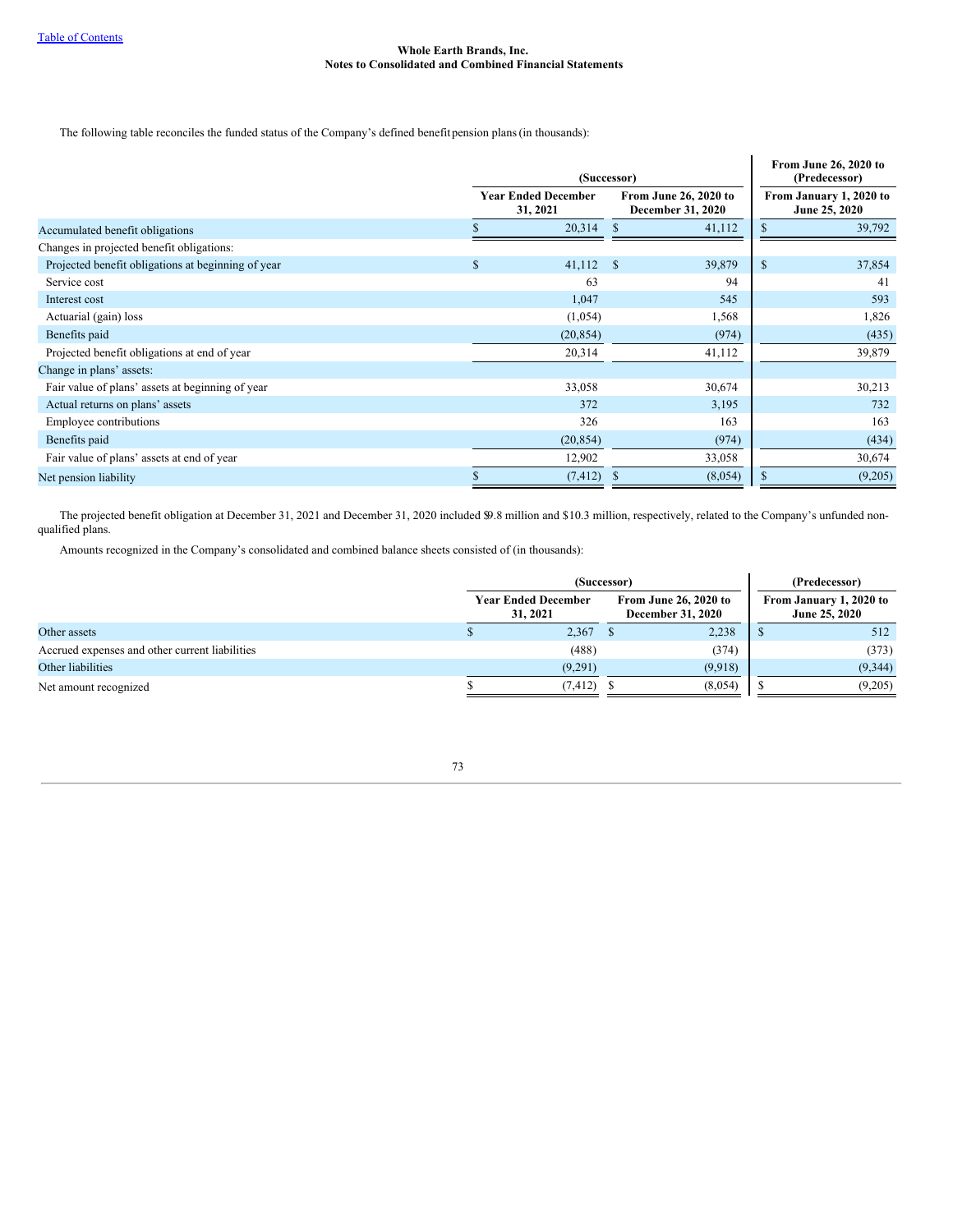Amounts recognized in accumulated other comprehensive income (loss), net of tax, which have not yet been recognized as a component of net periodic pension expense for the Company's funded defined benefit pension plans, are as follows (in thousands):

|                           | (Successor)                     |  |                                                          | (Predecessor) |                                          |
|---------------------------|---------------------------------|--|----------------------------------------------------------|---------------|------------------------------------------|
|                           | Year Ended December 31,<br>2021 |  | <b>From June 26, 2020 to</b><br><b>December 31, 2020</b> |               | From January 1, 2020 to<br>June 25, 2020 |
| Prior service cost        | $\hspace{0.1mm}-\hspace{0.1mm}$ |  | $\hspace{0.1mm}-\hspace{0.1mm}$                          |               | 169                                      |
| Net actuarial (gain) loss | (207)                           |  | (620)                                                    |               | 13.997                                   |
|                           | (207)                           |  | (620)                                                    |               | 14,166                                   |

As a result of the Business Combination on June 25, 2020, unamortized amounts previously charged to accumulated other comprehensive income (loss) were eliminated.

The components of the changes in unrecognized amounts included in pension obligation, net in other comprehensive income (loss) for the Company's defined benefit pension plans were as follows (in thousands):

|                                                     | (Successor)                            |  |                                                          |  | (Predecessor)                            |  |
|-----------------------------------------------------|----------------------------------------|--|----------------------------------------------------------|--|------------------------------------------|--|
|                                                     | <b>Year Ended December</b><br>31, 2021 |  | <b>From June 26, 2020 to</b><br><b>December 31, 2020</b> |  | From January 1, 2020 to<br>June 25, 2020 |  |
| Net actuarial loss                                  | 527                                    |  | $\overline{\phantom{m}}$                                 |  | 1,912                                    |  |
| Amortization of prior service costs                 |                                        |  | $\overbrace{\hspace{25mm}}^{}$                           |  | (33)                                     |  |
| Amortization of actuarial loss                      | (36)                                   |  | $\overline{\phantom{a}}$                                 |  | (276)                                    |  |
| Total loss recognized in other comprehensive income | 491                                    |  | $\overbrace{\hspace{25mm}}^{}$                           |  | .603                                     |  |

The components of net periodic benefit (credit) cost for the Company's defined benefit pension plans for the Successor and Predecessor were as follows (in thousands):

|                                         | (Successor) |                                        |  | (Predecessor)                                     |  |                                          |  |                                 |
|-----------------------------------------|-------------|----------------------------------------|--|---------------------------------------------------|--|------------------------------------------|--|---------------------------------|
|                                         |             | <b>Year Ended December 31.</b><br>2021 |  | From June 26, 2020 to<br><b>December 31, 2020</b> |  | From January 1, 2020 to<br>June 25, 2020 |  | Year Ended December 31,<br>2019 |
| Service cost                            |             | 63                                     |  | 94                                                |  | 41                                       |  | 692                             |
| Interest cost                           |             | 1,047                                  |  | 545                                               |  | 593                                      |  | 1,410                           |
| Expected return on plan assets          |             | (1,310)                                |  | (783)                                             |  | (817)                                    |  | (1, 462)                        |
| Amortization of prior service cost      |             |                                        |  | $\overline{\phantom{a}}$                          |  | 33                                       |  | 149                             |
| Amortization of net actuarial loss      |             | 36                                     |  |                                                   |  | 276                                      |  | 1,332                           |
| Settlement/curtailment (income) expense |             | (644)                                  |  | (25)                                              |  | -                                        |  | 317                             |
| Net periodic benefit (credit) cost      |             | (808)                                  |  | (169)                                             |  | 126                                      |  | 2,438                           |

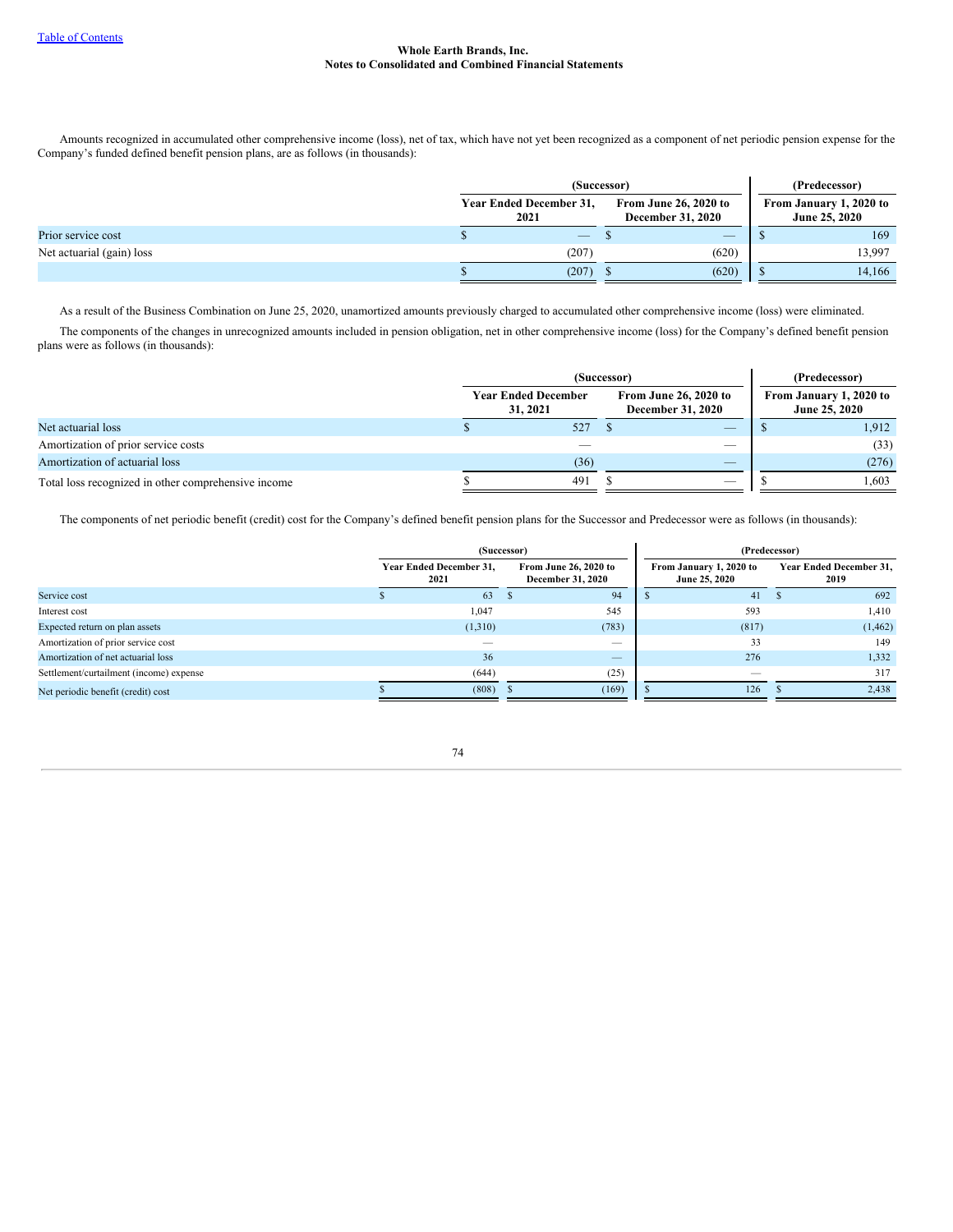Net periodic benefit (credit) cost is reflected in the Company's consolidated and combined financial statements as follows for the Successor and Predecessor periods presented (in thousands):

|                                             |                                 | (Successor)                                       | (Predecessor)                                   |                                 |  |  |
|---------------------------------------------|---------------------------------|---------------------------------------------------|-------------------------------------------------|---------------------------------|--|--|
|                                             | Year Ended December 31,<br>2021 | From June 26, 2020 to<br><b>December 31, 2020</b> | From January 1, 2020 to<br><b>June 25, 2020</b> | Year Ended December 31,<br>2019 |  |  |
| Cost of goods sold                          |                                 |                                                   |                                                 | 614                             |  |  |
| Selling, general and administrative expense | 63                              | 69                                                | 41                                              | 1,824                           |  |  |
| Other income (expense), net                 | (871)                           | (238)                                             | 85                                              |                                 |  |  |
| Net periodic benefit (credit) cost          | (808)                           | (169)                                             | 126                                             | 2,438                           |  |  |

**Assumptions**—The following assumptions were used to determine the benefit obligation at year end and net periodic benefit (credit) cost during the year for the Company's funded defined benefit pension plan:

|                                                                                | (Successor)                     | (Predecessor)                                     |                                          |
|--------------------------------------------------------------------------------|---------------------------------|---------------------------------------------------|------------------------------------------|
|                                                                                | Year Ended December 31,<br>2021 | From June 26, 2020 to<br><b>December 31, 2020</b> | From January 1, 2020 to<br>June 25, 2020 |
| Weighted-average assumptions used to determine benefit obligation at year end: |                                 |                                                   |                                          |
| Discount rate $(1)$                                                            | $2.38\%$                        | $2.61\%$                                          | 2.85<br>$\frac{0}{0}$                    |
| Weighted-average assumptions used to determine net periodic benefit cost:      |                                 |                                                   |                                          |
| Discount rate                                                                  | $2.61\%$                        | $2.85\%$                                          | 3.25<br>$\%$                             |
| Expected long-term rate of return on plan assets                               | 4.90 $\%$                       | $5.25\%$                                          | 5.50<br>$\frac{0}{0}$                    |

(1) The discount rate assumption used to determine the benefit obligation at December 31, 2021 was based on blended 7 year and 15 year duration annuity purchase contracts.

The following assumptions were used to determine the benefit obligation at year end and net periodic benefit (credit) cost during the year for the Company's unfunded supplemental defined benefit pension plan:

|                                                                                | (Successor)                            | (Predecessor)                                            |                                          |
|--------------------------------------------------------------------------------|----------------------------------------|----------------------------------------------------------|------------------------------------------|
|                                                                                | <b>Year Ended December 31.</b><br>2021 | <b>From June 26, 2020 to</b><br><b>December 31, 2020</b> | From January 1, 2020 to<br>June 25, 2020 |
| Weighted-average assumptions used to determine benefit obligation at year end: |                                        |                                                          |                                          |
| Discount rate                                                                  | $2.78\%$                               | $2.42\%$                                                 | 2.64<br>$\frac{0}{0}$                    |
| Rate of compensation increase                                                  | 3.50 $\%$                              | 3.50 $%$                                                 | 3.50<br>$\frac{0}{0}$                    |
| Weighted-average assumptions used to determine net periodic benefit cost:      |                                        |                                                          |                                          |
| Discount rate                                                                  | $2.42\%$                               | $2.64\%$                                                 | $\frac{0}{0}$<br>3.25                    |
| Rate of compensation increase                                                  | 3.50 $%$                               | 3.50 $%$                                                 | 3.50<br>$\frac{0}{0}$                    |

The Company bases the discount rate assumption on current investment yields of high quality fixed income investments during the retirement benefits maturity period. The rate of increase in future compensation assumptions reflects the Company's long-term actual experience and future and near-term outlook.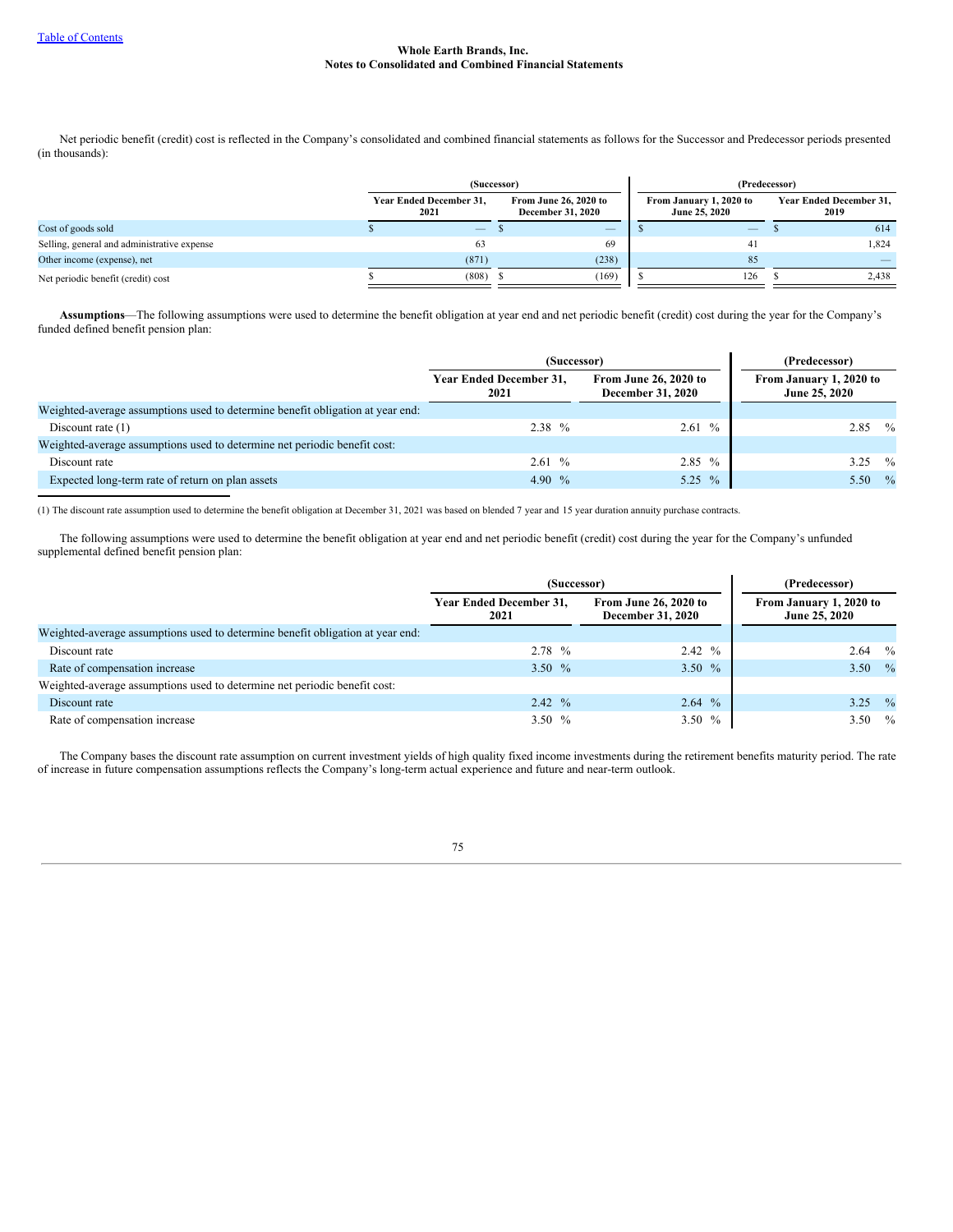The Company considers a number of factors to determine its expected rates of return on the assets in its plan, including, without limitation, historical performance of the plan assets, investment style, asset allocations and other third-party studies and surveys. The Company considered the plan portfolio's asset allocation over a variety of time periods and compared them with third-party studies and reviewed performance of the capital markets in recent years and other factors and advice from various third parties, such as the pension plan's advisors, investment managers and actuaries. While the Company considered recent performance and the historical performance of its plan assets, the Company's assumptions are based primarily on its estimates of long-term, prospective rates of return. Differences between actual and expected asset returns are recognized in the net periodic benefit cost over the remaining service period of the active participating employees.

**Plan Assets**—The investment committee for the Company's plan adopted investment policies with the objective of meeting and exceeding over time, the expected long-term rate of return on plan assets assumptions, weighted against a reasonable risk level and considering the appropriate liquidity levels. In connection with this objective, in 2021 and 2020 the plan's assets were mainly invested in mutual funds, common and collective funds, corporate bonds, government bonds, private equity funds, as well as a real estate fund, in order to achieve the Company's goals to enhance the expected returns of its investments together with their liquidity and protect the plan's funded status. As a result of the planned termination of the qualified pension plan, certain of the plan's assets were liquidated during the fourth quarter of 2021 and used to satisfy lump sum benefit payments as further described above. Therefore, at December 31, 2021, the plan's assets were primarily invested in cash and fixed income securities.

The plan had the following target ranges for the asset classes as shown below. The ranges were intended to allow flexibility for allocating assets and rebalancing as needed depending on changes in market values and the investment environment. The strategy utilized was regularly reviewed by the plan's investment committee, which could have made adjustments to the allocations when allocations fell outside the asset class range.

|                            | <b>Target Ranges</b> |
|----------------------------|----------------------|
| Asset classes:             |                      |
| Cash equivalents and other | $0\% - 17\%$         |
| Fixed income securities    | $45\% - 100\%$       |
| Equity securities          | $0\%$ - 28%          |

The following tables set forth, by category, the Company's pension plan assets as of December 31, 2021 and December 31, 2020, using the fair value hierarchy established under ASC Topic 820 and as described in Note 9. The fair value hierarchy in the tables excludes certain investments which are valued using Net Asset Value ("NAV") as a practical expedient (in thousands):

|                                                                  | Pension Plan Assets as of December 31, 2021 |                          |     |                |  |         |  |        |
|------------------------------------------------------------------|---------------------------------------------|--------------------------|-----|----------------|--|---------|--|--------|
|                                                                  |                                             | Level 1                  |     | <b>Level 2</b> |  | Level 3 |  | Total  |
| Pension plan assets measured at fair value:                      |                                             |                          |     |                |  |         |  |        |
| Cash and cash equivalents                                        |                                             | 325                      | - S |                |  |         |  | 325    |
| U.S. Government securities                                       |                                             | $\overline{\phantom{a}}$ |     | 6,283          |  |         |  | 6,283  |
| Corporate bonds                                                  |                                             |                          |     | 6,283          |  |         |  | 6,283  |
| Total pension plan assets measured at fair value                 |                                             | 325                      |     | 12,566 \$      |  | __      |  | 12,891 |
|                                                                  |                                             |                          |     |                |  |         |  |        |
| Pension plan assets measured at NAV as a practical expedient (1) |                                             |                          |     |                |  |         |  | 11     |
| Total pension plan assets                                        |                                             |                          |     |                |  |         |  | 12,902 |

(1) Certain investments in real estate funds that are measured at fair value using the NAV per share practical expedient have not been categorized in the fair value hierarchy. The fair value amounts presented in the table above are intended to permit reconciliation of the fair value hierarchy to the total value of plan assets.

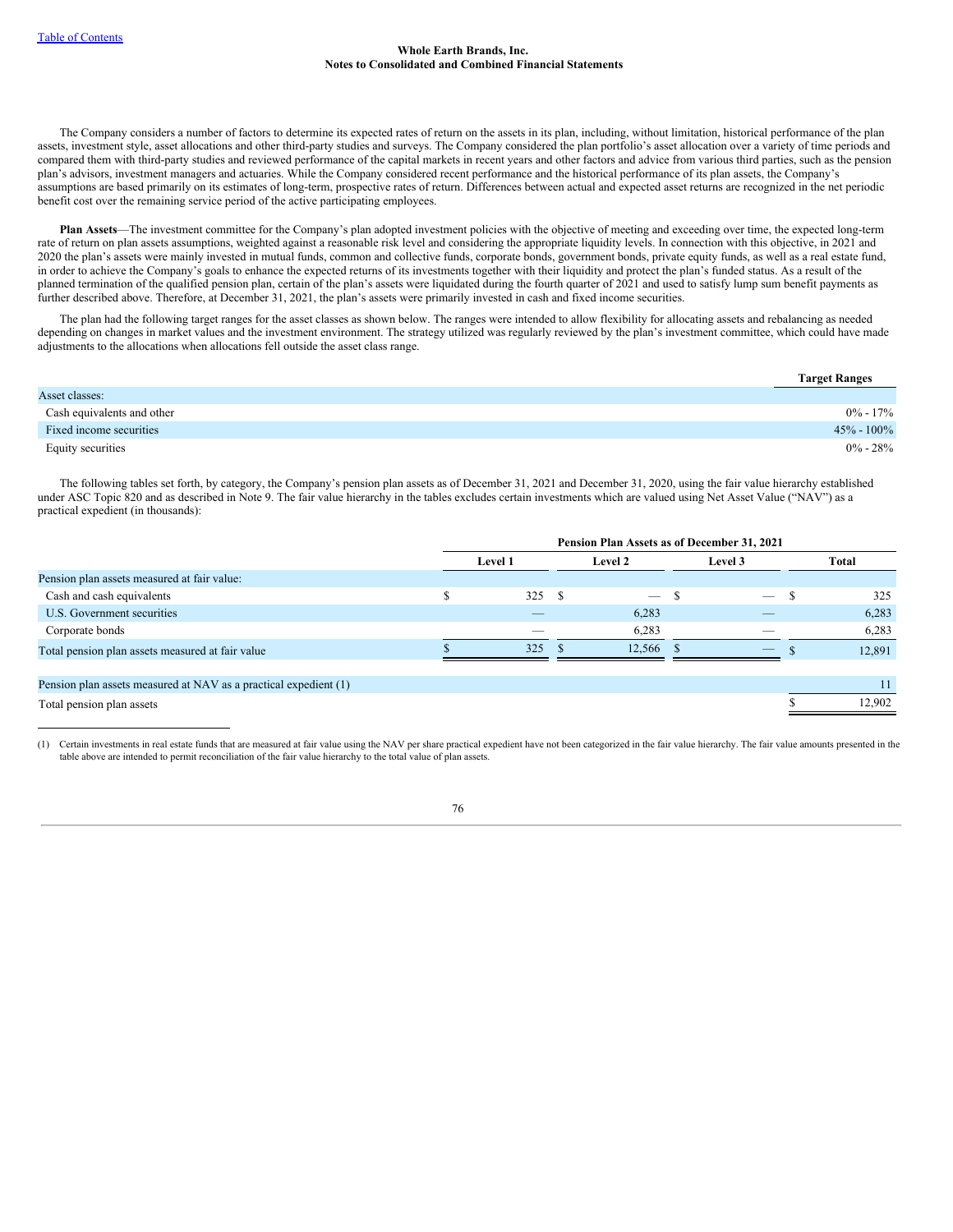|                                                                  |     | Pension Plan Assets as of December 31, 2020 |   |                          |    |                                   |    |        |
|------------------------------------------------------------------|-----|---------------------------------------------|---|--------------------------|----|-----------------------------------|----|--------|
|                                                                  |     | Level 1                                     |   | Level 2                  |    | Level 3                           |    | Total  |
| Pension plan assets measured at fair value:                      |     |                                             |   |                          |    |                                   |    |        |
| Cash and cash equivalents                                        | \$. | 419                                         | S | $\overline{\phantom{0}}$ | S  | $\overbrace{\phantom{aaaaa}}^{x}$ | -S | 419    |
| Mutual funds                                                     |     | 5,374                                       |   | 442                      |    |                                   |    | 5,816  |
| U.S. Government securities                                       |     |                                             |   | 3,087                    |    |                                   |    | 3,087  |
| Municipal/provincial bonds                                       |     |                                             |   | 296                      |    |                                   |    | 296    |
| Corporate bonds                                                  |     | _                                           |   | 13,408                   |    |                                   |    | 13,408 |
| Total pension plan assets measured at fair value                 |     | 5,793                                       |   | 17.233                   | -S |                                   |    | 23,026 |
|                                                                  |     |                                             |   |                          |    |                                   |    |        |
| Pension plan assets measured at NAV as a practical expedient (1) |     |                                             |   |                          |    |                                   |    | 10,032 |
| Total pension plan assets                                        |     |                                             |   |                          |    |                                   |    | 33,058 |

(1) Certain common/collective trusts, investments in private equity funds and investments in real estate funds that are measured at fair value using the NAV per share practical expedient have not been categorized in the fair value hierarchy. The fair value amounts presented in the table above are intended to permit reconciliation of the fair value hierarchy to the total value of plan assets.

Cash and cash equivalents are stated at cost, which approximates fair market value. Mutual funds are valued at their net asset value quoted in active markets. Common and collective funds, as well as investments in private equity funds, are valued at net asset value as reported by the fund administrator. Within mutual funds and common and collective funds, the assets are invested in a broad range of publicly traded equity securities and publicly traded debt securities ranging from domestic and international treasury issues, corporate debt securities, government agencies debt securities and mortgage-backed and asset-backed issues, in accordance with the plan's investment policies. Corporate and government bonds are generally valued on the basis of evaluated bids furnished by a pricing service, which determines valuations for normal, institutional size-trading units of such securities using market information, transactions for comparable securities and various relationships between securities. Exchange traded funds, which are investment portfolios that hold a collection of marketable securities designed to track the performance of a specific index (like the S&P 500), are valued at the market price quoted on the particular stock exchange where they are traded. There were no transfers between levels within the three-tier fair value hierarchy in 2021 and 2020.

**Contributions**—The Company currently does not expect to make further contributions to its funded defined benefit pension plan due to the funded status.

**Expected Future Benefit Payments**—The projected benefit payments for the funded qualified and unfunded non-qualified defined benefit pension plans are as follows (in thousands):

|           |                               | <b>Non-qualified Pension</b> |
|-----------|-------------------------------|------------------------------|
|           | <b>Oualified Pension Plan</b> | <b>Plans</b>                 |
| 2022      | 535                           | 488<br>- 5                   |
| 2023      | 515                           | 482                          |
| 2024      | 514                           | 497                          |
| 2025      | 507                           | 503                          |
| 2026      | 501                           | 563                          |
| 2027-2031 | 2,572                         | 2,922                        |
|           |                               |                              |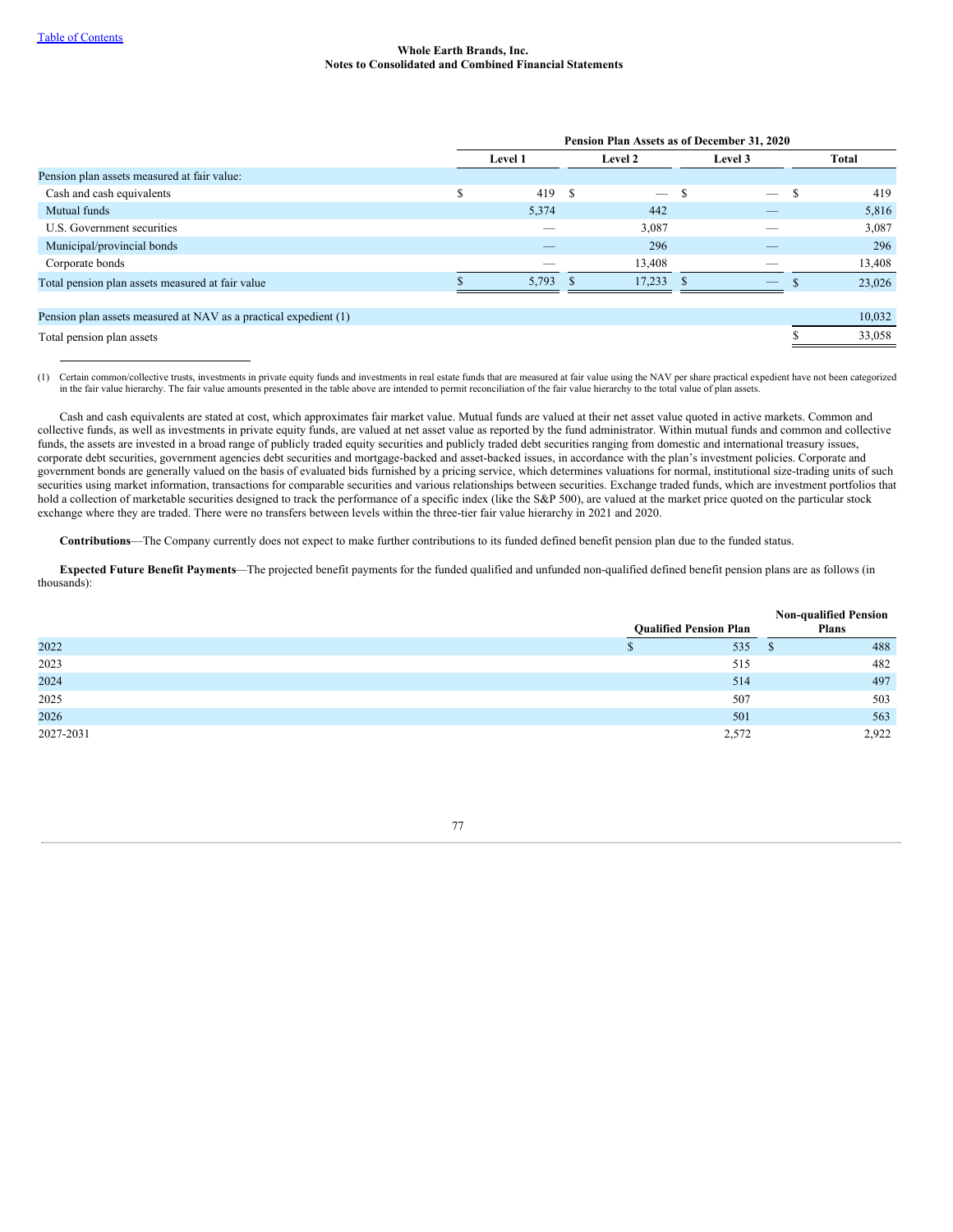The Company also participates in certain state-sponsored defined benefit plans covering certain non-U.S. employees with total net liabilities of \$.6 million and \$3.3 million as of December 31, 2021 and December 31, 2020, respectively. The primary state-sponsored plan relates to Merisant employees in Switzerland and France, which had pension benefit obligations of \$6.9 million and plan assets of \$3.4 million as of December 31, 2021 and a pension benefit obligation of \$6.3 million and plan assets of \$3.0 million as of December 31, 2020. Net periodic pension cost for 2021, for the period June 26, 2020 through December 31, 2020, January 1, 2020 through June 25, 2020, and 2019 was \$0.4 million, \$0.2 million, \$0.3 million, and \$0.3 million, respectively.

**Defined Contribution Pension Plans**—The Company has defined contribution 401(k) plans covering certain eligible domestic employees, as defined by the plans. The plans provide for certain employer matching contributions. The Company recorded compensation expense related to its defined contribution plans of \$1.0 million for 2021, \$0.2 million for the period from June 26, 2020 to December 31, 2020, and \$0.3 million for both the period from January 1, 2020 to June 25 2020 and 2019.

### **NOTE 13: STOCK-BASED COMPENSATION**

On June 24, 2020, the Whole Earth Brands, Inc. 2020 Long-Term Incentive Plan (the "Plan") was approved for the purpose of promoting the long-term financial interests and growth of the Company and its subsidiaries by attracting and retaining management and other personnel and key service providers. The Plan provides for the granting of stock options ("SOs"), stock appreciation rights ("SARs"), restricted stock awards ("RSAs"), restricted stock units ("RSUs"), performance shares, performance share units ("PSUs") and other stock-based awards to officers, employees and non-employee directors of, and certain other service providers to, the Company and its subsidiaries. These awards are settled in shares of the Company's stock and therefore classified as equity awards. Under the terms of the Plan, an aggregate of 9,300,000 shares of common stock are authorized for issuance under the Plan.

The RSUs and RSAs are accounted for as equity awards and have a grant-date fair value equal to the fair market value of the underlying stock on the grant date. RSUs granted generally vest ratably on the anniversary of the grant date over a period of one to three years, depending on the specific terms of each RSU agreement. The RSAs granted to nonemployee board members cliff vest over a service period of approximately 24 months. The Company records compensation expense over the expected vesting period and recognizes forfeitures in the period incurred.

PSU awards generally cliff vest subsequent to the completion of the cumulativethree-year performance period, depending on the period specified in each respective PSU agreement. The number of PSUs that ultimately vest depends on the Company's performance relative to a specified cumulative financial target for fiscal years 2021, 2022 and 2023 (the "cumulative performance target") and are expected to be settled in stock.

Stock-based compensation expense for the year ended December 31, 2021 and for the period from June 26, 2020 to December 31, 2020 was \$.7 million and \$1.3 million, respectively. Stock-based compensation expense for the year ended December 31, 2021 includes \$0.9 million of expense related to 2021 management bonuses expected to be settled in stock and accounted for as a liability. The tax benefit recognized related to stock-based compensation was \$0.5 million for the year ended December 31, 2021. There wasno tax benefit recognized related to stock-based compensation for the period from June 26, 2020 to December 31, 2020.

A summary of activity and weighted average fair values related to the RSUs is as follows:

|                                                | <b>Shares</b> | <b>Weighted Average</b><br><b>Grant Date</b><br><b>Fair Value (per</b><br>share) | <b>Weighted Average</b><br>Remaining<br><b>Contractual Term</b><br>(in years) |
|------------------------------------------------|---------------|----------------------------------------------------------------------------------|-------------------------------------------------------------------------------|
| Outstanding at December 31, 2020               | 633,057 \$    | 8.34                                                                             | 0.88                                                                          |
| Granted                                        | 576,687       | 13.48                                                                            |                                                                               |
| Vested                                         | (582, 503)    | 8.34                                                                             |                                                                               |
| Forfeited                                      | (142, 497)    | 11.70                                                                            |                                                                               |
| Outstanding and nonvested at December 31, 2021 | 484,744       | 13.46                                                                            | 1.02                                                                          |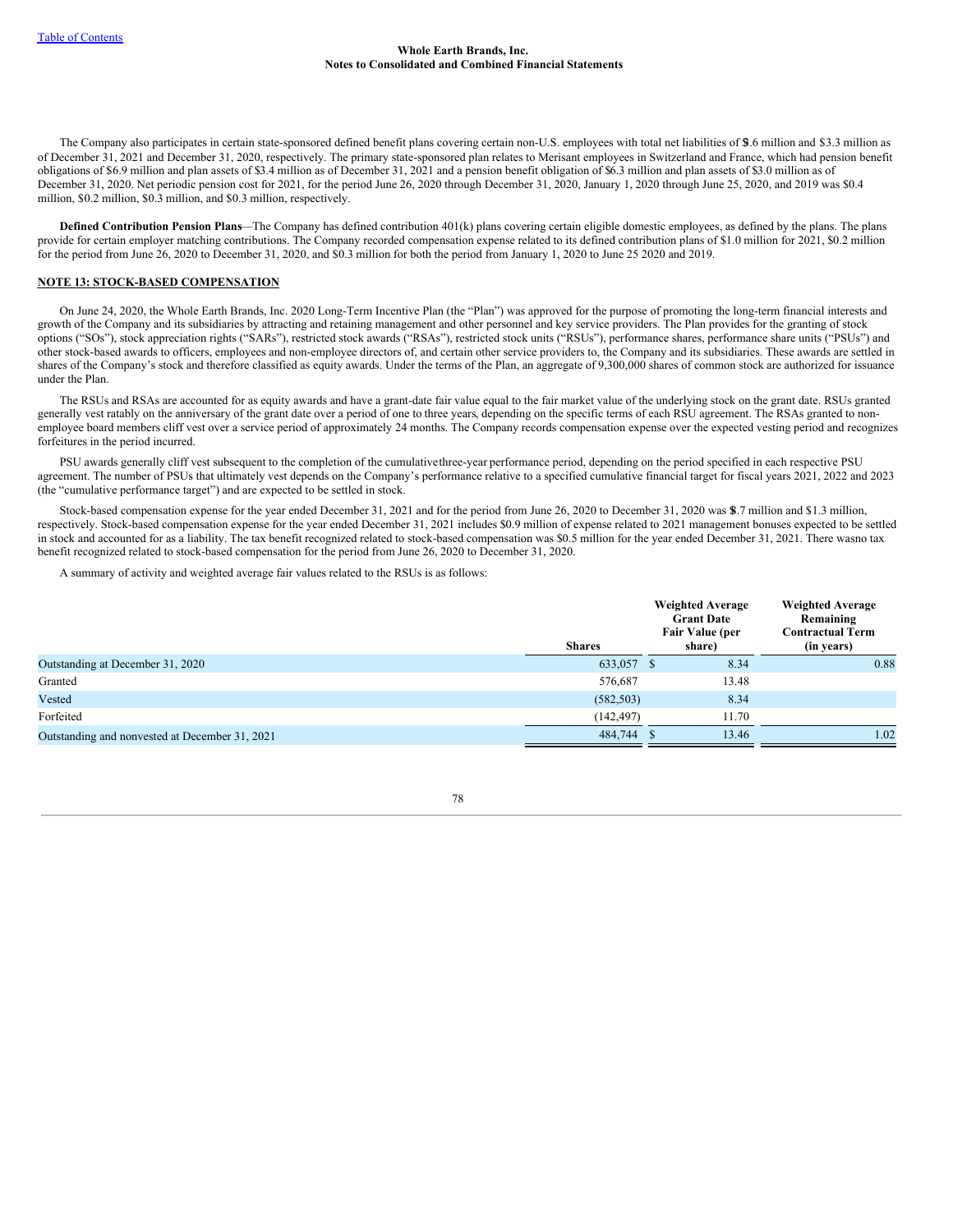The weighted average grant date fair value per share of RSUs granted during the year was \$13.48 in 2021 and \$8.34 for the period from June 26, 2020 through December 31, 2020.

The aggregate fair value of RSUs upon vesting during the year ended December 31, 2021 was \$7.2 million. No RSUs vested during the period from June 26, 2020 to December 31, 2020.

A summary of activity and weighted average fair values related to the RSAs is as follows:

|                                                | <b>Shares</b> | <b>Weighted Average</b><br><b>Grant Date</b><br><b>Fair Value (per</b><br>share) | <b>Weighted Average</b><br>Remaining<br><b>Contractual Term</b><br>(in years) |
|------------------------------------------------|---------------|----------------------------------------------------------------------------------|-------------------------------------------------------------------------------|
| Outstanding at December 31, 2020               | 68,946        | 8.34                                                                             | 1.33                                                                          |
| Granted                                        | 48.855        | 11.77                                                                            |                                                                               |
| Outstanding and nonvested at December 31, 2021 | 117,801       | 9.76                                                                             | 0.98                                                                          |

The weighted average grant date fair value per share of RSAs granted during the year was \$1.77 in 2021 and \$8.34 for the period from June 26, 2020 through December 31, 2020.

A summary of activity and weighted average fair values related to the PSUs is as follows:

|                                                | <b>Shares</b>                   | <b>Weighted Average</b><br><b>Grant Date</b><br>Fair Value (per<br>share) | <b>Weighted Average</b><br>Remaining<br><b>Contractual Term</b><br>(in years) |
|------------------------------------------------|---------------------------------|---------------------------------------------------------------------------|-------------------------------------------------------------------------------|
| Outstanding at December 31, 2020               | $\hspace{0.1mm}-\hspace{0.1mm}$ | $\overline{\phantom{a}}$                                                  |                                                                               |
| Granted                                        | 323,555                         | 13.65                                                                     |                                                                               |
| Forfeited                                      | (41, 414)                       | 13.65                                                                     |                                                                               |
| Outstanding and nonvested at December 31, 2021 | 282,141                         | 13.65                                                                     | 2.21                                                                          |

As of December 31, 2021, the Company had not yet recognized compensation cost on nonvested awards as follows (in thousands):

|                  |                                          | Weighted Avg.<br>Remaining              |
|------------------|------------------------------------------|-----------------------------------------|
|                  | Unrecognized<br><b>Compensation Cost</b> | <b>Recognition Period</b><br>(in years) |
| Nonvested awards | 7,694                                    | 1.4                                     |

# **NOTE 14: STOCKHOLDERS' EQUITY**

**Common Stock Repurchase Plan**—On September 8, 2020, the Company announced that its board of directors had authorized a stock repurchase plan of up to \$20 million of shares of the Company's common stock. The shares were available for repurchase from time to time over a 12-month period which expired on September 15, 2021, in open market transactions at prevailing market prices, in privately negotiated transactions, or by other means in accordance with U.S. federal securities laws. There were no repurchases of the Company's common stock under the stock repurchase plan.

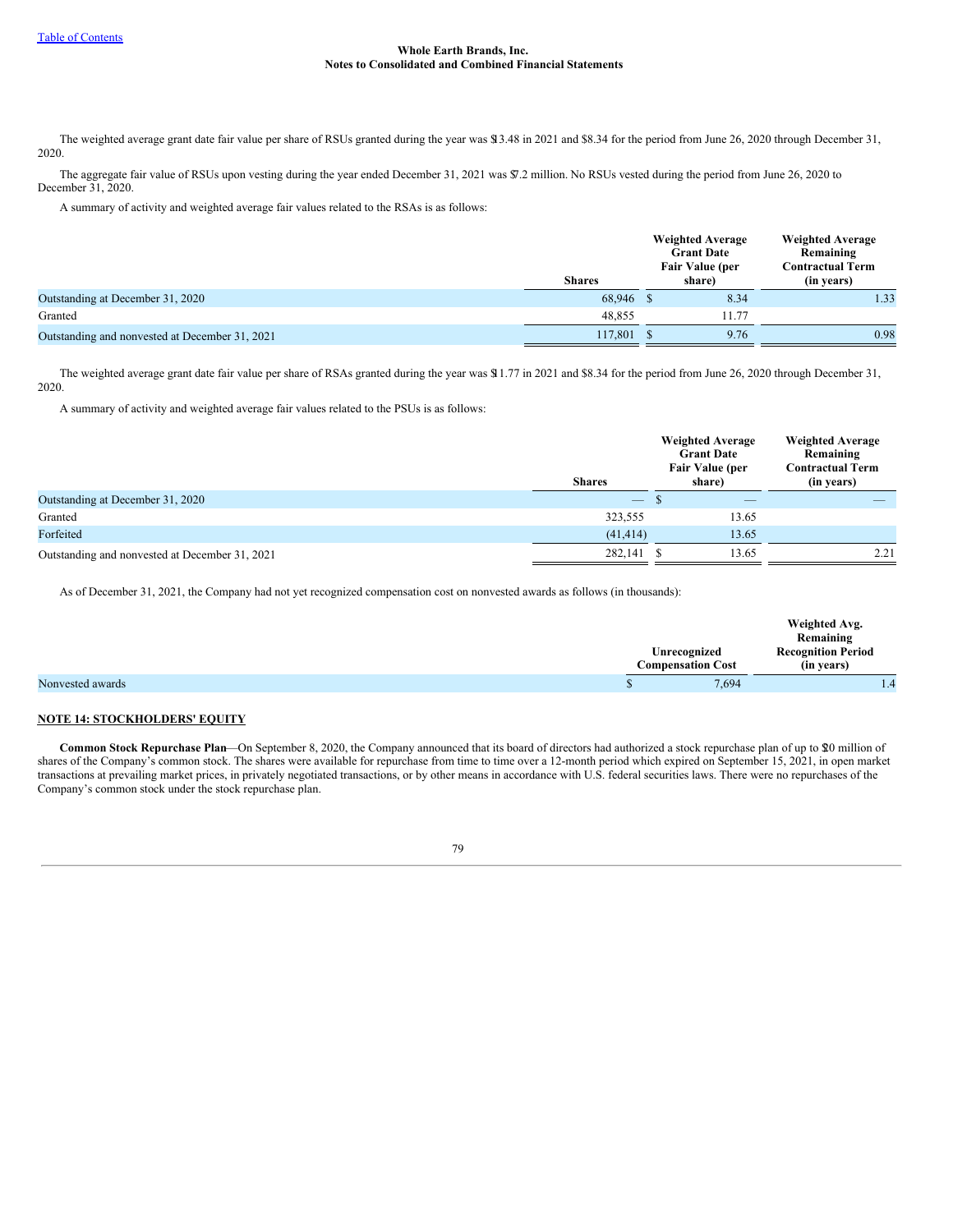# **NOTE 15: EARNINGS PER SHARE**

Basic earnings (loss) per common share is calculated by dividing net income (loss) by the weighted average number of common shares outstanding for the period. Warrants issued are not considered outstanding at the date of issuance. RSUs and RSAs also are not considered outstanding until they have vested. Contingently issuable shares associated with outstanding PSUs that have cliff vesting based on achievement of a performance condition were not included in the basic earnings per share calculations for the periods presented as the applicable vesting conditions had not been satisfied.

Diluted earnings (loss) per share is calculated by dividing net income (loss) by the weighted average shares outstanding assuming dilution. Dilutive common shares outstanding is computed using the treasury stock method and reflects the additional shares that would be outstanding if dilutive warrants were exercised and restricted stock units and restricted stock awards were settled for common shares during the period.

For warrants that are liability-classified, during the periods when the impact would be dilutive, the Company assumes share settlement of the instruments as of the beginning of the reporting period and adjusts the numerator to remove the change in the fair value of warrant liability and adjusts the denominator to include the dilutive shares using the treasury stock method.

The computation of basic and diluted earnings (loss) per common share for the year ended December 31, 2021 and the period from June 26, 2020 to December 31, 2020 is shown below (in thousands, except for share and per share data):

|                                                       |    | <b>Year Ended December 31,</b><br>2021 |     | From June 26, 2020 to<br><b>December 31, 2020</b> |  |
|-------------------------------------------------------|----|----------------------------------------|-----|---------------------------------------------------|--|
| EPS numerator:                                        |    |                                        |     |                                                   |  |
| Net income (loss) attributable to common shareholders | S  | 83                                     | \$. | (8, 437)                                          |  |
| Less: Change in fair value of warrant liabilities     |    | (29)                                   |     |                                                   |  |
| Numerator - diluted                                   |    | 54                                     |     | (8, 437)                                          |  |
|                                                       |    |                                        |     |                                                   |  |
| EPS denominator:                                      |    |                                        |     |                                                   |  |
| Weighted average shares outstanding - basic           |    | 38,505,458                             |     | 38,426,669                                        |  |
| Effect of dilutive securities                         |    | 1,370,929                              |     |                                                   |  |
| Weighted average shares outstanding - diluted         |    | 39,876,387                             |     | 38,426,669                                        |  |
|                                                       |    |                                        |     |                                                   |  |
| Net earnings (loss) per share:                        |    |                                        |     |                                                   |  |
| Basic                                                 | ė  | 0.00                                   | \$. | (0.22)                                            |  |
| Diluted                                               | a. | 0.00                                   |     | (0.22)                                            |  |

For the period from June 26, 2020 to December 31, 2020, 20,263,500 warrants, 633,057 RSUs and 68,946 RSAs were excluded from the diluted earnings per share calculation because they were determined to be anti-dilutive.

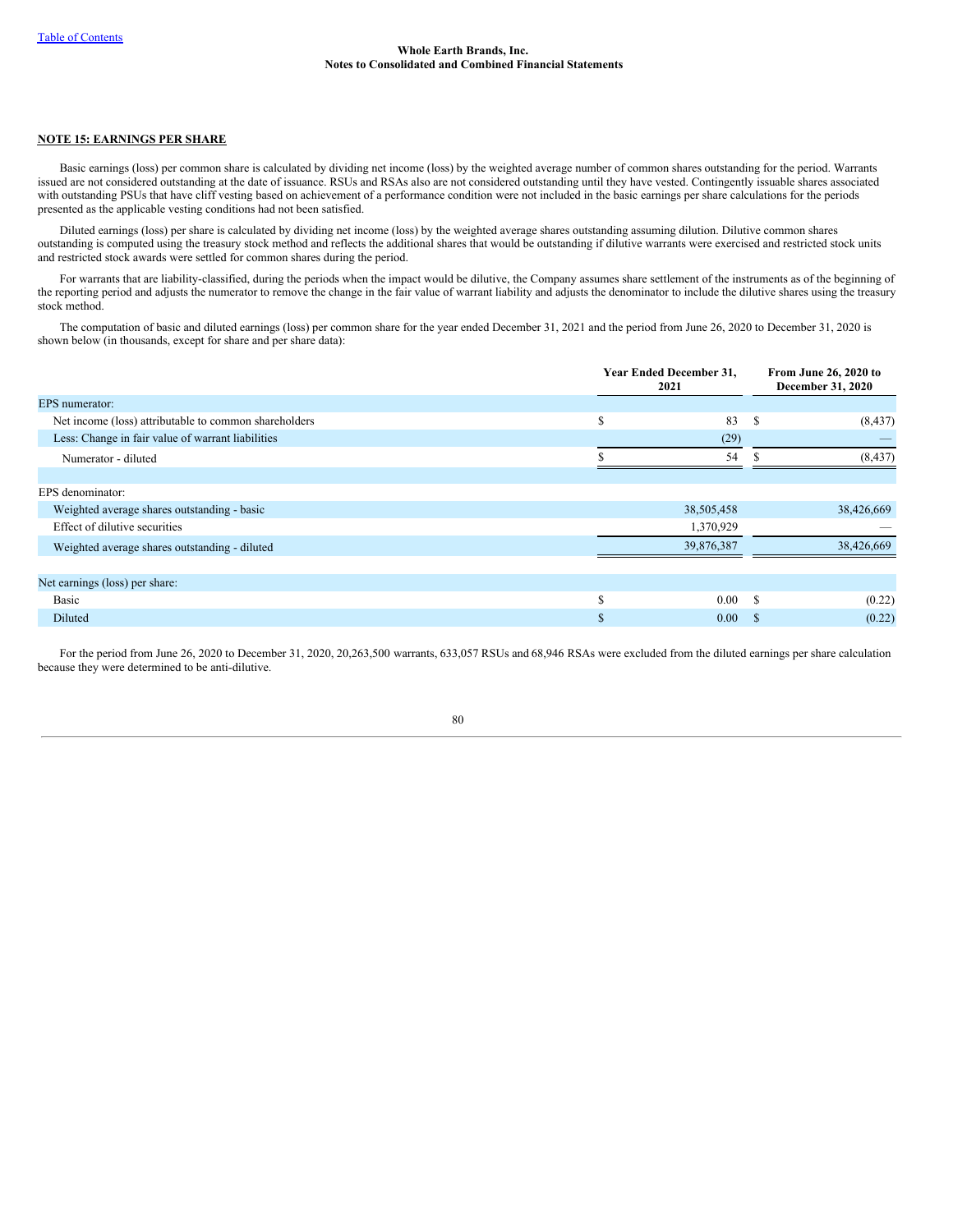# **NOTE 16: ACCUMULATED OTHER COMPREHENSIVE INCOME (LOSS)**

The following table summarizes accumulated other comprehensive income (loss) ("AOCI"), net of taxes, by component (in thousands):

|                                                                                                             |   | <b>Net Currency</b><br><b>Translation</b><br>Gains<br>(Losses) |               | Funded<br><b>Status of</b><br><b>Benefit Plans</b> |    | Total<br>Accumulated<br><b>Other Comprehensive</b><br>Income (Loss) |
|-------------------------------------------------------------------------------------------------------------|---|----------------------------------------------------------------|---------------|----------------------------------------------------|----|---------------------------------------------------------------------|
| Balance at December 31, 2019 (Predecessor)                                                                  | ж | 2,885                                                          | -S            | $(10,944)$ \$                                      |    | (8,059)                                                             |
| Other comprehensive loss before reclassifications                                                           |   | (2,286)                                                        |               |                                                    |    | (2,286)                                                             |
| Amounts reclassified from AOCI                                                                              |   |                                                                |               | 318                                                |    | 318                                                                 |
| Balance at June 25, 2020 (Predecessor)                                                                      | э | 599                                                            |               | $(10,626)$ \$                                      |    | (10,027)                                                            |
| Purchase accounting adjustments to eliminate Predecessor's accumulated other comprehensive<br>(loss) income |   | (599)                                                          |               | 10,626                                             |    | 10,027                                                              |
| Balance at June 26, 2020 (Successor)                                                                        | S |                                                                |               |                                                    |    |                                                                     |
| Other comprehensive income before reclassifications                                                         |   | 7,774                                                          |               | 856                                                |    | 8,630                                                               |
| Amounts reclassified from AOCI                                                                              |   |                                                                |               | (25)                                               |    | (25)                                                                |
| Balance December 31, 2020 (Successor)                                                                       |   | 7,774                                                          | <sup>\$</sup> | 831                                                | -8 | 8,605                                                               |
| Other comprehensive income before reclassifications                                                         |   | 984                                                            |               | 701                                                |    | 1,685                                                               |
| Amounts reclassified from AOCI                                                                              |   |                                                                |               | (603)                                              |    | (603)                                                               |
| Balance December 31, 2021 (Successor)                                                                       |   | 8,758                                                          |               | 929                                                |    | 9,687                                                               |

### **NOTE 17: RELATED PARTY TRANSACTIONS**

The Predecessor participated in MacAndrews & Forbes' ("MacAndrews") directors and officer's insurance program, which covered the Predecessor along with MacAndrews and its other affiliates. The limits of coverage were available on aggregate losses to any or all of the participating companies and their respective directors and officers. For the period of January 1, 2020 to June 25, 2020 and the year ended December 31, 2019, the Predecessor reimbursed MacAndrews an immaterial amount for its allocable portion of the premiums for such coverage, which the Predecessor believed was more favorable than the premiums that it could have secured were it to secure its own coverage. The Predecessor also participated in certain other insurance programs with MacAndrews under which it paid premiums directly to the insurance broker.

In March 2018, the Predecessor entered into a revolving credit agreement with Wesco US LLC, an indirect and wholly-owned subsidiary of Merisant. This revolving credit facility, as amended, had a maturity date of January 3, 2022 and provided for maximum outstanding borrowings of up to \$9.0 million. The revolving credit facility was unsecured and bore interest at 3-month LIBOR plus 4.0% and provided for periodic interest payments with all principal due upon maturity. MacAndrews had the right to accept or reject any borrowing request made by the Predecessor pursuant to the revolving credit agreement in its sole discretion. The outstanding balance on the revolving credit agreement at June 25, 2020 was \$3.4 million and was forgiven by MacAndrews in connection with the Business Combination. Interest expense for the period from January 1, 2020 to June 25, 2020 and for the year ended December 31, 2019 was approximately \$0.2 million and \$0.5 million, respectively.

In July 2020, the Company entered into an agreement with Watermill Institutional Trading LLC, a registered broker-dealer ("Watermill"), to act as one of the Company's financial advisors for a 12-month period commencing July 22, 2020 for total consideration of \$0.9 million, of which \$0.5 million and \$0.4 million was expensed during the year ended December 31, 2021 and the period from June 26, 2020 to December 31, 2020, respectively. Additionally, under the terms of the agreement, the Company incurred additional expense of \$2.0 million during the year ended December 31, 2021 related to services provided by Watermill in connection with the acquisition of Wholesome and \$0.8 million during the period from June 26, 2020 to December 31, 2020 related to services provided in connection with the acquisition of Swerve. A former director of Act II is a registered representative of Watermill and is providing services directly to the Company under the agreement.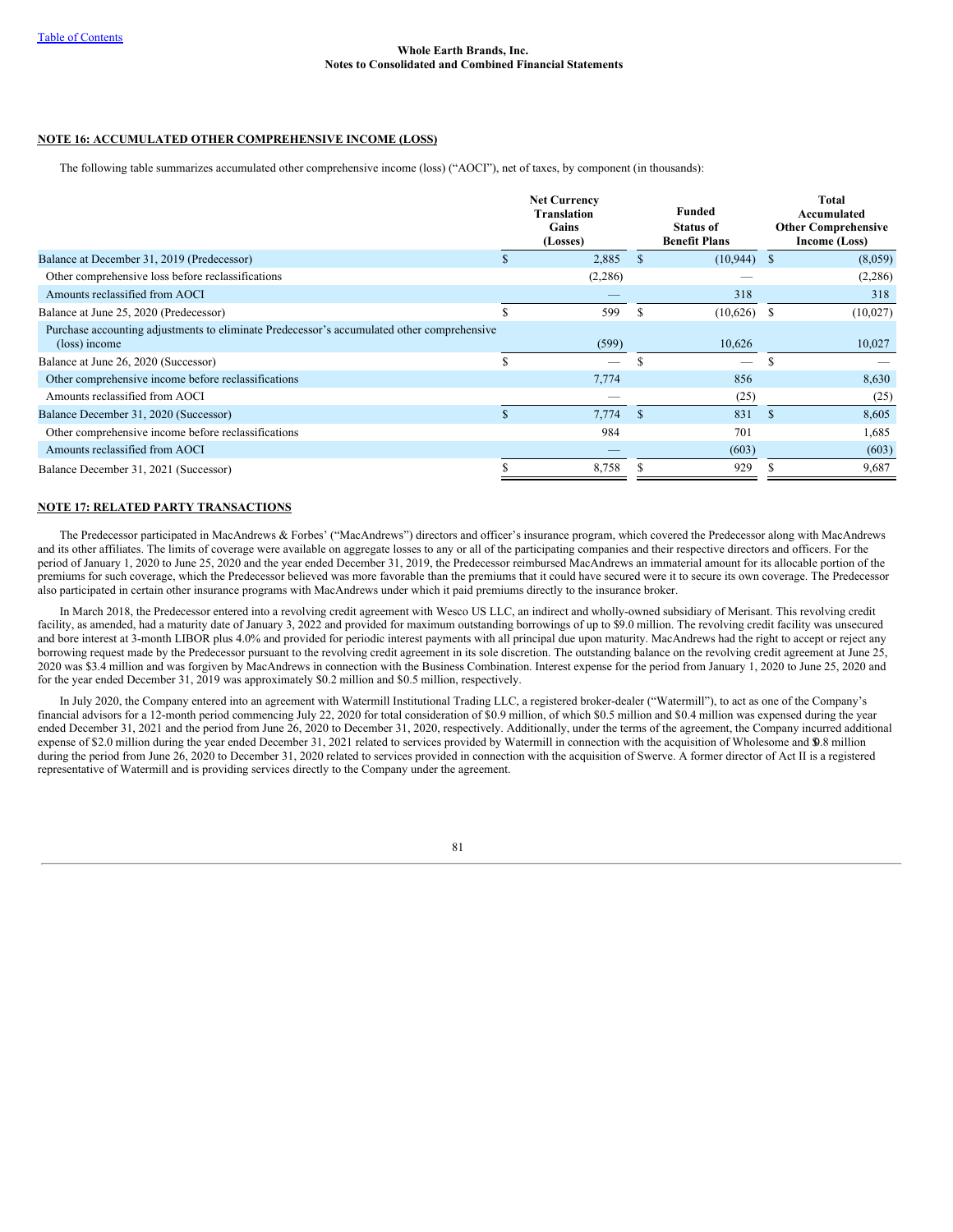In December 2019, Wholesome entered into a partnership agreement to form WS Services, LLC ("WS Services"). As of December 31, 2021, Wholesome had  $50\%$  interest in the partnership and accounts for the partnership as an equity method investment. Wholesome's investment in the partnership, which is classified as other assets in the consolidated balance sheets, was \$0.7 million as of December 31, 2021. Wholesome utilizes a warehouse leased by WS Services for storage of raw materials. During the year ended December 31, 2021, Wholesome expensed \$0.9 million related to the use of the warehouse space and recorded a payable to WS Services for \$0.3 million as of December 31, 2021.

### **NOTE 18: BUSINESS SEGMENTS**

The Company hastwo reportable segments: Branded CPG and Flavors & Ingredients. In addition, beginning with the first quarter of 2021, the Company's corporate office functions are now reported and included under Corporate. Corporate is not a reportable or operating segment but is included for reconciliation purposes and includes the costs for the corporate office administrative activities as well as transaction-related and other costs. Certain prior year amounts have been reclassified to conform to the current presentation. The Company does not present assets by reportable segments as they are not reviewed by the Chief Operating Decision Maker for purposes of assessing segment performance and allocating resources.

The following table presents selected financial information relating to the Company's business segments (in thousands):

|                                |                                 | (Successor)                                       | (Predecessor)                            |                                 |  |  |
|--------------------------------|---------------------------------|---------------------------------------------------|------------------------------------------|---------------------------------|--|--|
|                                | Year Ended December 31,<br>2021 | <b>From June 26, 2020 to</b><br>December 31, 2020 | From January 1, 2020 to<br>June 25, 2020 | Year Ended December 31,<br>2019 |  |  |
| Product revenues, net          |                                 |                                                   |                                          |                                 |  |  |
| <b>Branded CPG</b>             | S<br>389,174                    | S<br>96,857                                       | 80,749                                   | <sup>S</sup><br>165,863         |  |  |
| Flavors & Ingredients          | 104,799                         | 50,311                                            | 47,579                                   | 106,260                         |  |  |
| Total product revenues, net    | 493,973                         | 147,168                                           | 128,328                                  | 272,123                         |  |  |
|                                |                                 |                                                   |                                          |                                 |  |  |
| <b>Operating income (loss)</b> |                                 |                                                   |                                          |                                 |  |  |
| <b>Branded CPG</b>             | $\mathbf{s}$<br>34,918 \$       | 13,463                                            | $(5,055)$ \$<br>$\mathcal{S}$            | 19,800                          |  |  |
| Flavors & Ingredients          | 21,860                          | (2,645)                                           | (23,718)                                 | 19,396                          |  |  |
|                                | 56,778                          | 10,818                                            | (28, 773)                                | 39,196                          |  |  |
| Corporate                      | (33,962)                        | (16, 924)                                         | (9,408)                                  | (9,520)                         |  |  |
| Total operating income (loss)  | 22,816                          | (6,106)                                           | (38,181)                                 | 29,676<br>-8                    |  |  |

The following table presents geographic information based upon revenues of the Company's major geographic markets (in thousands):

|                               |                                 | (Successor)                                       | (Predecessor)                            |                                 |  |  |
|-------------------------------|---------------------------------|---------------------------------------------------|------------------------------------------|---------------------------------|--|--|
|                               | Year Ended December 31,<br>2021 | From June 26, 2020 to<br><b>December 31, 2020</b> | From January 1, 2020 to<br>June 25, 2020 | Year Ended December 31,<br>2019 |  |  |
| North America                 | 318,958                         | 63,386                                            | 54,253                                   | 104,788                         |  |  |
| Europe                        | 96,013                          | 45,608                                            | 42,776                                   | 93,508                          |  |  |
| India, Middle East and Africa | 14,801                          | 6,996                                             | 3,959                                    | 12,888                          |  |  |
| Asia-Pacific                  | 51,598                          | 24,350                                            | 20,834                                   | 46,845                          |  |  |
| Latin America                 | 12.603                          | 6,828                                             | 6,506                                    | 14.094                          |  |  |
| Total product revenues, net   | 493,973                         | 147,168                                           | 128,328                                  | 272,123                         |  |  |

The Company has a large and diverse customer base, which includes numerous customers located in foreign countries. Branded CPG's combined sales to a single customer accounted for 10.6% of total sales in 2021. No single unaffiliated customer accounted for more than 10% of total sales in 2020. With the exception of the United States, no one country represented more than 10% of the Company's net sales.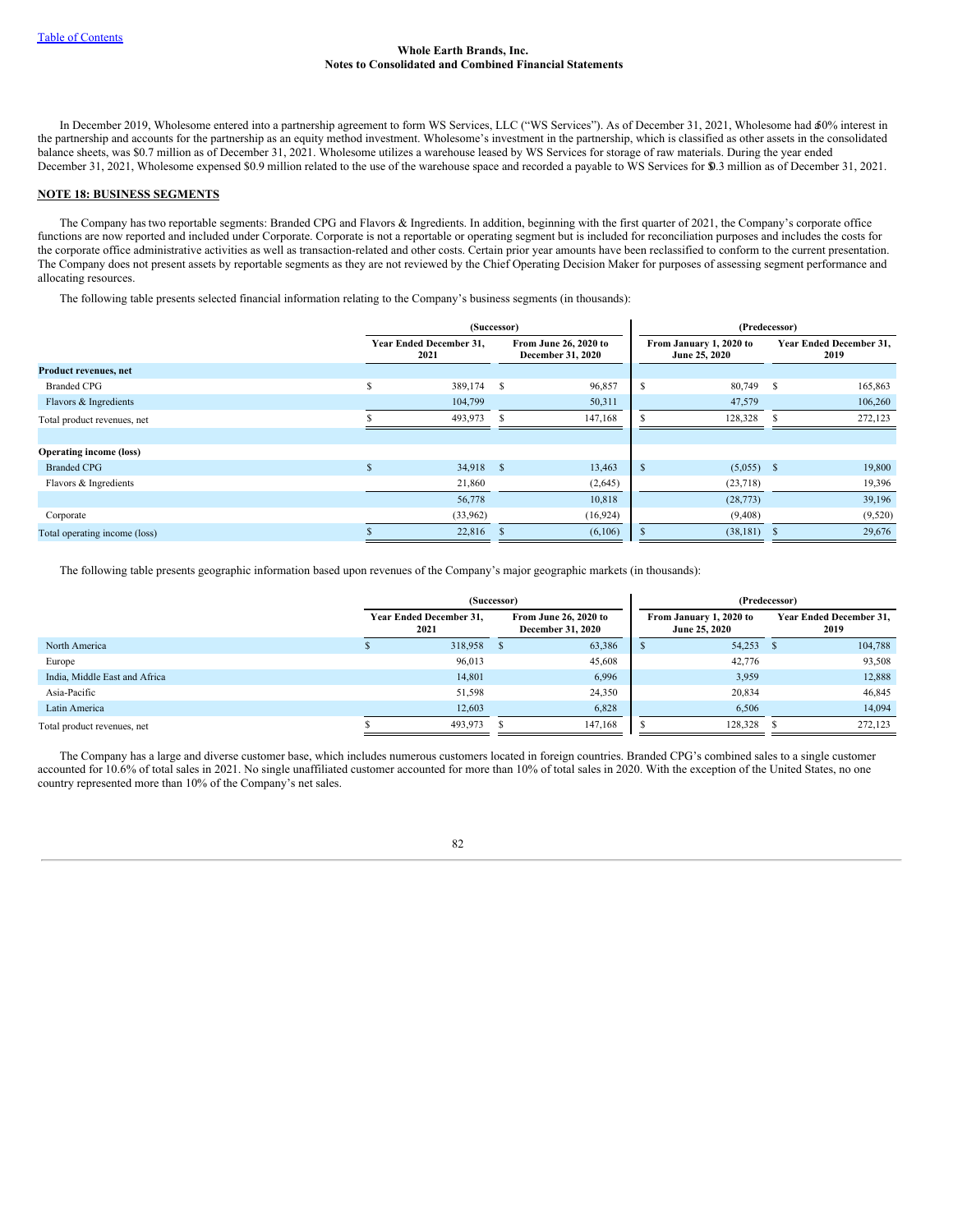The Company has an exclusive supply contract to purchase the output of licorice extract and certain licorice derivatives from a manufacturer with facilities in Uzbekistan. For the year ended December 31, 2021, the Company's purchases from this supplier totaled approximately \$15.6 million, representing 41.8% of the Company's licorice raw materials purchases for the year.

Long-lived assets are as follows (in thousands):

|                         |   | <b>December 31, 2021</b> |   | December 31, 2020 |  |
|-------------------------|---|--------------------------|---|-------------------|--|
| Long-Lived Assets*      |   |                          |   |                   |  |
| <b>United States</b>    | D | 24,327                   | ጦ | 14,798            |  |
| China                   |   | 15,620                   |   | 14,207            |  |
| Czech Republic          |   | 6,074                    |   | 6,070             |  |
| France                  |   | 11,353                   |   | 11,076            |  |
| Other Foreign Countries |   | 1,129                    |   | 1,134             |  |
| Total                   |   | 58,503                   |   | 47,285            |  |
|                         |   |                          |   |                   |  |

\*Long-lived assets consist of property, plant and equipment, net.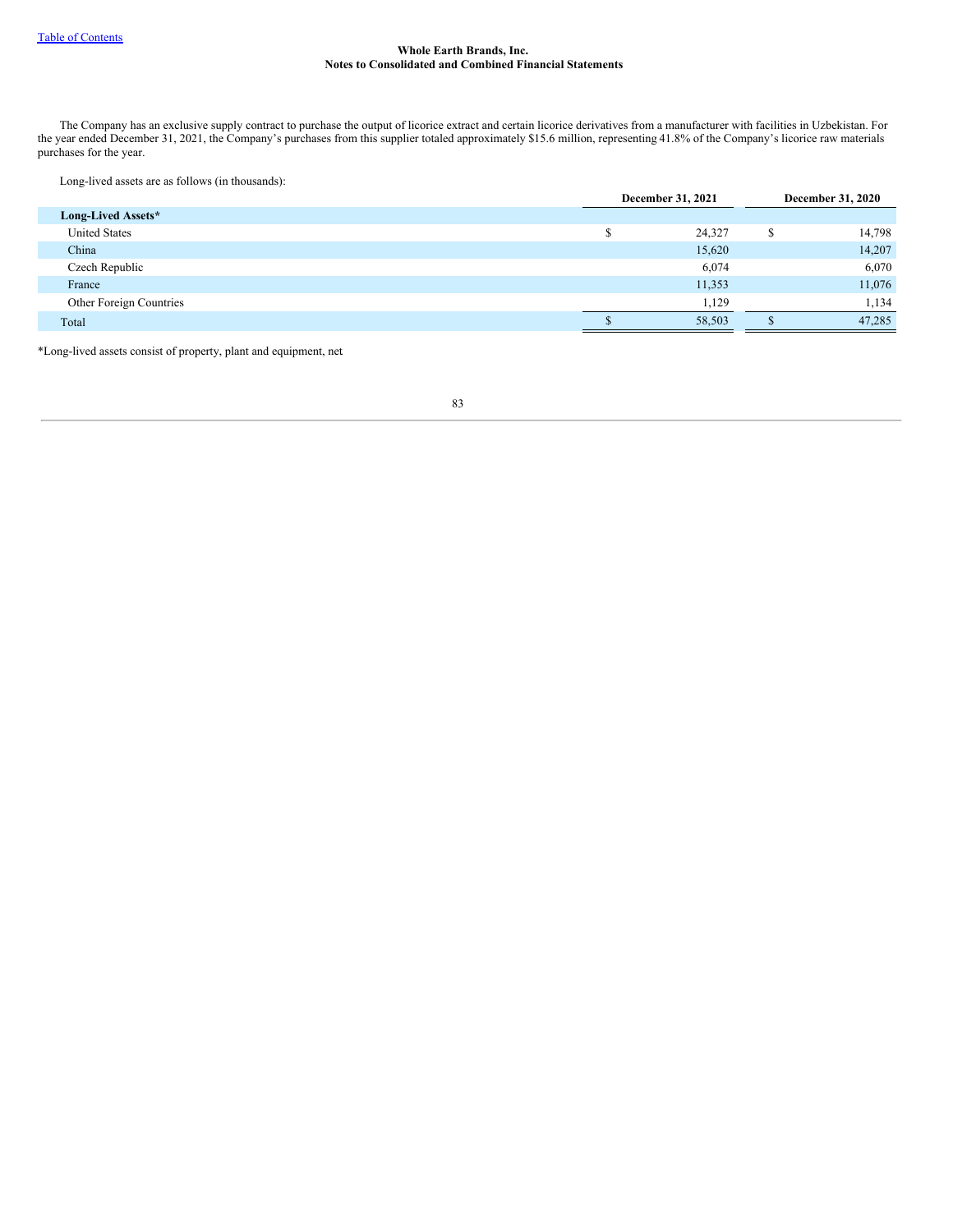### **Item 9. Changes in and Disagreements with Accountants on Accounting and Financial Disclosure.**

None.

### **Item 9A. Controls and Procedures.**

### *Controls and Procedures*

Disclosure controls and procedures are controls and other procedures that are designed to ensure that information required to be disclosed in our reports filed or submitted under the Exchange Act, is recorded, processed, summarized and reported within the time periods specified in the SEC's rules and forms. Disclosure controls and procedures include, without limitation, controls and procedures designed to ensure that information required to be disclosed in our reports filed or submitted under the Exchange Act is accumulated and communicated to our management, including our Chief Executive Officer and Chief Financial Officer, to allow timely decisions regarding required disclosure.

### *Evaluation of Disclosure Controls and Procedures*

As of the end of the period covered by this Annual Report on Form 10-K, we conducted an evaluation, under the supervision and with the participation of our management, including our Chief Executive Officer and Chief Financial Officer, of our disclosure controls and procedures (as defined in Rules 13a-15(e) and 15d-15(e) under the Exchange Act). Based on the evaluation of these disclosure controls and procedures, our Chief Executive Officer and Chief Financial Officer concluded that, as of December 31, 2021, our disclosure controls and procedures were effective to ensure that the information required to be disclosed by us in reports that we file or submit under the Exchange Act is recorded, processed, summarized and reported within the time periods specified in the SEC's rules and forms.

### *Changes in Internal Control over Financial Reporting*

As previously disclosed in Item 4. Controls and Procedures of our Quarterly Report on Form 10-Q for the quarter ended March 31, 2021, management identified a material weakness in our controls over the accounting for Private Warrants as of that date. The Company's controls to evaluate the accounting for complex financial instruments, such as the issuance of warrants, did not operate effectively to appropriately apply the provisions of ASC 815-40.

In response to the material weakness, we implemented additional review procedures and additional training and enhancements related to the accounting for equity and liability instruments (including those with warrants) to determine proper accounting in accordance with GAAP. Management concluded, through testing, that our internal controls over the accounting for Private Warrants are operating effectively, and the material weakness was considered remediated as of September 30, 2021.

There have been no other changes in internal control over financial reporting that occurred during the year ended December 31, 2021 that have materially affected, or are reasonably likely to materially affect, our internal control over financial reporting.

### *Management's Report on Internal Controls over Financial Reporting*

Management is responsible for designing, implementing and maintaining adequate internal control over financial reporting, as such term is defined in Rules 13a-15(f) or 15d-15(f) under the Exchange Act. Internal control over financial reporting, no matter how well designed, has inherent limitations. Therefore, even those systems determined to be effective can provide only reasonable assurance with respect to financial statement preparation and presentation. Further, because of changes in conditions, the effectiveness of internal control over financial reporting may vary over time.

Our management, with the participation of our Chief Executive Officer and Chief Financial Officer, assessed the effectiveness of the Company's internal control over financial reporting as of December 31, 2021. Management's assessment was based on criteria set forth by the Committee of Sponsoring Organizations of the Treadway Commission ("COSO") in Internal Control - Integrated Framework (2013). Based upon this assessment, management concluded that the Company's internal control over financial reporting was effective as of December 31, 2021.

As discussed in this Annual Report on Form 10-K, this Annual Report on Form 10-K also does not include an attestation report of our independent registered public accounting firm pursuant to an exemption made available to us as an emerging growth company.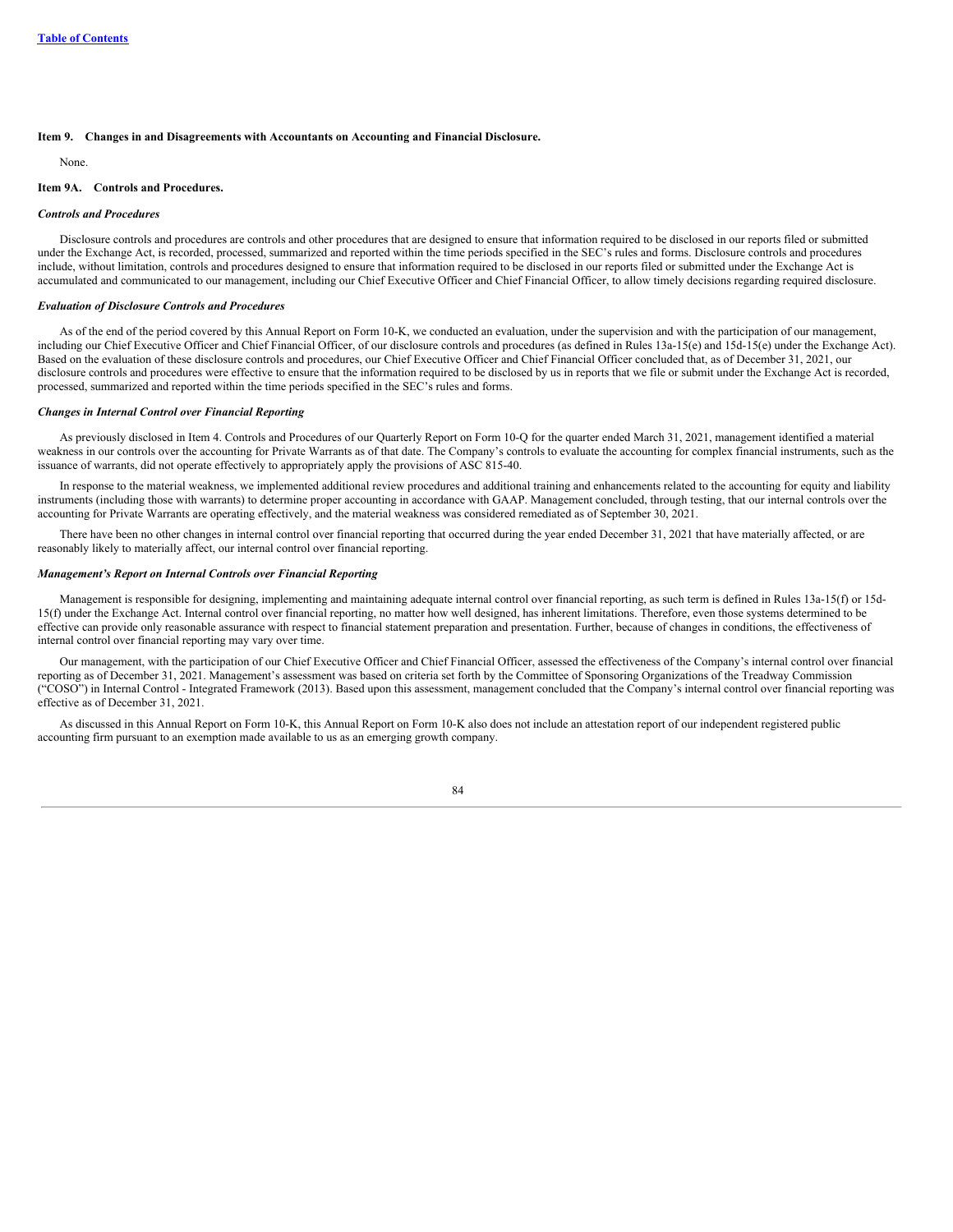### **Item 9B. Other Information.**

None.

# **PART III**

#### **Item 10. Directors, Executive Officers and Corporate Governance.**

We will provide information that is responsive to this Item 10 in our definitive proxy statement or in an amendment to this Annual Report on Form 10-K not later than 120 days after December 31, 2021. Such information is incorporated into this Item 10 by reference.

### **Item 11. Executive Compensation.**

We will provide information that is responsive to this Item 11 in our definitive proxy statement or in an amendment to this Annual Report on Form 10-K not later than 120 days after December 31, 2021. Such information is incorporated into this Item 11 by reference.

### **Item 12. Security Ownership of Certain Beneficial Owners and Management and Related Stockholder Matters.**

The number of shares to be issued upon exercise or vesting of awards issued under, and the number of shares remaining for future issuance under our equity compensation plans at December 31, 2021 were as follows:

|                                                               | Number of securities to be issued upon<br>exercise of outstanding options, warrants<br>and rights $(1)$ | Weighted average exercise price per<br>share of outstanding options, warrants<br>and rights $(2)$ | Number of securities remaining available<br>for future issuance under equity<br>compensation plans (excluding securities<br>reflected in column $(a)$ ) <sup>(3)</sup> |
|---------------------------------------------------------------|---------------------------------------------------------------------------------------------------------|---------------------------------------------------------------------------------------------------|------------------------------------------------------------------------------------------------------------------------------------------------------------------------|
| <b>Plan Category</b>                                          | (a)                                                                                                     | (b)                                                                                               | (c)                                                                                                                                                                    |
| Equity compensation plans approved by security holders        | 884,686                                                                                                 |                                                                                                   | 8,737,322                                                                                                                                                              |
| Equity compensation plans not approved by security<br>holders |                                                                                                         |                                                                                                   |                                                                                                                                                                        |
| Total                                                         | 884,686                                                                                                 |                                                                                                   | 8,737,322                                                                                                                                                              |
|                                                               |                                                                                                         |                                                                                                   |                                                                                                                                                                        |

(1) Includes 117,801 RSAs, 484,744 RSUs and 282,141 PSUs outstanding under our LTIP plans.

(2) There are no amounts provided under this column because only RSAs, RSUs and PSUs have been granted.

(3) Awards issuable under our LTIP plans include stock options, stock appreciation rights, stock awards, stock units, performance units and other stock-based awards.

Information related to the security ownership of certain beneficial owners and management will be provided in our 2022 proxy statement or in an amendment to this Annual Report on Form 10-K not later than 120 days after December 31, 2021. Such information is incorporated into this Item 12 by reference.

#### **Item 13. Certain Relationships and Related Transactions, and Director Independence.**

We will provide information that is responsive to this Item 13 in our definitive proxy statement or in an amendment to this Annual Report on Form 10-K not later than 120 days after December 31, 2021. Such information is incorporated into this Item 13 by reference.

#### **Item 14. Principal Accounting Fees and Services.**

We will provide information that is responsive to this Item 14 in our definitive proxy statement or in an amendment to this Annual Report on Form 10-K not later than 120 days after December 31, 2021. Such information is incorporated into this Item 14 by reference.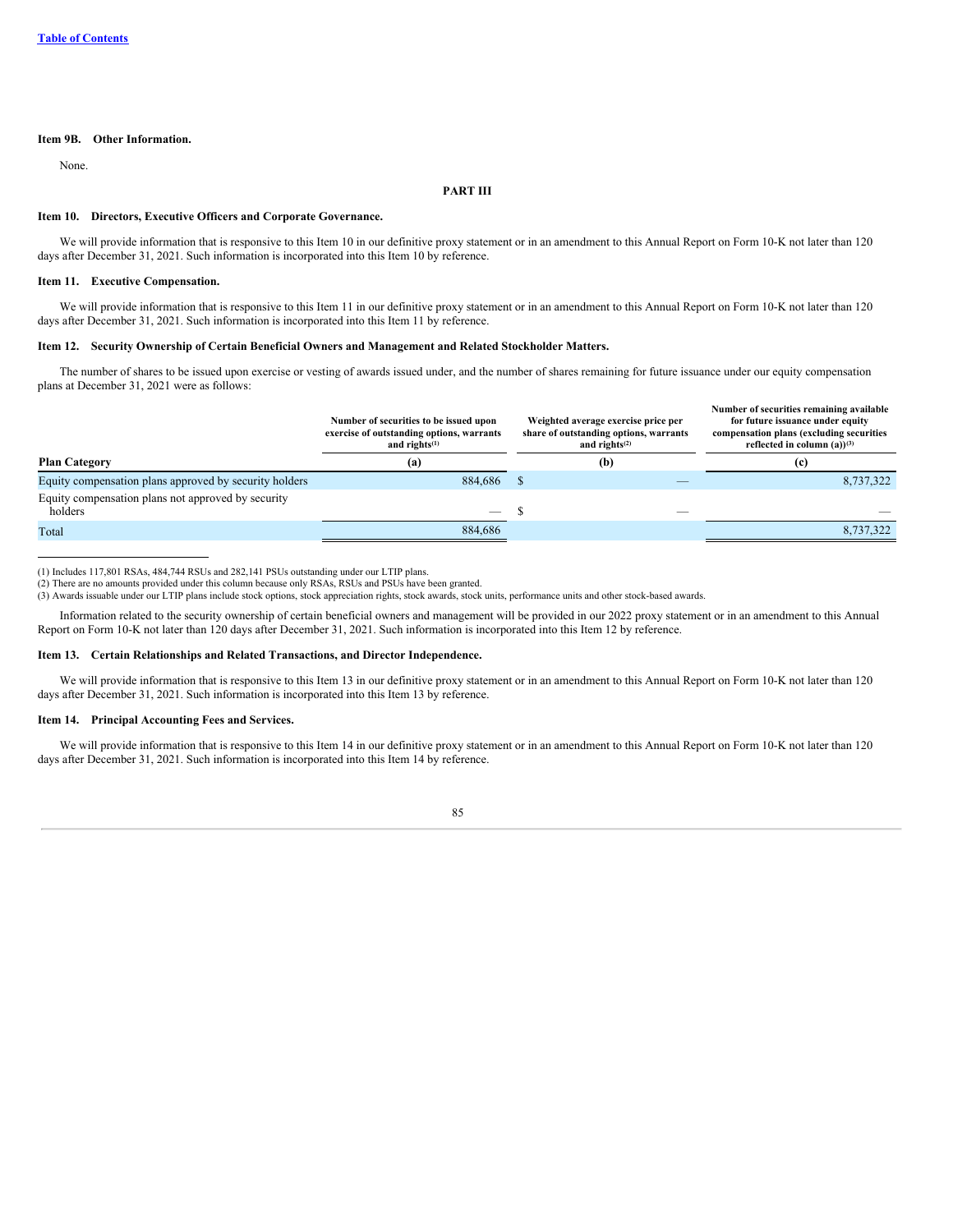# **PART IV**

# **Item 15. Exhibits, Financial Statement Schedules.**

- a) The following documents are filed as part of this report:
- (1) Financial Statements

All financial statements of the Company as set forth under Item 8 of this Annual Report on Form 10-K.

(2) Financial Statement Schedules

All schedules are omitted because they are either not applicable or the required information is disclosed in our audited consolidated and combined financial statements or the accompanying notes.

# (3) Exhibits

The following exhibits are either attached or incorporated herein by reference to another filing with the U.S. Securities and Exchange Commission.

| Exhibit No.  | <b>Description</b>                                                                                                                                                                                                                                                                            |
|--------------|-----------------------------------------------------------------------------------------------------------------------------------------------------------------------------------------------------------------------------------------------------------------------------------------------|
| $2.1 +$      | Purchase Agreement dated as of December 19, 2019, by and among Act II Global Acquisition Corp., Flavors Holdings Inc., MW Holdings I LLC.                                                                                                                                                     |
|              | MW Holdings III LLC and Mafco Foreign Holdings, Inc. (incorporated by reference to Exhibit 2.1 of Act II's Current Report on Form 8-K, filed with                                                                                                                                             |
|              | the SEC on December 23, 2019).                                                                                                                                                                                                                                                                |
| $2.2\dagger$ | Amendment No. 1 to Purchase Agreement dated as of February 12, 2020 by and among Act II Global Acquisition Corp., Flavors Holdings Inc.,                                                                                                                                                      |
|              | MW Holdings I LLC, MW Holdings III LLC and Mafco Foreign Holdings, Inc. (incorporated by reference to Exhibit 2.1 of Act II's Current Report on                                                                                                                                               |
|              | Form 8-K, filed with the SEC on February 13, 2020).                                                                                                                                                                                                                                           |
| $2.3\dagger$ | Amendment No. 2 to Purchase Agreement dated as of May 8, 2020, by and among Act II Global Acquisition Corp., Project Taste Intermediate LLC.                                                                                                                                                  |
|              | Flavors Holdings Inc., MW Holdings ILLC, MW Holdings III LLC and Mafco Foreign Holdings, Inc. (incorporated by reference to Exhibit 2.1 of Act<br>II's Current Report on Form 8-K, filed with the SEC on May 11, 2020).                                                                       |
|              |                                                                                                                                                                                                                                                                                               |
| $2.4\dagger$ | Amendment No. 3 to Purchase Agreement dated as of June 15, 2020, by and among Act II Global Acquisition Corp., Project Taste Intermediate<br>LLC, Flavors Holdings Inc., MW Holdings I LLC, MW Holdings III LLC and Mafco Foreign Holdings, Inc. (incorporated by reference to Exhibit 2.1 of |
|              | Act II's Current Report on Form 8-K, filed with the SEC on June 16, 2020).                                                                                                                                                                                                                    |
| $2.5#$ †     | Equity Purchase Agreement, dated as of November 10, 2020, by and among Whole Earth Brands, Inc., RF Development, LLC, Swerve, L.L.C., and                                                                                                                                                     |
|              | Swerve IP, L.L.C. (incorporated by reference to Exhibit 2.1 of the Company's Current Report on Form 8-K, filed with the SEC on November 12, 2020).                                                                                                                                            |
| $2.6#$ †     | Stock Purchase Agreement dated as of December 17, 2020, by and among Whole Earth Brands, Inc., WSO Investments, Inc., WSO Holdings, LP.                                                                                                                                                       |
|              | Edwards Billington and Son, Limited and WSO Holdings, LLC (incorporated by reference to Exhibit 2.1 of the Company's Current Report on Form 8-                                                                                                                                                |
|              | K. filed with the SEC on December 17, 2020).                                                                                                                                                                                                                                                  |
| 3.1          | Certificate of Incorporation of Whole Earth Brands, Inc. (incorporated by reference to Exhibit 3.1 of the Company's Current Report on Form 8-K,                                                                                                                                               |
|              | filed with the SEC on June 30, 2020).                                                                                                                                                                                                                                                         |
| 3.2          | Certificate of Amendment of Certificate of Incorporation of the Registrant (incorporated by reference to Exhibit 3.1 of the Company's Current                                                                                                                                                 |
|              | Report on Form 8-K filed with the SEC on October 12, 2021).                                                                                                                                                                                                                                   |
| 3.3          | Bylaws of the Registrant (as amended through June 30, 2021) (incorporated by reference to Exhibit 3.1 of the Company's Current Report on Form<br>8-K filed with the SEC on July 1, 2021).                                                                                                     |
| 3.4          | Certificate of Domestication of Act II (incorporated by reference to Exhibit 3.3 of the Company's Current Report on Form 8-K, filed with the SEC                                                                                                                                              |
|              | on June 30, 2020).                                                                                                                                                                                                                                                                            |
| 4.1          | Specimen Common Stock Certificate of Whole Earth Brands, Inc. (incorporated by reference to Exhibit 4.5 of Act II's Form S-4, filed with the SEC                                                                                                                                              |
|              | on May 11, 2020).                                                                                                                                                                                                                                                                             |
|              |                                                                                                                                                                                                                                                                                               |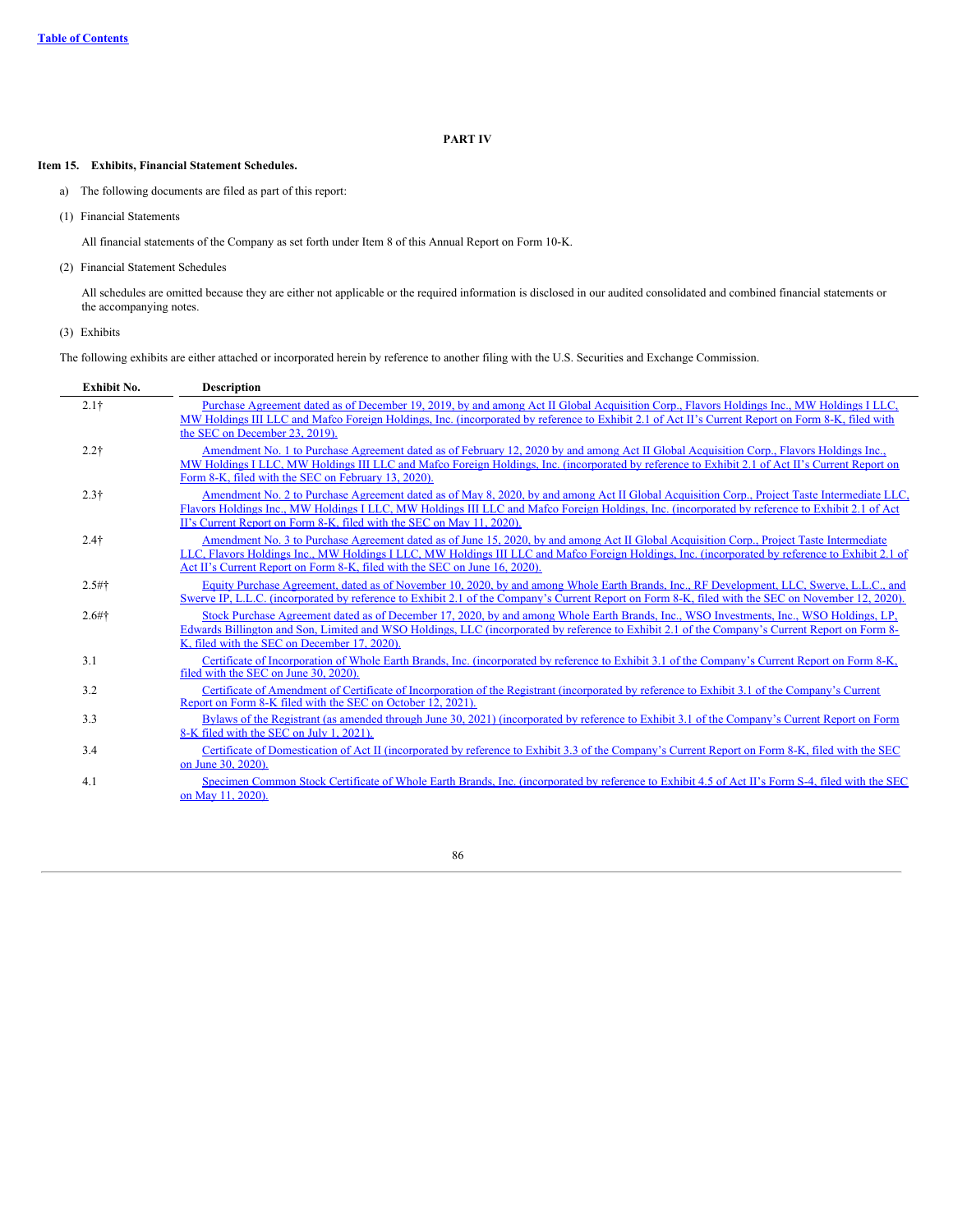| 4.2      | Amended and Restated Warrant Agreement dated as of June 25, 2020, by and between Whole Earth Brands, Inc. and Continental Stock Transfer &<br>Trust Company (incorporated by reference to Exhibit 4.2 of the Company's Current Report on Form 8-K, filed with the SEC on June 30, 2020).                                                                                                       |
|----------|------------------------------------------------------------------------------------------------------------------------------------------------------------------------------------------------------------------------------------------------------------------------------------------------------------------------------------------------------------------------------------------------|
| 4.3      | Description of the Registered Securities.                                                                                                                                                                                                                                                                                                                                                      |
| 10.1     | Sponsor Support Agreement dated as of December 19, 2019, by and among Act II Global LLC, Act II Global Acquisition Corp., Flavors Holdings<br>Inc., MW Holdings I LLC, MW Holdings III LLC and Mafco Foreign Holdings, Inc. (incorporated by reference to Exhibit 10.1 of Act II's Current<br>Report on Form 8-K, filed with the SEC on December 23, 2019).                                    |
| 10.2     | Amendment No. 1 to Sponsor Support Agreement dated as of February 12, 2020, by and among Act II Global LLC, Act II Global Acquisition<br>Corp., Flavors Holdings Inc., MW Holdings I LLC, MW Holdings III LLC and Mafco Foreign Holdings, Inc. (incorporated by reference to Exhibit 10.1<br>of Act II's Current Report on Form 8-K, filed with the SEC on February 13, 2020).                 |
| 10.3     | Amendment No. 2 to Sponsor Support Agreement dated as of June 15, by and among Act II Global LLC, Act II Global Acquisition Corp., Flavors<br>Holdings Inc., MW Holdings I LLC, MW Holdings III LLC and Mafco Foreign Holdings, Inc. (incorporated by reference to Exhibit 10.1 of Act II's<br>Current Report on Form 8-K, filed with the SEC on June 16, 2020).                               |
| 10.4#1   | Amendment and Restatement Agreement dated as of February 5, 2021, by and among Whole Earth Brands, Inc., certain domestic subsidiaries<br>thereto, Toronto-Dominion (Texas) LLC, as administrative agent thereunder, and certain lenders signatory thereto (incorporated by reference to Exhibit<br>10.1 of the Company's Current Report on Form 8-K, filed with the SEC on February 8, 2021). |
| 10.5     | Form of Subscription Agreement by and between Act II Global Acquisition Corp. and the subscribers signatory thereto (incorporated by reference<br>to Exhibit 10.3 of Act II's Current Report on Form 8-K, filed with the SEC on February 13, 2020).                                                                                                                                            |
| 10.6     | Registration Rights Agreement dated April 25, 2019, among Act II Global Acquisition Corp., Act II Global LLC and certain other security holders<br>named therein (incorporated by reference to Exhibit 10.4 to Act II's Current Report on Form 8-K, filed with the SEC on May 1, 2019).                                                                                                        |
| 10.7     | Escrow Agreement dated as of June 25, 2020, by and among Act II Sponsor LLC, Whole Earth Brands, Inc. and Continental Stock Transfer &<br>Trust Company (incorporated by reference to Exhibit 10.21 of the Company's Current Report on Form 8-K, filed with the SEC on June 30, 2020).                                                                                                         |
| $10.8+$  | Whole Earth Brands, Inc. 2020 Long-Term Incentive Award Plan (incorporated by reference to Exhibit 10.5 of the Company's Current Report on<br>Form 8-K, filed with the SEC on June 30, 2020).                                                                                                                                                                                                  |
| $10.9+$  | Form of Indemnity Agreement, between Whole Earth Brands, Inc. and its directors and officers (incorporated by reference to Exhibit 10.11 of Act<br>II's Form S-4/A, filed with the SEC on May 11, 2020).                                                                                                                                                                                       |
| $10.10+$ | Letter Agreement dated November 16, 2019, by and among Merisant Company, Flavors Holdings Inc. and Andy Rusie (incorporated by reference<br>to Exhibit 10.13 of Act II's S-4/A, filed with the SEC on April 10, 2020).                                                                                                                                                                         |
| $10.11+$ | Offer Letter, dated as of January 25, 2016, by and between Merisant Company 2 SARL and Albert Manzone (incorporated by reference to Exhibit<br>10.14 of Act II's Form S-4, filed with the SEC on April 10, 2020).                                                                                                                                                                              |
| $10.12+$ | Amendment to Offer Letter dated as of July 1, 2017, by and between Merisant Company 2 SARL and Albert Manzone (incorporated by reference<br>to Exhibit 10.15 of Act II's Form S-4/A, filed with the SEC on April 10, 2020).                                                                                                                                                                    |
| $10.13+$ | 2018 Amendment to Offer Letter dated as of November 4, 2018, by and between Merisant Company 2 SARL and Albert Manzone (incorporated by<br>reference to Exhibit 10.16 of Act II's Form S-4/A, filed with the SEC on April 10, 2020).                                                                                                                                                           |
| $10.14+$ | 3rd Amendment to Offer Letter dated as of June 10, 2019, by and between Merisant Company 2 SARL and Albert Manzone (incorporated by<br>reference to Exhibit 10.17 of Act II's Form S-4/A, filed with the SEC on April 10, 2020).                                                                                                                                                               |
| $10.15+$ | 4th Amendment to Offer Letter dated as of July 23, 2019, by and between Merisant Company 2 SARL and Albert Manzone (incorporated by<br>reference to Exhibit 10.18 of Act II's Form S-4/A, filed with the SEC on April 10, 2020).                                                                                                                                                               |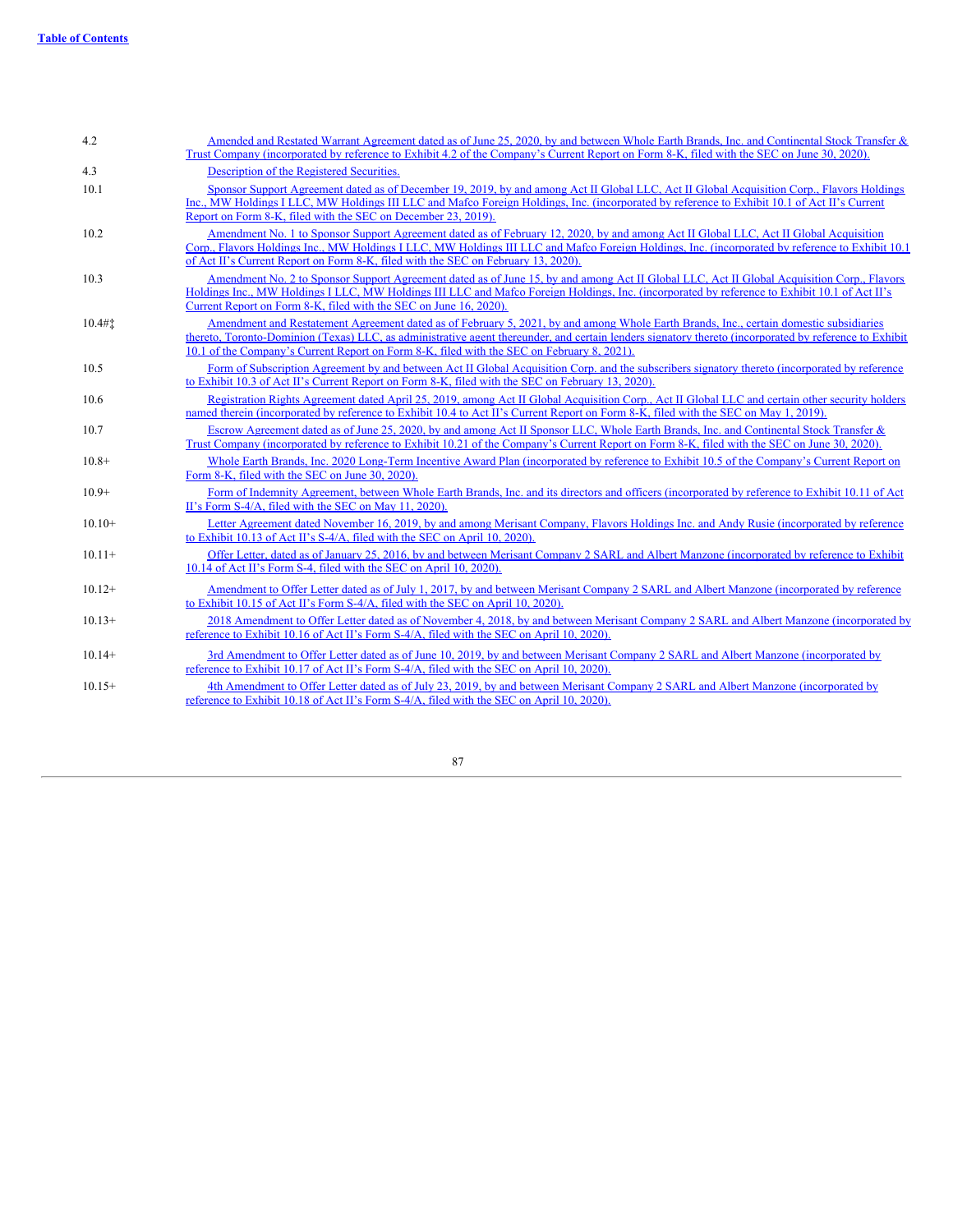| $10.16+$     | 5th Amendment to Offer Letter dated as of September 9, 2019, by and between Merisant Company 2 SARL and Albert Manzone (incorporated by<br>reference to Exhibit 10.19 of Act II's Form S-4/A, filed with the SEC on April 10, 2020).                                      |
|--------------|---------------------------------------------------------------------------------------------------------------------------------------------------------------------------------------------------------------------------------------------------------------------------|
| $10.17+$     | 6th Amendment to Offer Letter dated as of February 10, 2020, by and between Merisant Company 2 SARL and Albert Manzone (incorporated by<br>reference to Exhibit 10.2 of the Company's Quarterly Report on Form 10-Q, filed with the SEC on May 14, 2021).                 |
| $10.18*+$    | Offer Letter, dated as of December 15, 2021, by and between the Company and Duane Portwood.                                                                                                                                                                               |
| 10.19        | Letter Agreement dated April 25, 2019, among Act II Global Acquisition Corp., Act II Global LLC and certain other individuals signatory thereto<br>(incorporated by reference to Exhibit 10.1 to Act II's Current Report on Form 8-K, filed with the SEC on May 1, 2019). |
| $10.20+$     | Form of Restricted Stock Unit Agreement (incorporated by reference to Exhibit 10.1 to the Company's Current Report on Form 8-K filed on<br>October 6, 2020).                                                                                                              |
| $10.21+$     | Form of Restricted Stock Unit Agreement for Non-U.S. Participants (incorporated by reference to Exhibit 10.2 to the Company's Current Report<br>on Form 8-K filed on October 6, $2020$ ).                                                                                 |
| $10.22+$     | Form of Incentive Stock Option Agreement (incorporated by reference to Exhibit 10.3 to the Company's Current Report on Form 8-K filed on<br>October 6, 2020).                                                                                                             |
| $10.23+$     | Form of Nonstatutory Stock Option Agreement (incorporated by reference to Exhibit 10.4 to the Company's Current Report on Form 8-K filed on<br>October 6, 2020).                                                                                                          |
| $10.24+$     | Form of Restricted Stock Agreement (incorporated by reference to Exhibit 10.5 to the Company's Current Report on Form 8-K filed on October 6,<br>$2020$ ).                                                                                                                |
| $10.25+$     | Flavors Holdings Inc. 2019 Long-Term Incentive Plan (incorporated by reference to Exhibit 10.28 of the Company's Annual Report on Form 10-<br>K filed with the SEC on March 16, 2021).                                                                                    |
| $21.1*$      | List of Subsidiaries.                                                                                                                                                                                                                                                     |
| $23.1*$      | Consent of Ernst & Young LLP, independent registered public accounting firm of the Company.                                                                                                                                                                               |
| $31.1*$      | Certification of Principal Executive Officer, pursuant to Exchange Act Rules 13a-14(a) and 15d-14(a), as adopted pursuant to Section 302 of the<br>Sarbanes-Oxley Act of 2002                                                                                             |
| $31.2*$      | Certification of Principal Financial Officer, pursuant to Exchange Act Rules 13a-14(a) and 15d-14(a), as adopted pursuant to Section 302 of the<br>Sarbanes-Oxley Act of 2002                                                                                             |
| $32.1*$      | Certification of Principal Executive Officer, pursuant to 18 U.S.C. Section 1350, as adopted pursuant to Section 906 of the Sarbanes-Oxley Act of<br>2002                                                                                                                 |
| $32.2*$      | Certification of Principal Financial Officer, pursuant to 18 U.S.C. Section 1350, as adopted pursuant to Section 906 of the Sarbanes-Oxley Act of<br>2002                                                                                                                 |
| $101$ . INS* | XBRL Instance Document the instance document does not appear in the Interactive Data File because its XBRL tags are embedded within the<br><b>Inline XBRL Document</b>                                                                                                    |
| 101.SCH*     | XBRL Taxonomy Extension Schema Document                                                                                                                                                                                                                                   |
| 101.CAL *    | XBRL Taxonomy Extension Calculation Linkbase Document                                                                                                                                                                                                                     |
| $101.LAB*$   | XBRL Taxonomy Extension Labels Linkbase Document                                                                                                                                                                                                                          |
| 101.PRE*     | XBRL Taxonomy Extension Presentation Linkbase Document                                                                                                                                                                                                                    |
| 101.DEF*     | XBRL Taxonomy Extension Definition Linkbase Document                                                                                                                                                                                                                      |
| $104*$       | The cover page for the Company's Annual Report on Form 10-K has been formatted in Inline XBRL and contained in Exhibit 101                                                                                                                                                |

\* Filed herewith.

+ Indicates a management or compensatory plan

† Schedules to this exhibit have been omitted pursuant to Item 601(b)(2) of Registration S-K. The registrant hereby agrees to furnish a copy of any omitted schedules to the SEC upon request.

# Certain schedules and exhibits to this agreement have been omitted pursuant to Item 601(a)(5) of Regulation S-K. A copy of any omitted schedule and/or exhibit will be furnished supplementally to the SEC upon request.

‡ Certain portions of this exhibit (indicated by "[\*\*\*]") have been omitted pursuant to Regulation S-K, Item 601(b)(10).

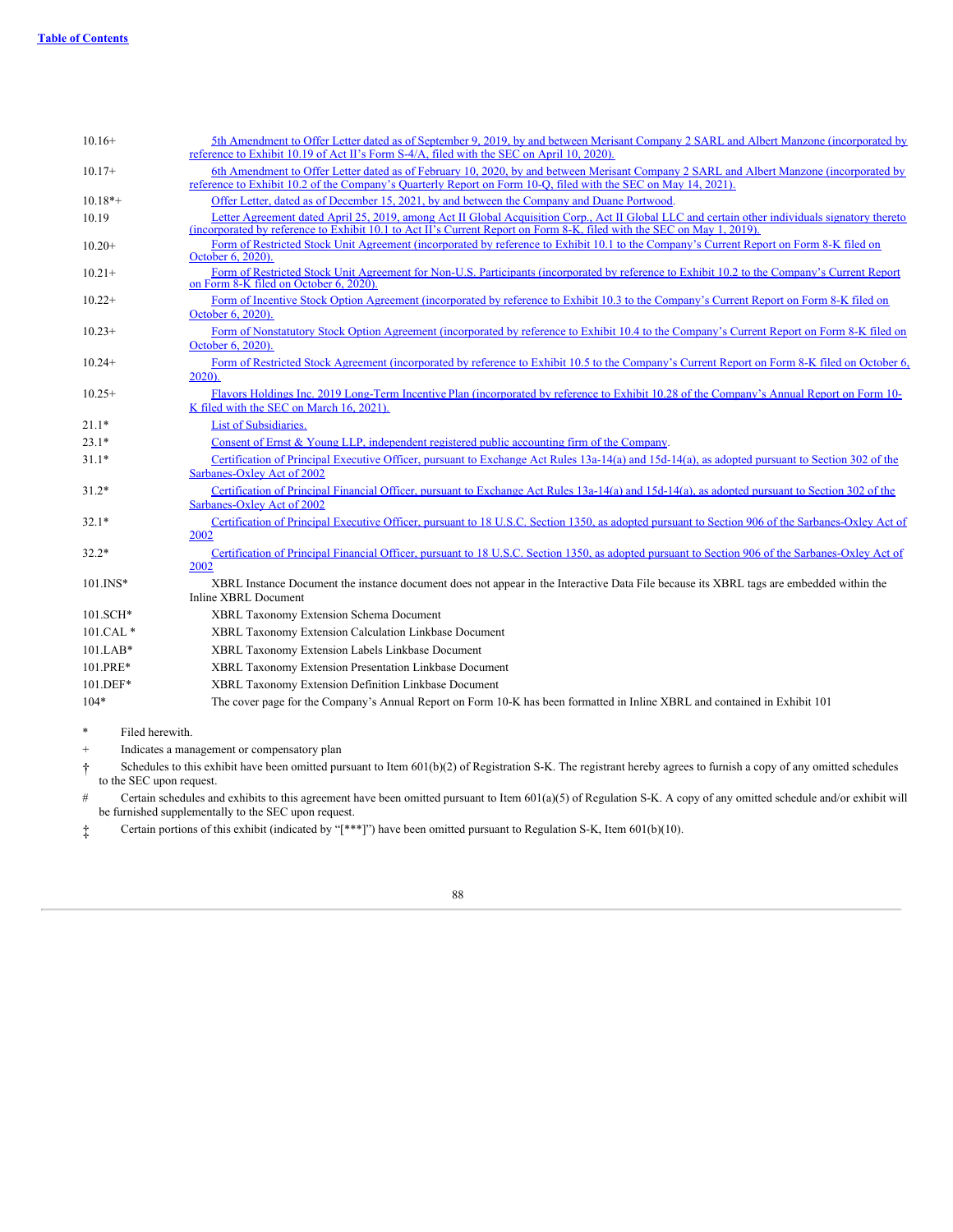# **Item 16. Form 10-K Summary.**

Not applicable.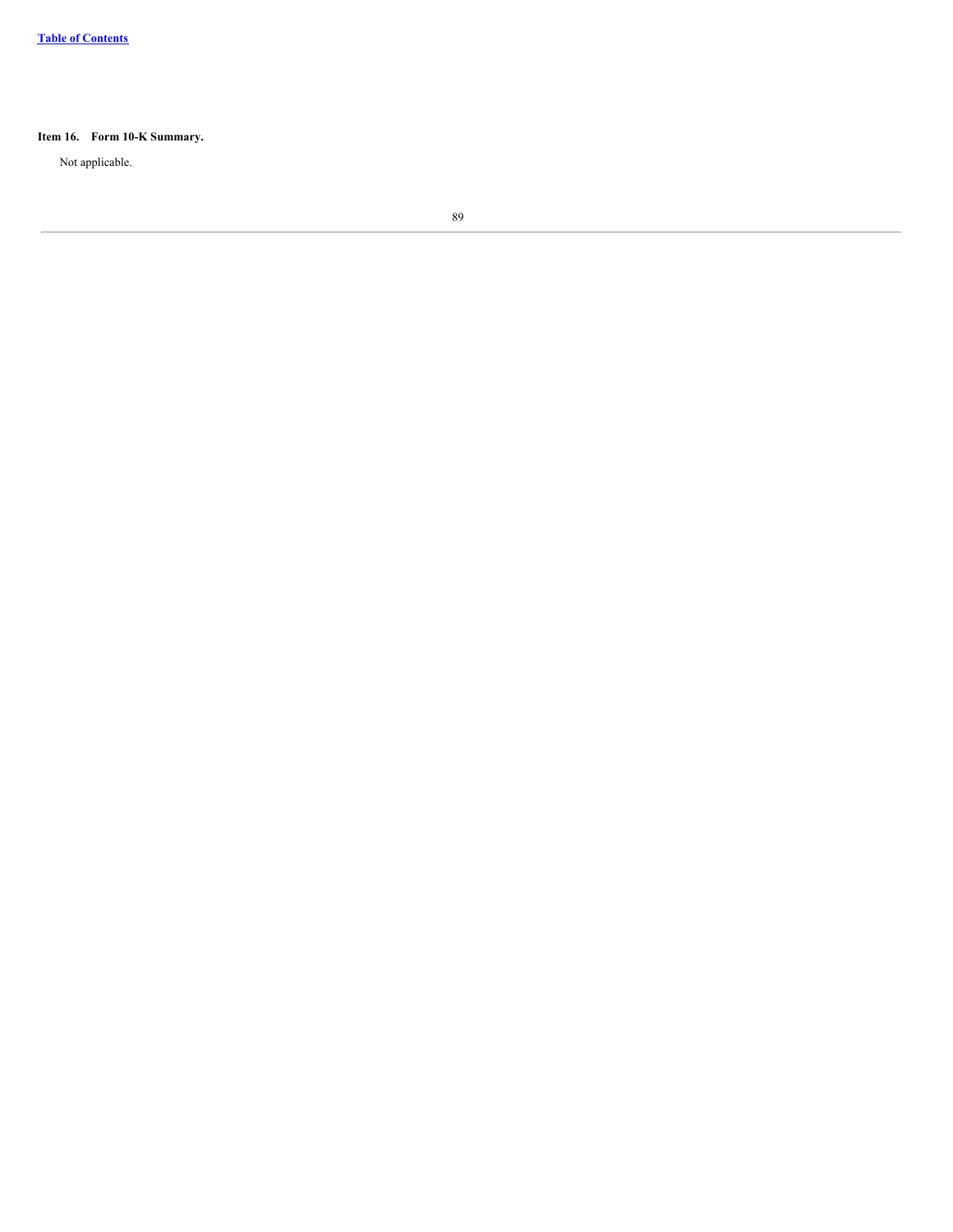# **SIGNATURES**

Pursuant to the requirements of Section 13 or 15(d) of the Securities Exchange Act of 1934, the registrant has duly caused this report to be signed on its behalf by the undersigned, thereunto duly authorized on March 14, 2022.

# **WHOLE EARTH BRANDS, INC.**

| By:    | /s/ Albert Manzone            |  |
|--------|-------------------------------|--|
| Name:  | Albert Manzone                |  |
| Title: | Chief Executive Officer       |  |
|        | (Principal Executive Officer) |  |

Pursuant to the requirements of the Securities Exchange Act of 1934, this report has been signed below by the following persons on behalf of the registrant and in the capacities and on the dates indicated.

| Name                  | Position                                                       | Date           |
|-----------------------|----------------------------------------------------------------|----------------|
| /s/ Albert Manzone    | Chief Executive Officer and Director                           | March 14, 2022 |
| <b>Albert Manzone</b> | (Principal Executive Officer)                                  |                |
| /s/ Duane Portwood    | Chief Financial Officer                                        | March 14, 2022 |
| Duane Portwood        | (Principal Financial Officer and Principal Accounting Officer) |                |
| /s/ Irwin D. Simon    | Executive Chairman of the Board of Directors                   | March 14, 2022 |
| Irwin D. Simon        |                                                                |                |
| /s/ Anuraag Agarwal   | Director                                                       | March 14, 2022 |
| Anuraag Agarwal       |                                                                |                |
| /s/ Steven M. Cohen   | Director                                                       | March 14, 2022 |
| Steven M. Cohen       |                                                                |                |
| /s/ Denise Faltischek | Director                                                       | March 14, 2022 |
| Denise Faltischek     |                                                                |                |
| /s/ Ira J. Lamel      | Director                                                       | March 14, 2022 |
| Ira J. Lamel          |                                                                |                |
| /s/ John M. McMillin  | Director                                                       | March 14, 2022 |
| John M. McMillin      |                                                                |                |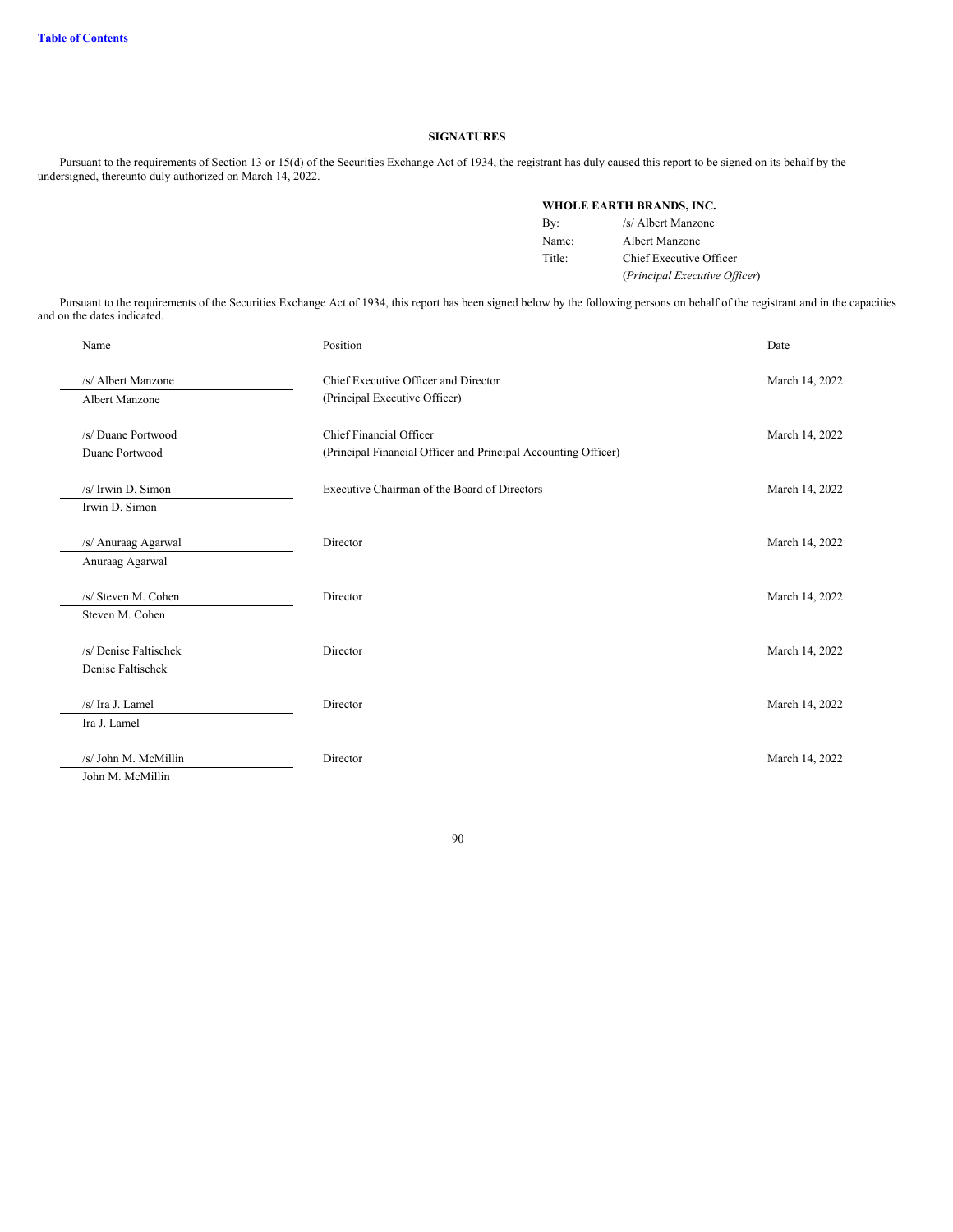### **DESCRIPTION OF SECURITIES REGISTERED PURSUANT TO SECTION 12 OF THE SECURITIES EXCHANGE ACT OF 1934**

The following summary of the material terms of our securities is not intended to be a complete summary of the rights and preferences of such securities, and is qualified by reference to our certificate of incorporation (the "certificate of incorporation"), our bylaws (the "bylaws") and the warrant-related documents described herein, each of which are incorporated by reference as an exhibit to the Form 10-K of which this Exhibit 4.3 is a part. We urge to you read each of the certificate of incorporation, the bylaws and the warrant-related documents described herein in their entirety for a complete description of the rights and preferences of such securities. Our common stock and warrants are registered pursuant to Section 12 of the Securities Exchange Act of 1934, as amended (the "Exchange Act"). Unless otherwise indicated, the terms "we", "us", and "our" refer *to Whole Earth Brands, Inc.*

#### **Authorized Capital Stock**

The total amount of our authorized capital stock consists of 220,000,000 shares of common stock, par value \$0.0001 per share, and 1,000,000 shares of preferred stock, par value \$0.0001 per share. No shares of preferred stock are issued and outstanding.

#### *Preferred Stock*

Our board of directors has authority to issue shares of preferred stock in one or more series, to fix for each such series such voting powers, designations, preferences, qualifications, limitations or restrictions thereof, including dividend rights, conversion rights, redemption privileges and liquidation preferences for the issue of such series all to the fullest extent permitted by the DGCL. The issuance of preferred stock could have the effect of decreasing the trading price of our common stock, restricting dividends on our capital stock, diluting the voting power of our common stock, impairing the liquidation rights of our capital stock, or delaying or preventing a change in control our company.

### *Common Stock*

# **General**

Holders of our common stock are not entitled to preemptive or other similar subscription rights to purchase any of our securities. Our common stock is neither convertible nor redeemable. Unless our board of directors determines otherwise, we expect to issue all shares of our capital stock in uncertificated form.

### **Voting Rights**

Each holder of our common stock is entitled to one vote per share on each matter submitted to a vote of stockholders, as provided by the certificate of incorporation. Our bylaws provide that the holders of a majority of the capital stock issued and outstanding and entitled to vote thereat, present in person or represented by proxy, will constitute a quorum at all meetings of the stockholders for the transaction of business. When a quorum is present, the affirmative vote of a majority of the votes cast is required to take action, unless otherwise specified by law, our bylaws or our certificate of incorporation, and except for the election of directors, which is determined by a plurality vote. There are no cumulative voting rights.

### **Dividend Rights**

Each holder of shares of our common stock is entitled to the payment of dividends and other distributions as may be declared by our board of directors from time to time out of our assets or funds legally available for dividends or other distributions. These rights are subject to the preferential rights of the holders of our preferred stock, if any, and any contractual limitations on our ability to declare and pay dividends. Any dividends declared by our board of directors to the holders of the then outstanding shares of common stock shall be paid to the holders thereof pro rata in accordance with the number of shares of common stock held by each such holder as of the record date of such dividend.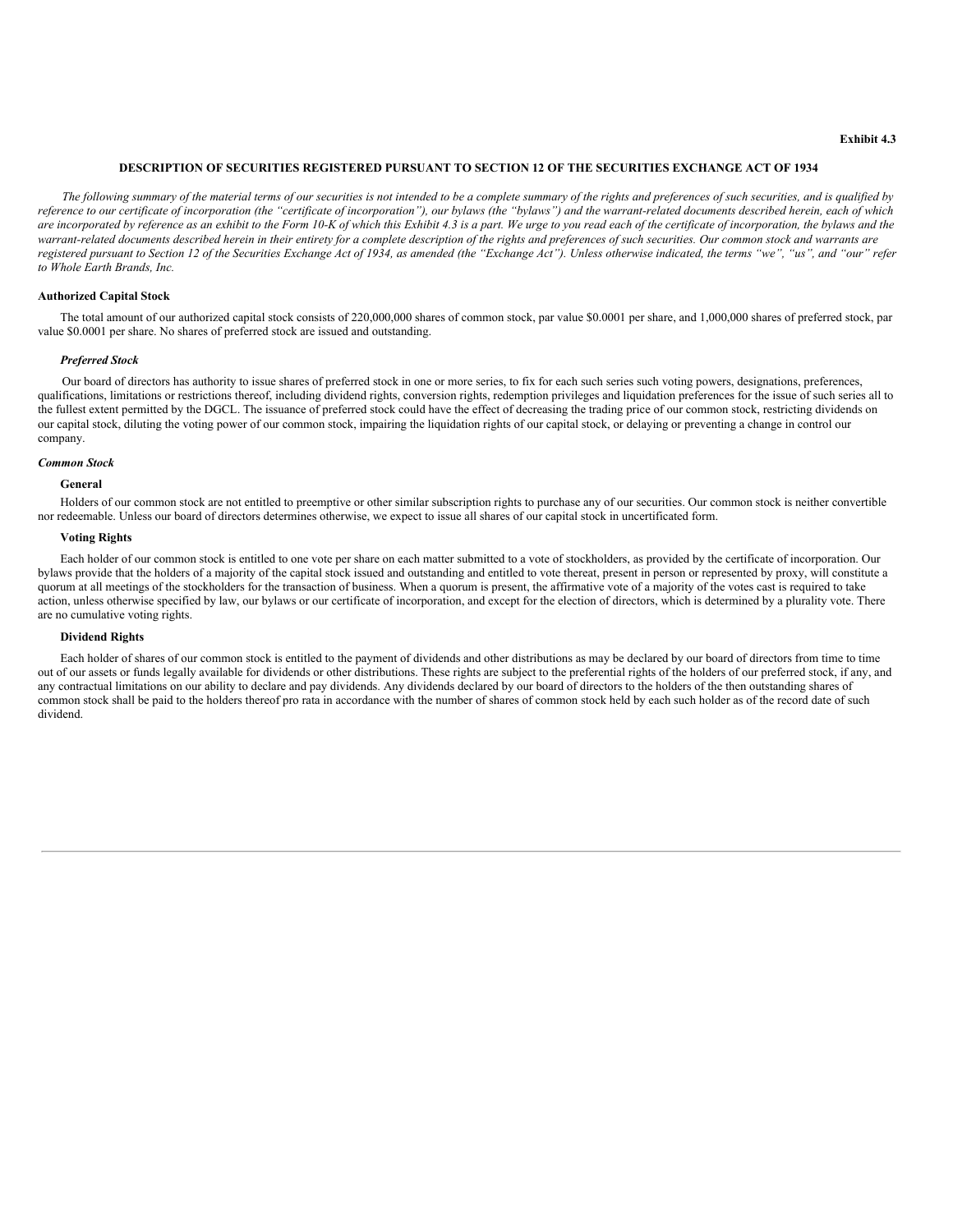### **Other Rights**

Each holder of our common stock is subject to, and may be adversely affected by, the rights of the holders of any series of our preferred stock that we may designate and issue in the future.

### **Liquidation Rights**

If we are involved in voluntary or involuntary liquidation, dissolution or winding up of our affairs, or a similar event, each holder of our common stock will participate pro rata in all assets remaining after payment of liabilities, subject to prior distribution rights of our preferred stock, if any, then outstanding.

#### *Warrants*

Our warrants are issued under an Amended and Restated Warrant Agreement (the "Warrant Agreement") dated as of June 25, 2020, between us and Continental Stock Transfer & Trust Company, as warrant agent. Pursuant to the Warrant Agreement, each warrant is exercisable for one-half of one share of our common stock at an exercise price of \$5.75 per one-half share (\$11.50 per whole share), subject to the adjustments provided in the Warrant Agreement.

Pursuant to the Warrant Agreement, warrant holders may exercise their warrants only for a whole number of shares of our common stock. Therefore, only two warrants or a multiple of two warrants may be exercised at any given time by a warrant holder. No fractional shares will be issued upon exercise of the Warrants. For example, if a warrant holder only holds one warrant to purchase one-half of one share of our common stock, such warrant will not be exercisable. However, if a warrant holder holds two warrants, such warrants will be exercisable for one share of common stock. If, upon exercise of the warrants, a holder would be entitled to receive a fractional interest in a share (as a result of a subsequent share dividend payable in shares of common stock, or by a split up of the common stock or other similar event), we will, upon exercise, round down to the nearest whole number the number of shares of common stock to be issued to such holder.

No warrant is exercisable, and we are not obligated to issue shares of common stock, until such shares have been registered, qualified or deemed to be exempt from registration or qualification under the securities laws of the state of residence of the warrant holder. If a registration statement covering the our common stock issuable upon exercise of the warrants is not effective within 60 business days from the completion of the Transaction (as defined in the Warrant Agreement), or at any time thereafter, warrant holders may, until such time as there is an effective registration statement, exercise warrants only on a "cashless basis" pursuant to an available exemption from registration under the Securities Act. In such event, each holder would pay the exercise price by surrendering the warrants for that number of shares of common stock equal to the quotient obtained by dividing (x) the product of the number of shares underlying the warrants, multiplied by the difference between the exercise price of the warrants and the "fair market value" (defined below) by (y) the fair market value. The "fair market value" will mean the average reported last sale price of the common stock for the 10 trading days ending on the third trading day prior to the date on which the notice of redemption is sent to the holders of warrants.

The exercise price and number of shares of common stock issuable on exercise of the warrants may be adjusted in certain circumstances including in the event of a share dividend, extraordinary dividend or our recapitalization, reorganization, merger or consolidation. However, the warrants will not be adjusted for issuances of common stock at a price below their respective exercise prices. We are also permitted, in our sole discretion, to lower the exercise price at any time prior to the expiration date for a period of not less than 20 business days, provided that we provide at least 20 days' prior written notice of such reduction to registered holders of the warrants and that any such reduction will be applied consistently to all of the warrants. Any such reduction in the exercise price will comply with any applicable regulations under the federal securities laws, including Rule 13e-4 under the Exchange Act generally and Rule 13e-4(f)(1)(i) specifically.

The warrants will expire at 5:00 p.m., New York City time on the earlier to occur of (x) the date that is five years from the completion of the Transaction, (y) our liquidation, or (z) other than with respect to the private placement warrants, the redemption date as fixed by us pursuant to the Warrant Agreement, if we elect to redeem all warrants as described below. Each outstanding warrant not exercised on or before the expiration date will become void, and all rights under the warrants and the Warrant Agreement will cease as of the expiration date.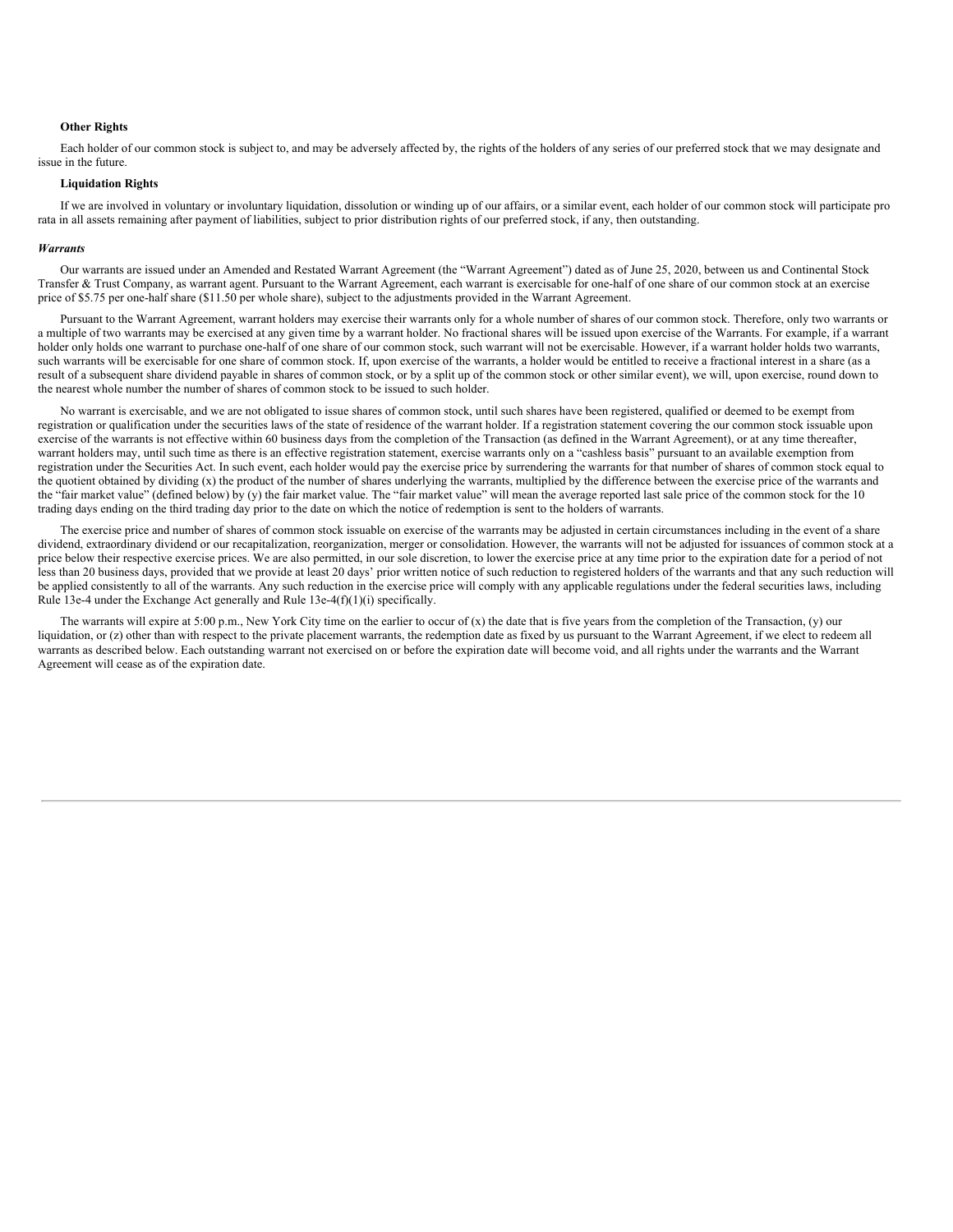<span id="page-95-0"></span>We may call the warrants for redemption, in whole and not in part, at a price of \$0.01 per warrant:

- at any time while the warrants are exercisable,
- upon not less than 30 days' prior written notice of redemption to each warrant holder
- if and only if, the reported last sale price of the shares of our common stock equals or exceeds \$18.00 per share, for any 20 trading days within a 30-day trading period ending on the third business day prior to the notice of redemption to warrant holders, an
- if and only if, there is a current registration statement in effect with respect to our common stock underlying such warrants at the redemption date and for the entire 30 day trading period referred to above and continuing each day thereafter until the date of redemption

If we call the warrants for redemption as described above, we will have the option to require all holders that wish to exercise warrants to do so on a "cashless basis." Whether we will exercise our option to require all holders to exercise their warrants on a "cashless basis" will depend on a variety of factors including the price of our common stock at the time the warrants are called for redemption, our cash needs at such time and concerns regarding dilutive share issuances

A warrant holder will not have the rights or privileges of holders of common stock and any voting rights with respect to the shares underlying any warrants until they exercise such warrants and receive common stock. After the issuance of common stock upon exercise of the warrants, each holder will be entitled to such rights with respect to such shares of common stock as provided by applicable law, our organizational documents and any other applicable agreement.

Warrant holders may elect, at their sole option and discretion, to be subject to a restriction on the exercise of their warrants such that an electing warrant holder (and his, her or its affiliates) would not be able to exercise their warrants to the extent that, after giving effect to such exercise, such holder (and his, her or its affiliates) would beneficially own in excess of 9.8% of the common stock outstanding.

The Warrant Agreement provides that the terms of the warrants may be amended without the consent of any holder to cure any ambiguity or correct any defective provision, but requires the approval, by written consent or vote, of the holders of 65% of the then-outstanding public warrants in order to make any change that adversely affects the interests of the registered holders. Notwithstanding the foregoing, we may lower the exercise price or extend the duration of the exercise period of the warrants in accordance with the Warrant Agreement, without the consent of any holder.

### **Anti-Takeover Effects of the Certificate of Incorporation and the Bylaws**

Our certificate of incorporation and our bylaws contain provisions that may delay, defer or discourage another party from acquiring control of our company. We expect that these provisions, which are summarized below, will discourage coercive takeover practices and inadequate takeover bids. These provisions are also designed to encourage persons seeking to acquire control of our company to first negotiate with our board of directors, which we believe may result in an improvement of the terms of any such acquisition in favor of our stockholders. However, they also give our board of directors the power to discourage mergers that some stockholders may favor.

# **Special Meetings of Stockholders**

Our certificate of incorporation provides that a special meeting of stockholders may be called by the (a) the chairperson of our board of directors or (b) our board of directors.

# **Removal of Directors**

Subject to applicable law, any director or the entire board of directors may be removed only for cause and only by the affirmative vote of the holders of at least 662/3% of the total voting power of our then issued and outstanding capital stock entitled to vote in the election of directors, voting together as a single class.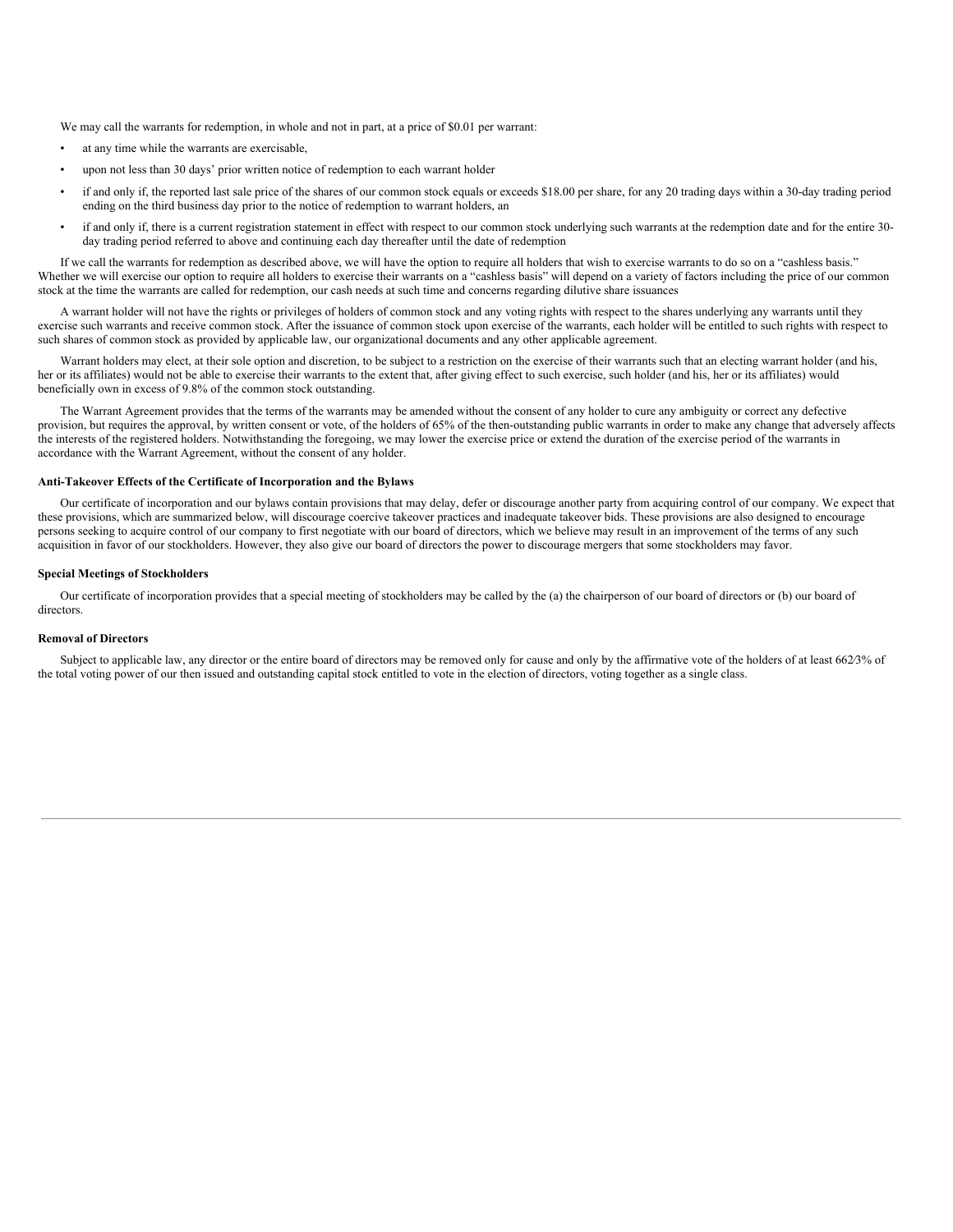### **Amendment to Certificate of Incorporation and Bylaws**

The DGCL provides generally that the affirmative vote of a majority of the outstanding stock entitled to vote on amendments to a corporation's certificate of incorporation or bylaws is required to approve such amendment, unless a corporation's certificate of incorporation or bylaws, as the case may be, requires a greater percentage. Our bylaws may be further amended, altered, changed or repealed by a majority vote of our board of directors.

# **Delaware Anti-Takeover Statute**

Section 203 of the DGCL provides that if a person acquires 15% or more of the voting stock of a Delaware corporation, such person becomes an "interested stockholder" and may not engage in certain "business combinations" with such corporation for a period of three years from the time such person acquired 15% or more of such corporation's voting stock, unless: (1) our board of directors of such corporation approves the acquisition of stock or the merger transaction before the time that the person becomes an interested stockholder, (2) the interested stockholder owns at least 85% of the outstanding voting stock of such corporation at the time the merger transaction commences (excluding voting stock owned by directors who are also officers and certain employee stock plans) or (3) the merger transaction is approved by our board of directors and at a meeting of stockholders, not by written consent, by the affirmative vote of two-thirds of the outstanding voting stock which is not owned by the interested stockholder. A Delaware corporation may elect in its certificate of incorporation or bylaws not to be governed by this particular Delaware law. Under our certificate of incorporation, we have not opted out of Section 203 of the DGCL.

### **Limitations on Liability and Indemnification of Officers and Directors**

Our certificate of incorporation limits the liability of our directors to the fullest extent permitted by the DGCL, and our bylaws provide that we will indemnify them to the fullest extent permitted by such law. We have entered into and expect to continue to enter into agreements to indemnify our directors, executive officers and other employees as determined by our board of directors. Under the terms of such indemnification agreements, we are required to indemnify each of our directors and officers, to the fullest extent permitted by the laws of the state of Delaware, if the basis of the indemnitee's involvement was by reason of the fact that the indemnitee is or was our director or officer or was serving at our request in an official capacity for another entity. We must indemnify our officers and directors against all reasonable fees, expenses, charges and other costs of any type or nature whatsoever, including any and all expenses and obligations paid or incurred in connection with investigating, defending, being a witness in, participating in (including on appeal), or preparing to defend, be a witness or participate in any completed, actual, pending or threatened action, suit, claim or proceeding, whether civil, criminal, administrative or investigative, or establishing or enforcing a right to indemnification under the indemnification agreement. The indemnification agreements also require us, if so requested, to advance all reasonable fees, expenses, charges and other costs that such director or officer incurred, provided that such person will return any such advance if it is ultimately determined that such person is not entitled to indemnification by us. Any claims for indemnification by our directors and officers may reduce our available funds to satisfy successful third-party claims against us and may reduce the amount of money available to us.

#### **Exclusive Jurisdiction of Certain Actions**

Our certificate of incorporation requires, to the fullest extent permitted by law, that derivative actions brought in our name against our directors, officers or employees for breach of fiduciary duty, any provision of the DGCL, our certificate of incorporation or our bylaws or other similar actions may be brought only in the Court of Chancery in the State of Delaware and, if brought outside of Delaware, the stockholder bringing the suit will be deemed to have consented to service of process on such stockholder's counsel. Notwithstanding the foregoing, our certificate of incorporation provides that the exclusive forum provision will not apply to suits brought to enforce a duty or liability created by the Securities Act of 1933, as amended (the "Securities Act"), the Exchange Act or any other claim for which the federal courts have exclusive jurisdiction. Section 22 of the Securities Act creates concurrent jurisdiction for federal and state courts over all suits brought to enforce any duty or liability created by the Securities Act or the rules and regulations thereunder. Similarly, Section 27 of the Exchange Act creates exclusive federal jurisdiction over all suits brought to enforce any duty or liability created by the Exchange Act or the rules and regulations thereunder. Although we believe this provision benefits us by providing increased consistency in the application of Delaware law in the types of lawsuits to which it applies, the provision may have the effect of discouraging lawsuits against our directors and officers.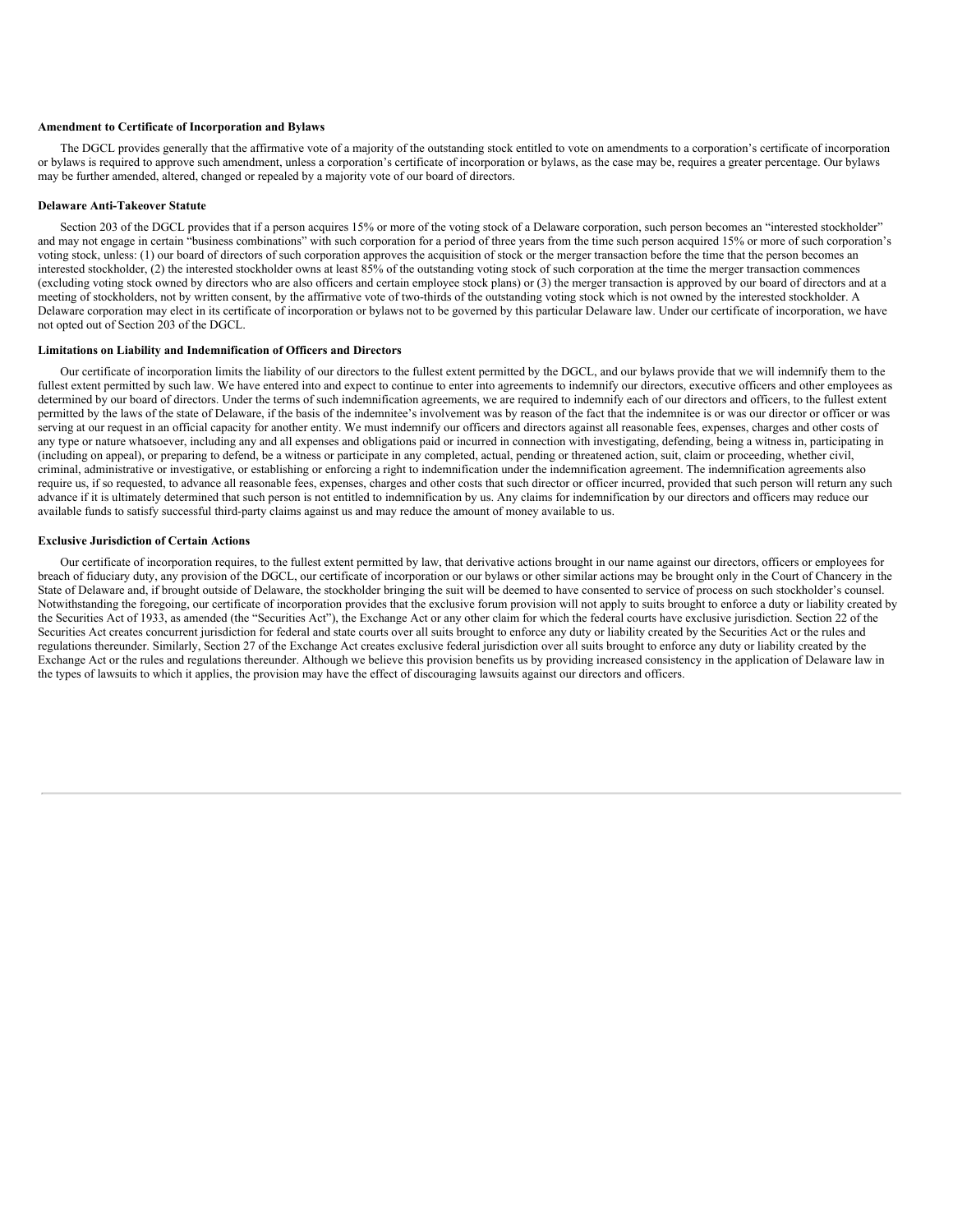# **Transfer Agent**

The transfer agent for our common stock and warrants is Continental Stock Transfer & Trust Company.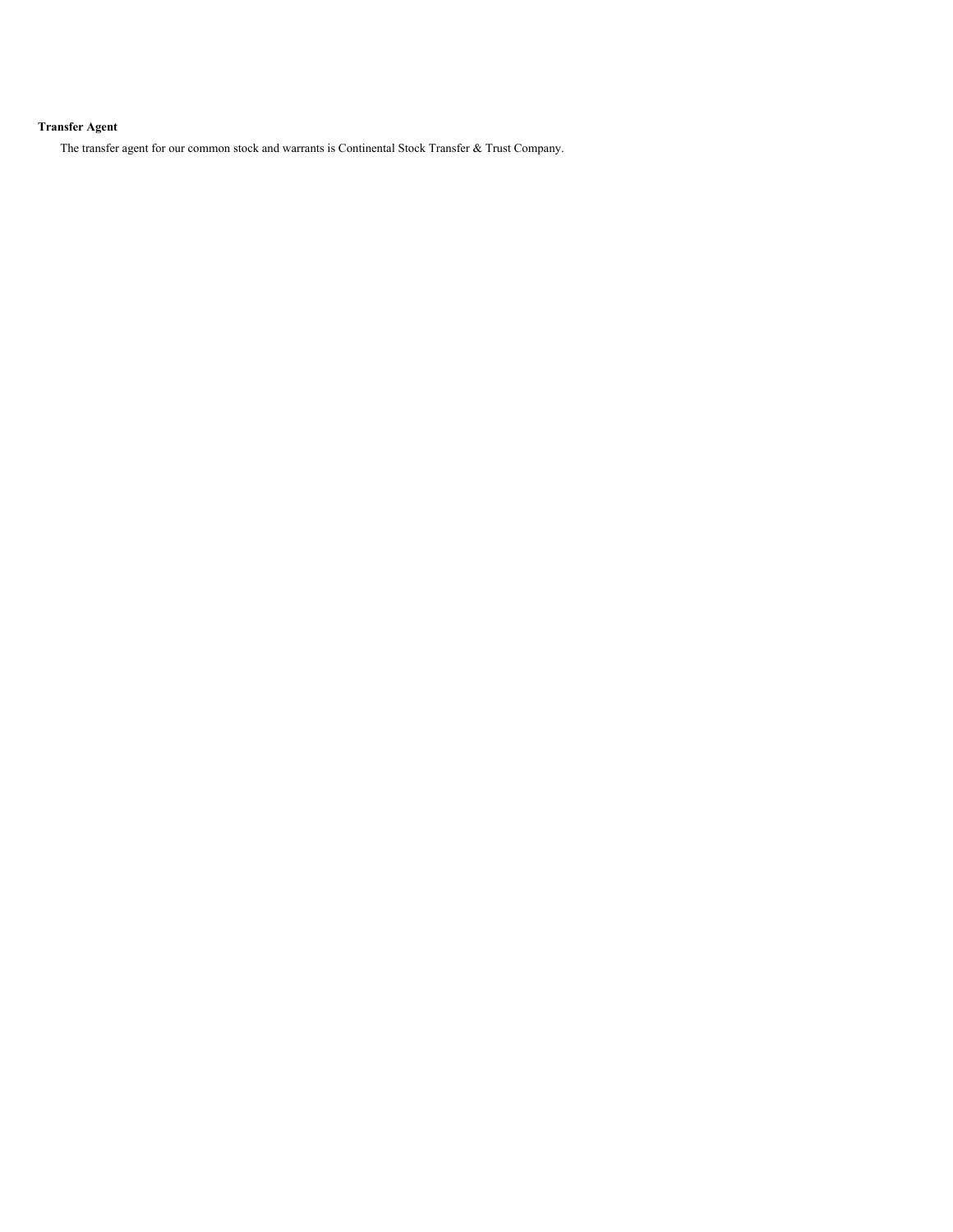### **Exhibit 10.18**

### <span id="page-98-0"></span>December 15, 2021

Duane Portwood, via email

Dear Duane,

We are pleased to extend to you this offer of employment for the position of Chief Financial Officer – Whole Earth Brands, at Merisant US, Inc. (the "Company"), reporting directly to me. Summarized below are the principal terms of our employment offer.

- Your start date will be mutually agreed upon with the Company.
- Your base salary ("Base Salary") will be paid at the rate of \$435,000.00 USD per year, subject to appropriate tax withholdings and deductions, payable in accordance with the Company's normal payroll cycle. You will be eligible to participate in the 2023 salary increase cycle subject to your individual performance and business performance.
- After the end of each calendar year in which you are employed, you will be eligible for a discretionary bonus based on both individual and business performance and such other performance metrics that may be set annually, with a target level of 60% of Base Salary. Final determination of the year-end bonus is in the sole discretion of the Company. For purposes of clarity, you will be bonus eligible beginning with the 2022 bonus year.
- You will be eligible for 5 Week's (25 days) vacation on an annualized basis, which shall be prorated for any partial year of service.
- You will receive a one-time signing bonus in the amount of \$225,000, made up of \$100,000 in cash and \$125,000 in Restricted Stock Units (subject to approval by the Compensation Committee and the Board of Directors of Whole Earth Brands). The actual number of Restricted Stock Units will be based on the price of Whole Earth Brands stock on the grant date, and vest one (1) year from the grant date. Should you voluntarily resign or be terminated for cause prior to two years' of employment with the Company, the signing bonus must be repaid by you in its entirety, within 60 days of your termination date.
- Additionally, subject to approval by the Compensation Committee and the Board of Directors of Whole Earth Brands, you will be eligible to participate in the Whole Earth Brands 2022 Long-term Incentive Plan given the important strategic and leadership role you will play in the Company. Your target award value for the 2022 – 2024 plan will be \$652,500.00 USD. This award is made up of 50% Restricted Stock Units (RSUs) and 50% Performance Stock Units with three (3) year vesting, and the award values have the opportunity to grow based upon growing the enterprise value of the Company. Award values can also be reduced if the Company underperforms. The terms of these awards will be subject to definitive documentation, it being understood that the terms of such definitive documentation will supersede this paragraph.
- You shall be entitled to all benefits for which you are eligible under the employee benefit plans of the Company, which may include, without limitation, any 401(k) plan, life insurance, disability insurance, health insurance, or other so-called "fringe" benefit plans or policies. Benefits may be amended, modified or terminated at the Company's discretion. The Company's benefit programs are described in separate official plan documents, the terms of which govern these benefits.
- This position is based in Chicago, IL, and for the foreseeable future it is agreed that you will commute from your current place of residence as needed, generally on a biweekly basis, the reasonable cost of which will be paid for via Company credit card. If at any time in the future both you and the Company agree that relocation to the Chicago area would be beneficial, relocation support will be provided.

During your employment and for 12 months thereafter (the "Non-Compete Period"), you shall not, directly or indirectly, enter the employ of, or render any services to, any person, firm or corporation engaged in any business competitive with the business of the Company or of any of its subsidiaries or affiliates; you shall not engage in such business on your own account; and you shall not become interested in any such business, directly or indirectly, as an individual, partner, shareholder, director, officer, principal, agent, employee, trustee, consultant, or in any other relationship or capacity provided,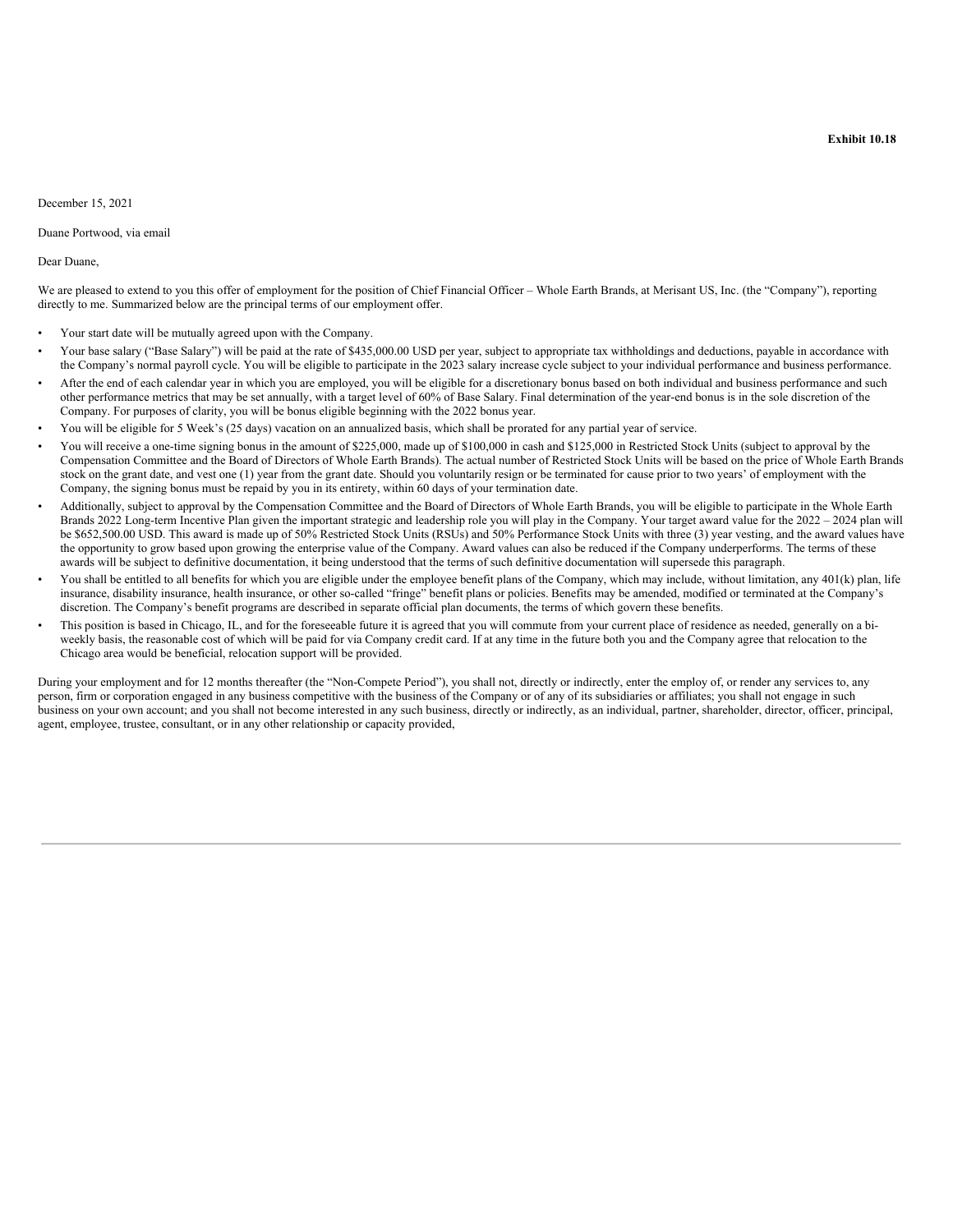however, that nothing contained in this section shall be deemed to prohibit you from acquiring, solely as an investment, up to five percent (5%) of the outstanding shares of capital stock of any public corporation. You further agree that while you are employed by the Company and during the Non-Compete Period, you will not hire or attempt to hire any employee of the Company or any of its affiliates, assist in such hiring by any person, encourage any such employee to terminate his or her relationship with the Company or any of its affiliates, or solicit or encourage any customer or vendor of the Company or any of its affiliates to terminate or diminish its relationship with them, or, in the case of a customer, to conduct with any person any business or activity which such customer conducts or could conduct with the Company or any of its affiliates.

This offer is contingent upon your satisfactory completion of the Company's pre-employment background checks including but not limited to reference checks and a drug test. Please note that your employment with the Company is also contingent upon your execution of a Confidentiality Agreement. You hereby represent and warrant that you are not subject to any other agreement, including without limitation any agreement not to compete or confidentiality agreement, which would be violated by your performance of services hereunder. The validity, interpretations, construction and performance of this agreement shall be governed by the laws of the State of Illinois without giving effect to conflict of laws principles.

The Company is required by law to obtain documentation of employment authorization and identity within three days of your start date. As a condition of employment, you are required to complete the I-9 form included in your new hire kit and, within three days of your start date, provide the documentation of employment authorization and identity described on the reverse side of the I-9 form. The Company also requires documentation that you have received the COVID-19 vaccination. It is with a great deal of confidence that I extend this offer of employment to you, and I look forward to working with you.

Very truly yours,

/s/ Albert Manzone Albert Manzone Chief Financial Officer

Please indicate your acceptance of this offer by signing in the space below and returning a signed original letter to me by December 17, 2021.

Duane Portwood

Accepted: /s/ Duane Portwood Date: December 15, 2021

We call your attention to the fact that; notwithstanding the offer outlined in this letter, your employment is "at will" and can be terminated, with or without cause or notice, at any time, at the option of either the employee or the Company. No representative of the Company, except the Chief Executive Officer, has the authority to enter into any agreement where employment is guaranteed for any specified period of time or to make any agreement contrary to the foregoing and any such agreements are null and yoid, and you should not rely on any representations to *the contrary.*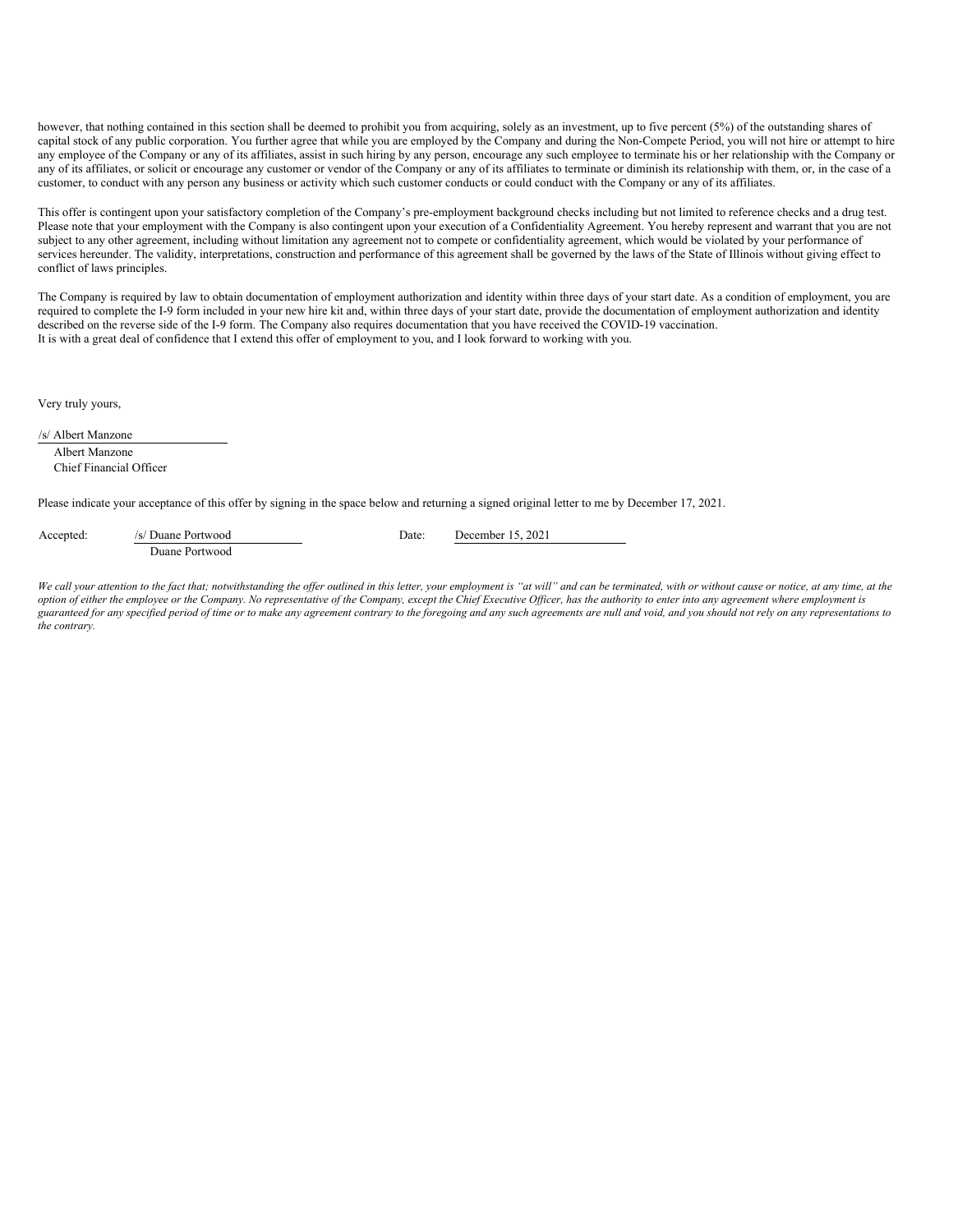# **Whole Earth Brands, Inc. List of Subsidiaries as of December 31, 2021**

# <span id="page-100-0"></span>**Name of Subsidiary State or Country**

Merisant Spain SL Spain SL Spain SL Spain SL Spain SL Spain SL Spain SL Spain SL Spain SL Spain SL Spain SL Spain SL Spain SL Spain SL Spain SL Spain SL Spain SL Spain SL Spain SL Spain SL Spain SL Spain SL Spain SL Spain Merisant Company 2, Sarl. Switzerland Merisant Company Delaware **Delaware** Delaware **Delaware Delaware Delaware Delaware** Merisant Luxembourg Sarl Luxembourg (National School of the United School of the United School of the United School of the United School of the United School of the United School of the United School of the United School o Mafco Worldwide LLC Extraits Vegetaux ET Derives, SAS France Zhangjiangang Free Trade Zone Mafco Biotech Co., Ltd. China Swerve, L.L.C. Louisiana Swerve IP, L.L.C. Louisiana and the contract of the contract of the contract of the contract of the contract of the contract of the contract of the contract of the contract of the contract of the contract of the contract o WSO Investments, Inc. Delaware<br>Wholesome Sweeteners, Incorporated Delaware Wholesome Sweeteners, Incorporated

# **Exhibit 21.1**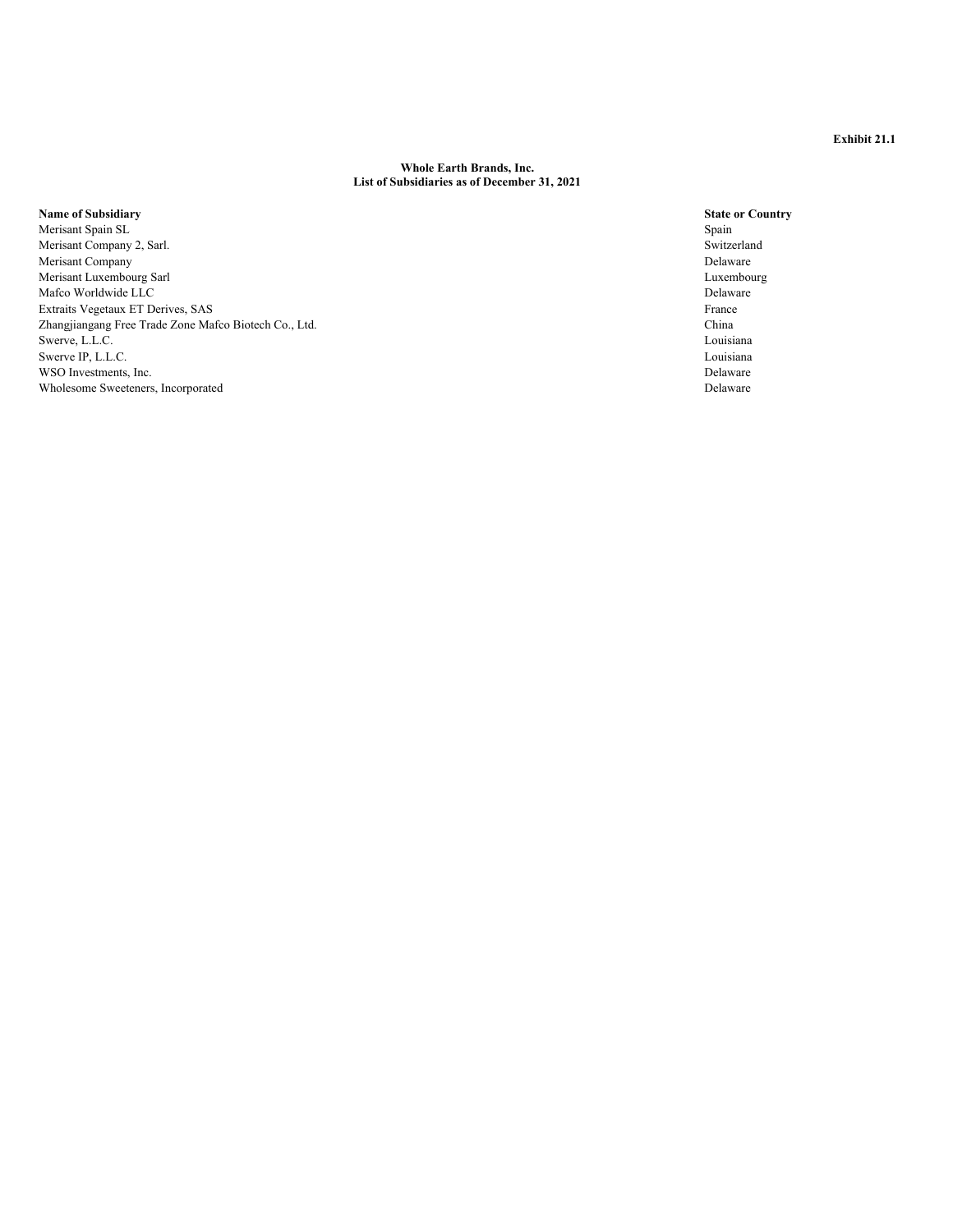### **Consent of Independent Registered Public Accounting Firm**

<span id="page-101-0"></span>We consent to the incorporation by reference in the following Registration Statements:

1. Registration Statement (Form S-3 No. 333-261030) of Whole Earth Brands, Inc.,

- 2. Registration Statement (Form S-3 No. 333-262535) of Whole Earth Brands, Inc., and
- 3. Registration Statement (Form S-8 No. 333-248764) pertaining to the Long-Term Incentive Plan of Whole Earth Brands, Inc.;

of our report dated March 14, 2022, with respect to the combined and consolidated financial statements of Whole Earth Brands, Inc. included in this Annual Report (Form 10- K) of Whole Earth Brands, Inc. for the year ended December 31, 2021.

/s/ Ernst & Young LLP

New York, New York March 14, 2022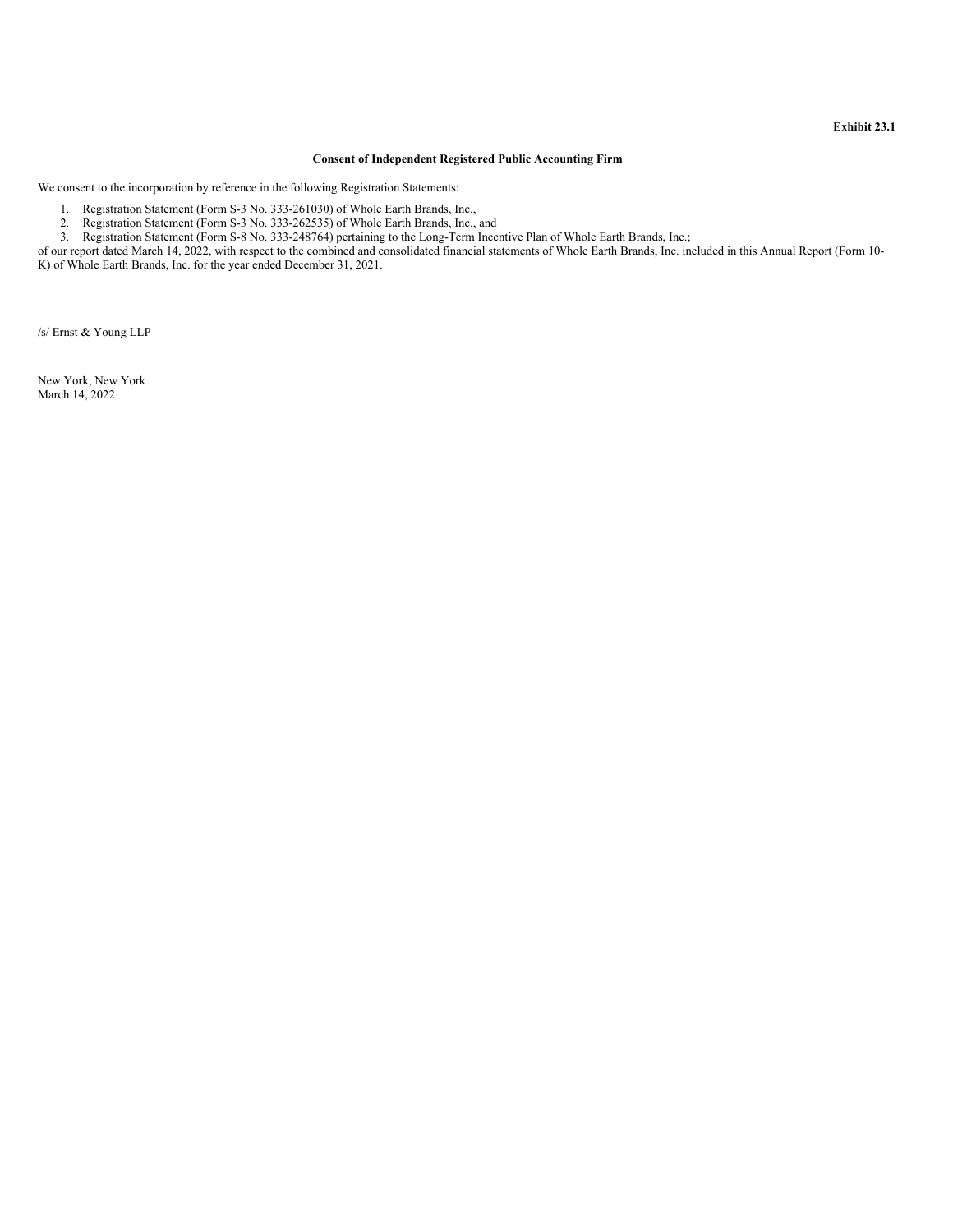# **Exhibit 31.1**

### **Certification of Principal Executive Officer pursuant to Rules 13a-14(a) and 15d-14(a), as adopted pursuant to Section 302 of the Sarbanes-Oxley Act of 2002**

<span id="page-102-0"></span>I, Albert Manzone, certify that:

- 1. I have reviewed this Annual Report on Form 10-K for the period ended December 31, 2021 of Whole Earth Brands, Inc.;
- 2. Based on my knowledge, this report does not contain any untrue statement of a material fact or omit to state a material fact necessary to make the statements made, in light of the circumstances under which such statements were made, not misleading with respect to the period covered by this report;
- 3. Based on my knowledge, the financial statements, and other financial information included in this report, fairly present in all material respects the financial condition, results of operations and cash flows of the registrant as of, and for, the periods presented in this report;
- 4. The registrant's other certifying officer and I are responsible for establishing and maintaining disclosure controls and procedures (as defined in Exchange Act Rules 13a-15(e) and 15d-15(e)) and internal control over financial reporting (as defined in Exchange Act Rules 13a-15(f) and 15d-15(f)) for the registrant and have:
	- (a) Designed such disclosure controls and procedures, or caused such disclosure controls and procedures to be designed under our supervision, to ensure that material information relating to the registrant, including its consolidated subsidiaries, is made known to us by others within those entities, particularly during the period in which this report is being prepared;
	- (b) Designed such internal control over financial reporting, or caused such internal control over financial reporting to be designed under our supervision, to provide reasonable assurance regarding the reliability of financial reporting and the preparation of financial statements for external purposes in accordance with generally accepted accounting principles;
	- (c) Evaluated the effectiveness of the registrant's disclosure controls and procedures and presented in this report our conclusions about the effectiveness of the disclosure controls and procedures, as of the end of the period covered by this report based on such evaluation; and
	- (d) Disclosed in this report any change in the registrant's internal control over financial reporting that occurred during the registrant's most recent fiscal quarter (the registrant's fourth fiscal quarter in the case of an annual report) that has materially affected, or is reasonably likely to materially affect, the registrant's internal control over financial reporting; and
- 5. The registrant's other certifying officer and I have disclosed, based on our most recent evaluation of internal control over financial reporting, to the registrant's auditors and the audit committee of the registrant's board of directors (or persons performing the equivalent functions):
	- (a) All significant deficiencies and material weaknesses in the design or operation of internal control over financial reporting which are reasonably likely to adversely affect the registrant's ability to record, process, summarize and report financial information; and
	- (b) Any fraud, whether or not material, that involves management or other employees who have a significant role in the registrant's internal control over financial reporting.

Date: March 14, 2022

/s/ Albert Manzone Albert Manzone Chief Executive Officer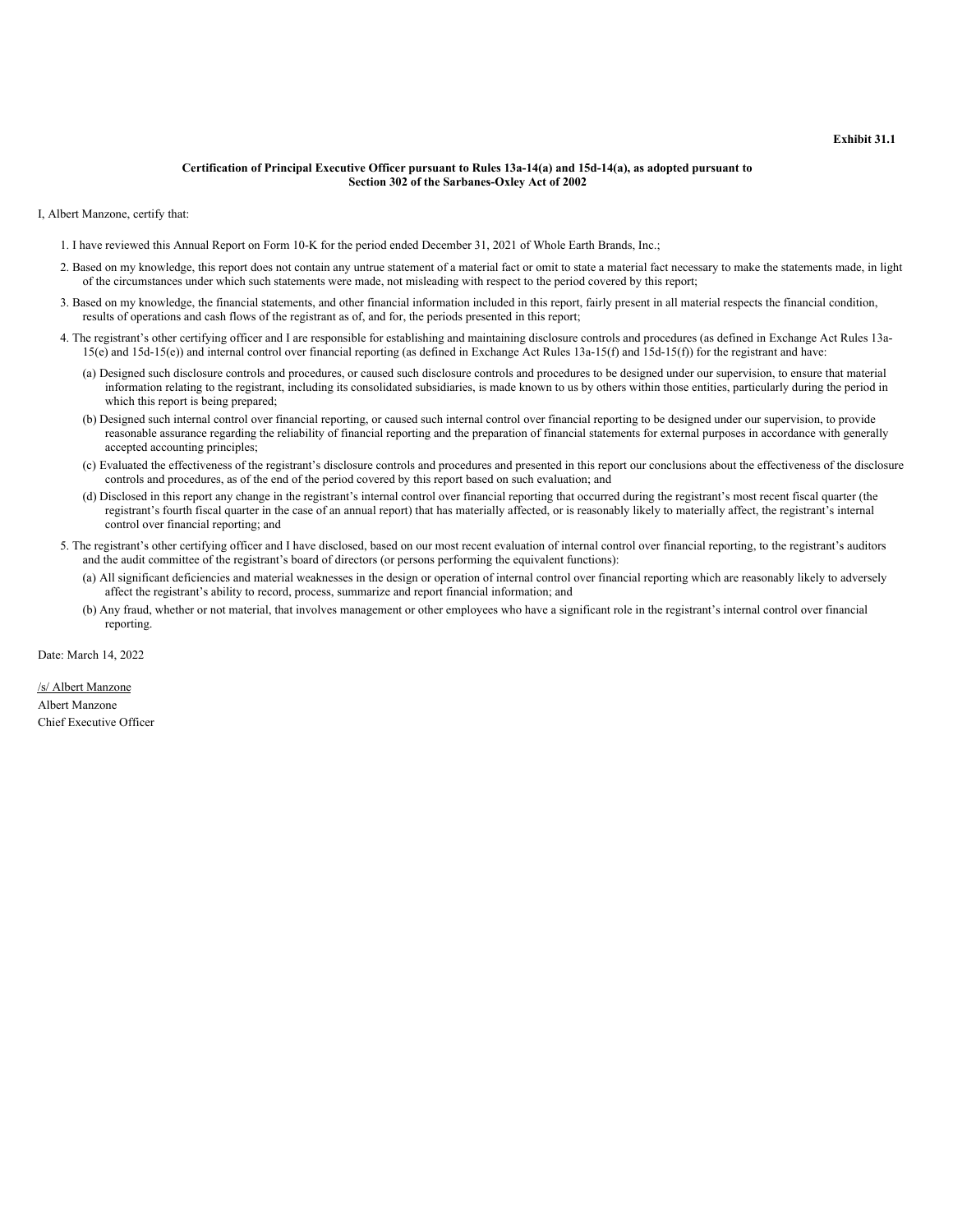# **Exhibit 31.2**

### **Certification of Principal Financial Officer pursuant to Rules 13a-14(a) and 15d-14(a), as adopted pursuant to Section 302 of the Sarbanes-Oxley Act of 2002**

<span id="page-103-0"></span>I, Duane Portwood, certify that:

- 1. I have reviewed this Annual Report on Form 10-K for the period ended December 31, 2021 of Whole Earth Brands, Inc.;
- 2. Based on my knowledge, this report does not contain any untrue statement of a material fact or omit to state a material fact necessary to make the statements made, in light of the circumstances under which such statements were made, not misleading with respect to the period covered by this report;
- 3. Based on my knowledge, the financial statements, and other financial information included in this report, fairly present in all material respects the financial condition, results of operations and cash flows of the registrant as of, and for, the periods presented in this report;
- 4. The registrant's other certifying officer and I are responsible for establishing and maintaining disclosure controls and procedures (as defined in Exchange Act Rules 13a-15(e) and 15d-15(e)) and internal control over financial reporting (as defined in Exchange Act Rules 13a-15(f) and 15d-15(f)) for the registrant and have:
	- (a) Designed such disclosure controls and procedures, or caused such disclosure controls and procedures to be designed under our supervision, to ensure that material information relating to the registrant, including its consolidated subsidiaries, is made known to us by others within those entities, particularly during the period in which this report is being prepared;
	- (b) Designed such internal control over financial reporting, or caused such internal control over financial reporting to be designed under our supervision, to provide reasonable assurance regarding the reliability of financial reporting and the preparation of financial statements for external purposes in accordance with generally accepted accounting principles;
	- (c) Evaluated the effectiveness of the registrant's disclosure controls and procedures and presented in this report our conclusions about the effectiveness of the disclosure controls and procedures, as of the end of the period covered by this report based on such evaluation; and
	- (d) Disclosed in this report any change in the registrant's internal control over financial reporting that occurred during the registrant's most recent fiscal quarter (the registrant's fourth fiscal quarter in the case of an annual report) that has materially affected, or is reasonably likely to materially affect, the registrant's internal control over financial reporting; and
- 5. The registrant's other certifying officer and I have disclosed, based on our most recent evaluation of internal control over financial reporting, to the registrant's auditors and the audit committee of the registrant's board of directors (or persons performing the equivalent functions):
	- (a) All significant deficiencies and material weaknesses in the design or operation of internal control over financial reporting which are reasonably likely to adversely affect the registrant's ability to record, process, summarize and report financial information; and
	- (b) Any fraud, whether or not material, that involves management or other employees who have a significant role in the registrant's internal control over financial reporting.

Date: March 14, 2022

/s/ Duane Portwood Duane Portwood Chief Financial Officer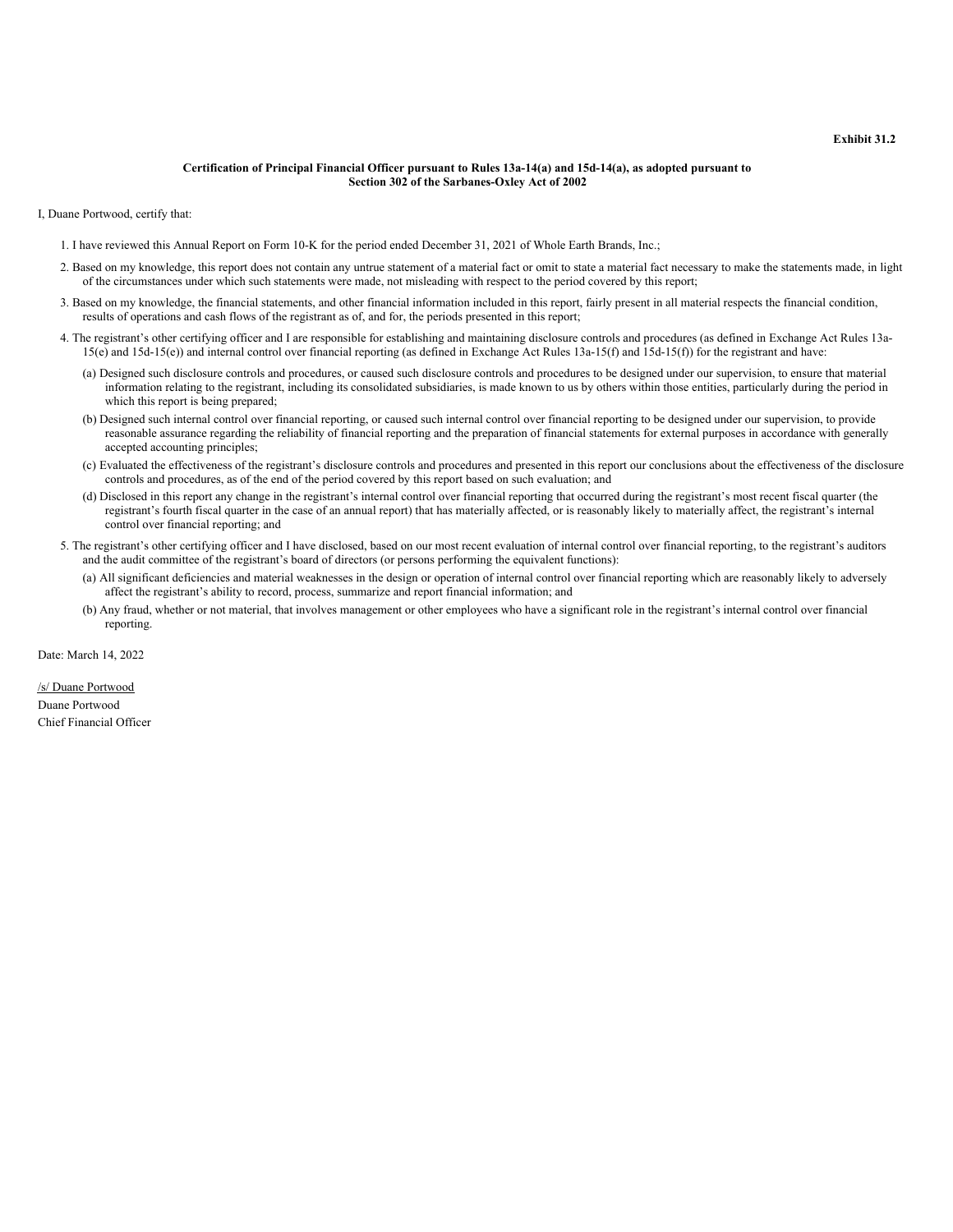### **Certification of Principal Executive Officer pursuant to 18 U.S.C. Section 1350, as adopted pursuant to Section 906 of the Sarbanes-Oxley Act of 2002**

<span id="page-104-0"></span>In connection with the Annual Report on Form 10-K of Whole Earth Brands, Inc. (the "Company") for the period ended December 31, 2021 as filed with the Securities and Exchange Commission on the date hereof (the "Report"), the undersigned, Albert Manzone, Chief Executive Officer of the Company, hereby certifies, pursuant to 18 U.S.C. Section 1350, that to his knowledge:

(1) the Report fully complies with the requirements of Section 13(a) or 15(d) of the Securities Exchange Act of 1934; and

(2) the information contained in the Report fairly presents, in all material respects, the financial condition and results of operations of the Company.

Date: March 14, 2022

/s/ Albert Manzone Albert Manzone Chief Executive Officer